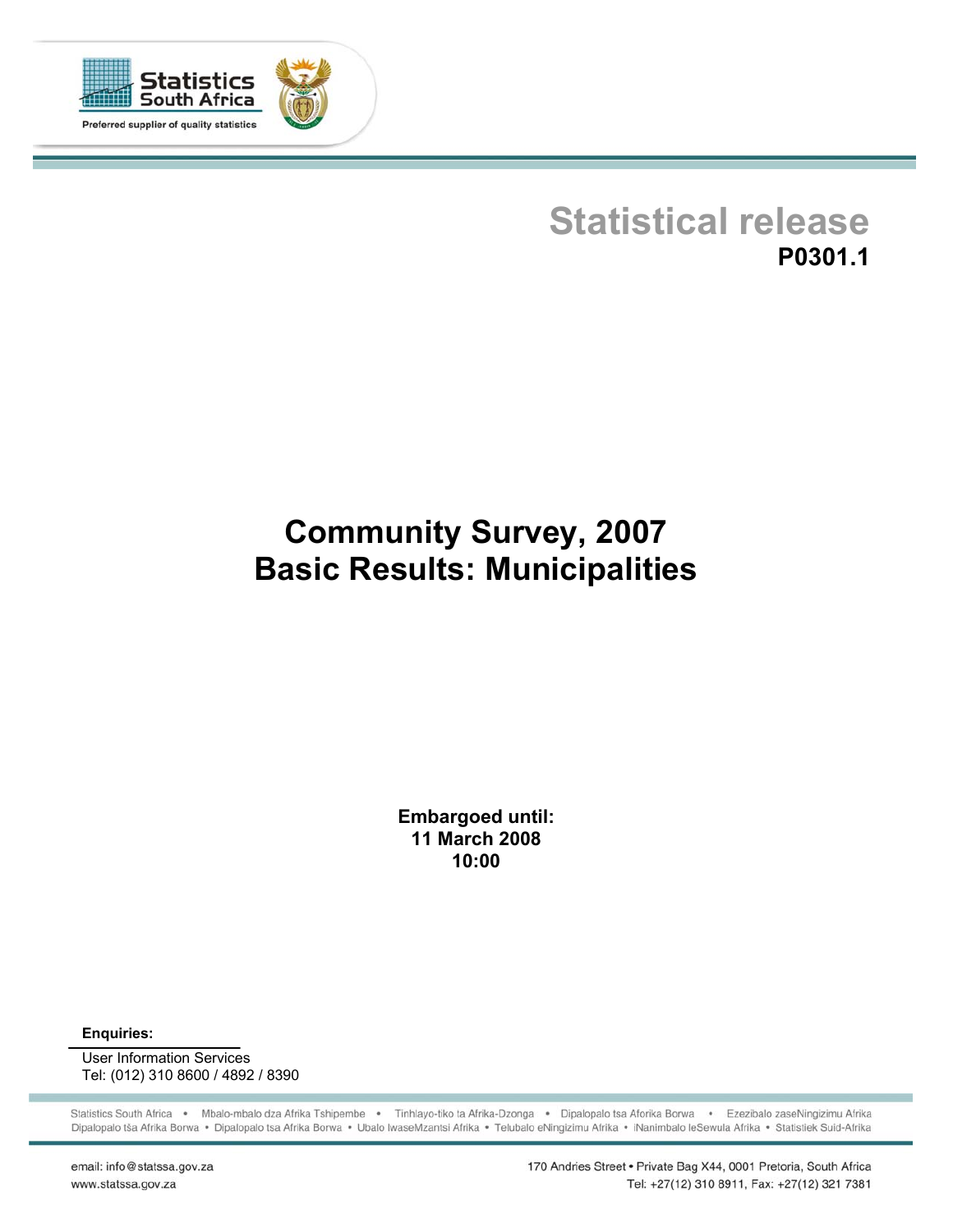#### **Community Survey 2007: Statistical Release Basic Results Municipalities**

Published by Statistics South Africa, Private Bag X44, Pretoria 0001

© Statistics South Africa, 2008

Users may apply or process this data, provided Statistics South Africa (Stats SA) is acknowledged as the original source of the data; that it is specified that the application and/or analysis is the result of the user's independent processing of the data; and that neither the basic data nor any reprocessed version or application thereof may be sold or offered for sale in any form whatsoever without prior permission from Stats SA.

Community Survey 2007: Statistical Release Basic Results Municipalities / Statistics South Africa. Pretoria: Statistics South Africa, 2008

A complete set of Stats SA publications is available at Stats SA Library and the following libraries: National Library of South Africa, Pretoria Division National Library of South Africa, Cape Town Division Library of Parliament, Cape Town Bloemfontein Public Library Natal Society Library, Pietermaritzburg Johannesburg Public Library

Eastern Cape Library Services, King William's Town Central Regional Library, Polokwane Central Reference Library, Nelspruit Central Reference Collection, Kimberley Central Reference Library, Mmabatho

This report is available on the Stats SA website: www.statssa.gov.za

Copies are obtainable from: Printing and Distribution, Statistics South Africa Tel: (012) 310 8044

| Fax: | $(012)$ 321 7381 |
|------|------------------|
|      | $(012)$ 310 2973 |

Email: annelineb@statssa.gov.za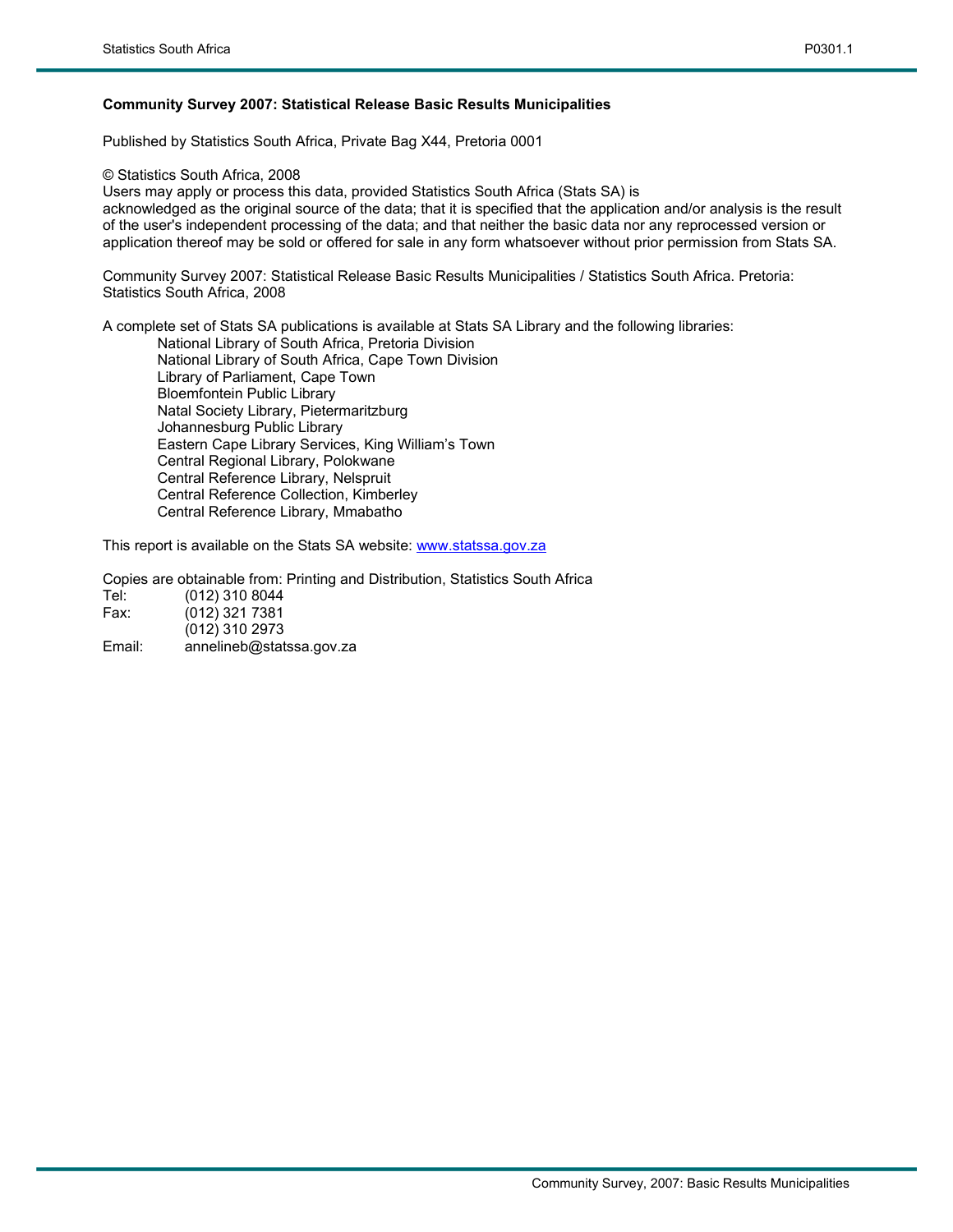#### **Contents**

| 1.       |                | Introduction                                                                            | 1                                            |
|----------|----------------|-----------------------------------------------------------------------------------------|----------------------------------------------|
|          | 1.1            | Objectives of the release                                                               | 1                                            |
|          | 1.2            | Background                                                                              | $\mathbf{1}$                                 |
|          | 1.2.1          | New municipalities and domains of statistical reporting                                 | 1                                            |
|          | 1.2.2          | <b>MDB</b> codes                                                                        | $\frac{2}{2}$                                |
|          | 1.3            | How the CS was conducted                                                                |                                              |
|          | 1.4            | Response rates                                                                          |                                              |
|          | 1.5            | Outline of the release                                                                  |                                              |
|          | 1.6            | <b>Technical notes</b>                                                                  | $\begin{array}{c}\n2 \\ 2 \\ 2\n\end{array}$ |
|          | 1.6.1          | Rounding of data                                                                        |                                              |
|          | 1.6.2          | Imputation                                                                              | 3                                            |
|          | 1.6.3          | Definitions                                                                             | $\ensuremath{\mathsf{3}}$                    |
|          | 1.7            | Methods used to estimate the population and households at municipal level               | $\mathsf 3$                                  |
|          | 1.7.1          | Introduction                                                                            | $\mathfrak{S}$                               |
|          | 1.7.2          | The methods of estimation for different municipalities                                  | $\overline{\mathbf{4}}$                      |
|          | 1.7.3          | Consideration for CS interpretation of results                                          | $\sqrt{5}$                                   |
| 2.       |                | Population and household profile                                                        | $\bf 6$                                      |
| 3.       |                | <b>Housing conditions</b>                                                               | 18                                           |
|          | 3.1            | Distribution of hoseholds by type of main dwelling<br>Introduction                      | 18<br>18                                     |
|          | 3.1.1<br>3.1.2 | National and provincial profiles                                                        | 18                                           |
|          | 3.1.3          | Summary                                                                                 | 21                                           |
|          | 3.2            | Distribution of households by tenure status                                             | 21                                           |
|          | 3.2.1          | Introduction                                                                            | 21                                           |
|          | 3.2.2          | National and provincial profile                                                         | 21                                           |
|          | 3.2.3          | Summary                                                                                 | 24                                           |
|          | 3.3            | Use of electricity for lighting, cooking and heating                                    | 24                                           |
|          | 3.3.1          | Introduction                                                                            | 24                                           |
|          | 3.3.2          | National and provincial profiles                                                        | 24                                           |
|          | 3.3.3          | Comparison of municipalities to national and provincial averages                        | 25                                           |
|          | 3.3.4          | Summary                                                                                 | 28                                           |
|          | 3.4            | <b>Toilet Facilities</b>                                                                | 28                                           |
|          | 3.4.1          | Introduction                                                                            | 28                                           |
|          | 3.4.2          | Distribution of households by main type of toilet facility                              | 28                                           |
|          | 3.4.3          | Summary                                                                                 | 31                                           |
|          | 3.5            | Refuse removal                                                                          | 31                                           |
|          | 3.5.1          | Introduction                                                                            | 31                                           |
|          | 3.5.2          | Distribution of households by refuse removal                                            | 31                                           |
|          | 3.5.3          | Summary                                                                                 | 33                                           |
|          | 3.6            | Access to water                                                                         | 34                                           |
|          | 3.6.1          | Introduction                                                                            | 34                                           |
|          | 3.6.2          | Percentage of households with access to piped water                                     | 34                                           |
|          | 3.6.3          | Performance of municipalities across provinces                                          | 35                                           |
|          | 3.6.4          | Performance of municipalities across provinces: Access to piped water within 200 metres | 35                                           |
|          | 3.6.5          | Summary<br><b>Conclusion</b>                                                            | 36<br>37                                     |
| 4.<br>5. |                | <b>Appendices</b>                                                                       | 38                                           |
|          | 5.1            | Type of main dwelling                                                                   | 38                                           |
|          | 5.2            | Tenure Status by Municipality                                                           | 46                                           |
|          | 5.3            | Type of energy for heating, cooking and lighting: Census 2001 and CS 2007               | 60                                           |
|          | 5.4            | Type of toilet facility: Census 2001 and CS 2007                                        | 73                                           |
|          | 5.5            | Type of refuse disposal and municipality: Census 2001 and CS 2007                       | 83                                           |
|          | 5.6            | Type of Water Source; Census 2001 and CS 2007                                           | 93                                           |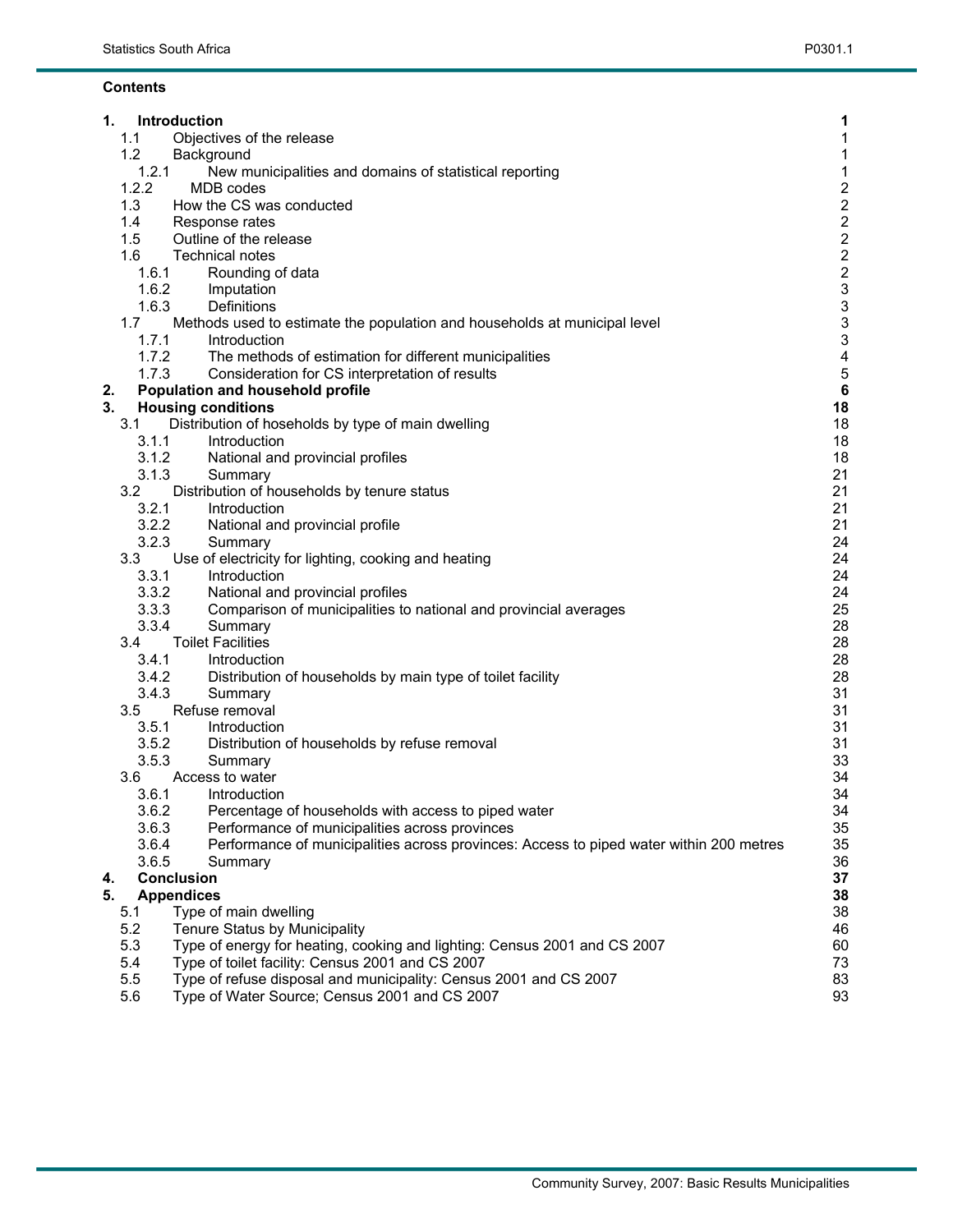## **1. Introduction**

The Community Survey is the largest survey to be conducted by Stats SA. The survey collected information on population dynamics (population size, composition and distribution; and fertility, mortality and migration), disability and social grants, school attendance and educational attainment, labour force and income.

1

## **1.1 Objectives of the release**

The main objective of this release is to provide basic results at the municipality level pertaining to:

- The estimated population size; and
- Housing conditions: type of dwelling; tenure status; type of energy used for lighting, cooking and heating; toilet facilities; refuse disposal; and source of water.

## **1.2 Background**

Censuses 1996 and 2001 are the only all-inclusive censuses that Statistics South Africa has thus far conducted under the new democratic dispensation. Demographic and socio-economic data were collected and the results have enabled government and all other users of this information to make informed decisions. When cabinet took a decision to move away from the 5-year to 10-year censuses, that created a gap in information or data between Census 2001 and the next Census scheduled to be carried out in 2011. A decision was therefore taken to carry out the Community Survey in 2007.

The main objectives of the survey were:

- To provide data at lower geographical levels than existing household surveys;
- To build human, management and logistical capacities for Census 2011; and
- To provide inputs into the preparation of the mid-year population projections.

## *1.2.1 New municipalities and domains of statistical reporting*

The dawn of South Africa's new dispensation in 1994 witnessed the establishment of the Municipal Demarcation Board (MDB). In executing their mandate the board created a spatial design that would leave no part of the country outside a jurisdiction of a municipality. This definition of the politico-economic space eliminated the distinction between urban and rural areas which historically were reported on. Statistics South Africa therefore is not in a position to provide population results in terms of urban and rural population.

In establishing the municipalities, the board established three categories of jurisdiction namely, Category A, comprising of six stand-alone metropolitan areas; Category B, comprising of 231 local municipalities and 25 District Management Areas (DMAs); and Category C, comprising of 47 district municipalities. Each district municipality is made up of a group of local municipalities and DMAs

**Category A areas:** A municipality that has exclusive municipal executive and legislative authority in its area.

**Category B areas:** A municipality that shares municipal executive and legislative authority in its area with a category C municipality within whose area it falls.

**Category C areas:** A municipality that has municipal executive and legislative authority in an area that includes more than one municipality.

New municipal boundaries were released in December 2005. The December 2005 municipal boundaries dealt with cross-boundary municipality problems as well as some DMAs. It must be noted that the 2001 municipal boundaries had six district municipalities, eight local municipalities, four DMAs and one metro (Tshwane) straddling provincial boundaries. These were referred to as cross-boundary municipalities. Provincial boundaries were re-determined to realign the above district and local municipalities to a particular province.

This background provides the user with how statistics in South Africa are spatially arranged and reported upon. For more details, see the Constitution of the Republic of South Africa (Act No. 108 of 1996); the Local Government: Municipal Structures Act (Act No. 117 of 1998), and the Organised Local Government Act (Act No. 52 of 1997). Further information can also be found on the web at www.local.gov.za, www.salga.org.za, and www.demarcation.org.za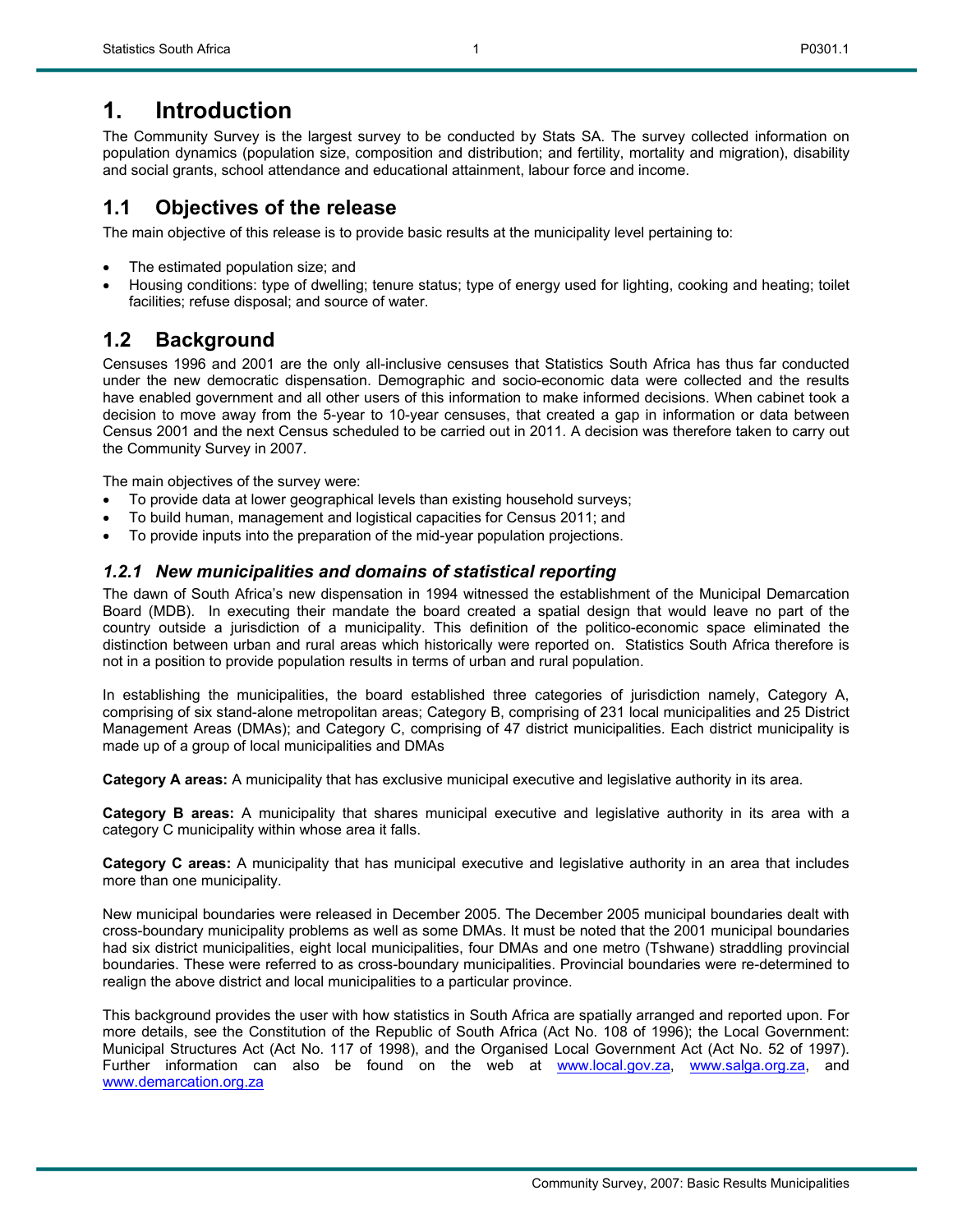The codes used by the MDB are constructed as follows:

- Local municipalities two or three letters to represent the province, followed by a two or three-digit number. However, it is important to note that Limpopo used to be abbreviated as LP but is now abbreviated as LIM, and KwaZulu-Natal used to be KZ but is now abbreviated as KZN.
- District municipalities the letters DC followed by a one or two-digit number, with no provincial reference.
- District management areas represented firstly by two or three letters to denote the province, plus the letters DMA, and then followed by a two-digit number.
- Metropolitan municipalities name only.

The geography metadata for Census 2001, Report No. 03-02-25, and more information on Census 2001 geography can be accessed by users on Statistics South Africa's website (www.statssa.gov.za).

The Community Survey 2007 metadata document contains the geography metadata as applicable to the Community Survey 2007 and it is also posted on the same website.

## **1.3 How the CS was conducted**

The CS 2007 covered 274 348 dwelling units across all the provinces. The sampled dwelling units were visited by fieldworkers who were organised in teams of 5:1 supervisor and 4 field enumerators. The staff were trained by Stats SA personnel on how to administer the questionnaire and the quality assurance procedures that were to be deployed. A total of 238 067 dwellings had completed questionnaires when the fieldwork was completed. The questionnaires were processed using scanning technology to capture the data. A visual check was performed to ensure that the images were clear and that the data was clear and readable.

## **1.4 Response rates**

The survey attained a response rate of 93,9%. This rate takes into account the non-response rates at the EA, dwelling unit and household levels. Two EAs were not covered due to problems encountered with the communities who refused to participate in the survey. Only 238 067 dwelling units out of 274 348 sampled dwelling units had completed a questionnaire. At the household level, the non-response always occurs inside the dwelling unit. It is not easy to deal with the problem without having information to facilitate dual estimation approach such as the Post-enumeration Survey that is carried out for a population census.

The adjustment of non-response is therefore based on the classification of dwelling units/households based on the enumeration status (enumeration completed, partially completed, non-contact, refusal, no usable information, listing error, unoccupied dwelling, demolished dwelling, vacant dwelling and other). In total, 15 393 cases were classified as non-response. The remaining 20 888 cases out of the total sampled dwelling units were invalid or out of scope.

## **1.5 Outline of the release**

- Section 2 presents the estimated population size
- Section 3 presents the results pertaining to housing conditions

## **1.6 Technical notes**

## *1.6.1 Rounding of data*

Community Survey 2007 data were weighted to estimate total households and persons.

Weighting of data leads to the introduction of decimal fractions. These fractions have been rounded to whole numbers. The sum of the separate numbers may therefore differ slightly from the totals given. A similar effect can be seen with the percentages, which are rounded to one decimal place, and therefore might not always total 100.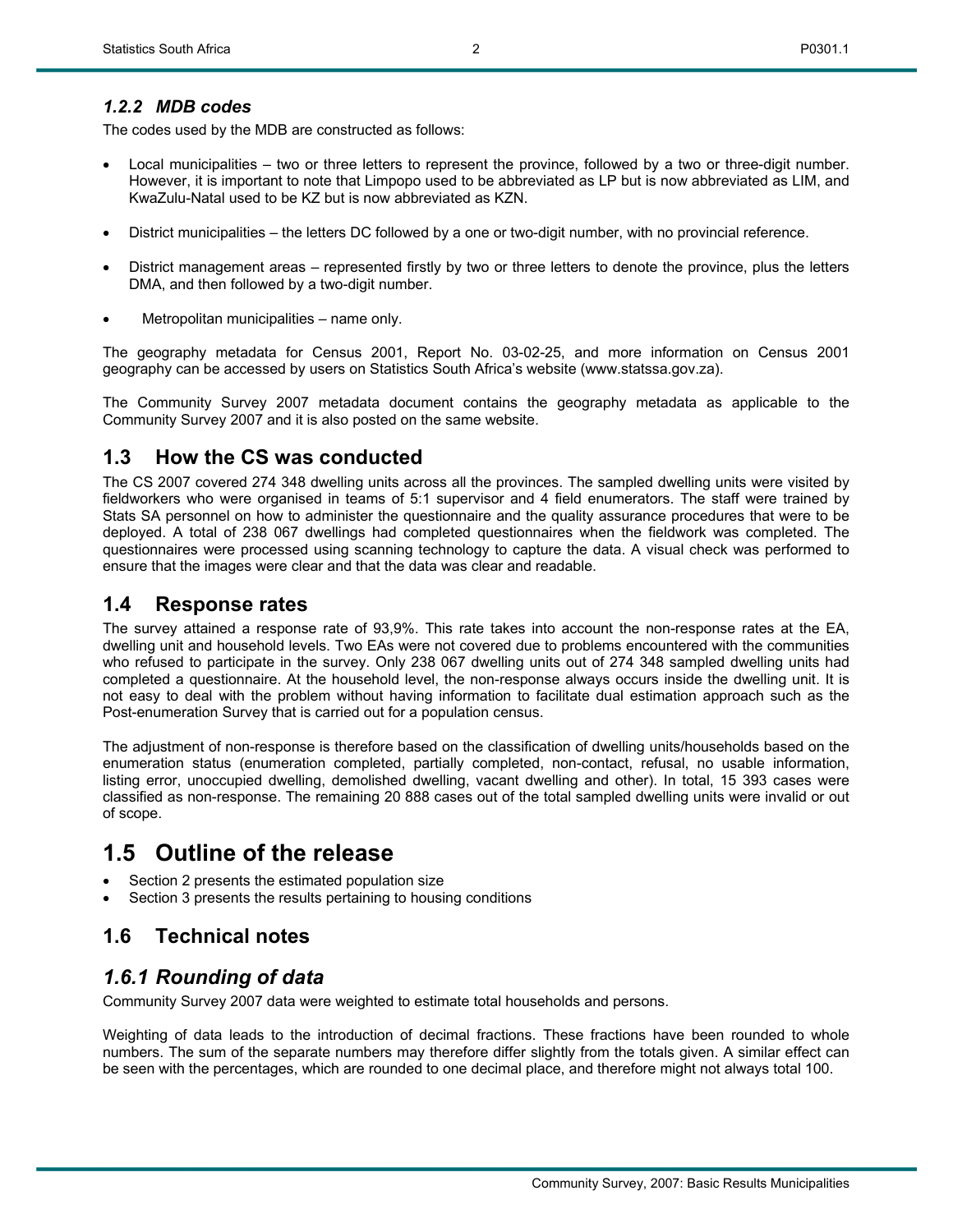## *1.6.2 Imputation*

In CS 2007, imputation was used to allocate values for unavailable, unknown, incorrect or inconsistent responses in most categories. The editing system uses a combination of the *logical imputation* and *dynamic imputation* technique.

Logical imputation, in which a consistent value is calculated from other information in the household, is usually preferred over dynamic imputations. Generally, the editing system resolves inconsistencies first by looking at other characteristics of the household (for example, in case of *logical imputation*, a married person with an invalid response for sex would be assigned the opposite sex to their spouse). If this is unsuccessful, then a consistent value is imputed from another person or households of similar characteristics in the data set (*dynamic imputation*).

### *1.6.3 Definitions*

A publication containing all CS 2007 concepts and definitions is available electronically on StatsOnline. Nevertheless, for the convenience of readers, the household is the main term used in this product and is defined as:

*Household:* A group of persons who live together and provide themselves jointly with food or other essentials for living, or a single person who lives alone.

*De facto population*: The group of the population who were enumerated according to where they stayed on a specific night

*De jure population*: The group of the population who were enumerated according to where they usually live.

## **1.7 Methods used to estimate the population and households at municipal level**

#### *1.7.1 Introduction*

This section summarises the methods used to estimate the population and households from the Community Survey at municipal level. The user should be aware of the results and the Statistics Council's recommendations regarding the national and provincial estimates released in October 2007 (Report Nos. 03-01-20 and P0301). A cautionary note was included in the aforementioned reports for the users to be aware of the following limitations:

- The population out of the survey scope (i.e. institutions) was considered as an approximation from 2001 Census;
- In the Community Survey, unemployment was measured by using a different set of questions than in the regular Labour Force Survey;
- An unreasonably high income for children, probably due to misinterpretation or no differentiation between parent's income and children's income;
- New trends from the Community Survey with little congruence in numbers of household by province, as compared to the General Household Survey;
- Caution should be maintained when interpreting the grants or numbers of those receiving grants;
- Readers should be aware that the Community Survey does not replace the Census. Hence any interpretation should be understood to have some random fluctuation in data, particularly concerning the small number cells.

The release in October 2007 gave adjusted estimates of the survey at national and provincial levels. These adjustments were done to ensure that the data remained internally and externally consistent at national and provincial level, and by age, population group and sex. The random fluctuation was maintained because the coefficients of variation (CV) were tolerable for national and provincial estimates. However, the same was not true for the municipal domain of estimation as some municipalities showed large CVs. Hence, it became necessary to review the estimates at municipal level in order to remove the systematic biases due to poor realisation of the sample at small-area level.

The statistical count of the Community Survey is measured in terms of number of persons and/or number of households. The universe of the Community Survey covers the persons and households that were sampled within all different enumeration areas as demarcated in the 2001 Census, excluding those classified as institutions and recreational areas.

In order to have new estimates, the past Censuses are considered as the best available sources of data that give information at lower geographical level. Therefore, the new CS estimates are an adjustment to the projected information from these data sets.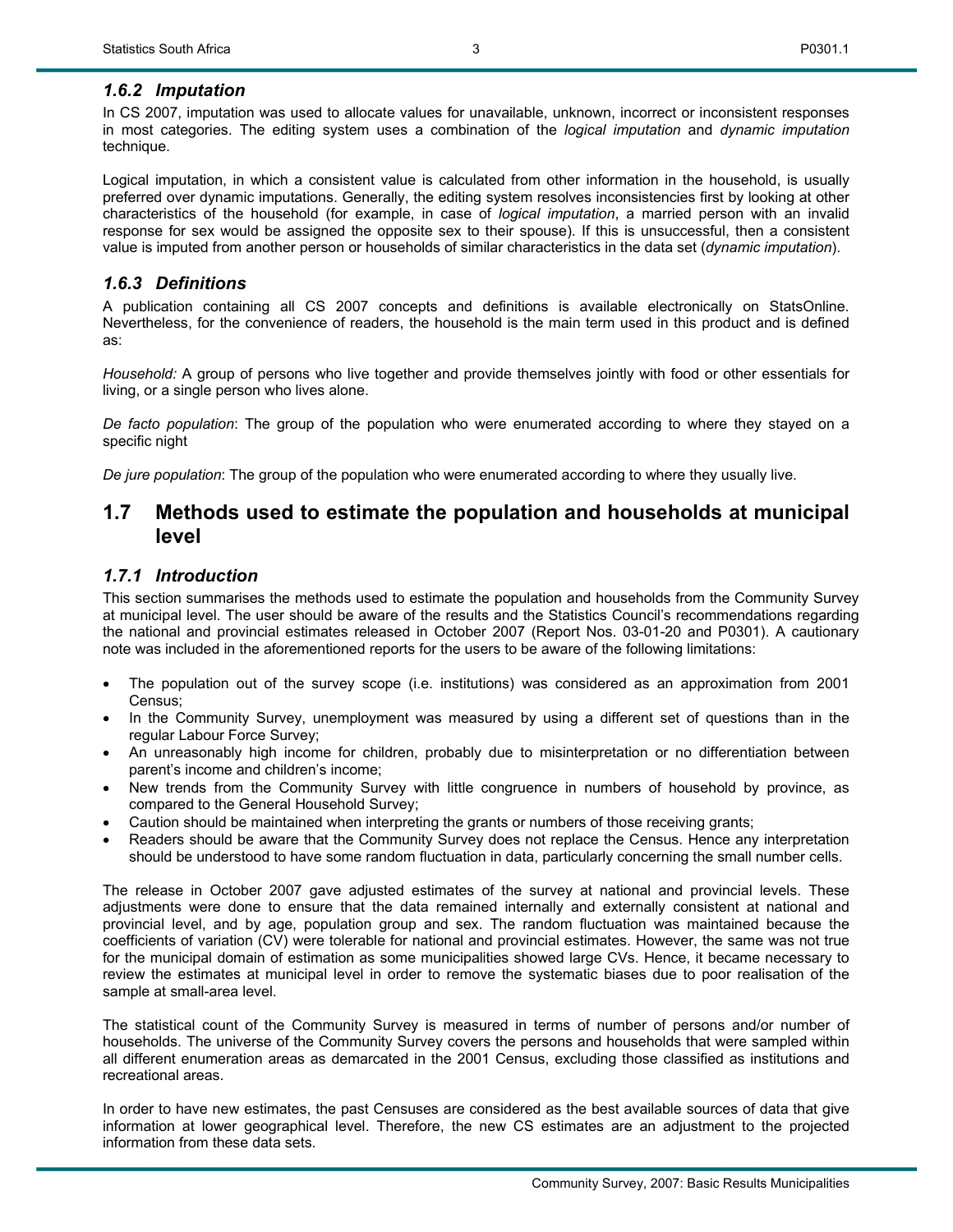## *1.7.2 The methods of estimation for different municipalities*

### *1.7.2.1 The estimation of the number of persons*

The ratio method (Shryock and Siegel 1973) of projecting geographic sub-divisions was used to estimate the populations of the district councils and municipalities in the CS, stratified by population group, sex and single-yearage. The method is agreeable to this purpose and its execution involved four stages as follows:

- Observing the percentage shares of the populations of geographic subdivisions (e.g. District Councils) in the parent population (e.g. province) in one or more past dates. The current exercise made use of the percentage distribution of District Councils in a province (and percentage distribution of municipalities in a District Council) in the 1996 and 2001 censuses, adjusted to the 2006 official boundaries<sup>1</sup>;
- Projecting these percentage shares into future dates (the reference date for the CS mid February 2007 in the current exercise);
- Applying the projected proportions/ percentage shares into independently derived projections of the parent population (in this case the provincial population estimates as published in the October 2007 release of the CS).
- Converting back into numbers of persons (by age, sex and population group) in each district municipality and in each local municipality the estimated proportions.

In view of these projections or estimates, a choice was made for the best estimates based on the comparison between direct CS proportion and the closest estimates in absolute numbers. Any difference greater than 1 000 persons or 10% was subjected to further scrutiny either by checking estimates from recent aerial photographs or administrative registers, or own local municipality survey or estimates. Although these further investigations were limited in nature because of the poor reliability of ancillary sources, the approximation from aerial photographs and independent local estimates results were closer to the projections than direct estimates from CS. If the projection using the ratio method was consistent with the CS, no further change was made. If not, a weighted average was used, as the CS and Census data were not consistent.

#### **Assumptions of the method**

Several assumptions could be employed when projecting population percentage distributions of geographic subdivisions. The procedure used in the CS exercise assumes that the average annual rate of change in the proportions observed in the 1996 and 2001 census enumerations, for each area will trend linearly to zero<sup>2</sup> over a long period (say 60 years).

#### **Limitations of the method**

 $\overline{a}$ 

- The method does not explicitly account for other socioeconomic and demographic variables that might be related to the observed proportion by the specified strata.
- The method is not a detailed cohort component projection.

#### *1.7.2.2 Re-calculation of the person weights*

The new population estimates by municipalities described above provide additional information about the population that is believed to be more reliable than direct survey estimates. It is therefore possible to get improved precision of the survey estimates in terms of reducing bias and increasing efficiency by applying some form of poststratification adjustment where the weighted estimated total of the population (age, sex, population group) is constrained to the one coming from the estimated population on national and provincial level.

The calculation of the municipality new adjusted weight for persons by age, sex, and population group in each municipality is given by:

- Dividing the CS design weight by the response rate for each primary sampling unit within each municipality (stratum);
- Multiplying the first adjustment factor based on national and provincial estimates by age, sex, population group; and
- Multiplying the second adjustment factor deduced from the local municipality estimates by age, sex and population group.

 $1$  To maximise the usage of the data, the percent distributions were observed for both the PES weighted and the un-weighted versions of the censuses. Additionally, weighted averages of the observed percent distributions were calculated (data for census 1996 were assigned a weight of 0,5 because they pertain to a period that is further away form the CS date compared to data from census 2001 which were assigned a weight of 1).

 $2$  Note that it is the annual rate of change (not the proportions themselves) that approach zero over time.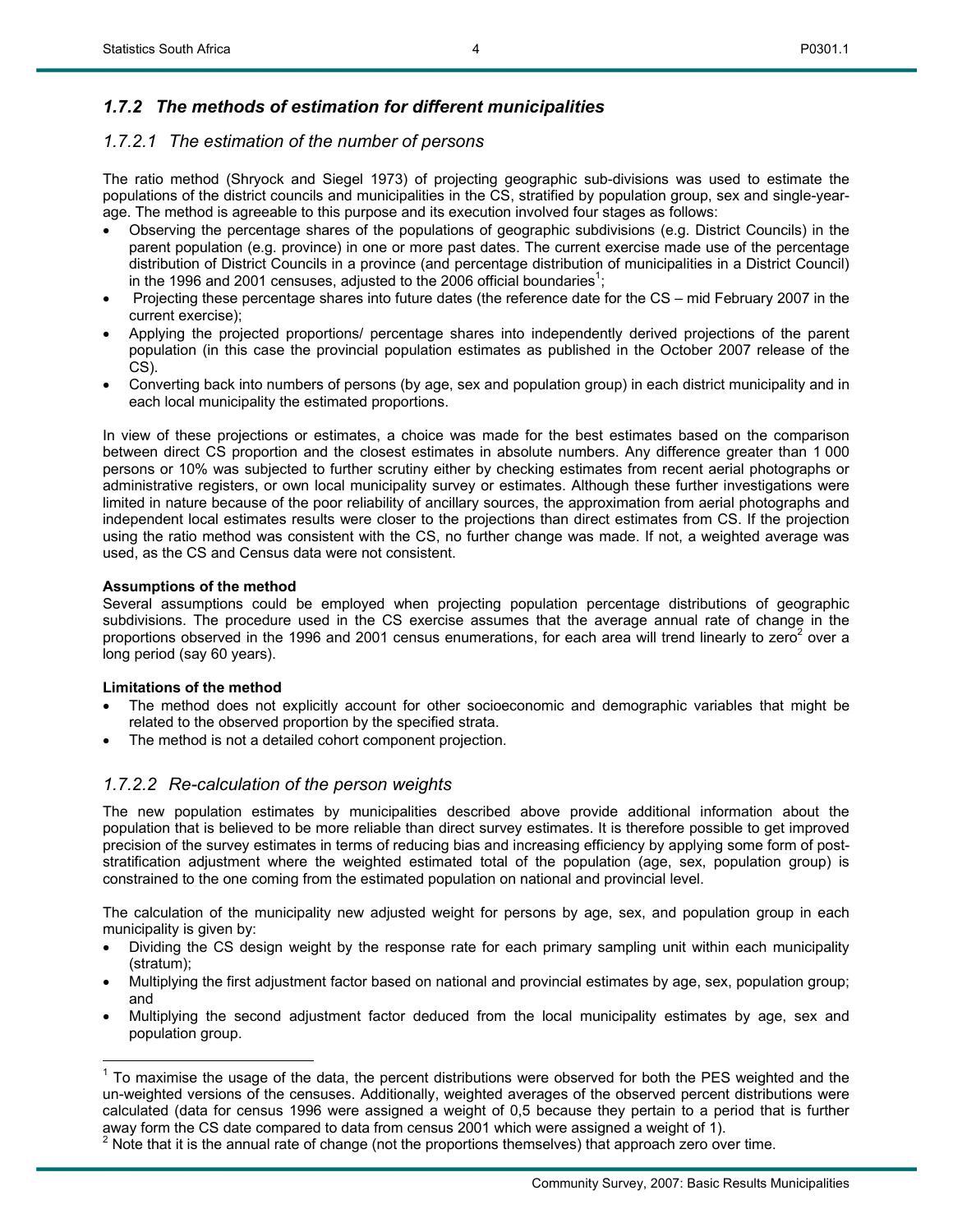5

#### *1.7.2.3 The estimation of the number of households*

The approach separated individuals from households in order to derive more reliable population estimates at a municipal level. After the numbers of people were estimated, revised estimates of the number of households in each municipality were calculated by assuming that the average household size (stratified by majority population group in the household) in each municipality remained unchanged from the data collected in the CS. This ensured that inter-municipal differentials in household composition were preserved. Dividing the new estimate of the number of people in each municipality (stratified by population group) by the average household size (stratified by majority population group of the household) gives a revised estimates (stratified by population group) of the number of households in each municipality.

#### *1.7.2.4 The derivation of CS out-of-scope population*

The 2007 Community Survey has not taken into account some elements considered as out of scope of the survey. In order to have as complete an estimate of the population of South Africa as possible, those cases not in scope (such as collective living quarters (institutions) and some households in EAs classified as recreational areas or institutions), needed to be added to the CS estimates. However, as there has not been any recent estimate of these out-of-CS-scope cases, the only possibility was to assume that each individual record falling within the defined categories had remained as counted in the 2001 Census without any change over time.

The above considerations are applied at municipal level in the same way as they have been at provincial level. In order to facilitate data management manipulation, the 2001 Census unit records that covered out-of-CS-scope cases were reduced to easy manageable data points that give the same profile of age, sex, population group and municipality distribution.

#### *1.7.3 Consideration for CS interpretation of results*

The users should note that the Community Survey is not a replacement of the Census. An attempt was made to adjust the measurement to a best estimate. Any adjustment done has maintained the profiling of the community in terms of the people and households while compensating and correcting the undercounted bias by different projections on national, provincial and municipalities.

However, the reliability of each of the different estimation methods depends on their internal limitations that lead to some assumptions based on what information is available. Most of the adjustments that were made show that the direct measure by the Community Survey could not produce usable estimates in some municipalities. The exception of better estimates was observed in densely populated municipalities like metros. The less reliable estimates for some small municipalities that were observed in the Community Survey would be part of the sampling methodology review for future surveys. However, the measurement in terms of proportion is much less susceptible to random error than counts (numbers). As a consequence, the Community Survey gives useful information for estimating proportions, averages or ratios for smaller area domains.

Users should be aware of these statements as part of the cautionary notes:

- The household estimates at municipal level differ slightly from the national and provincial estimates in terms of the household variables profile;
- The Community Survey has considered as an add-on an approximation of population in areas not covered by the survey, such as institutions and recreational areas. This approximation of people could not provide the number of those households (i.e. institutions). Thus, there is no household record for those people approximated as living out of CS scope;
- Any cross-tabulation giving small numbers at municipal level should be interpreted with caution such as taking small value in given table's cell as likely over or under estimation of the true population;
- No reliance should be placed on numbers for variables broken down at municipal level (i.e. age, population group etc.). However, the aggregated total number per municipality provides more reliable estimates;
- Usually a zero total figure (excluding those in institutions) reflects the fact that no sample was realised, and in such cases, this is likely to be a significant underestimate of the true population.
- As an extension from the above statement, in a number of instances the number realised in the sample, though not zero, was very small (maybe as low as a single individual) and in some cases had to be reweighted by a very large factor (maximum nearly 800 for housing weight and over 1 000 for person weight).
- As a further consequence, small sub-populations are likely to be heavily over or under-represented at a household level in the data.
- It should be noted that the estimates were done with the use of the de-facto population and not the de-jure population. These results are presented as de-jure population.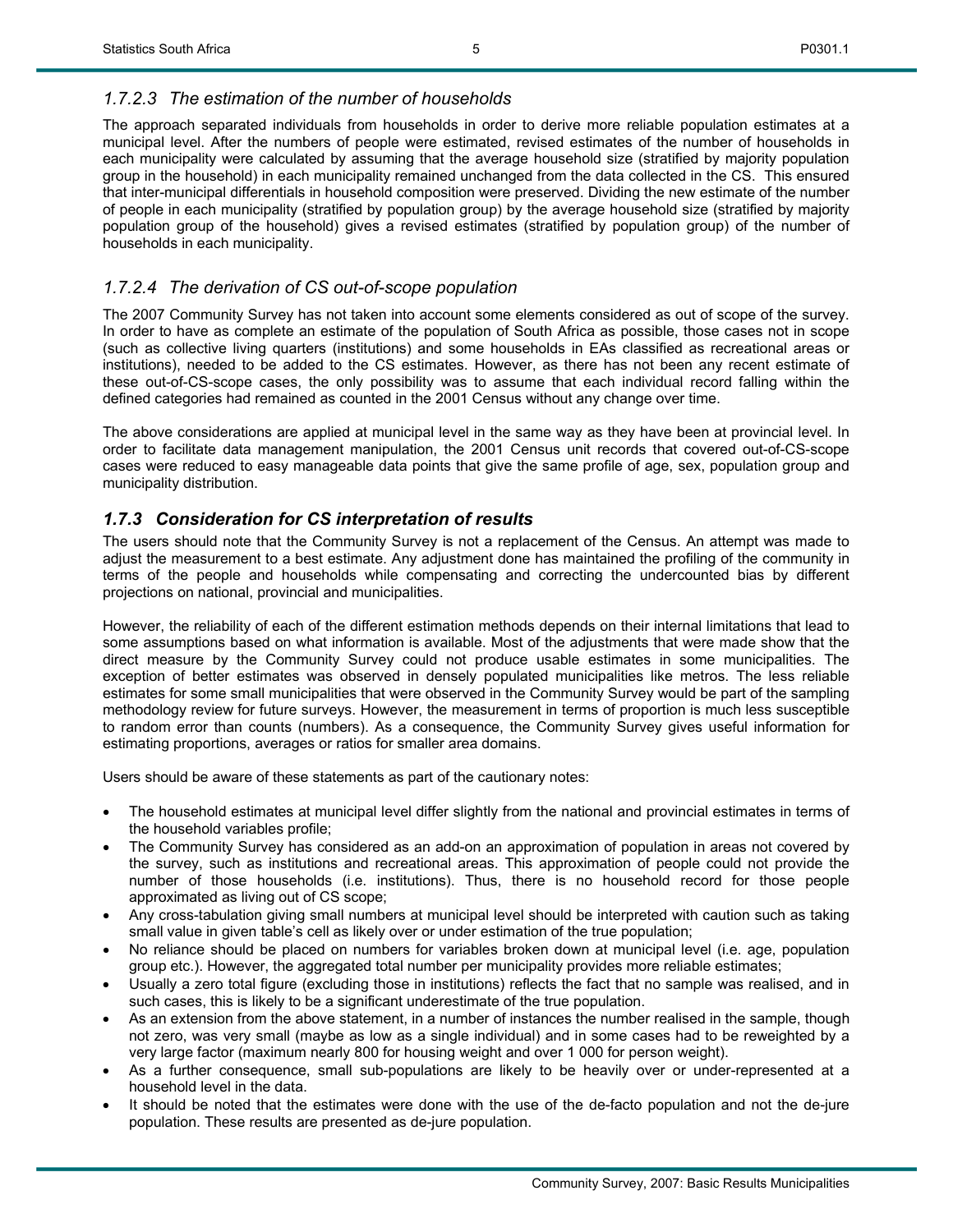The current release focuses on the measurement of households' living conditions at municipal level, as it was done in the national and provincial release. It is hoped that municipalities would be able to gauge their performances in terms of service delivery. The results in this release are issued with proportions of different variables. This is because at lower geographical levels such as municipality, proportions are more reliable than numbers.

## **2. Population and household profile**

Table 2 provides the estimated population and households in Census 2001 and CS 2007. The figures reflect the changes that have occurred since 2001. The number of households in each municipality has been used to calculate the percentages that are presented in the appendices and subsequently utilised to profile the performance of the municipalities in section 3.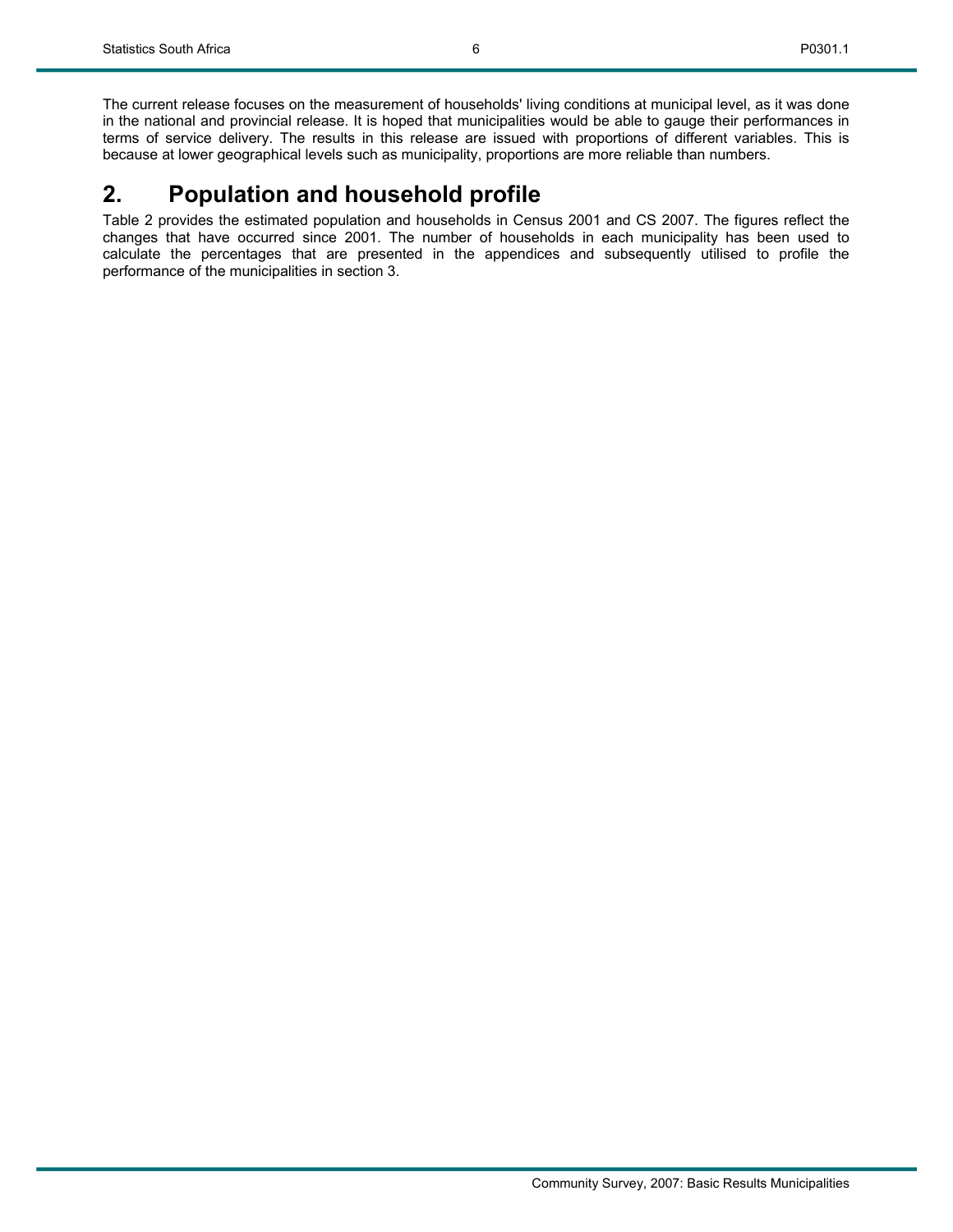## **Table 2: Estimated population and households in Census 2001 and CS 2007**

|                                                 | <b>Persons</b>        |                | <b>Households</b>       |                |
|-------------------------------------------------|-----------------------|----------------|-------------------------|----------------|
| <b>Municipalities</b>                           | <b>Census</b><br>2001 | <b>CS 2007</b> | <b>Census</b><br>2001 * | <b>CS 2007</b> |
| <b>Eastern Cape</b>                             | 6 278 651             | 6 527 747      | 1 481 640               | 1 586 739      |
| DC10: Cacadu                                    | 388 206               | 363 496        | 100 308                 | 99 832         |
| EC101: Camdeboo Local Municipality              | 44 372                | 41758          | 10 318                  | 8 9 9 4        |
| EC102: Blue Crane Route Local Municipality      | 35 010                | 25 573         | 9469                    | 9656           |
| EC103: Ikwezi Local Municipality                | 10 367                | 11 523         | 2738                    | 2 5 6 7        |
| EC104: Makana Local Municipality                | 75 302                | 70 059         | 18 009                  | 18 8 64        |
| EC105: Ndlambe Local Municipality               | 54 717                | 46 359         | 15 370                  | 14 733         |
| EC106: Sunday's River Valley Local Municipality | 39 862                | 34 935         | 9503                    | 9874           |
| EC107: Baviaans Local Municipality              | 15 3 35               | 13 950         | 3879                    | 3739           |
| EC108: Kouga Local Municipality                 | 70 695                | 73 274         | 19 255                  | 19 083         |
| EC109: Kou-Kamma Local Municipality             | 34 293                | 40 780         | 9 2 5 9                 | 10 372         |
| <b>ECDMA10: Cacadu</b>                          | 8 2 5 4               | 5 2 8 5        | 2 5 0 9                 | 1949           |
| DC12: Amatole                                   | 1664483               | 1 664 753      | 416 992                 | 458 582        |
| EC121: Mbhashe Local Municipality               | 255 071               | 262 008        | 52 886                  | 59 705         |
| EC122: Mnquma Local Municipality                | 286 307               | 297 663        | 66 843                  | 75 410         |
| EC123: Great Kei Local Municipality             | 44 4 59               | 33 382         | 11 365                  | 11 957         |
| EC124: Amahlathi Local Municipality             | 138 649               | 112 735        | 34 303                  | 36 389         |
| EC125: Buffalo City Local Municipality          | 702 281               | 724 312        | 191 234                 | 208 389        |
| EC126: Ngqushwa Local Municipality              | 84 233                | 83 0 86        | 21 634                  | 25 5 64        |
| EC127: Nkonkobe Local Municipality              | 128 660               | 130 100        | 32 178                  | 34 890         |
| EC128: Nxuba Local Municipality                 | 24 8 24               | 21 467         | 6549                    | 6 277          |
| DC13: Chris Hani                                | 809 581               | 798 597        | 187 330                 | 203 041        |
| EC131: Inxuba Yethemba Local Municipality       | 60 296                | 48 399         | 15 982                  | 14 491         |
| EC132: Tsolwana Local Municipality              | 32 516                | 27 660         | 7830                    | 8 0 6 5        |
| EC133: Inkwanca Local Municipality              | 20 244                | 14 283         | 5 3 8 5                 | 5 3 0 1        |
| EC134: Lukanji Local Municipality               | 184 542               | 208 081        | 44 264                  | 49 675         |
| EC135: Intsika Yethu Local Municipality         | 175 221               | 185 342        | 40 489                  | 43 501         |
| EC136: Emalahleni Local Municipality            | 125 413               | 125 293        | 28 0 33                 | 31 196         |
| EC137: Engcobo Local Municipality               | 148 403               | 135 979        | 30 882                  | 35 187         |
| EC138: Sakhisizwe Local Municipality            | 62 856                | 53 472         | 14 4 4 6                | 15 625         |
| <b>ECDMA13: Chris Hani</b>                      | 89                    | 89             | 20                      |                |
| DC14: Ukhahlamba                                | 341832                | 308 365        | 84 854                  | 90 309         |
| EC141: Elundini Local Municipality              | 137 476               | 123 636        | 33 2 28                 | 35 553         |
| EC142: Senqu Local Municipality                 | 135 734               | 118 177        | 33 904                  | 35 105         |
| EC143: Maletswai Local Municipality             | 37 307                | 42 843         | 9488                    | 11 443         |
| EC144: Gariep Local Municipality                | 31 314                | 23 708         | 8 2 3 4                 | 8 2 0 8        |
| DC15: O.R.Tambo                                 | 1 676 592             | 1862218        | 339 294                 | 356 085        |
| EC151: Mbizana Local Municipality               | 245 730               | 279 739        | 45 785                  | 48 408         |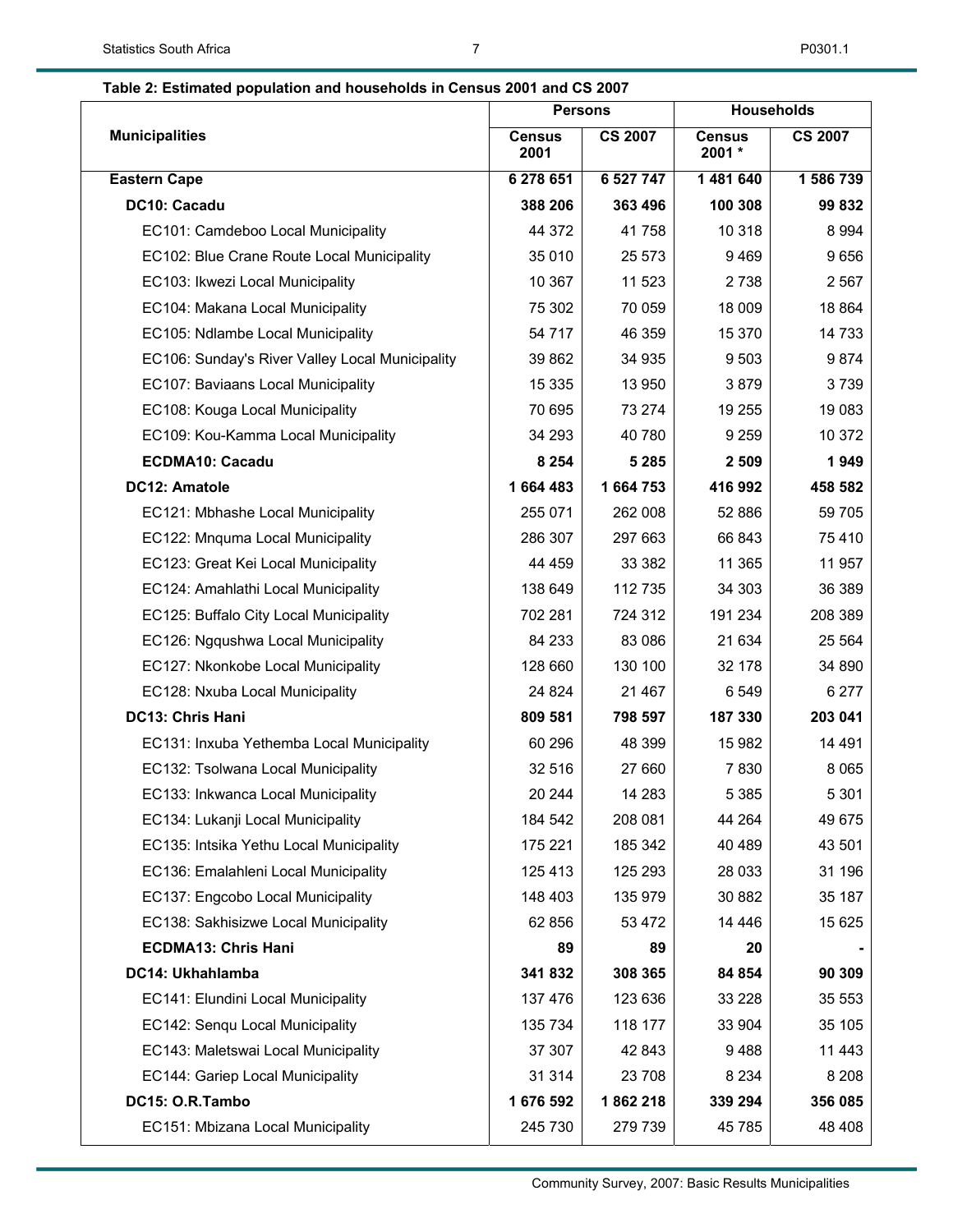|                                                      | <b>Persons</b>        |                | <b>Households</b>         |                |
|------------------------------------------------------|-----------------------|----------------|---------------------------|----------------|
| <b>Municipalities</b>                                | <b>Census</b><br>2001 | <b>CS 2007</b> | <b>Census</b><br>$2001 *$ | <b>CS 2007</b> |
| EC152: Ntabankulu Local Municipality                 | 135 799               | 141 358        | 26 819                    | 27 930         |
| EC153: Qaukeni Local Municipality                    | 254 480               | 279 795        | 50 206                    | 48 701         |
| EC154: Port St Johns Local Municipality              | 146 967               | 165 084        | 28 8 69                   | 30 951         |
| EC155: Nyandeni Local Municipality                   | 274 416               | 314 273        | 54 365                    | 56 851         |
| EC156: Mhlontlo Local Municipality                   | 202 851               | 237 138        | 43 554                    | 49 861         |
| EC157: King Sabata Dalindyebo Local Municipality     | 416 348               | 444 830        | 89 697                    | 93 383         |
| DC44: Alfred Nzo                                     | 392 179               | 479 390        | 92 063                    | 102 010        |
| EC442: Umzimvubu Local Municipality                  | 197 550               | 220 631        | 45 4 53                   | 47 803         |
| EC441: Matatiele Local Municipality                  | 194 630               | 258 758        | 46 610                    | 54 208         |
| NMA: Nelson Mandela Bay Metro                        | 1 005 779             | 1 050 930      | 260 799                   | 276 881        |
| NMA: Nelson Mandela Bay Metropolitan<br>Municipality | 1 005 779             | 1 050 930      | 260 799                   | 276881         |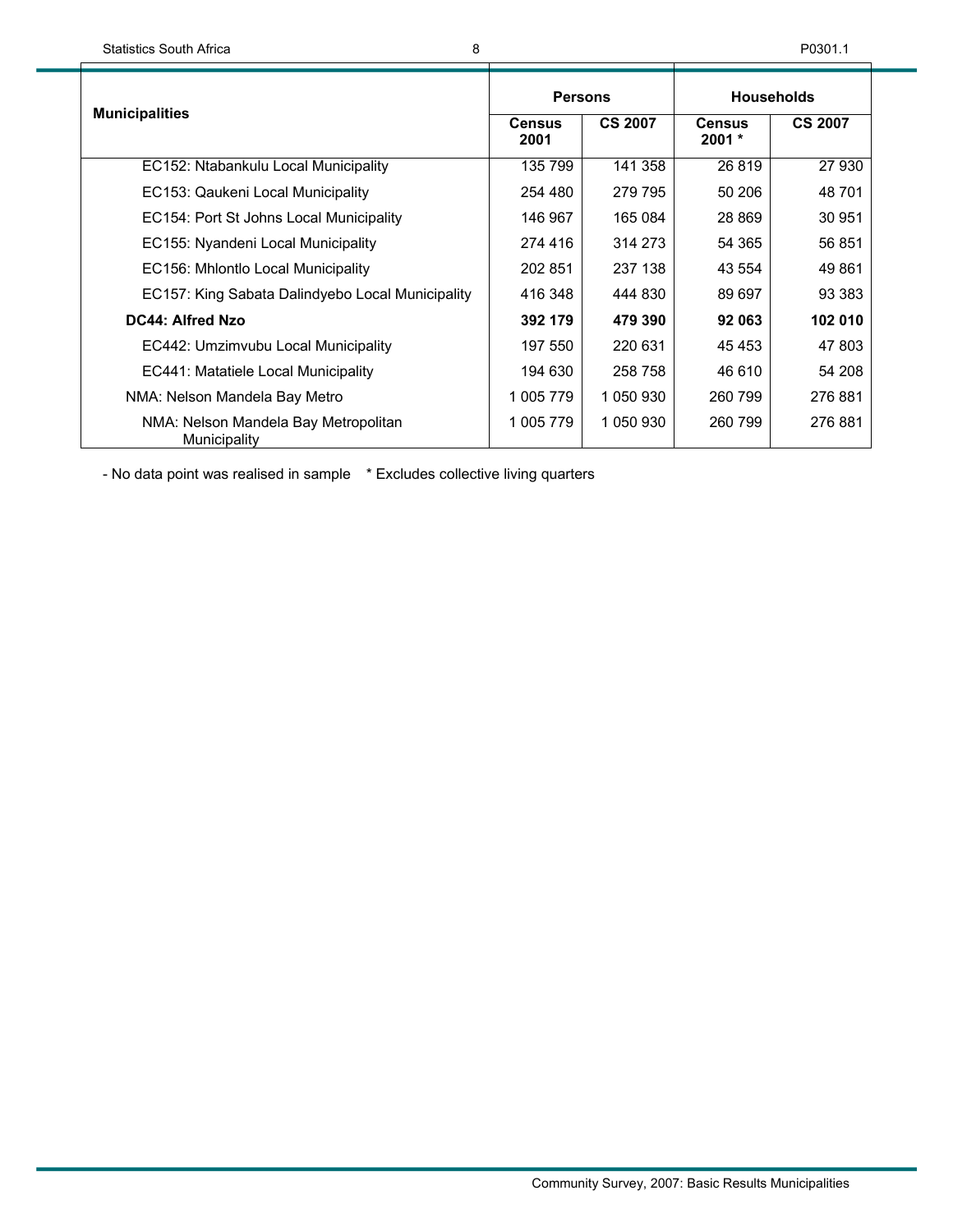|                                            |                       | <b>Persons</b> |                         | <b>Households</b> |  |
|--------------------------------------------|-----------------------|----------------|-------------------------|-------------------|--|
| <b>Municipalities</b>                      | <b>Census</b><br>2001 | <b>CS 2007</b> | <b>Census</b><br>2001 * | <b>CS 2007</b>    |  |
| <b>Free State</b>                          | 2706775               | 2773059        | 733 302                 | 802 872           |  |
| DC16: Xhariep                              | 135 248               | 127 627        | 38 879                  | 37 245            |  |
| FS161: Letsemeng Local Municipality        | 42 982                | 36 337         | 11 996                  | 11 588            |  |
| FS162: Kopanong Local Municipality         | 55 944                | 49 4 22        | 17 480                  | 15 441            |  |
| FS163: Mohokare Local Municipality         | 36 321                | 41 867         | 9403                    | 10 216            |  |
| DC17: Motheo                               | 728 261               | 837 376        | 206 360                 | 227 026           |  |
| FS171: Naledi Local Municipality           | 27 479                | 25 442         | 7 5 7 5                 | 8 2 7 9           |  |
| FS172: Mangaung Local Municipality         | 645 440               | 752 906        | 185 013                 | 202 762           |  |
| FS173: Mantsopa Local Municipality         | 55 342                | 59 0 28        | 13772                   | 15 985            |  |
| DC18: Lejweleputswa                        | 657 012               | 639 651        | 184 469                 | 202 391           |  |
| FS181: Masilonyana Local Municipality      | 64 409                | 80 094         | 17 064                  | 27 245            |  |
| FS182: Tokologo Local Municipality         | 32 455                | 21 3 23        | 8847                    | 7477              |  |
| FS183: Tswelopele Local Municipality       | 53 7 14               | 40 617         | 12 4 30                 | 12 623            |  |
| FS184: Matjhabeng Local Municipality       | 408 170               | 405 031        | 120 289                 | 131 622           |  |
| FS185: Nala Local Municipality             | 98 264                | 92 586         | 25 839                  | 23 4 24           |  |
| DC19: Thabo Mofutsanyane                   | 725 939               | 694 316        | 183 049                 | 187 115           |  |
| FS191: Setsoto Local Municipality          | 123 194               | 102 826        | 32 746                  | 29 8 28           |  |
| FS192: Dihlabeng Local Municipality        | 128 929               | 108 449        | 33 027                  | 31 836            |  |
| FS193: Nketoana Local Municipality         | 61951                 | 62 367         | 14 904                  | 16 748            |  |
| FS194: Maluti a Phofung Local Municipality | 360 787               | 385 413        | 90 390                  | 97 172            |  |
| FS195: Phumelela Local Municipality        | 50 906                | 35 090         | 11934                   | 11 531            |  |
| FSDMA19: Thabo Mofutsanyane                | 171                   | 171            | 49                      |                   |  |
| DC20: Fezile Dabi                          | 460 316               | 474 089        | 120 544                 | 149 095           |  |
| FS201: Moqhaka Local Municipality          | 167 892               | 170 522        | 41 514                  | 64 898            |  |
| FS203: Ngwathe Local Municipality          | 118 810               | 95 187         | 32 108                  | 32 872            |  |
| FS204: Metsimaholo Local Municipality      | 115 955               | 154 658        | 32 260                  | 37 320            |  |
| FS205: Mafube Local Municipality           | 57 659                | 53722          | 14 661                  | 14 005            |  |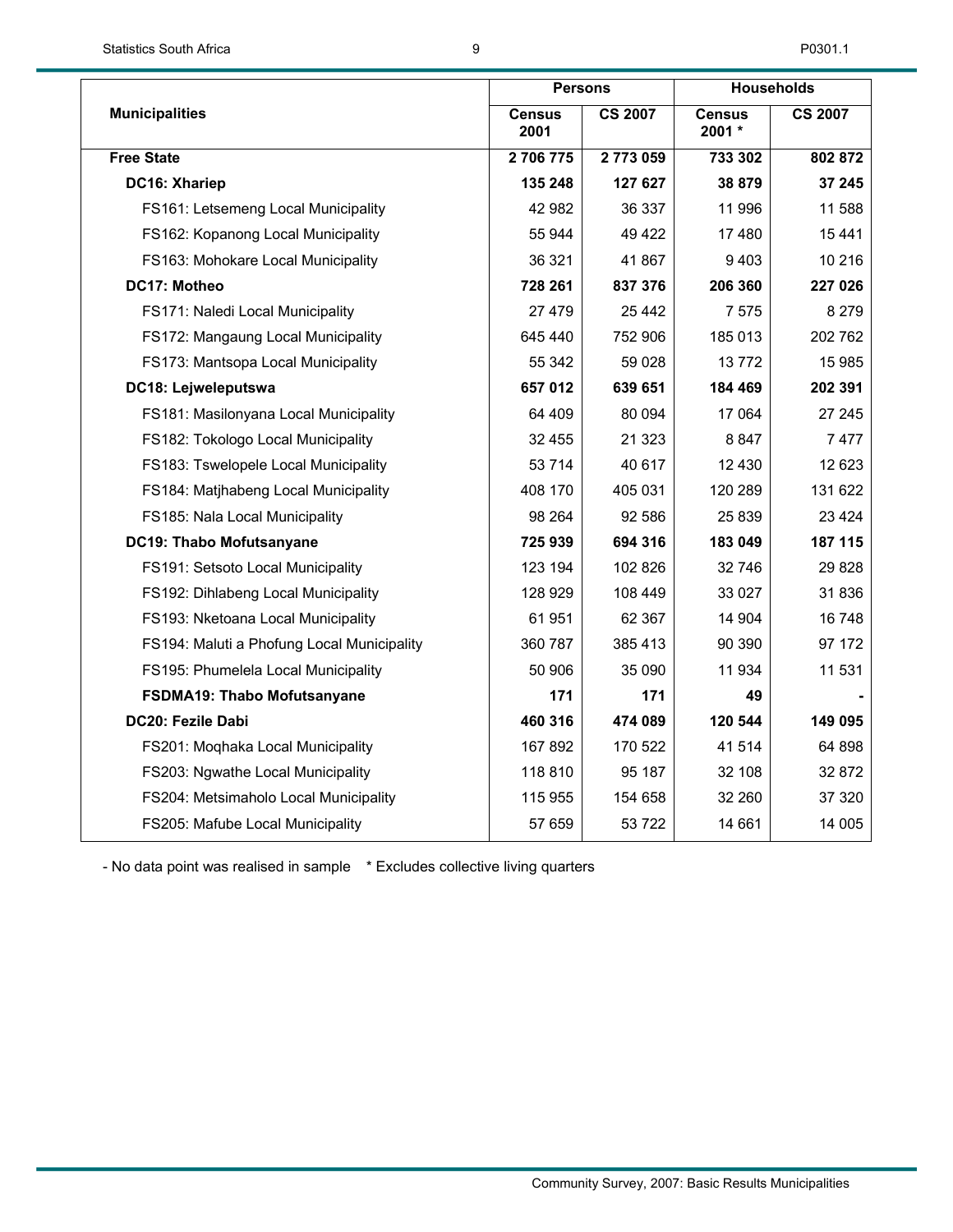|                                                     | <b>Persons</b>        |                | <b>Households</b>         |                |
|-----------------------------------------------------|-----------------------|----------------|---------------------------|----------------|
| <b>Municipalities</b>                               | <b>Census</b><br>2001 | <b>CS 2007</b> | <b>Census</b><br>$2001 *$ | <b>CS 2007</b> |
| Gauteng                                             | 9 178 873             | 10 451 713     | 2 735 168                 | 3 175 579      |
| DC42: Sedibeng                                      | 796 754               | 800 819        | 225 744                   | 241 223        |
| GT421: Emfuleni Local Municipality                  | 658 420               | 650 867        | 187 044                   | 196 480        |
| GT422: Midvaal Local Municipality                   | 64 642                | 83 4 45        | 19653                     | 24 265         |
| GT423: Lesedi Local Municipality                    | 73 692                | 66 507         | 19 048                    | 20 479         |
| DC46: Metsweding                                    | 162 270               | 153 539        | 45 092                    | 46 502         |
| GT461: Nokeng tsa Taemane Local Municipality        | 53 205                | 49 389         | 14 356                    | 14 838         |
| GT462: Kungwini Local Municipality                  | 109 065               | 104 149        | 30 736                    | 31 665         |
| <b>DC48: West Rand</b>                              | 533 675               | 539 038        | 151 339                   | 186 850        |
| GT481: Mogale City Local Municipality               | 289 835               | 319 641        | 83 553                    | 94 288         |
| GT482: Randfontein Local Municipality               | 128 731               | 117 261        | 36 141                    | 40 459         |
| GT483: Westonaria Local Municipality                | 109 328               | 99 218         | 29 980                    | 50 675         |
| <b>GTDMA48: West Rand</b>                           | 5781                  | 2918           | 1665                      | 1429           |
| <b>EKU: Ekurhuleni</b>                              | 2 478 631             | 2 724 229      | 744 479                   | 849 349        |
| EKU: Ekurhuleni Metropolitan Municipality           | 2478631               | 2 7 2 4 2 2 9  | 744 479                   | 849 349        |
| <b>JHB: City of Johannesburg</b>                    | 3 2 2 5 3 0 9         | 3888180        | 1 006 742                 | 1 165 014      |
| JHB: City of Johannesburg Metropolitan Municipality | 3 225 309             | 3888180        | 1 006 742                 | 1 165 014      |
| TSH: City of Tshwane                                | 1982235               | 2 345 908      | 561 772                   | 686 640        |
| TSH: City of Tshwane Metropolitan Municipality      | 1982 235              | 2 345 908      | 561 772                   | 686 640        |
|                                                     |                       |                |                           |                |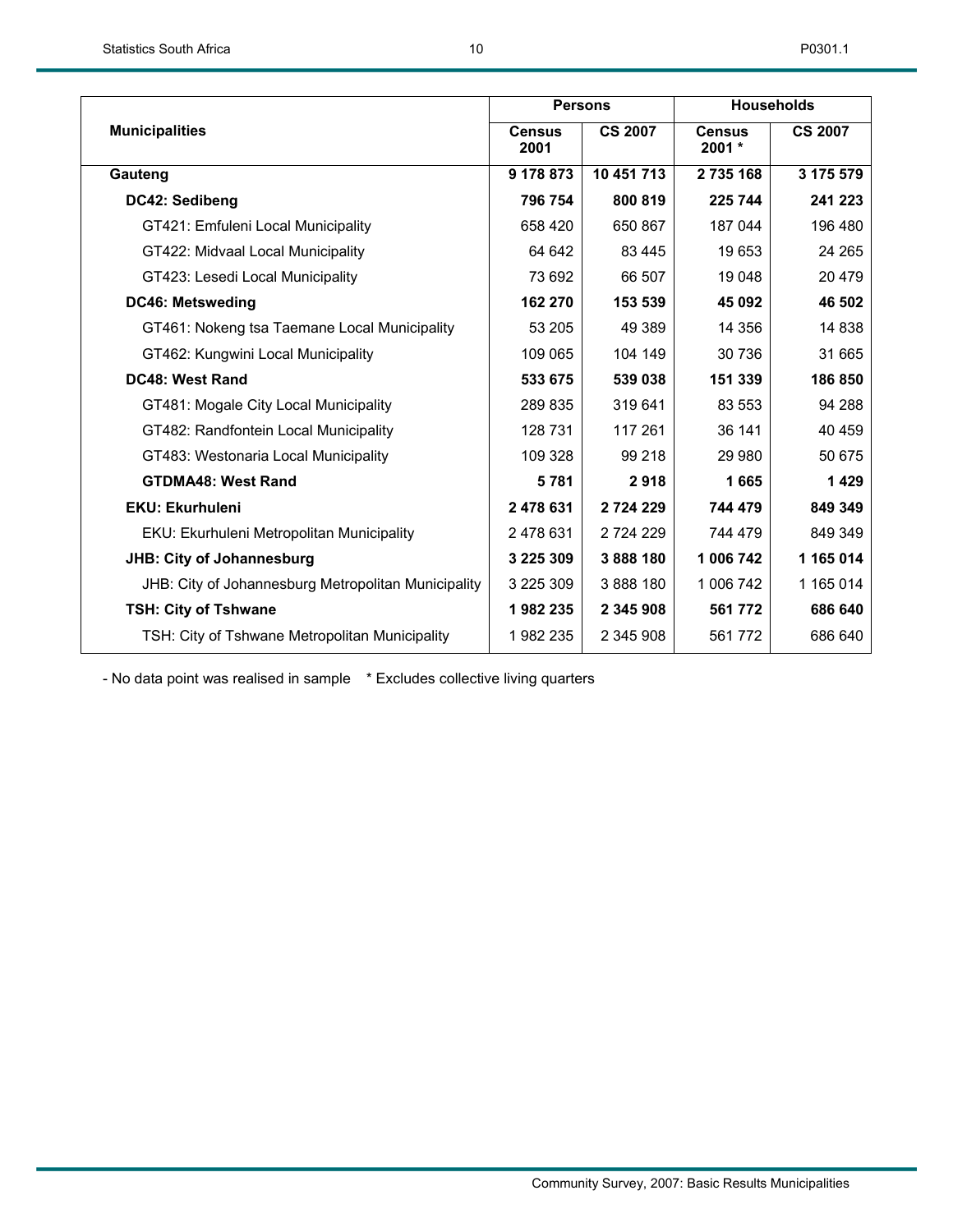|                                                 | <b>Persons</b>        |                |                         | <b>Households</b> |
|-------------------------------------------------|-----------------------|----------------|-------------------------|-------------------|
| <b>Municipalities</b>                           | <b>Census</b><br>2001 | <b>CS 2007</b> | <b>Census</b><br>2001 * | <b>CS 2007</b>    |
| KwaZulu-Natal                                   | 9 584 129             | 10 259 230     | 2 117 274               | 2 2 3 4 1 2 9     |
| DC21: Ugu                                       | 704 030               | 709 918        | 150 611                 | 151 621           |
| KZN211: Vulamehlo Local Municipality            | 83 044                | 74 017         | 15 806                  | 12745             |
| KZN212: Umdoni Local Municipality               | 62 293                | 74 437         | 15 287                  | 16 383            |
| KZN213: Umzumbe Local Municipality              | 193 768               | 176 287        | 38 280                  | 40 579            |
| KZN214: UMuziwabantu Local Municipality         | 92 327                | 104 527        | 19 088                  | 20 313            |
| KZN215: Ezingoleni Local Municipality           | 54 429                | 56 369         | 10 684                  | 10 952            |
| KZN216: Hibiscus Coast Local Municipality       | 218 170               | 224 281        | 51 466                  | 50 650            |
| DC22: UMgungundlovu                             | 927 846               | 988 837        | 216 643                 | 217 876           |
| KZN221: uMshwathi Local Municipality            | 108 422               | 113 054        | 23 831                  | 22 110            |
| KZN222: uMngeni Local Municipality              | 73 896                | 84 781         | 20 486                  | 21 588            |
| KZN223: Mpofana Local Municipality              | 36 820                | 31 518         | 9597                    | 7801              |
| KZN224: Impendle Local Municipality             | 33 569                | 39 401         | 7 3 4 3                 | 7 3 3 8           |
| KZN225: The Msunduzi Local Municipality         | 552 837               | 616 730        | 130 292                 | 134 390           |
| KZN226: Mkhambathini Local Municipality         | 59 067                | 46 570         | 12 550                  | 11 970            |
| KZN227: Richmond Local Municipality             | 63 2 23               | 56 772         | 12 533                  | 12 679            |
| KZDMA22: Umgungundlovu                          | 12                    | 12             | 10                      |                   |
| DC23: Uthukela                                  | 656 985               | 714 908        | 134 846                 | 139 639           |
| KZN232: Emnambithi-Ladysmith Local Municipality | 225 459               | 236 748        | 50 529                  | 50 259            |
| KZN233: Indaka Local Municipality               | 113 644               | 101 557        | 21 372                  | 21 081            |
| KZN234: Umtshezi Local Municipality             | 59 9 20               | 83 906         | 13 0 94                 | 15 232            |
| KZN235: Okhahlamba Local Municipality           | 137 525               | 151 441        | 26 678                  | 28 508            |
| KZN236: Imbabazane Local Municipality           | 119 925               | 140 745        | 23 030                  | 24 559            |
| KZDMA23: Uthukela                               | 512                   | 512            | 144                     |                   |
| DC24: Umzinyathi                                | 480 411               | 495 737        | 93770                   | 104 534           |
| KZN241: Endumeni Local Municipality             | 51 101                | 54 447         | 12 278                  | 13755             |
| KZN242: Nguthu Local Municipality               | 168 991               | 164 887        | 29 318                  | 32 169            |
| KZN244: Msinga Local Municipality               | 168 025               | 161 894        | 32 505                  | 32 592            |
| KZN245: Umvoti Local Municipality               | 92 294                | 114 509        | 19 669                  | 26 019            |
| DC25: Amajuba                                   | 468 036               | 442 266        | 96 670                  | 101 054           |
| KZN252: Newcastle Local Municipality            | 332 981               | 327 637        | 71 164                  | 77 786            |
| KZN253: Emadlangeni Local Municipality          | 32 277                | 23 263         | 6 187                   | 5 2 1 1           |
| KZN254: Dannhauser Local Municipality           | 102 779               | 91 366         | 19 3 20                 | 18 057            |
| DC26: Zululand                                  | 780 497               | 902 890        | 141 291                 | 155 883           |
| KZN261: eDumbe Local Municipality               | 82 241                | 75 096         | 15 107                  | 15 147            |
| KZN262: UPhongolo Local Municipality            | 119781                | 137 756        | 24 8 14                 | 25 740            |
| KZN263: Abaqulusi Local Municipality            | 191 019               | 247 628        | 35 914                  | 39 866            |
| KZN265: Nongoma Local Municipality              | 198 443               | 244 501        | 31 581                  | 35 293            |
| KZN266: Ulundi Local Municipality               | 189 013               | 197 908        | 33 875                  | 39 837            |

Community Survey, 2007: Basic Results Municipalities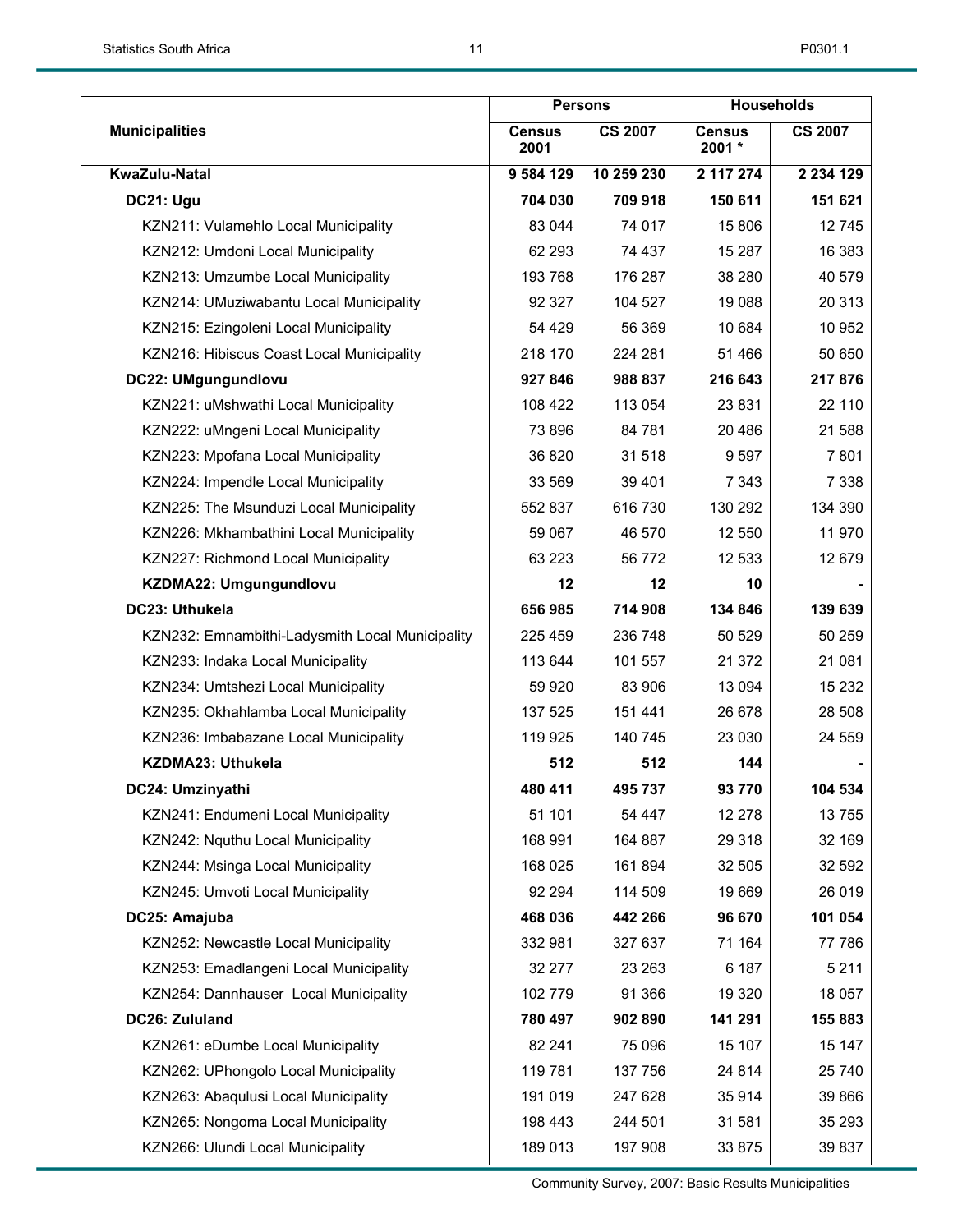| <b>Municipalities</b>                             | <b>Persons</b>        |                | <b>Households</b>       |                |
|---------------------------------------------------|-----------------------|----------------|-------------------------|----------------|
|                                                   | <b>Census</b><br>2001 | <b>CS 2007</b> | <b>Census</b><br>2001 * | <b>CS 2007</b> |
| DC27: Umkhanyakude                                | 573 341               | 614 046        | 101 563                 | 114 973        |
| KZN271: Umhlabuyalingana Local Municipality       | 140 958               | 163 694        | 25 959                  | 27 006         |
| KZN272: Jozini Local Municipality                 | 184 052               | 207 250        | 33 534                  | 38 530         |
| KZN273: The Big Five False Bay Local Municipality | 31 291                | 34 991         | 6 183                   | 6657           |
| KZN274: Hlabisa Local Municipality                | 176 890               | 150 557        | 26 876                  | 29 260         |
| KZN275: Mtubatuba Local Municipality              | 33 612                | 46 596         | 7472                    | 11 339         |
| KZDMA27: Umkhanyakude                             | 6 5 3 8               | 10 958         | 1 539                   | 2 181          |
| DC28: Uthungulu                                   | 885 965               | 894 260        | 171 480                 | 184 506        |
| KZN281: Mbonambi Local Municipality               | 106 942               | 118 081        | 19 143                  | 21 632         |
| KZN282: uMhlathuze Local Municipality             | 289 190               | 332 156        | 67 127                  | 81 005         |
| KZN283: Ntambanana Local Municipality             | 84 771                | 94 190         | 12441                   | 14 845         |
| KZN284: uMlalazi Local Municipality               | 221 078               | 175 372        | 38 446                  | 33 966         |
| KZN285: Mthonjaneni Local Municipality            | 50 382                | 47 010         | 10 108                  | 10 671         |
| KZN286: Nkandla Local Municipality                | 133 602               | 127 451        | 24 216                  | 22 3 8 7       |
| DC29: iLembe                                      | 560 389               | 528 198        | 120 390                 | 124 525        |
| KZN291: Mandeni Local Municipality                | 128 670               | 122 665        | 28 952                  | 33 702         |
| KZN292: KwaDukuza Local Municipality              | 158 582               | 162 055        | 41 709                  | 44 480         |
| KZN293: Ndwedwe Local Municipality                | 152 495               | 134 322        | 27 580                  | 26 408         |
| KZN294: Maphumulo Local Municipality              | 120 643               | 109 157        | 22 149                  | 19 9 34        |
| DC43: Sisonke                                     | 456 506               | 500 082        | 103 264                 | 105 659        |
| KZN431: Ingwe Local Municipality                  | 107 558               | 114 116        | 21 332                  | 22 289         |
| KZN432: Kwa Sani Local Municipality               | 15 309                | 14 281         | 4 4 1 5                 | 4421           |
| KZN433: Greater Kokstad Local Municipality        | 56 528                | 46 724         | 19625                   | 14 3 21        |
| KZN434: Ubuhlebezwe Local Municipality            | 101 959               | 80 905         | 21 4 21                 | 21 084         |
| KZN435: Umzimkhulu Local Municipality             | 174 338               | 243 242        | 36 246                  | 43 545         |
| <b>KZDMA43: Sisonke</b>                           | 814                   | 814            | 224                     |                |
| <b>ETH: eThekwini</b>                             | 3 090 122             | 3 468 086      | 786 746                 | 833859         |
| ETH: eThekwini Metropolitan Municipality          | 3 090 122             | 3 468 086      | 786 746                 | 833 859        |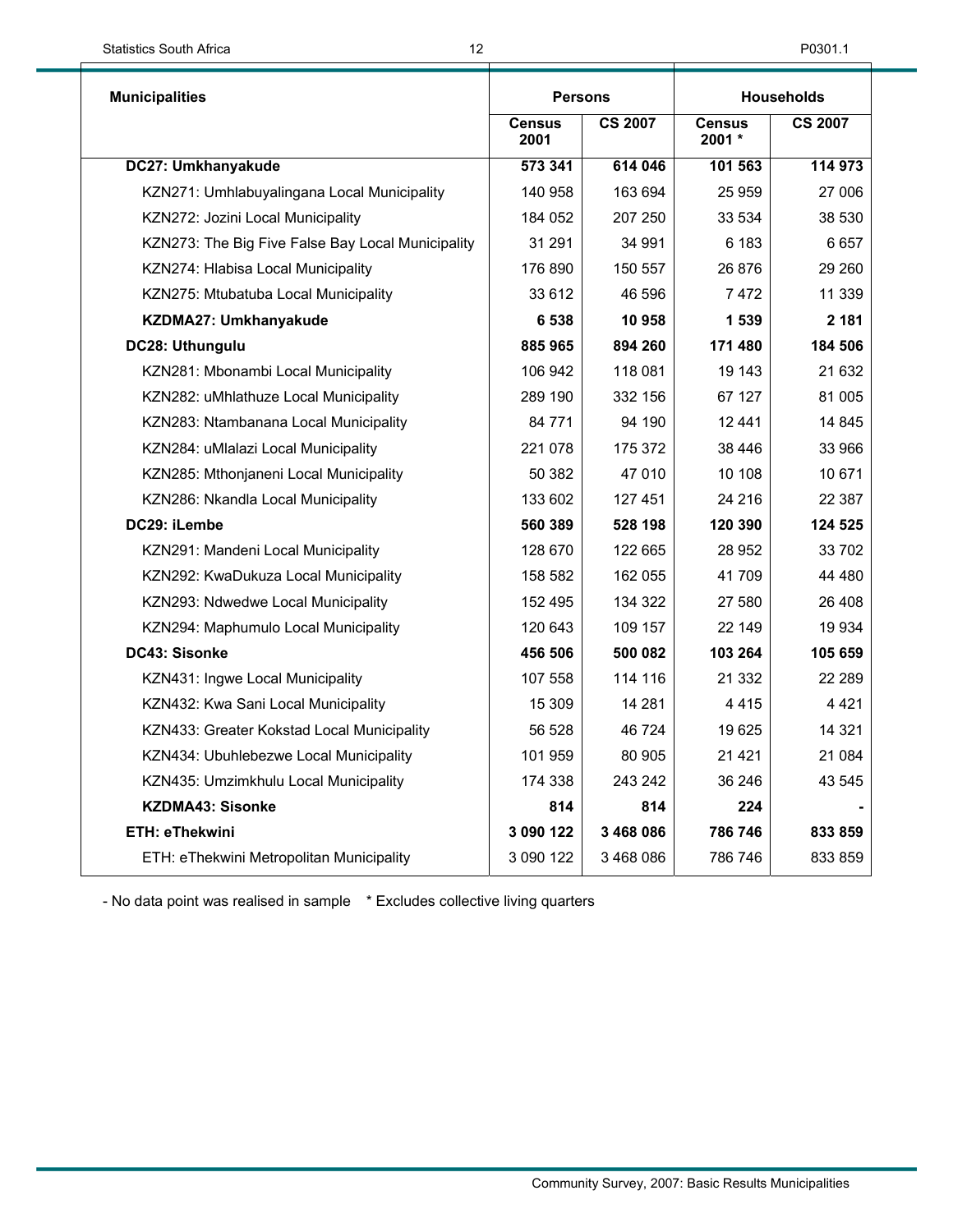|                                                | <b>Persons</b>        |                |                         | <b>Households</b> |
|------------------------------------------------|-----------------------|----------------|-------------------------|-------------------|
| <b>Municipalities</b>                          | <b>Census</b><br>2001 | <b>CS 2007</b> | <b>Census</b><br>2001 * | <b>CS 2007</b>    |
| Limpopo                                        | 4 995 534             | 5 238 286      | 1 117 855               | 1 215 935         |
| DC33: Mopani                                   | 1 061 448             | 1 068 568      | 239 283                 | 265 289           |
| LIM331: Greater Giyani Local Municipality      | 239 287               | 247 657        | 52 674                  | 57 537            |
| LIM332: Greater Letaba Local Municipality      | 220 102               | 247 739        | 49 705                  | 59 539            |
| LIM333: Greater Tzaneen Local Municipality     | 375 586               | 349 087        | 85 993                  | 89 831            |
| LIM334: Ba-Phalaborwa Local Municipality       | 131 091               | 127 308        | 30 807                  | 33 792            |
| LIM335: Maruleng Local Municipality            | 94 383                | 95 7 7 9       | 19 668                  | 24 589            |
| LIMDMA33: Mopani                               | 999                   | 999            | 436                     |                   |
| DC34: Vhembe                                   | 1 198 055             | 1 240 035      | 264 505                 | 287 190           |
| LIM341: Musina Local Municipality              | 39 310                | 57 195         | 11 577                  | 14 203            |
| LIM342: Mutale Local Municipality              | 82 656                | 108 215        | 18 051                  | 21 075            |
| LIM343: Thulamela Local Municipality           | 580 829               | 602 819        | 125 900                 | 137 852           |
| LIM344: Makhado Local Municipality             | 495 261               | 471 805        | 108 978                 | 114 060           |
| DC35: Capricorn                                | 1 154 692             | 1 243 167      | 270 235                 | 285 565           |
| LIM351: Blouberg Local Municipality            | 161 323               | 194 119        | 33 938                  | 35 598            |
| LIM352: Aganang Local Municipality             | 147 682               | 145 454        | 32 187                  | 33 826            |
| LIM353: Molemole Local Municipality            | 109 441               | 100 408        | 27 888                  | 27 29 6           |
| LIM354: Polokwane Local Municipality           | 508 277               | 561772         | 124 978                 | 130 361           |
| LIM355: Lepele-Nkumpi Local Municipality       | 227 970               | 241 414        | 51 245                  | 58 483            |
| DC36: Waterberg                                | 614 155               | 596 092        | 148 546                 | 160720            |
| LIM361: Thabazimbi Local Municipality          | 63 921                | 60 039         | 20 27 2                 | 23 872            |
| LIM362: Lephalale Local Municipality           | 96 102                | 80 141         | 23 403                  | 23 745            |
| LIM364: Mookgopong Local Municipality          | 30 759                | 16818          | 6982                    | 7674              |
| LIM365: Modimolle Local Municipality           | 72 809                | 52 602         | 17 544                  | 15826             |
| LIM366: Bela-Bela Local Municipality           | 52 124                | 55 844         | 12 3 35                 | 14 290            |
| LIM367: Mogalakwena Local Municipality         | 298 439               | 330 649        | 68 011                  | 75 313            |
| DC47: Greater Sekhukhune                       | 967 185               | 1 090 424      | 195 285                 | 217 172           |
| LIM473: Makhuduthamaga Local Municipality      | 262 005               | 262 726        | 52 978                  | 53 654            |
| LIM474: Fetakgomo Local Municipality           | 92 083                | 112 232        | 18789                   | 21 851            |
| LIM471: Greater Marble Hall Local Municipality | 121 327               | 124 510        | 24 189                  | 28 215            |
| LIM472: Elias Motsoaledi Local Municipality    | 221 647               | 247 488        | 45 478                  | 46 840            |
| LIM475: Greater Tubatse Local Municipality     | 270 123               | 343 468        | 53 850                  | 66 611            |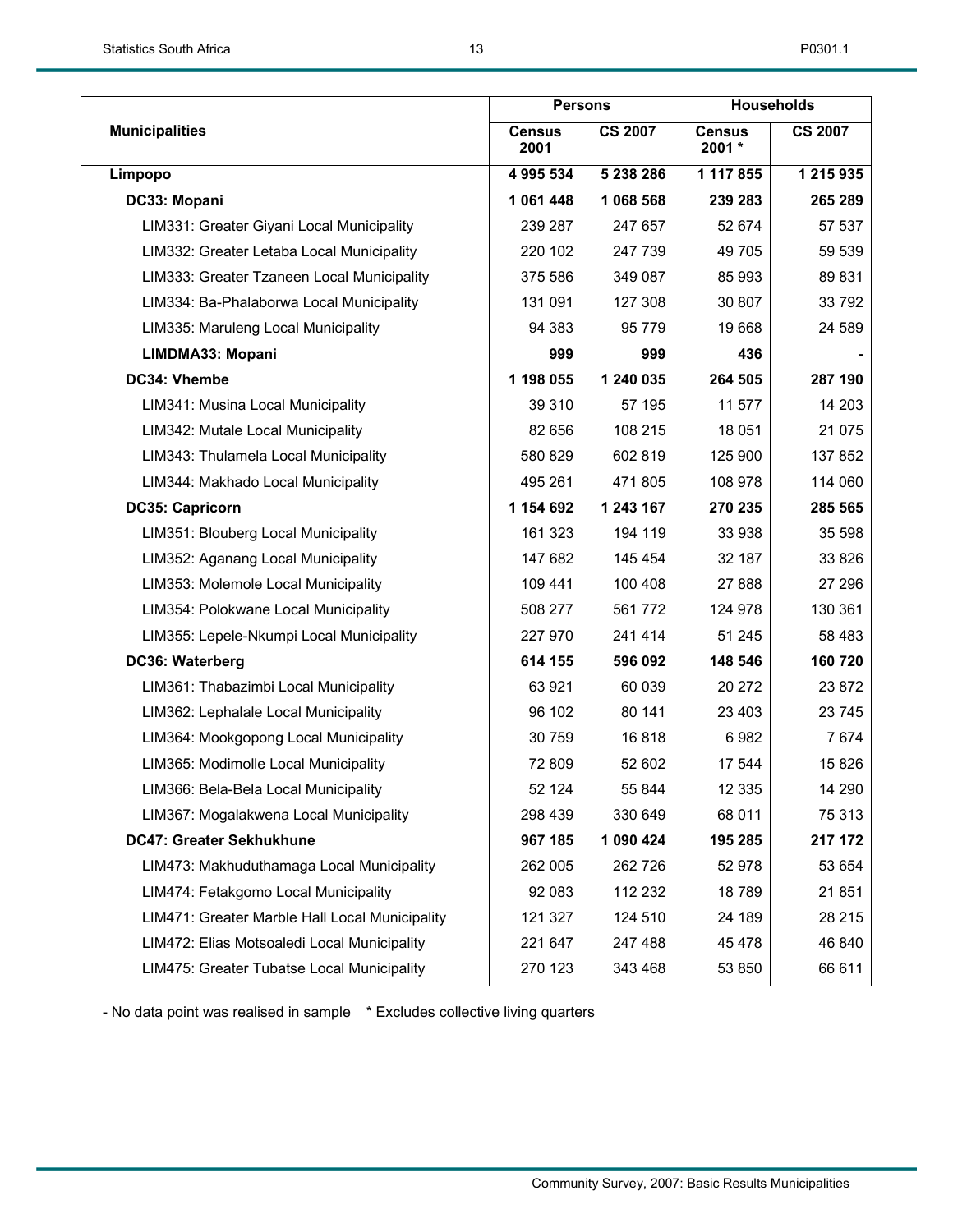|                                          | <b>Persons</b>        |                |                           | <b>Households</b> |
|------------------------------------------|-----------------------|----------------|---------------------------|-------------------|
| <b>Municipalities</b>                    | <b>Census</b><br>2001 | <b>CS 2007</b> | <b>Census</b><br>$2001 *$ | <b>CS 2007</b>    |
| Mpumalanga                               | 3 3 6 5 8 8 5         | 3 643 435      | 785 433                   | 940 403           |
| <b>DC30: Gert Sibande</b>                | 900 007               | 890 699        | 211 618                   | 247 518           |
| MP301: Albert Luthuli Local Municipality | 187936                | 194 083        | 39 675                    | 46 036            |
| MP302: Msukaligwa Local Municipality     | 124 812               | 126 268        | 29 689                    | 31750             |
| MP303: Mkhondo Local Municipality        | 142 892               | 106 452        | 27 865                    | 29 9 26           |
| MP304: Seme Local Municipality           | 80737                 | 65 932         | 18 002                    | 21 605            |
| MP305: Lekwa Local Municipality          | 103 265               | 91 136         | 25 199                    | 26 685            |
| MP306: Dipaleseng Local Municipality     | 38 618                | 37 873         | 9474                      | 12 3 24           |
| MP307: Govan Mbeki Local Municipality    | 221 747               | 268 954        | 61714                     | 79 191            |
| DC31: Nkangala                           | 1018826               | 1 226 500      | 245 475                   | 305 567           |
| MP311: Delmas Local Municipality         | 56 208                | 50 455         | 13 390                    | 15 129            |
| MP312: Emalahleni Local Municipality     | 276 413               | 435 217        | 74 917                    | 105 592           |
| MP313: Steve Tshwete Local Municipality  | 142 772               | 182 503        | 36 229                    | 50 449            |
| MP314: Emakhazeni Local Municipality     | 43 007                | 32 840         | 9 7 2 3                   | 12 127            |
| MP315: Thembisile Local Municipality     | 257 113               | 278 517        | 57 633                    | 65 394            |
| MP316: Dr JS Moroka Local Municipality   | 243 313               | 246 969        | 53 583                    | 56 875            |
| DC32: Ehlanzeni                          | 1 447 053             | 1 526 236      | 328 340                   | 387 317           |
| MP321: Thaba Chweu Local Municipality    | 81 681                | 87 545         | 21 257                    | 28 258            |
| MP322: Mbombela Local Municipality       | 476 593               | 527 203        | 112 226                   | 137 353           |
| MP323: Umjindi Local Municipality        | 53 744                | 60 475         | 14 4 58                   | 18768             |
| MP324: Nkomazi Local Municipality        | 334 420               | 338 095        | 71772                     | 78 254            |
| MP325: Bushbuckridge Local Municipality  | 497 958               | 509 970        | 107 548                   | 124 595           |
| <b>MPDMA32: Ehlanzeni</b>                | 2656                  | 2948           | 1 0 7 8                   | 90                |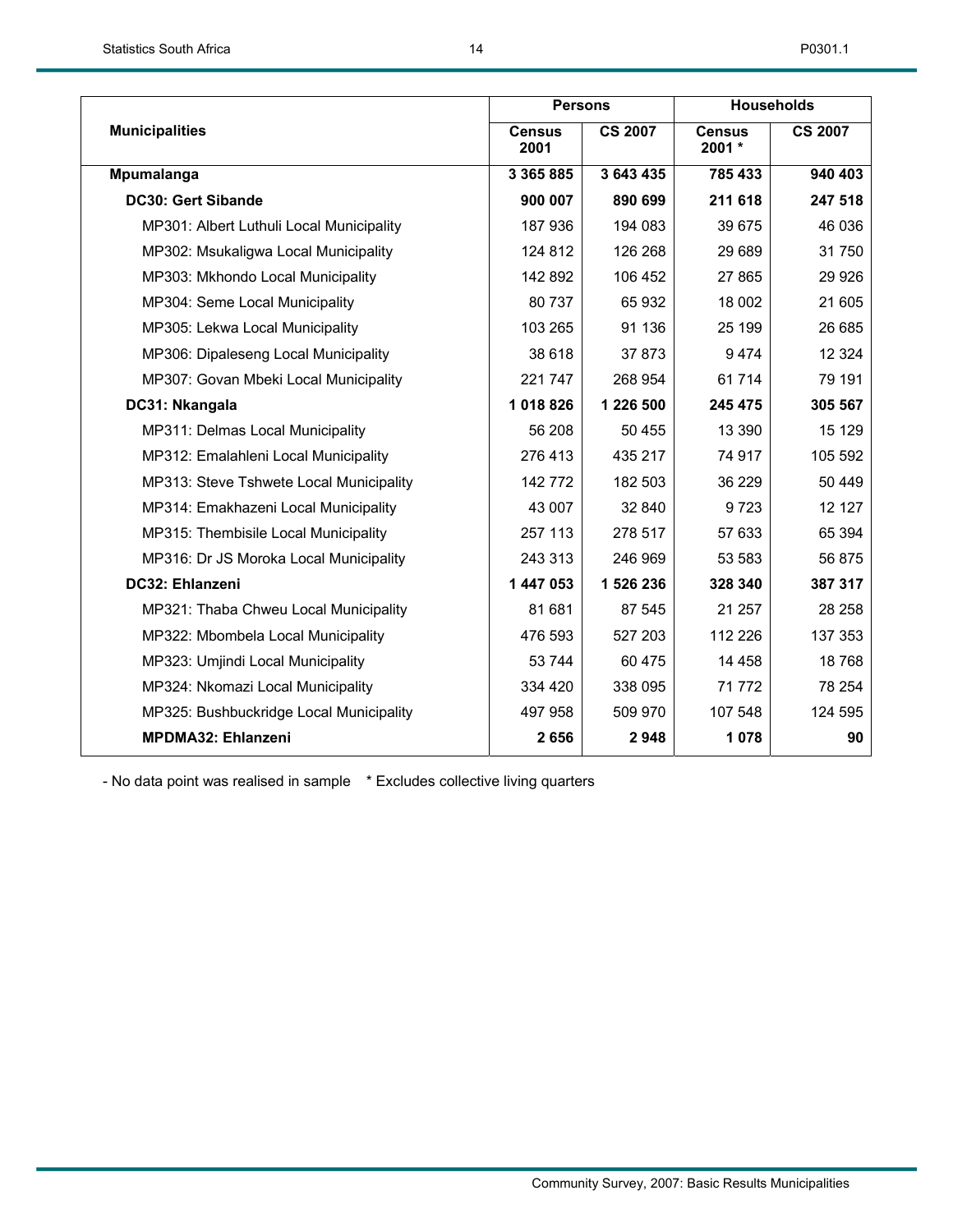|                                             | <b>Persons</b>        |                |                         | <b>Households</b> |
|---------------------------------------------|-----------------------|----------------|-------------------------|-------------------|
| <b>Municipalities</b>                       | <b>Census</b><br>2001 | <b>CS 2007</b> | <b>Census</b><br>2001 * | <b>CS 2007</b>    |
| <b>North West</b>                           | 3 193 676             | 3 271 948      | 816 643                 | 911 120           |
| DC37: Bojanala                              | 1 188 457             | 1 268 618      | 324 335                 | 357 201           |
| NW371: Moretele Local Municipality          | 181 033               | 182 414        | 43 763                  | 43 209            |
| NW372: Local Municipality of Madibeng       | 346 675               | 371 197        | 95 244                  | 96 361            |
| NW373: Rustenburg Local Municipality        | 387 096               | 449 776        | 113 394                 | 146 542           |
| NW374: Kgetlengrivier Local Municipality    | 36 477                | 37 806         | 10 175                  | 10 532            |
| NW375: Moses Kotane Local Municipality      | 237 175               | 227 426        | 61759                   | 60 557            |
| DC38: Central                               | 762 999               | 798 783        | 179 894                 | 183 401           |
| NW381: Ratlou Local Municipality            | 104 324               | 98 104         | 22 509                  | 23 591            |
| NW382: Tswaing Local Municipality           | 114 155               | 81 005         | 25 143                  | 22 201            |
| NW383: Mafikeng Local Municipality          | 259 478               | 290 229        | 64 673                  | 68 698            |
| NW384: Ditsobotla Local Municipality        | 147 599               | 200 141        | 35 582                  | 38 608            |
| NW385: Ramotshere Moiloa Local Municipality | 137 443               | 129 304        | 31 988                  | 30 30 2           |
| DC39: Bophirima                             | 432 069               | 354 554        | 102 518                 | 100 073           |
| NW391: Kagisano Local Municipality          | 88780                 | 75 946         | 21 181                  | 19888             |
| NW392: Naledi Local Municipality            | 58 104                | 57 934         | 14 968                  | 13 676            |
| NW393: Mamusa Local Municipality            | 48 366                | 36 533         | 10 559                  | 10 4 29           |
| NW394: Greater Taung Local Municipality     | 182 164               | 144 817        | 41 450                  | 42 953            |
| NW395: Molopo Local Municipality            | 11 688                | 6516           | 3631                    | 3 1 7 4           |
| NW396: Lekwa-Teemane Local Municipality     | 42 967                | 32 809         | 10 730                  | 9953              |
| DC40: Southern                              | 810 151               | 849 992        | 209 896                 | 270 445           |
| NW401: Ventersdorp Local Municipality       | 43 0 78               | 36 528         | 11 109                  | 10 466            |
| NW402: Potchefstroom Local Municipality     | 128 353               | 124 351        | 32 038                  | 35 5 24           |
| NW403: City of Matlosana                    | 359 202               | 385 782        | 93 339                  | 115 969           |
| NW404: Maquassi Hills Local Municipality    | 69 037                | 87 465         | 17 075                  | 20 330            |
| NW405: Merafong City Local Municipality     | 210 481               | 215 865        | 56 336                  | 88 156            |
|                                             |                       |                |                         |                   |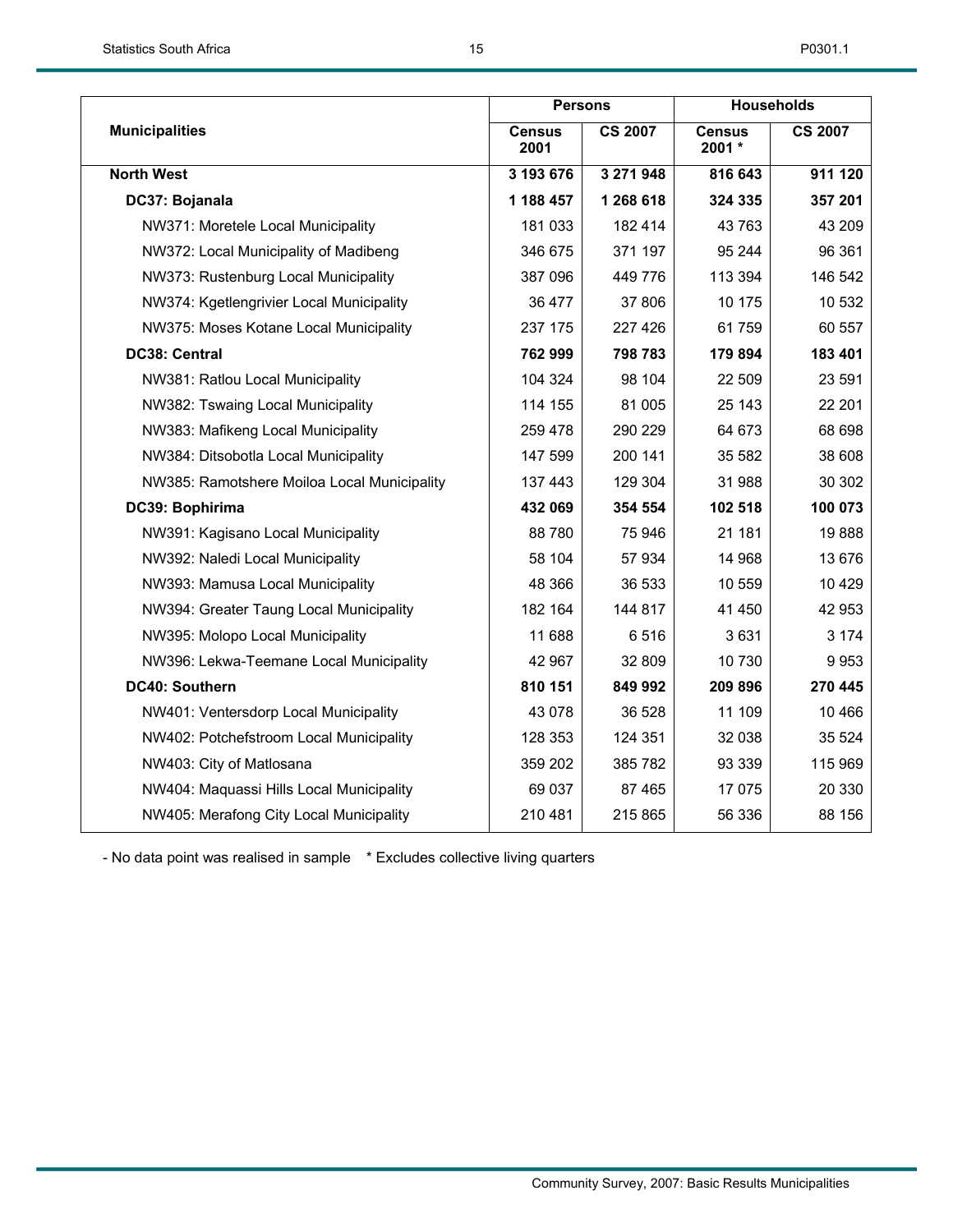|                                          | <b>Persons</b>        |                |                         | <b>Households</b> |
|------------------------------------------|-----------------------|----------------|-------------------------|-------------------|
| <b>Municipalities</b>                    | <b>Census</b><br>2001 | <b>CS 2007</b> | <b>Census</b><br>2001 * | <b>CS 2007</b>    |
| <b>Northern Cape</b>                     | 991 919               | 1 058 060      | 245 086                 | 264 653           |
| DC6: Namakwa                             | 108 111               | 126 494        | 27 776                  | 36 437            |
| NC061: Richtersveld Local Municipality   | 10 125                | 14 613         | 2 604                   | 3953              |
| NC062: Nama Khoi Local Municipality      | 44 750                | 54 644         | 10 903                  | 15 656            |
| NC064: Kamiesberg Local Municipality     | 10 754                | 12 117         | 2834                    | 3881              |
| NC065: Hantam Local Municipality         | 19813                 | 21 234         | 5 4 0 4                 | 5819              |
| NC066: Karoo Hoogland Local Municipality | 10512                 | 10 4 20        | 2 9 4 2                 | 2982              |
| NC067: Khai-Ma Local Municipality        | 11 344                | 12 571         | 2 7 5 2                 | 3787              |
| <b>NCDMA06: Namakwa</b>                  | 813                   | 897            | 337                     | 359               |
| DC7: Pixley ka Seme                      | 164 607               | 166 849        | 41 135                  | 43 285            |
| NC071: Ubuntu Local Municipality         | 16 375                | 16 153         | 4 1 6 3                 | 4 2 7 6           |
| NC072: Umsobomvu Local Municipality      | 23 641                | 21 992         | 5848                    | 5 6 4 5           |
| NC073: Emthanjeni Local Municipality     | 35 549                | 38 228         | 8 6 21                  | 9489              |
| NC074: Kareeberg Local Municipality      | 9488                  | 9866           | 2 4 0 1                 | 2728              |
| NC075: Renosterberg Local Municipality   | 9 0 7 0               | 9 1 8 5        | 2448                    | 2720              |
| NC076: Thembelihle Local Municipality    | 13 987                | 13 218         | 3427                    | 3 5 9 6           |
| NC077: Siyathemba Local Municipality     | 17512                 | 20 120         | 4 101                   | 5 0 6 9           |
| NC078: Siyancuma Local Municipality      | 35810                 | 35 970         | 9 0 4 5                 | 8851              |
| <b>NCDMA07: Pixley ka Seme</b>           | 3 1 7 5               | 2 1 1 6        | 1 0 8 3                 | 912               |
| DC8: Siyanda                             | 202 160               | 238 063        | 48 100                  | 59 893            |
| NC081: Mier Local Municipality           | 6844                  | 7 3 3 7        | 1571                    | 1705              |
| NC082: Kai !Garib Local Municipality     | 55 702                | 56 501         | 12 963                  | 17 389            |
| NC083: //Khara Hais Local Municipality   | 75 671                | 100 920        | 17 147                  | 20 939            |
| NC084: !Kheis Local Municipality         | 16 123                | 18 9 20        | 3926                    | 4 4 8 8           |
| NC085: Tsantsabane Local Municipality    | 23 987                | 28 005         | 5711                    | 7 0 9 8           |
| NC086: Kgatelopele Local Municipality    | 14 743                | 21 4 98        | 3585                    | 5 2 5 6           |
| NCDMA08: Siyanda                         | 9 0 9 0               | 4 8 8 2        | 3 197                   | 3016              |
| <b>DC9: Frances Baard</b>                | 325 503               | 353 200        | 83 857                  | 82 887            |
| NC091: Sol Plaatjie Local Municipality   | 201 465               | 243 018        | 50 249                  | 52 120            |
| NC092: Dikgatlong Local Municipality     | 35 765                | 40 752         | 9439                    | 10 015            |
| NC093: Magareng Local Municipality       | 21 733                | 20 4 33        | 5726                    | 5 6 6 9           |
| NC094: Phokwane Local Municipality       | 61 321                | 46 409         | 16 807                  | 13770             |
| <b>NCDMA09: Frances Baard</b>            | 5 2 1 8               | 2 5 8 8        | 1636                    | 1 3 1 4           |
| DC45: Kgalagadi                          | 191 539               | 173 454        | 44 218                  | 42 151            |
| NC453: Gamagara Local Municipality       | 23 202                | 28 0 54        | 5 3 0 6                 | 7640              |
| NC451: Moshaweng Local Municipality      | 91708                 | 70 012         | 19 995                  | 15 4 79           |
| NC452: Ga-Segonyana Local Municipality   | 70 392                | 69791          | 17 163                  | 17 106            |
| NCDMA45: Kgalagadi                       | 6 2 3 7               | 5 5 9 7        | 1 754                   | 1927              |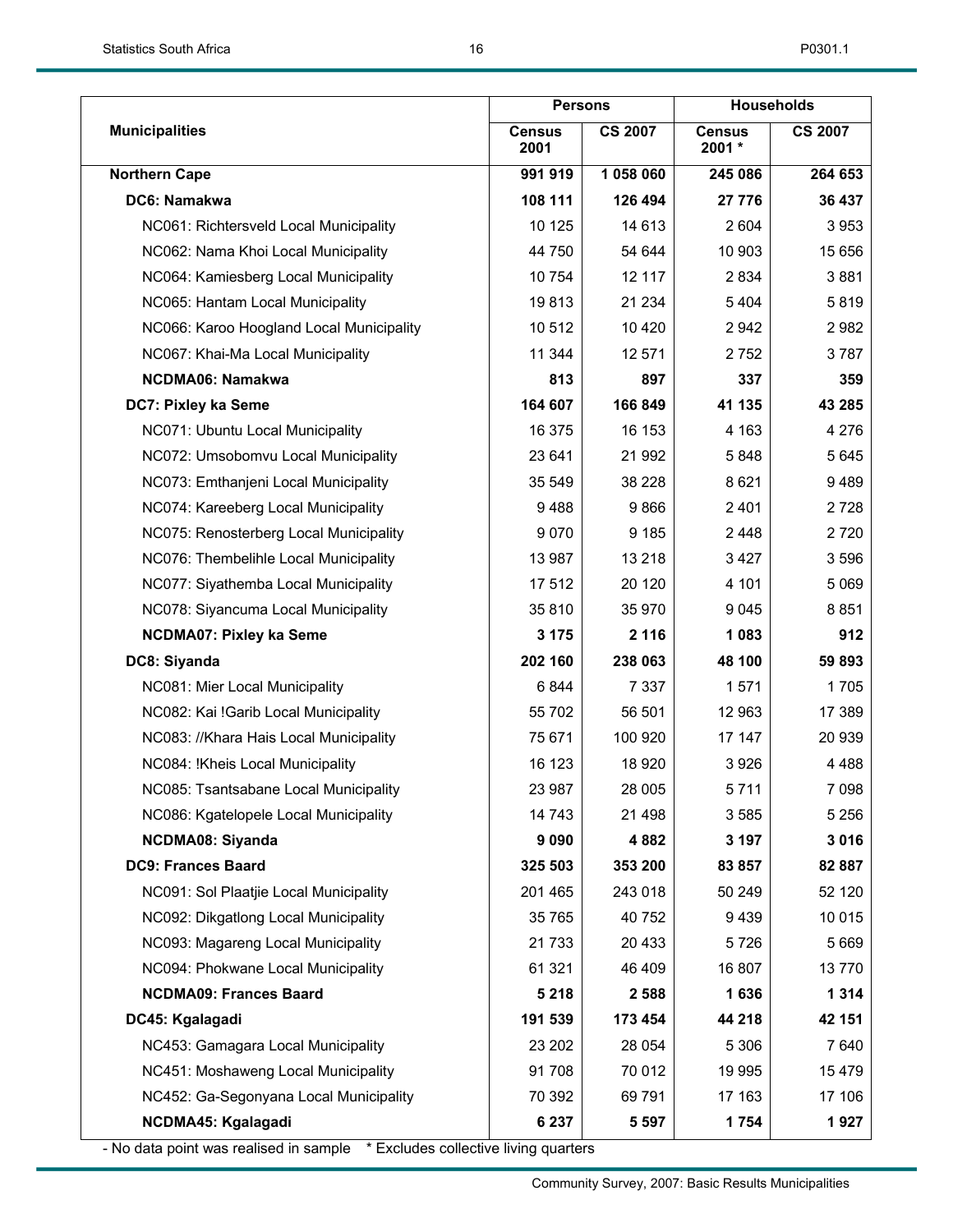|                                                  | <b>Persons</b>        |                | <b>Households</b>       |                |  |
|--------------------------------------------------|-----------------------|----------------|-------------------------|----------------|--|
| <b>Municipalities</b>                            | <b>Census</b><br>2001 | <b>CS 2007</b> | <b>Census</b><br>2001 * | <b>CS 2007</b> |  |
| <b>Western Cape</b>                              | 4 524 335             | 5 278 585      | 1 173 304               | 1 369 180      |  |
| <b>DC1: West Coast</b>                           | 282 672               | 286 751        | 73 449                  | 76 215         |  |
| WC011: Matzikama Local Municipality              | 50 208                | 46 362         | 14 094                  | 12881          |  |
| WC012: Cederberg Local Municipality              | 39 3 26               | 31 942         | 10 365                  | 9 2 1 2        |  |
| WC013: Bergrivier Local Municipality             | 46 325                | 44 741         | 11706                   | 12 197         |  |
| WC014: Saldanha Bay Local Municipality           | 70 440                | 78 982         | 18706                   | 20 786         |  |
| WC015: Swartland Local Municipality              | 72 115                | 77 524         | 17 403                  | 19 939         |  |
| <b>WCDMA01: West Coast</b>                       | 4 2 5 8               | 7 199          | 1 1 7 5                 | 1 200          |  |
| <b>DC2: Cape Winelands</b>                       | 630 493               | 712 413        | 149 397                 | 173 347        |  |
| WC022: Witzenberg Local Municipality             | 83 567                | 75 148         | 19413                   | 24 4 10        |  |
| WC023: Drakenstein Local Municipality            | 194 417               | 217 089        | 44 4 10                 | 51 614         |  |
| WC024: Stellenbosch Local Municipality           | 118 709               | 200 524        | 29 0 23                 | 36 413         |  |
| WC025: Breede Valley Local Municipality          | 146 028               | 134 271        | 34 100                  | 36 495         |  |
| WC026: Breede River/Winelands Local Municipality | 81 271                | 80 121         | 20 9 26                 | 21 856         |  |
| <b>WCDMA02: Cape Winelands</b>                   | 6 500                 | 5 2 6 0        | 1 5 2 6                 | 2 5 5 9        |  |
| DC3: Overberg                                    | 203 519               | 212 787        | 56 658                  | 60 056         |  |
| WC031: Theewaterskloof Local Municipality        | 93 276                | 86719          | 23 044                  | 23 4 64        |  |
| WC032: Overstrand Local Municipality             | 55 4 51               | 74 547         | 18 5 68                 | 21 953         |  |
| WC033: Cape Agulhas Local Municipality           | 26 4 68               | 28 4 44        | 7513                    | 7615           |  |
| WC034: Swellendam Local Municipality             | 28 0 76               | 22 833         | 7494                    | 6958           |  |
| <b>WCDMA03: Overberg</b>                         | 248                   | 244            | 38                      | 66             |  |
| DC4: Eden                                        | 454 924               | 513 307        | 119 306                 | 141 577        |  |
| WC041: Kannaland Local Municipality              | 23 971                | 24 7 15        | 6 0 7 0                 | 6 3 4 4        |  |
| WC042: Hessequa Local Municipality               | 44 114                | 39 081         | 12 510                  | 12 4 8 1       |  |
| WC043: Mossel Bay Local Municipality             | 71 494                | 117838         | 20 060                  | 28 349         |  |
| WC044: George Local Municipality                 | 135 409               | 136 542        | 35 5 20                 | 42 793         |  |
| WC045: Oudtshoorn Local Municipality             | 84 692                | 79 606         | 18 124                  | 17913          |  |
| WC047: Bitou Local Municipality                  | 29 182                | 39 002         | 8763                    | 12 645         |  |
| WC048: Knysna Local Municipality                 | 51 468                | 65 045         | 14 732                  | 17416          |  |
| <b>WCDMA04: Eden</b>                             | 14 594                | 11 479         | 3 5 27                  | 3635           |  |
| <b>DC5: Central Karoo</b>                        | 60 483                | 56 230         | 15 009                  | 15708          |  |
| WC051: Laingsburg Local Municipality             | 6 6 8 0               | 5 1 5 6        | 1922                    | 1966           |  |
| WC052: Prince Albert Local Municipality          | 10512                 | 8 3 7 4        | 2 5 4 7                 | 2 747          |  |
| WC053: Beaufort West Local Municipality          | 37 106                | 37 090         | 8 9 9 4                 | 9 1 4 9        |  |
| <b>WCDMA05: Central Karoo</b>                    | 6 184                 | 5 6 0 9        | 1 546                   | 1845           |  |
| <b>CPT: City of Cape Town</b>                    | 2 892 243             | 3 497 097      | 759 485                 | 902 278        |  |
| CPT: City of Cape Town Metropolitan Municipality | 2 892 243             | 3 497 097      | 759 485                 | 902 278        |  |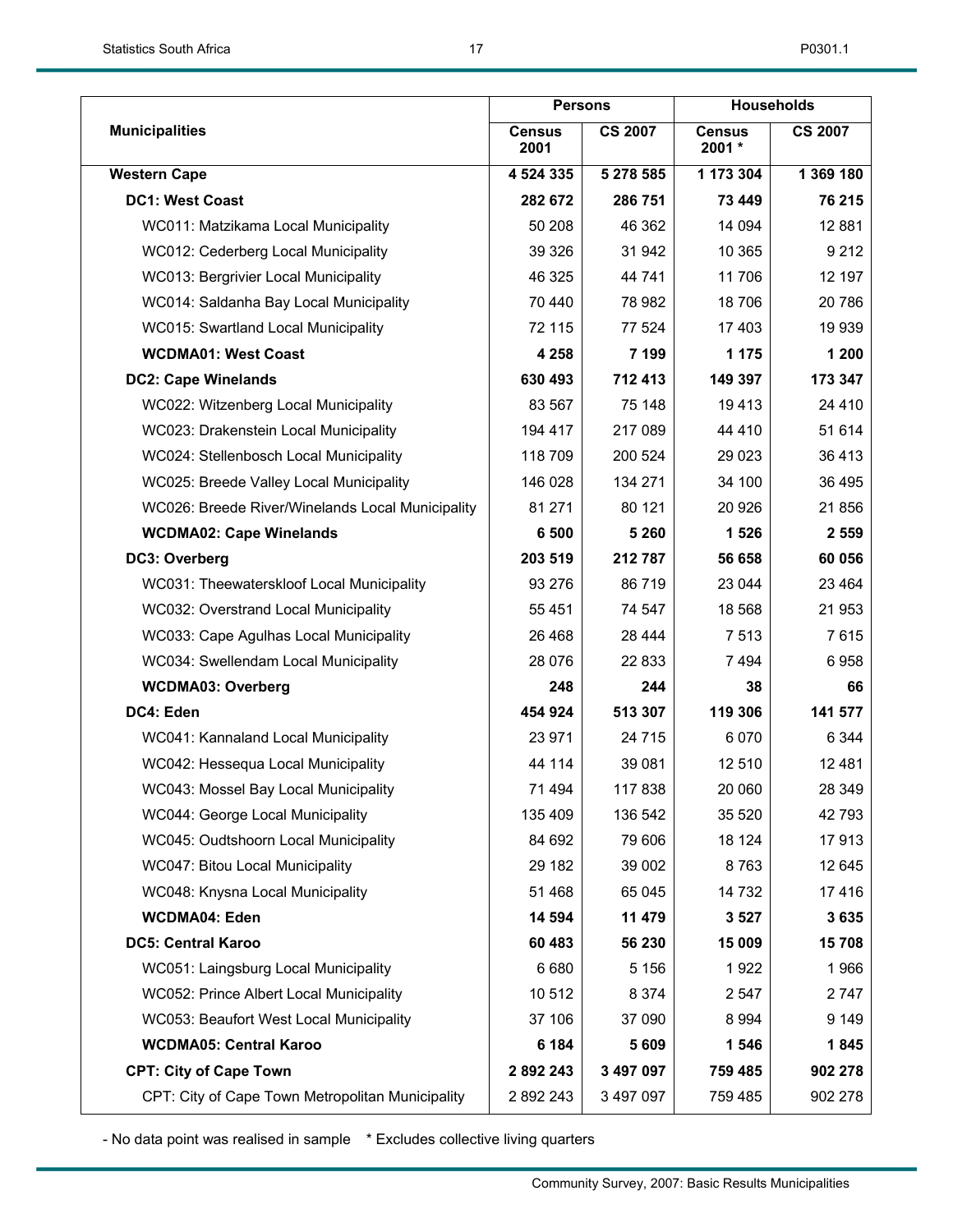## **3. Housing conditions**

Housing is one of the basic human needs that have a profound impact on the health, welfare, social attitudes and economic productivity of the individual. It is also one of the best indicators of a person's standard of living and of his or her place in society. In achieving the Millenium Development Goals, South African Government Policy is to ensure that its citizens live within good housing conditions. In order to achieve this goal, the government wants to eliminate all informal dwellings, bucket type of toilets, and ensure that all citizens have access to electricity for lighting, and access to clean, safe water within a reasonable distance.

18

This section therefore, highlights the results pertaining to housing conditions. The analysis has been done to profile the performance of the municipalities based on national and provincial achievements.

## **3.1 Distribution of households by type of main dwelling**

## *3.1.1 Introduction*

This part focuses on the percentage of households which reported living in formal and informal dwellings during the CS 2007 at national, provincial and municipal level.

## *3.1.2 National and provincial profiles*

Figure 3.1 gives the percentage of households which reported living in formal (house, flat, semi-detached house, unit in a complex, room in the backyard and not in backyard) and informal dwellings (shack/squatter settlement) in 2007 at provincial level.

The results show that 6 of the 9 provinces recorded higher percentages of households living in formal dwellings as compared to that of South Africa (70,6%): Western Cape (83,4%), Limpopo (83,2%) Northern Cape (80,4%), Mpumalanga (77,0%), Gauteng (73,5%) and Free State (71,0%%). North West (66,5%), KwaZulu-Natal (60,5%) and Eastern Cape (54,7%), recorded averages below that of South Africa.

The figure also shows that 3 of the 9 provinces recorded higher percentages of households living in informal dwellings as compared to that of South Africa (14,4%): Free State (18,4%), Gauteng (22,7%) and North West (23,8%). Limpopo recorded the lowest percentage (5,6%) of households living in informal dwellings, followed by Eastern Cape (8%) and KwaZulu-Natal (8,6%).



Figure 3. 2 shows the percentage distribution of municipalities by percentage of households which reported living in formal dwellings by level of achievement during 2007.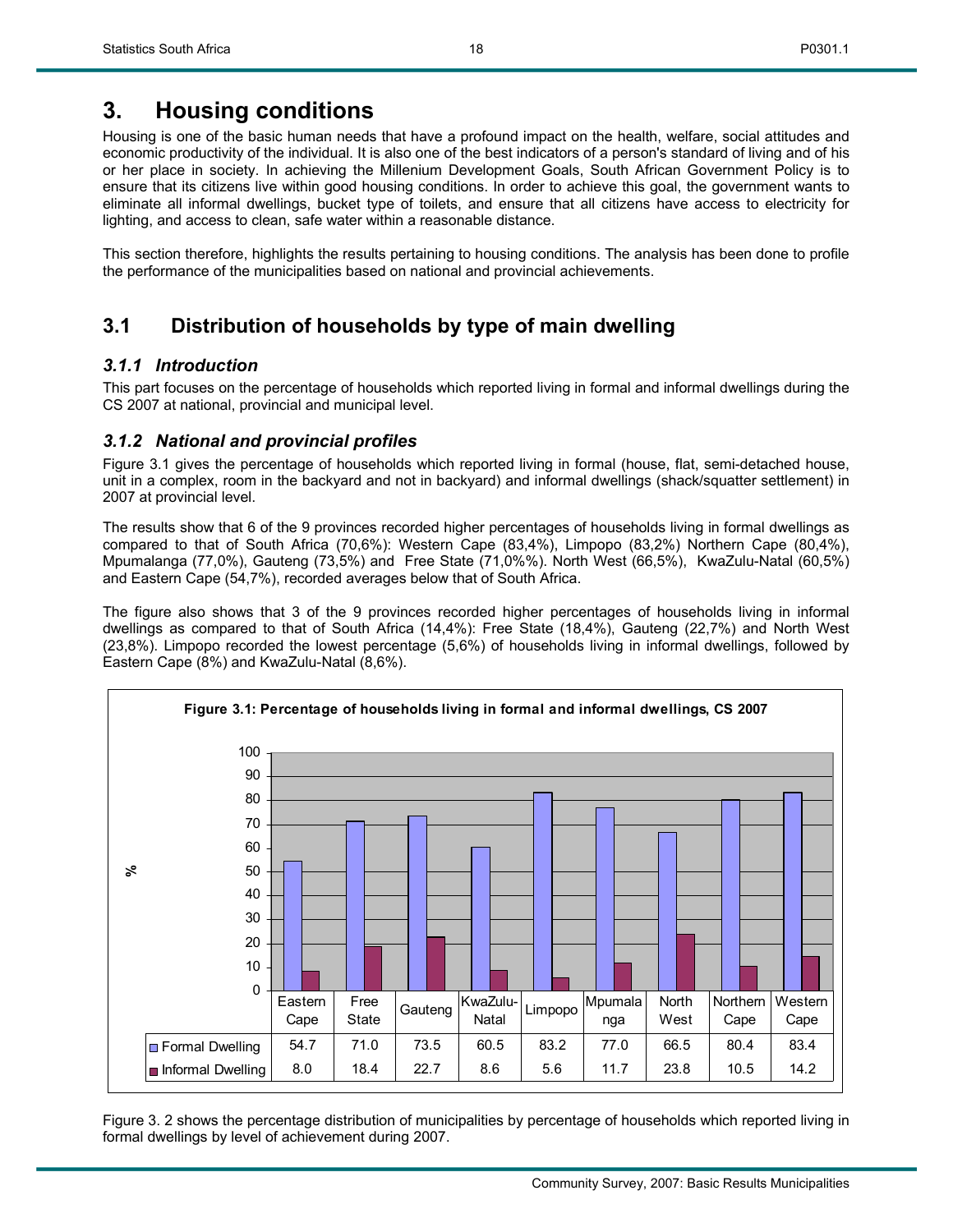North West and Western Cape provinces had the highest percentage (76,2% and 76,0% respectively) of municipalities having households living in formal dwellings more than their provincial average (66,5%). KwaZulu-Natal is trailing behind with only 31,4% of its municipalities exceeding its provincial average of 60,5%, followed by Mpumalanga (38,9%), Gauteng (45,5%) and Northern Cape (48,1%). Two of the provinces (Eastern Cape and Free State) have 50% of their municipalities exceeding their provincial averages.

KwaZulu-Natal recorded the highest percentages of municipalities that had percentages below the national and provincial averages (82,4% and 68,6% respectively). Limpopo and Western Cape had lowest percentage (16,0%) of municipalities below the national average, followed by Gauteng (18,2%) and Northern Cape (22,2%).



Appendix 5.1 shows the following results:

- In Eastern Cape, 18 of the 39 municipalities recorded lower percentages of households living in formal dwellings compared to the provincial average (54,7%). Some of the 18 municipalities, with low percentages are, Umzimvubu (22,2%), Engcobo (22,8%), Mhlontlo (23,9%), Mbizana (24,7%), Elundini (24,7%), Intsika Yethu (25,6%), Nyandeni (25,6%), Mbhashe (20,3%) , Qaukeni (19,2%), Port St Johns (14,6%), and Ntabankulu (13,7%).
- Nine of the 20 municipalities in Free State, namely, Mohokare (69,7%), Phumelelo (67,8%), Matjhabeng (67,8%), Mafube (67,1%), Nketoane (60,6%), Setsoto (58,5%), Nala (55,9%), Moqhaka (52,2%), and Masilonyana (50,7), had a lower percentage of households living in formal dwellings compared to the provincial average (71%).
- Six of the 11 municipalities in Gauteng, namely, Westonaria (24,7%), Nokeng tsa Taemane (70,6%), Mogale City (69,2%), City of Tshwane (70,8%), Ekurhuleni and Randfontein (71,1%) respectively, had lower percentages than the provincial average (73,5%). Westonaria local municipality had the lowest percentage of households living in formal dwellings as compared to all municipalities in Gauteng.
- On the other hand, in KwaZulu-Natal, 35 of the 51 municipalities had lower percentages than the provincial average (60,5%). Some examples of these 35 municipalities (see appendix 1) with such percentages are, Nongoma (22,5%), Umzimkulu (20,7%), Ingwe (14%), Impendle (13%), Maphumulo (23,1), Nkandla (23,8%) and Msinga (23,9%).
- Twelve of the 25 municipalities in Limpopo, namely Makhuduthamaga (80,8%), Mutale (70,1%), Musina (67,3%), Thabazimbi (51,1%), Greater Giyani (72,2%), Lephalale (75,5%), Modimolle (69,1%), Bela-Bela (74,4%), Elias Motsoaledi (77,6%) , Mookgopong (80,8%), Thulamela (80,4%) and Greater Tubatse (75,8%) had percentages below the provincial average (83,2%).
- Eleven of the municipalities in Mpumalanga are had percentages of households living in formal dwellings below the provincial average of 77%. These were, Msukaligwa (79,6%), Albert Luthuli (70,1%), Mkhondo (68,8%), Seme (76,4%), Lekwa (60,1%), Dipaleseng (52,2%), Govan Mbeki (59,2%), Delmas (67,7%), Emalahleni (61,7)%), Steve Tshwete (74,3%), Thaba Chweu (58,0%) and Umjindi (64,6%).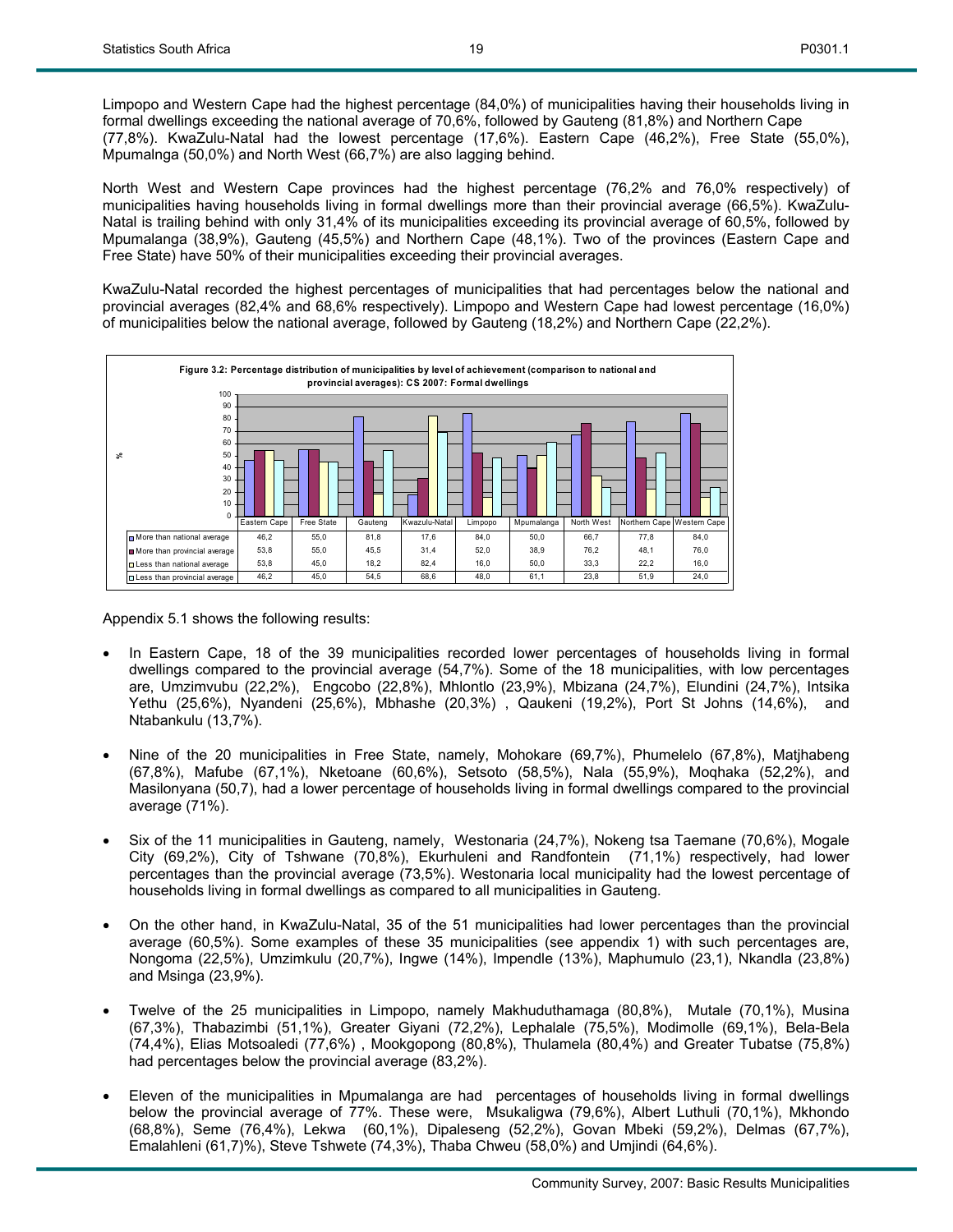• Five of the 25 municipalities in North West, namely Rusternburg (50,7%), Local Municipality of Madibeng (57,2%), Maquassi Hills (65,2%), Kgetlengrivier (57,7%), and Merafong City (41,3%) had percentages of households living in formal dwellings below the provincial average (66,5%).

20

- Fourteen of the 27 municipalities in Northern Cape had percentages below the provincial average (80,4%). These municipalities were: Kai!Garib (67,7%), Dikgatlong (67,6%), Kgatelopele (66,4%), Gamagara (65,4%), Moshaweng (65,5%), Magareng (80%), //Khara Hais (79,7%), Tsantsabane (73%), Khai-Ma (74%), Gasegonyana (79,9%), !Kheis (70,4%), Phokwane (76,8%), Kamiesberg (77%), and Richtersveld (78,6%).
- About 6 out 25 municipalities in Western Cape, namely Knysna (66,1%), Bitou (63,4%), George (68,3%), Witzenberg (70,1%), Drakenstein (76,9%) and City of Cape Town Metropolitan (83%), had percentages of households living in formal dwellings below the provincial average (83,4%).

Figure 3.3 shows the percentage distribution of municipalities that had households living in informal dwellings by province in 2007.

Gauteng and North West had the highest percentage of municipalities (81,8% and 76,2%) which reported percentage of households living in informal dwellings above the national average (14,4%), followed by Free State (75,0%). Eastern Cape (5,1%) and KwaZulu-Natal (7,8%) had the lowest percentage of their municipalities exceeding the national average.

Free State (60,0%) and Northern Cape (63,0%) had the highest percentage of municipalities having their households living in informal dwellings more than their provincial averages (18,4% and 10,5% respectively), followed by Gauteng (45,5%) and Mpumalanga (44,4%).

Eastern Cape and KwaZulu-Natal (94,9% and 92,2% respectively) recorded the highest percentage of municipalities of which the percentage of households living in informal dwellings was less than national average (14,4%) followed by Limpopo (88,0%) and Western Cape (80,0%).

KwaZulu-Natal and Western Cape had the highest percentage of municipalities (90,2% and 80,0% respectively) which reported percentages of households living in informal dwellings below their provincial averages (8% and 14,2% respectively) followed by Eastern Cape at 76,9%. Free State (40,0%) and Northern Cape (37,0%) were lagging behind.



Appendix 5.1 shows the following results:

- In Eastern Cape, 9 of the 39 municipalities had percentage of households living in informal dwellings higher than the provincial average of 8%: Buffalo City (24,5%), Maletswai (21,8%), Nelson Mandela Bay Metropolitan (13,7%), Kouga (13,1%), Blue Crane Route (11,1%), Mnquma (8,9%), Great Kei (10,1%), Amahlathi (8,3%), and Nxuba (8,8%).
- Eleven of the 20 municipalities in Free State, had higher percentages above the provincial average (18,4%). These municipalities were: Nala (42,1%), Nketoana (31,9%), Setsoto (31,7%), Mohokare (29,2%), Mafube (27,8%), Tswelopele (26,6%), Tokologo (26,3%), Matjhabeng (22,6%), Ngwathe (21,5%), Naledi (19,9%) and Letsemeng (19,5%).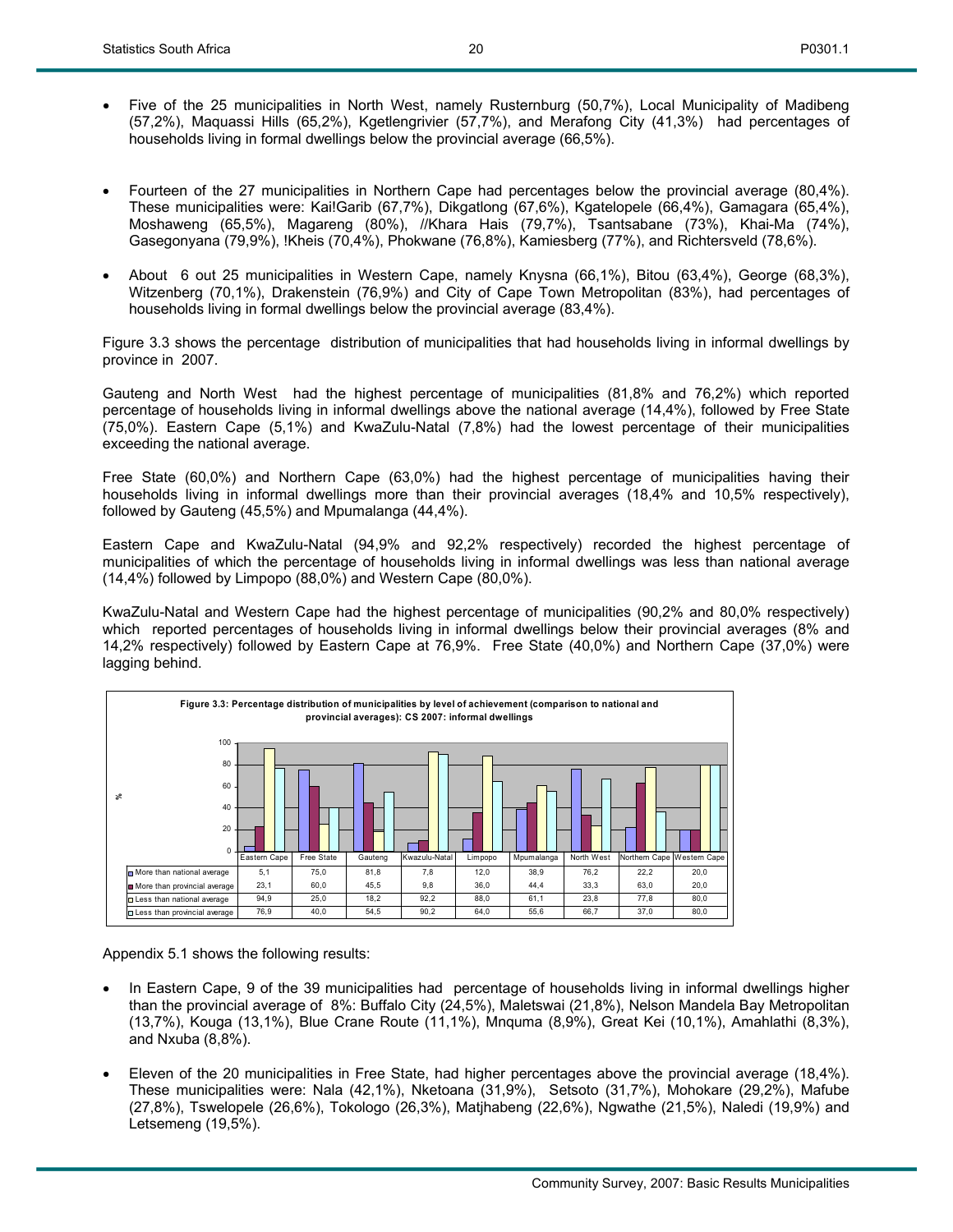- On the other hand, in Gauteng, Westonaria (41,9%), Mogale City (27%), City of Tshwane (26,8%), Ekurhuleni (26%) and Nokeng tsa Taemane (24,8%) were above the provincial average of 22,7%.
- Only 5 out 51 municipalities in KwaZula-Natal, namely Mandeni (19,5%), uMngeni (17,7%), eThekweni Metropolitan (17,1%), KwaDukuza (14,7%) and Mbonambi (11,1%), had percentages of households living in informal dwellings that were above the provincial average (8,6%).
- Nine of the 25 municipalities in Limpopo, namely Modimolle (26,5%), Bela-Bela (22,3%), Thabazimbi (17,6%), Musina (13,5%), Polokwane (12,1%), Greater Tubatse (11,3%), Lephalale (10,5%), Mookgopong (9,9%), and Elias Motsoaledi (6,5%) had percentages of households living in informal dwellings that were above the provincial average (5,6%).
- Eight of the municipalities in Mpumalanga had percentages of households living in informal dwellings that were above the provincial average of 11,7%, with Dipaleseng local municipality (43,4%) and Emalahleni (31,2%) having the highest percentages. Other municipalities are: Govan Mbeki (25,7%), Delmas (26,5%), Steve Tshwete (14,7%), Thembisile (12.5%) Thaba Chweu (19,1%) and Umjindi (17,9%),
- Seven of the 25 municipalities in North West, namely Rusternburg (37,3%), Local Municipality of Madibeng (37%), Maquassi Hills (32,6%), Kgetlengrivier (28,8%), Ventersdorp (27,5%), Moses Kotane (25,6%) and Merafong City (24,6%) were trailing behind with percentages of households living in informal dwellings that were above the provincial average (23,8%).
- Seventeen of the 27 municipalities in Northern Cape had percentages above the provincial average (10,5%). Some of these 15 municipalities (see Appendix 1) are: Tsantsabane (25%), Dikgatlong (15,9%), Phokwane (19,5%), Magareng (15,7%), //Khara Hais (15,7%), Siyancuma (15,8%) and Umsombuvu (14,3%).
- About 5 out 25 municipalities in Western Cape, namely Knysna (30,7%), Bitou (27,6%), George (25,3%), Drakenstein (16%) and City of Cape Town Metropolitan (15,6%), had percentages of households living in informal dwellings that were above the provincial average (14,2%).

#### *3.1.3 Summary*

Census 2001 and Community Survey (CS) 2007 results, show that nationally there was an increase in the percentage of households living in formal dwellings from 68,5% in 2001 to 70,6% in 2007.On the other hand, the percentage of households living in informal dwellings decreased from 16,4% in 2001 to 14,4% in 2007.

## **3.2 Distribution of households by tenure status**

#### *3.2.1 Introduction*

This part presents results on the percentage of households who owned and those who rented their dwellings in 2007.

#### *3.2.2 National and provincial profile*

Figure 3.4 gives the percentage of households who owned and those who rented their dwellings in 2007 by province.

The results show that 4 of the 9 provinces recorded lower percentages as compared to the national percentage (61, 6%) with regard to the proportion of households who owned their dwellings. These were Free State (59.2%), Gauteng (52, 7%), North West (54,1%) and Western Cape (61,1%). Limpopo (76.6%) recorded the highest percentage compared to other provinces. Gauteng (52,7%) had the lowest percentage of households who owned their dwellings.

The figure also shows that Gauteng (26.4%) and Western Cape (23%) recorded higher averages compared to that of South Africa (18,8%) with regard to households who rented their dwellings. Limpopo had the lowest percentage (8.6%) of households who were renting their dwellings, followed by Eastern Cape (11.4%) and Mpumalanga (13.3%).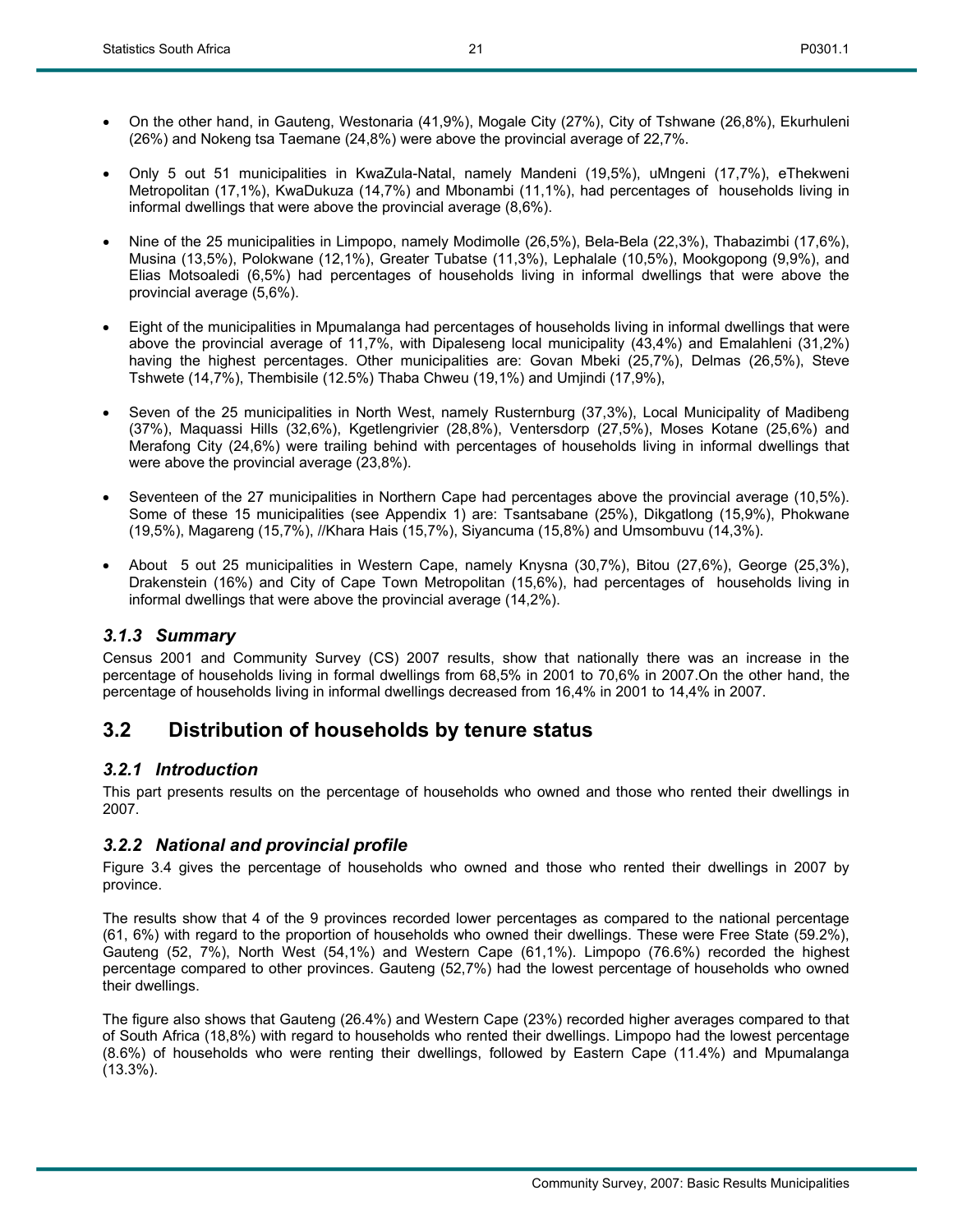

Figure 3.5 shows the percentage distribution of municipalities (by province) having households who owned their dwellings by province during 2007 (see details in Appendix 5.2).

Limpopo (69.2%) province had the highest percentage of municipalities having their households owning their dwellings exceeding the national average of 61,6%, while Gauteng (8.3%) had the lowest.

Free State (61.9%), North West (57,1%) and Western Cape (56.7%) had the highest percentage of municipalities whose households owned their dwellings exceeding their provincial averages. All other provinces were lagging behind.

Mpumalanga was lagging behind with only 36.8% of its municipalities exceeding its provincial average of 60,4%, followed by Northern Cape (40.6%), Gauteng (41.7%) and Eastern Cape (43.9%).

Five of the provinces had 50% and more of their municipalities exceeding their provincial averages.

Gauteng recorded the highest percentage (91.7%) of municipalities having percentages below the national (56,3%), while Mpumalanga had the highest percentage (63.2%) of municipalities below its provincial average (60,4%).

Limpopo recorded the lowest percentage of municipalities (30,8%) below the national average, while Free State had the lowest proportion of municipalities (38,1%) which reported percentages below its provincial average (56,6%).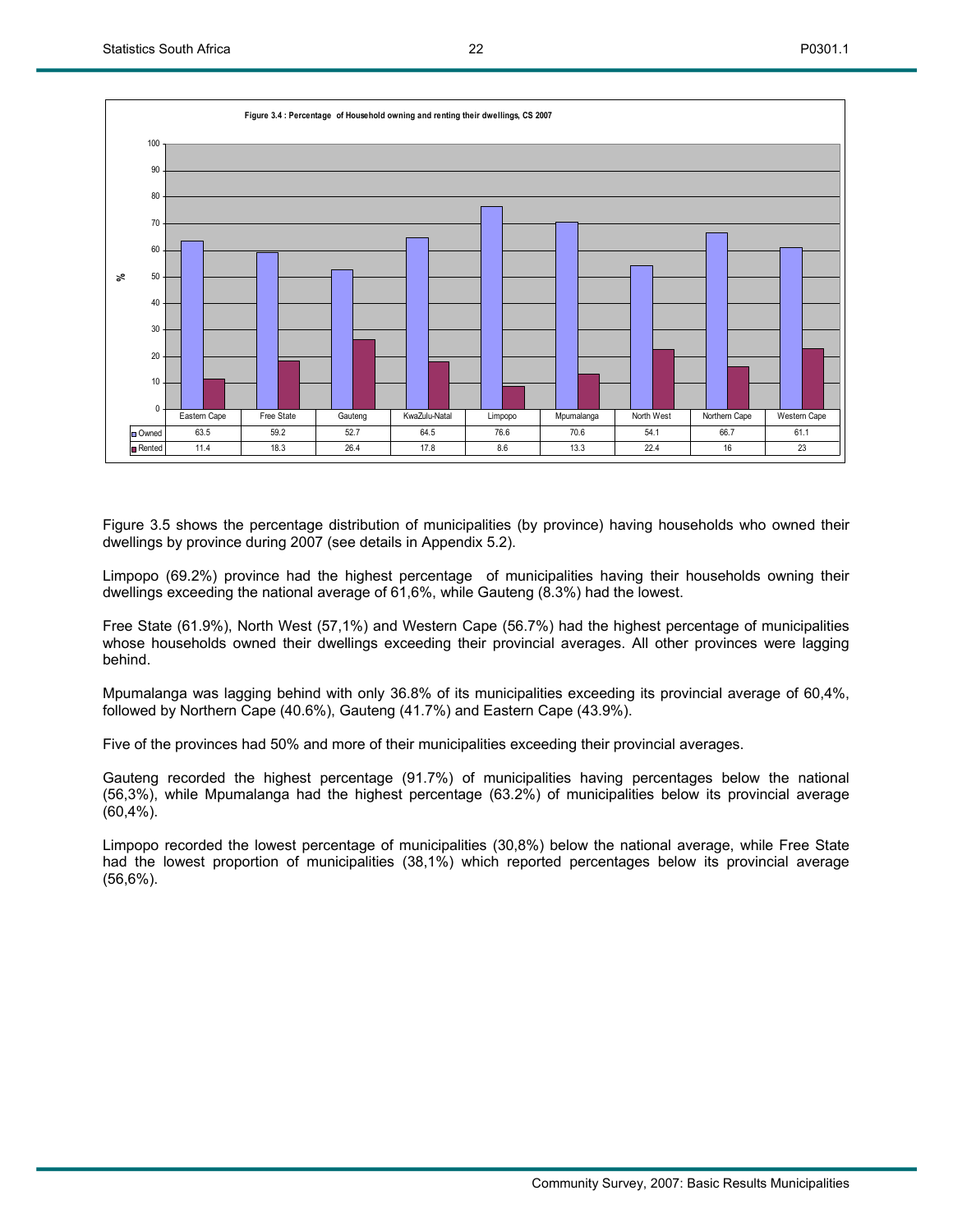

Figure 3.6 shows the percentage distribution of municipalities (by province) whose households rented their dwellings during 2007.

Western Cape (76,7%) and Gauteng (75,0%) had the highest percentage of municipalities whose households rented their dwellings above the national average of 18,8%. Limpopo and Eastern Cape recorded the lowest percentages (23,1% and 24,4% respectively).

Mpumalanga (68,4%) had the highest percentage of municipalities whose households rented their dwellings and whose percentages were higher than the provincial average of 14,2%, followed by Eastern Cape (51,2%) and Limpopo (50,0%).

Limpopo (76,9%) , Eastern Cape (75,6%), KwaZulu-Natal (72,7%) and Mpumalanga (63,2%) recorded the highest percentages of municipalities whose households rented dwellings and whose percentages were lower than the national average (18,8%). Gauteng (25.0%) and Western Cape (23.3%) recorded lower percentages.

North West (76,2%), Western Cape (73,3%), KwaZulu Natal (67,3%) and Gauteng (66,7%) recorded the highest percentage of municipalities whose percentage of households who rented dwellings were below their provincial averages.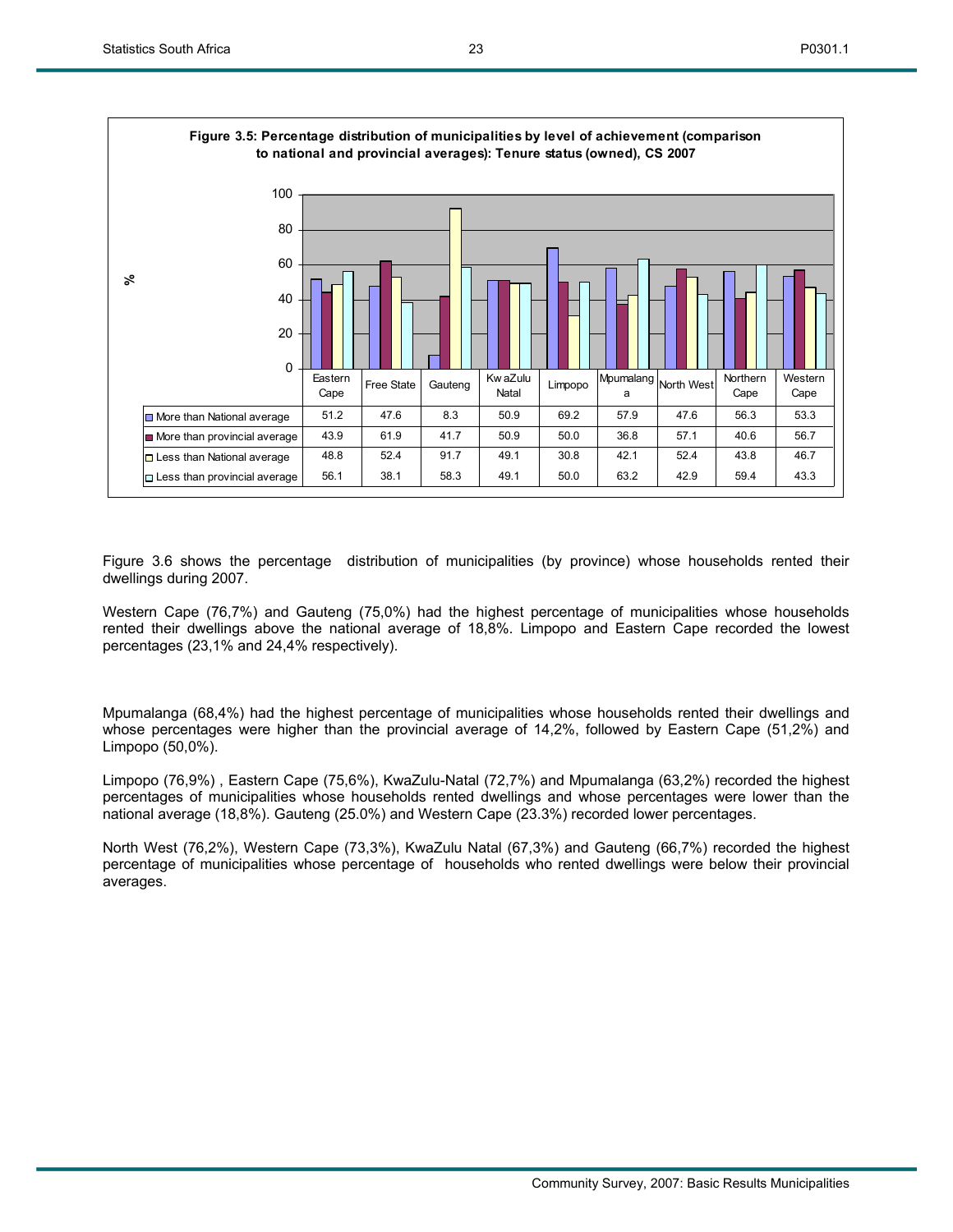

## *3.2.3 Summary*

CS 2007 results show that the percentage of households who owned (whether fully paid off or had not yet paid off) their dwellings increased from 56,3% in Census 2001 to 61,6% in 2007. The percentage of households who rented remained more or less the same at 18,7% in 2001 and 18,8% in 2007.

## **3.3 Use of electricity for lighting, cooking and heating**

## *3.3.1 Introduction*

This section highlights the results pertaining to use of electricity, with specific reference to lighting, cooking and heating (Detailed tables are provided in Appendix 5.3).

## *3.3.2 National and provincial profiles*

Nationally there was an increase in the percentage of households that used electricity for lighting (69,7% to 80,0%), electricity for cooking (51,4% to 66,5%) and electricity for heating (49,0% to 58,8%) between Census 2001 and CS 2007.

Figure 3.7 gives the percentages (by province) of households that used electricity for lighting, cooking and heating in 2007.

The results of CS 2007 show that 7 of the 9 provinces recorded a higher proportion of households who used electricity for lighting as compared to the South African average (80,0%). Eastern Cape (65,9%) and KwaZulu-Natal (71,5%) recorded averages below that of South Africa. Gauteng (83,3%), Limpopo (81,2%), Mpumalanga (82,2%), and North West (82,5%) were slightly above the national average, while Free State (86,6%), Northern Cape (86,8%) and Western Cape (93,9%) recorded proportions significantly higher than the national average.

Looking at the proportion of households that used electricity for cooking, 4 of the 9 provinces (Western Cape, Gauteng, Free State and Northern Cape) recorded higher averages than the South African average of 66,5%. Eastern Cape (45,3%), KwaZulu-Natal (61,0%), Limpopo (40,0%) and Mpumalanga (55,6%) recorded averages below the national average. North West (66,1%) was slightly above the national average.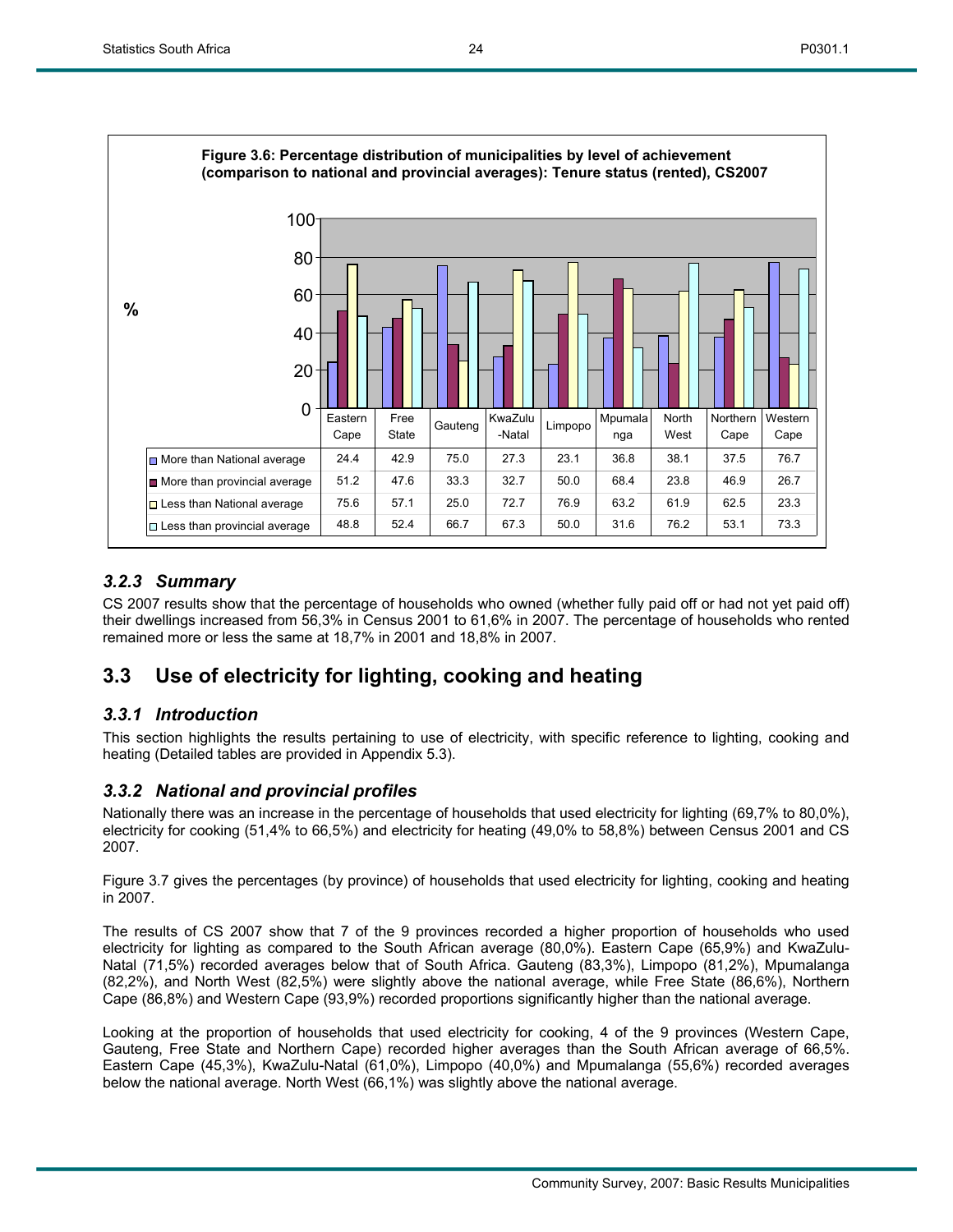

## *3.3.3 Comparison of municipalities to national and provincial averages*

Figure 3.8 shows the percentage distribution of municipalities by province and a comparison to national and provincial averages for the use of electricity for lighting.

Free State, North West and Western Cape had the highest percentages of municipalities whose proportion of households using electricity for lighting exceeds the national average of 80,0%. The majority of municipalities in Gauteng, Limpopo, Mpumalanga and Northern Cape had percentages of households using electricity for lighting exceeding those of the national average. A significant percentage of municipalities in the Eastern Cape (38,5%), Gauteng (54,5%) and KwaZulu-Natal (17,6%) had percentages lower than the national average.

Eastern Cape had the highest percentage (61,5%) of municipalities whose proportion of households using electricity for lighting exceeded the provincial average. Some of these municipalities in the Eastern Cape were Amahlathi (67,4%), Camdeboo (98,1%), Inxuba Yethemba 94,1%), and Senqu (78,7%).

In Free State, Limpopo, Northern Cape and Western Cape the percentage of municipalities who were higher and lower than the provincial average was roughly the same. Some of those exceeding the provincial average in the Free State were Kopanong (91,6%), Mantsopa (88,9%), Moqhaka (94,7%) and Setsoto (88,6%). In Northern Cape Gamagara (97,4%), Khai-Ma (92,9%) and Siyancuma (88,9%) were among those that exceeded the provincial average, whereas in Western Cape examples were Beaufort West (95,2%), Hessequa (96,2%), Mossel Bay (95,3%), and Swartland (97,0%).

A significant proportion of municipalities in Gauteng (63,6%), Mpumalanga (61,1%), North West (59,3%) and KwaZulu-Natal (68,6%), had proportions of households using electricity for lighting lower than the provincial average. Those in Gauteng that were still exceeding the provincial average were the City of Johannesburg (89,4%), Emfuleni (93,5%), Midvaal (89,9%), and Mogale City ((85,5%). In Mpumalanga they were Bushbuckridge (90,1%), Dr JS Moroka (95,7%), Emakhazeni (89,2%), Govan Mbeki (87,5%), Mbombela (85,2%), Steve Tshwete (90,4%) and Thembisile ((95,9%). Examples in North West were the City of Matlosana (85,1%), Mafikeng (83,9%), Naledi (85,3%) and Ramotshere Moiloa (84,0%). In KwaZulu-Natal Endumeni (80,7%), Hibiscus Coast (91,1%), Newcastle (81,5%) and uMngeni (71,6%) were examples.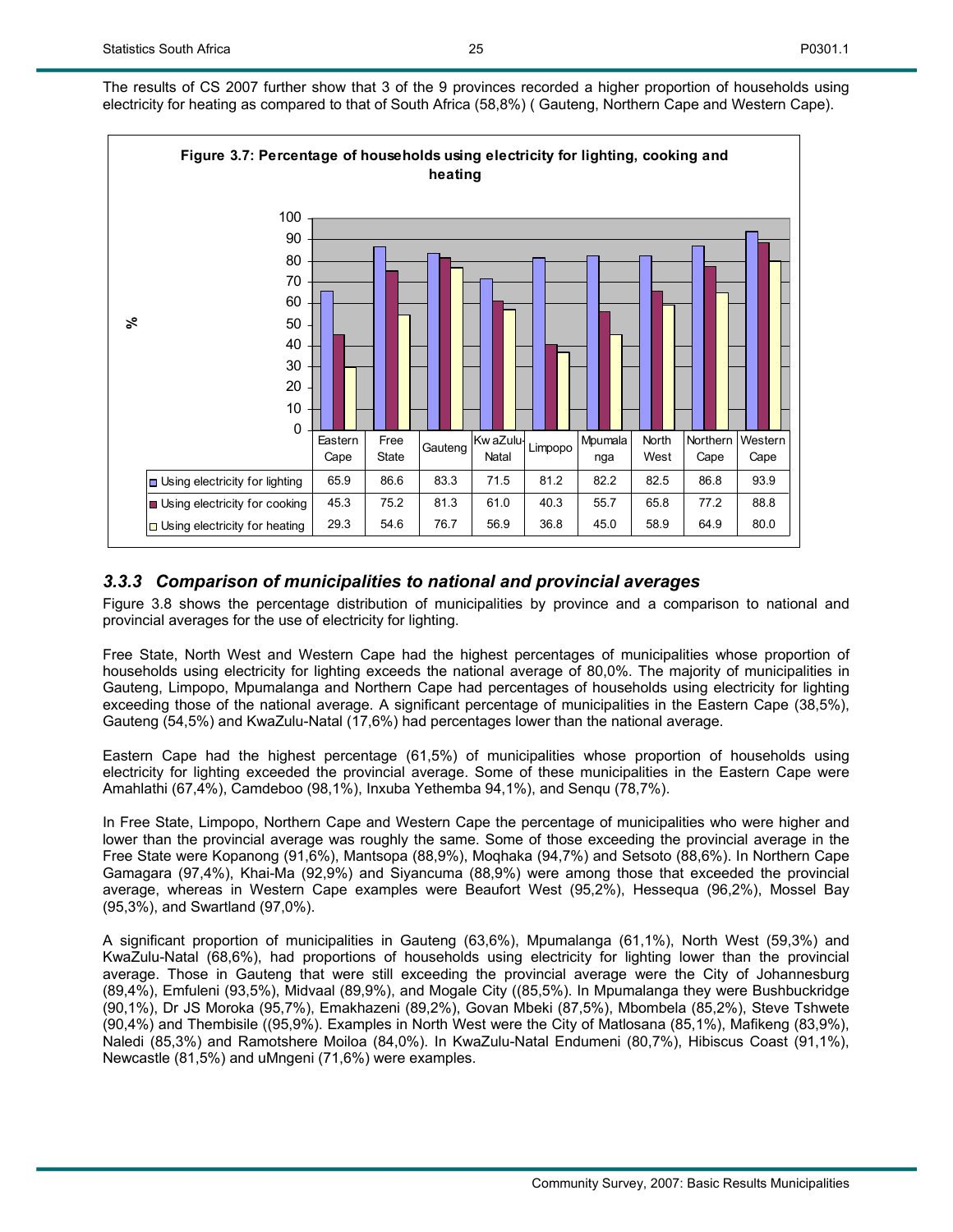

| 100<br>80<br>60<br>వి<br>40<br>20<br>0 | Eastern      | Free          | Gauteng | KwaZulu-<br>Natal | Limpopo | Mpumal       | North        | Northern     | Western       |
|----------------------------------------|--------------|---------------|---------|-------------------|---------|--------------|--------------|--------------|---------------|
| $\Box$ More than national average      | Cape<br>38.5 | State<br>85.0 | 54.5    | 17.6              | 52.0    | anga<br>55.6 | West<br>61.9 | Cape<br>74.1 | Cape<br>100.0 |
|                                        |              |               |         |                   |         |              |              |              |               |
| More than provincial average           | 61.5         | 55.0          | 36.4    | 29.4              | 44.0    | 38.9         | 52.4         | 40.7         | 52.0          |
| $\Box$ Less than national average      | 61.5         | 15.0          | 45.5    | 82.4              | 48.0    | 44.4         | 38.1         | 25.9         | 0.0           |
| $\Box$ Less than provincial average    | 38.5         | 45.0          | 63.6    | 68.6              | 56.0    | 61.1         | 47.6         | 59.3         | 44.0          |

Figure 3.9 shows the percentage distribution of municipalities by province and a comparison between national and provincial averages for the use of electricity for cooking. Free State, Gauteng, North West and Western Cape had the highest percentages of municipalities of which the proportion of households using electricity for cooking exceeded the national average of 66,5%. A significant proportion of municipalities in Eastern Cape (69,2%), KwaZulu-Natal (82,4%), Limpopo (88,0%), Mpumalanga (72,2%), and Northern Cape (66,7%) had proportions using electricity for cooking that were lower than the national average.

Both North West and Mpumalanga had the highest percentage (55,6% each) of municipalities of which the proportion of households using electricity for cooking was higher than the provincial average. Some of these municipalities in North West were the City of Matlosana (71,8%), Lekwa-Teemane (75,4%), Merafong City (72,2%) and Potchefstroom (83,0%). In Mpumalanga examples were Govan Mbeki (71,7%), Lekwa (67,0%), Mbombela (73,6%) and Steve Tshwete (77,0%),

In Eastern Cape, Limpopo and Western Cape the proportions of municipalities who exceeded the provincial average, and those that were below the provincial average, were roughly the same. Some of those exceeding the provincial average in the Eastern Cape were Baviaans (66,0%), Kou-Kamma (70,1%), Ngqushwa (51,4%) and Sunday's River (72,0%). In Limpopo those that had averages higher than the provincial average were Aganang (43,0%), Ba-Phalaborwa (60,0%), Bela-Bela (62,0%), Greater Tubatse (41,0%), Lepele-Nkumpi (54,0%), Lephalale (47,0%), Modimolle (67,0%), Mogalakwena (48,0%), Molemole (52,0%), Mookgopong (61,0%), Musina (67,0%), Polokwane (62,0%), and Thabazimbi (68,0%), whereas in the Western Cape they were Breede River/Winelands (94,8%), Breede Valley (93,5%), Cederberg (94,7%), City of Cape Town Metropolitan Municipality (89,5%), Hessequa (90,9%), Matzikama (89,7%), Overstrand (89,7%), Saldanha Bay (96,4%), Stellenbosch (97,5%), Swartland (93,7%) and Swellendam (93,1%).

In Free State (60,0%), Gauteng (63,6%), KwaZulu-Natal (80,4%) and Northern Cape (66,7%), a significant proportion of the municipalities had percentage of households using electricity for cooking lower than the provincial average. Some of those municipalities in the Free State whose percentages were still higher than the provincial average were Mangaung (80,2%), Matjhabeng (77,0%) and Moqhaka (88,4%). In Gauteng they were the City of Johannesburg (88,2%), Emfuleni (92,2%), Midvaal (85,7%) and Mogale City (82,0%). Examples in KwaZulu-Natal were Endumeni (71,6%), eThekwini Metropolitan Municipality (82,7%), Mandeni (72,6%) and uMhlathuze (84,9%). Examples in Northern Cape were //Khara Hais (87,7%), Kai !Garib (82,6%), Khai-Ma (83,8%) and Ubuntu (83,3%).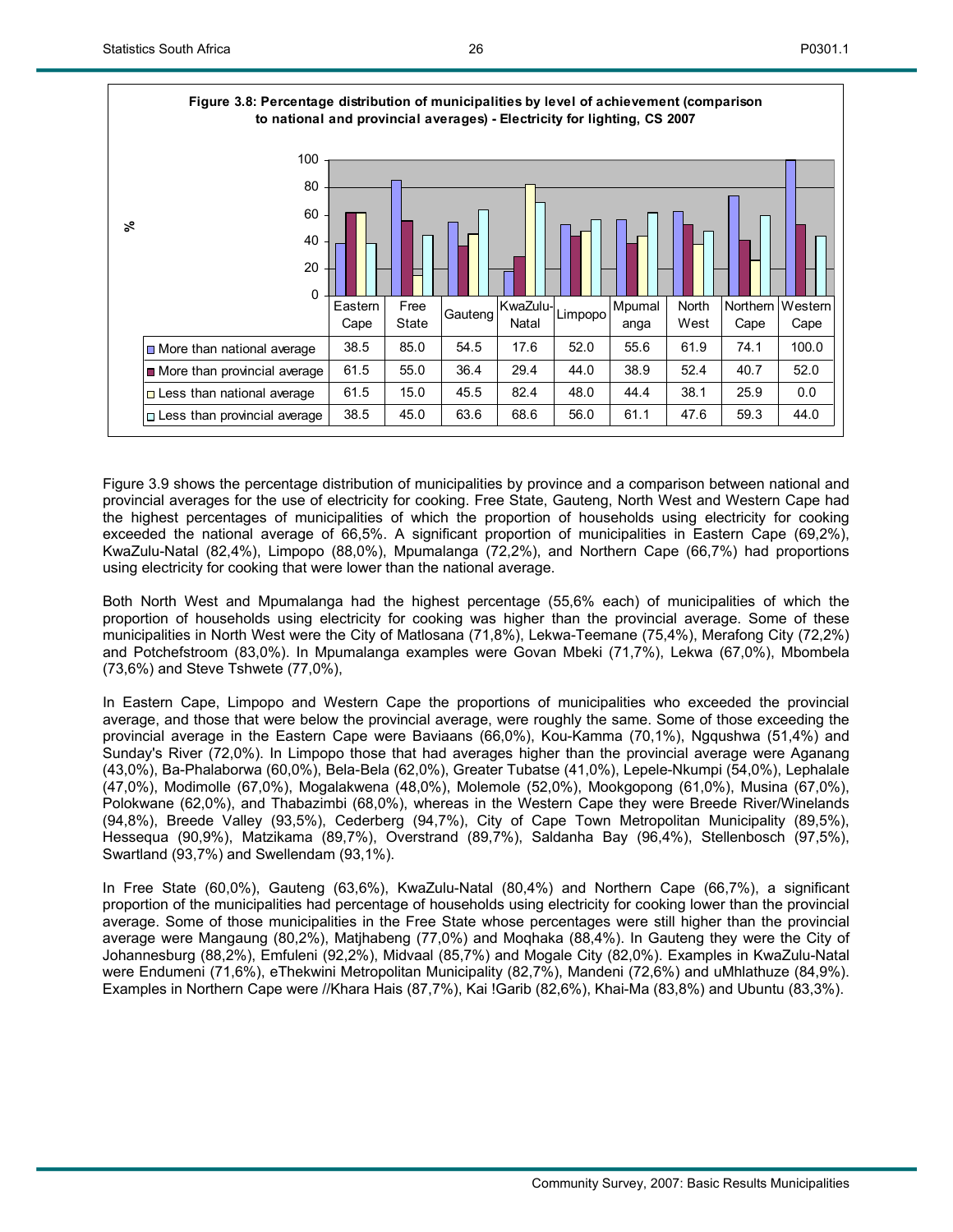

| 100<br>80<br>60<br>వి<br>40<br>20<br>$\mathbf 0$ |                 |               |         |                   |         |                |               | I                       |                 |
|--------------------------------------------------|-----------------|---------------|---------|-------------------|---------|----------------|---------------|-------------------------|-----------------|
|                                                  | Eastern<br>Cape | Free<br>State | Gauteng | KwaZulu-<br>Natal | Limpopo | Mpumal<br>anga | North<br>West | <b>Northern</b><br>Cape | Western<br>Cape |
| $\Box$ More than national average                | 30.8            | 65.0          | 90.9    | 17.6              | 12.0    | 27.8           | 33.3          | 81.5                    | 100.0           |
| More than provincial average                     | 48.7            | 40.0          | 36.4    | 19.6              | 52.0    | 55.6           | 33.3          | 55.6                    | 48.0            |
| $\Box$ Less than national average                | 69.2            | 35.0          | 9.1     | 82.4              | 88.0    | 72.2           | 66.7          | 18.5                    | 0.0             |
| $\Box$ Less than provincial average              | 51.3            | 60.0          | 63.6    | 80.4              | 48.0    | 44.4           | 66.7          | 44.4                    | 48.0            |

Figure 3.10 shows the percentage distribution of municipalities by province and a comparison between national and provincial averages for the use of electricity for heating. Gauteng, North West and Western Cape had the highest percentages of municipalities whose proportion of households using electricity for heating exceeded the national average of 58,8%.

A significant proportion of municipalities in Limpopo (60,0%) and North West (55,6%) had percentages of households using electricity for heating exceeding the provincial average. The municipalities in Limpopo were Ba-Phalaborwa (60,0%), Bela-Bela (62,0%), Greater Tubatse (41,0%), Greater Tzaneen (39,0%), Lepele-Nkumpi (49,0%), Lephalale (38,0%), Makhuduthamaga (39,0%), Modimolle (57,0%), Mogalakwena (45,0%), Molemole (51,0%), Mookgopong (53,0%), Musina (52,0%), Polokwane (58,0%) and Thabazimbi (57,0%).

Some of those in North West were City of Matlosana (69,1%), Moretele Local Municipality (62,7%), Naledi Local Municipality (60,6%), Potchefstroom (77,3%) and Rustenburg (68,9%).

In Western Cape the proportion of municipalities whose percentages were either higher or lower than the provincial averages were roughly the same. Some of those exceeding the provincial average in Western Cape were Bergrivier (96,1%), Cederberg (87,1%), Oudtshoorn (83,0%) and Saldanha Bay (96,7%).

A significant proportion of municipalities in Eastern Cape (64,1%), Free State (75,0%), Gauteng (72,7%), KwaZulu-Natal (80,4%), Mpumalanga (61,1%) and Northern Cape (66,7%) had higher percentages of households using electricity for heating that were below the provincial average. In Eastern Cape examples of municipalities that still recorded proportions higher than the provincial average were Buffalo City (46,6%), Kouga (84,7%), Ndlambe (67,2%) and Nelson Mandela Bay Metropolitan Municipality (74,9%). Those in Free State that were higher than the provincial average were Mangaung (57,7%), Matjhabeng (63,1%), Metsimaholo (69,0%), Moqhaka (70,9%) and Ngwathe (78,9%). In Gauteng they were the City of Johannesburg (84,7%), Emfuleni (87,2%) and Midvaal (78,9%).

Examples in KwaZulu-Natal were Endumeni (64,8%), eThekwini Metropolitan Municipality (80,8%), Hibiscus Coast (73,0%), KwaDukuza (80,1%), Mandeni (73,5%), Mtubatuba (70,2%), Newcastle (59,3%), Msunduzi (84,5%), uMhlathuze (82,3%) and uMngeni (58,4%). In Mpumalanga examples were Govan Mbeki (58,2%), Mbombela (61,8%) and Steve Tshwete (64,5%). In Northern Cape examples were Emthanjeni (74,5%), Hantam (74,2%), Kareeberg (65,8%) and Nama Khoi (95,3%).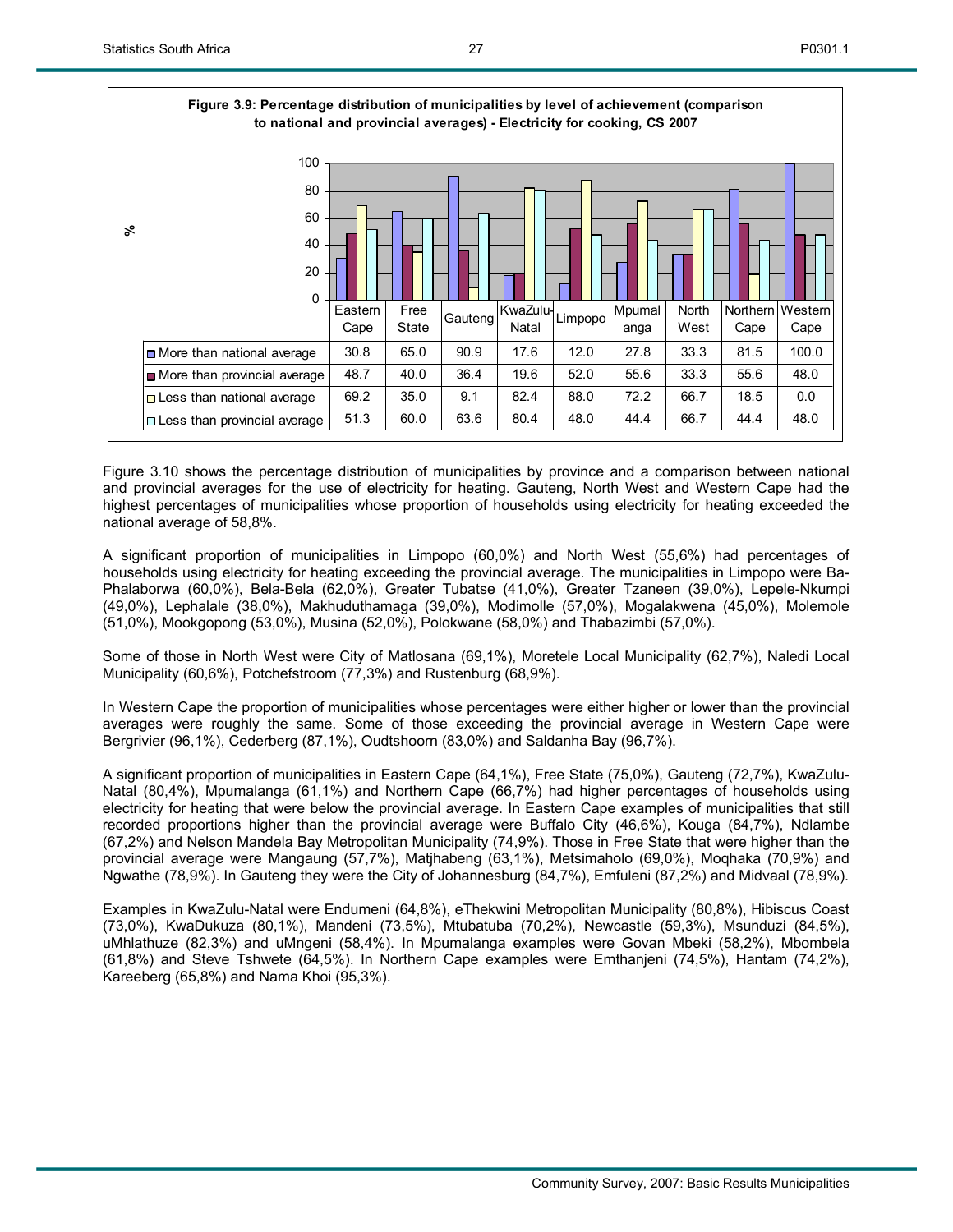

28

## *3.3.4 Summary*

In South Africa as a whole, 54,0% of the municipalities had higher proportions of their households using electricity for lighting than the national average. In 18 municipalities, 95% or more of households used electricity for lighting, whilst 3 municipalities had less than 20% of their households using electricity as an energy source for lighting.

With regard to using electricity for cooking, 39,2% of the municipalities in the country as a whole had higher proportions of their households using electricity for cooking than the national average. In 4 municipalities 95% or more of the households used electricity for cooking, whilst 17 municipalities had less than 20% of their households using electricity as an energy source for cooking.

34,2% of the municipalities in South Africa had higher proportions of their households using electricity for heating than the national average. In 3 municipalities, 95% or more of their households used electricity for heating, whilst 34 municipalities had less than 20% of their households using electricity as an energy source for heating.

## **3.4 Toilet Facilities**

## *3.4.1 Introduction*

The purpose of this section is to highlight the prevalence of the use of pit latrines, the bucket system, and also no toilet facilities by households in the municipalities in each province.

## *3.4.2 Distribution of households by main type of toilet facility*

Figure 3.11 shows the percentage of households that used pit latrines as type of toilet facility in each province in 2001 and 2007. The figures show that the percentage of households which used pit latrines increased since 2001 in Eastern Cape (27,4% in 2001 to 29,3% in 2007) and Limpopo (58,4% in 2001 to 64,5% in 2007).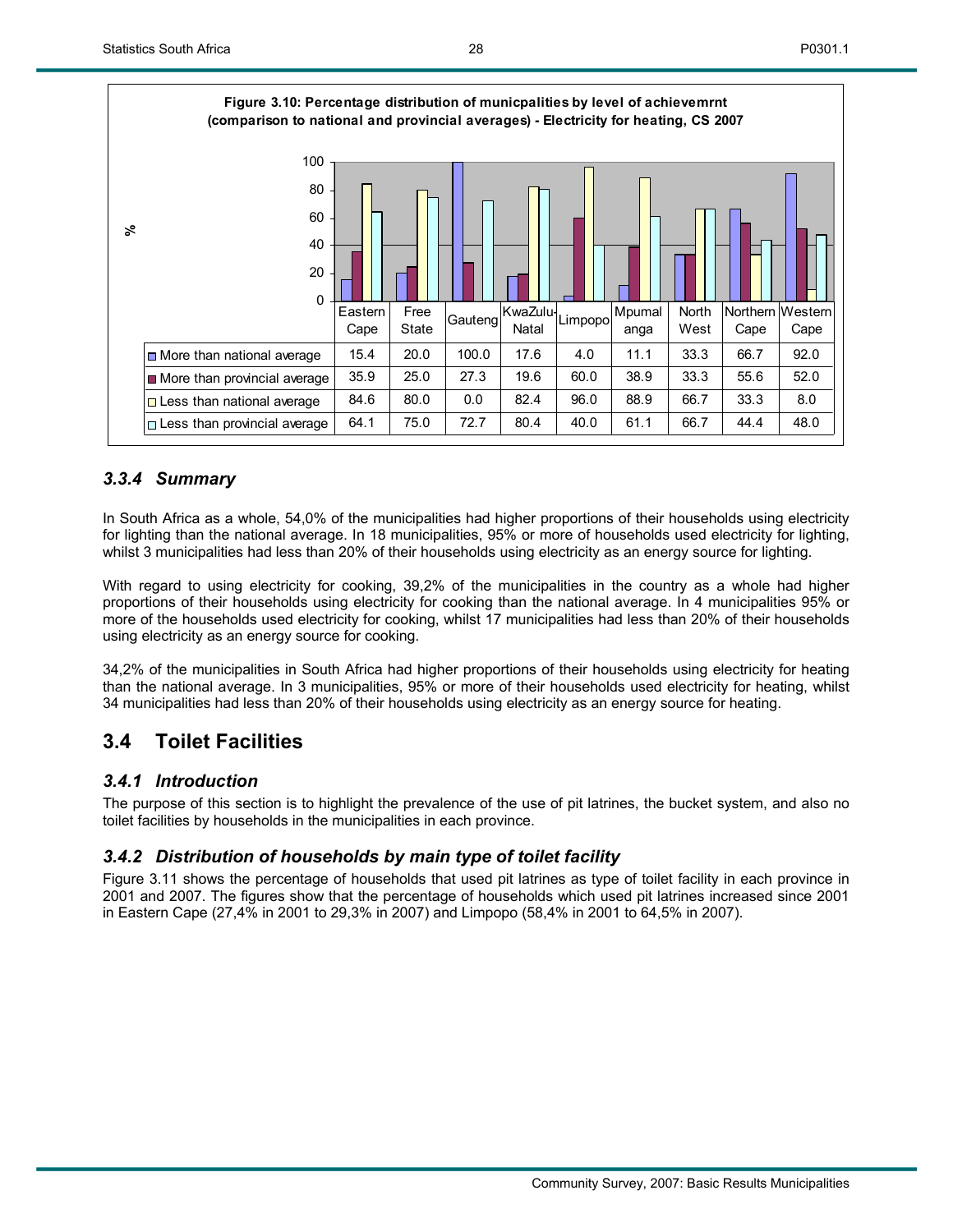

Figure 3.12 shows the percentage of households which used the bucket system as a toilet facility in each province in 2001 and 2007. It shows that the percentage of households using the bucket system declined in all the provinces. Free State had the highest percentage (12,7%) of households still using this system.



Figure 3.13 gives the percentage of households that had no form of toilet facility in each province in 2001 and 2007. The figures indicate that the percentage of households that had no toilet facility declined in all the provinces. However, Eastern Cape showed the highest proportion of households (23,5%) that had no toilet facility

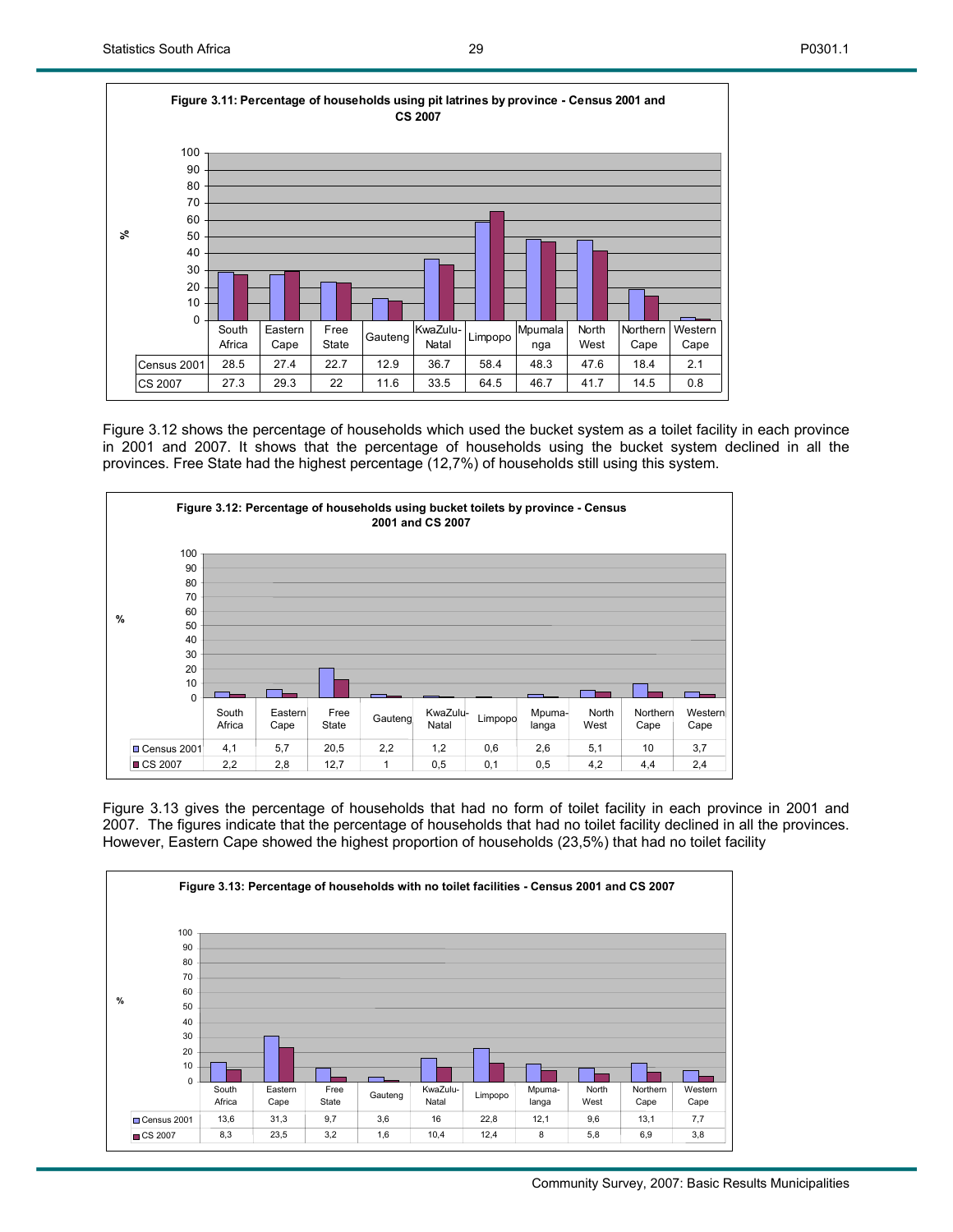Figure 3.14 shows the percentage distribution of municipalities in all provinces having households using pit latrine facilities during 2007 compared to the national and provincial averages. Eastern Cape (48,7%), KwaZulu-Natal (66,7%), Limpopo (52,0%) and Western Cape (60,0%) recorded percentages of municipalities with households using pit latrines higher than their own provincial averages of 29,3%, 33,5%, 64,5%, and 0,8% respectively as shown in Appendix 5,4.



Figure 3.15 shows the percentage distribution of municipalities having households using bucket toilets during 2007. All the provinces except Free State recorded a significant percentage of municipalities with households using bucket toilets below the national average of 2,2%..

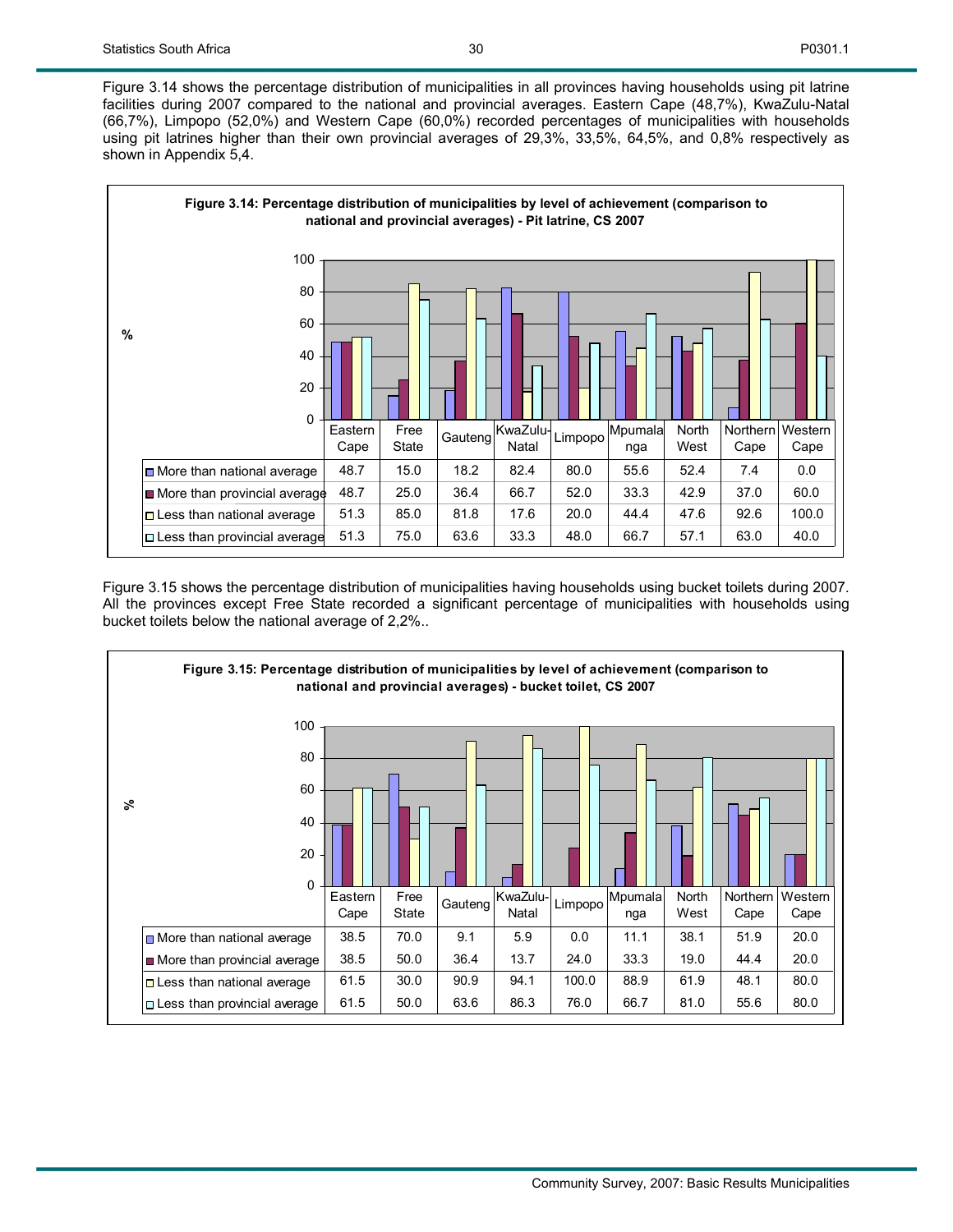Figure 3.16 shows the percentage distribution of municipalities having households with no toilet facilities during 2007. All the provinces recorded higher percentage of municipalities with households having no toilets above the national average of 8,2%.

For example in Limpopo, 9 of the 25 municipalities had percentages of households without toilet facilities higher than that of the province. These include: Greater Giyani (40,7%), Greater Letaba (18,6%), Greater Tzaneen (15,2%), Ba-Phalaborwa (19,6%), Maruleng (20,0%), Musina (12,6%), Mutale (29,4%), Thulamela (17,5%), and Boluberg Local Municipalities (21,4%).



#### *3.4.3 Summary*

Pit latrines are most common in Limpopo (64,5%) and least common in Western Cape (0,8%). Bucket toilets are mostly used in Free State (12,7%), Northern Cape (4,4%), and North West (4,2%). These have proportions above the national average of 2,2%. Eastern Cape and Western Cape percentages were slightly above the national average.

For no toilets, on the other hand, Eastern Cape, Free State and KwaZulu-Natal recorded more than half of their municipalities having households above the national average that had no toilet facility.

## **3.5 Refuse removal**

## *3.5.1 Introduction*

The purpose of this section is to highlight the availability of refuse removal services in municipalities, whether it is removed by local authority or a private company.

## *3.5.2 Distribution of households by refuse removal*

The results presented in Figure 3.17 show that nationally, there was an increase in the percentage of households whose refuse was removed by local authority or private company (from 57,0 % in 2001 to 61,6% in 2007). The percentage of households with no refuse removal decreased from 8,7% in 2001 to 7,1% in 2007.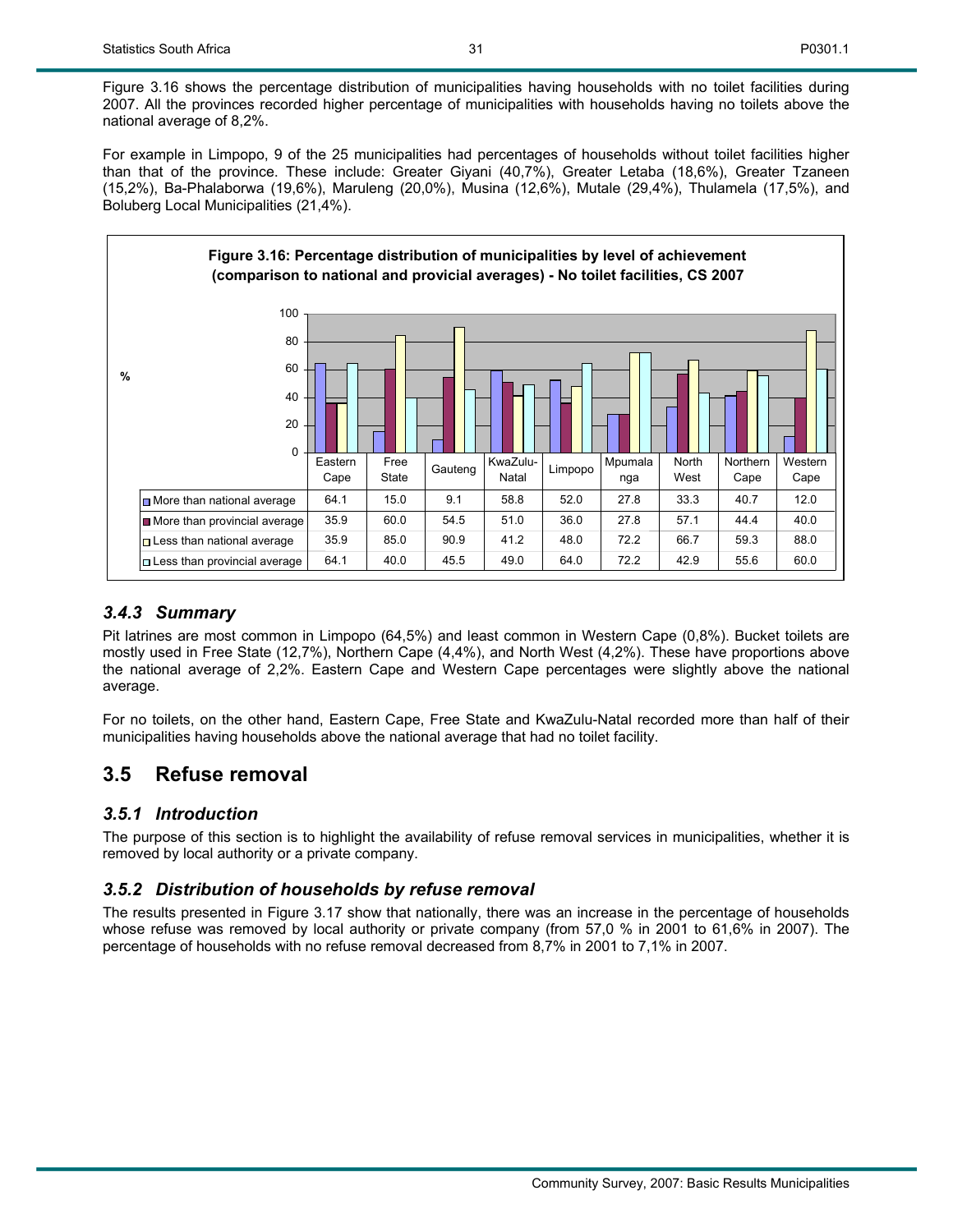

Figure 3.18 gives the percentage of households whose refuse was removed by local authorities or private company and those that had no refuse removal facilities in 2007 by province.

The results show that 4 out of the 9 provinces recorded a higher percentage of households who had their refuse removed by local authorities or private companies as compared to that of South Africa (61,6%): Free State (76,0%), Gauteng (86,1%), Northern Cape (72,2%) and Western Cape (91,0%).

In 2007, Eastern Cape (40,0%), KwaZulu-Natal (51,9%), Limpopo (18,0%), Mpumalanga (41,5%) and North West (54,8%) recorded percentages below that of South Africa. The figures also show that Limpopo had the lowest percentage of households whose refuse was removed by local authority or private company (18,0%). Eastern Cape and Limpopo had the highest proportion of households without refuse removal facilities (both at 14,0%), a figure above the national average of 7,1%, while Western Cape had the lowest at 1,0%.

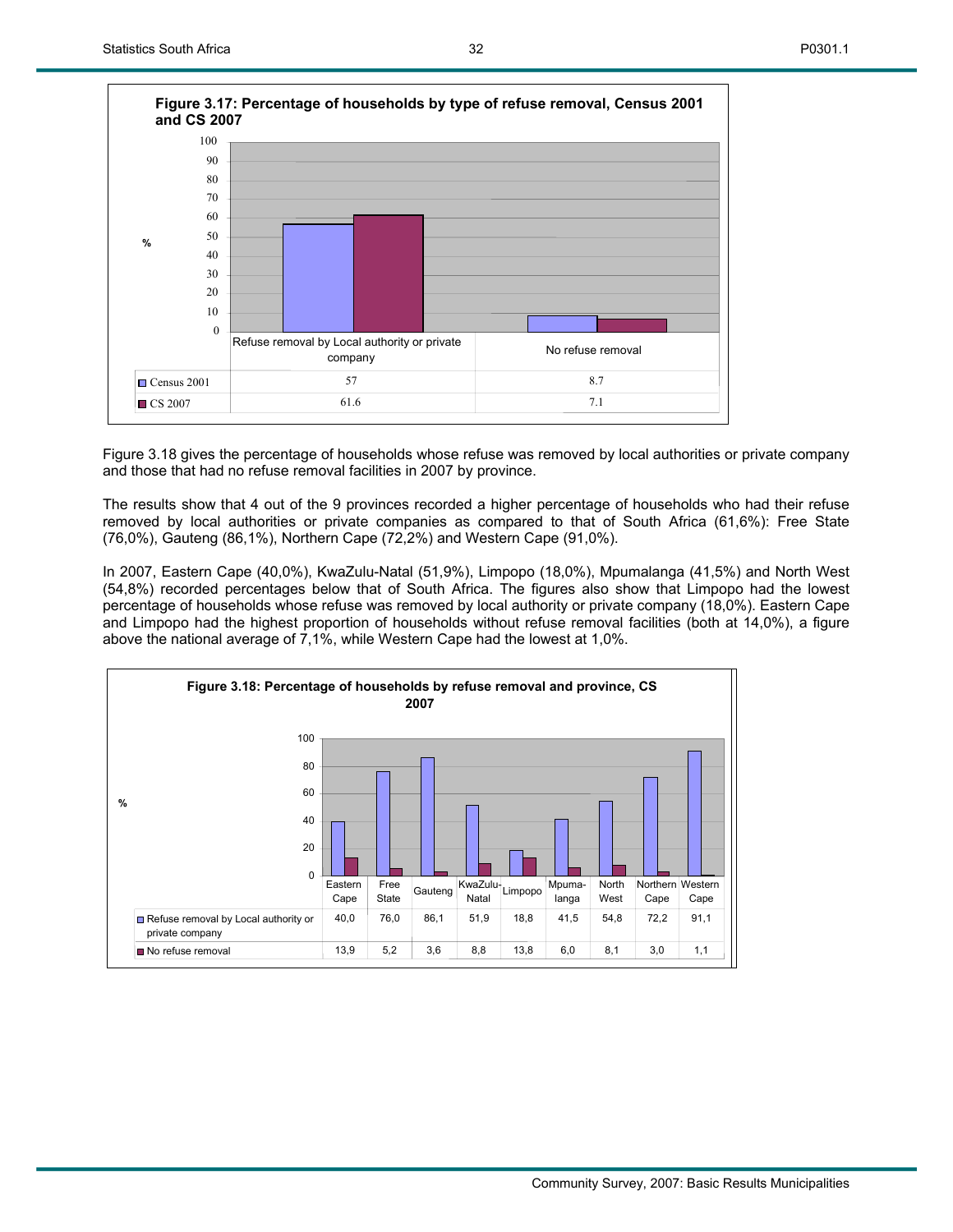Figure 3.19 shows the percentage distribution of municipalities having households whose refuse is removed by local authority or private company in 2007 by province. During 2007, Free State (80,0%), Gauteng (81,8%), Northern Cape (77,8%) and Western Cape (96,0%) had the highest percentage of municipalities with households whose refuse was removed by local authority or private company exceeding the national average of 61,6% while Limpopo (8,0%) and KwaZulu-Natal (11,8%) had the lowest percentages (see Appendix 5,5).



Figure 3.20 shows the percentage distribution of municipalities in provinces having households without refuse removal facilities. All the provinces with the exception of Western Cape, had a percentage of municipalities with households without refuse removal facilities exceeding the national average of 7,1%.



#### *3.5.3 Summary*

Free State, Gauteng, Nothern Cape and Western Cape recorded more than 50% of their municipalities with households having their refuse removed by local authority or private company above the national average.

KwaZulu-Natal and Limpopo, Mpumalanga and North West recorded over 50% of their municipalities having less than national average of households whose refuse is removed by local authority or private company.

On the other hand, a significant percentage of municipalities in Gauteng, KwaZulu-Natal, Limpopo and North West recorded percentage of households having their refuse removed by local authority or private company below the provincial averages.

Eastern Cape, KwaZulu-Natal and Limpopo recorded more than 50% of their municipalities with no refuse disposal facilities above the national average.

Two provinces, namely Gauteng and KwaZulu-Natal had more than 50% of municipalities that recorded having no refuse disposal above the provincial average.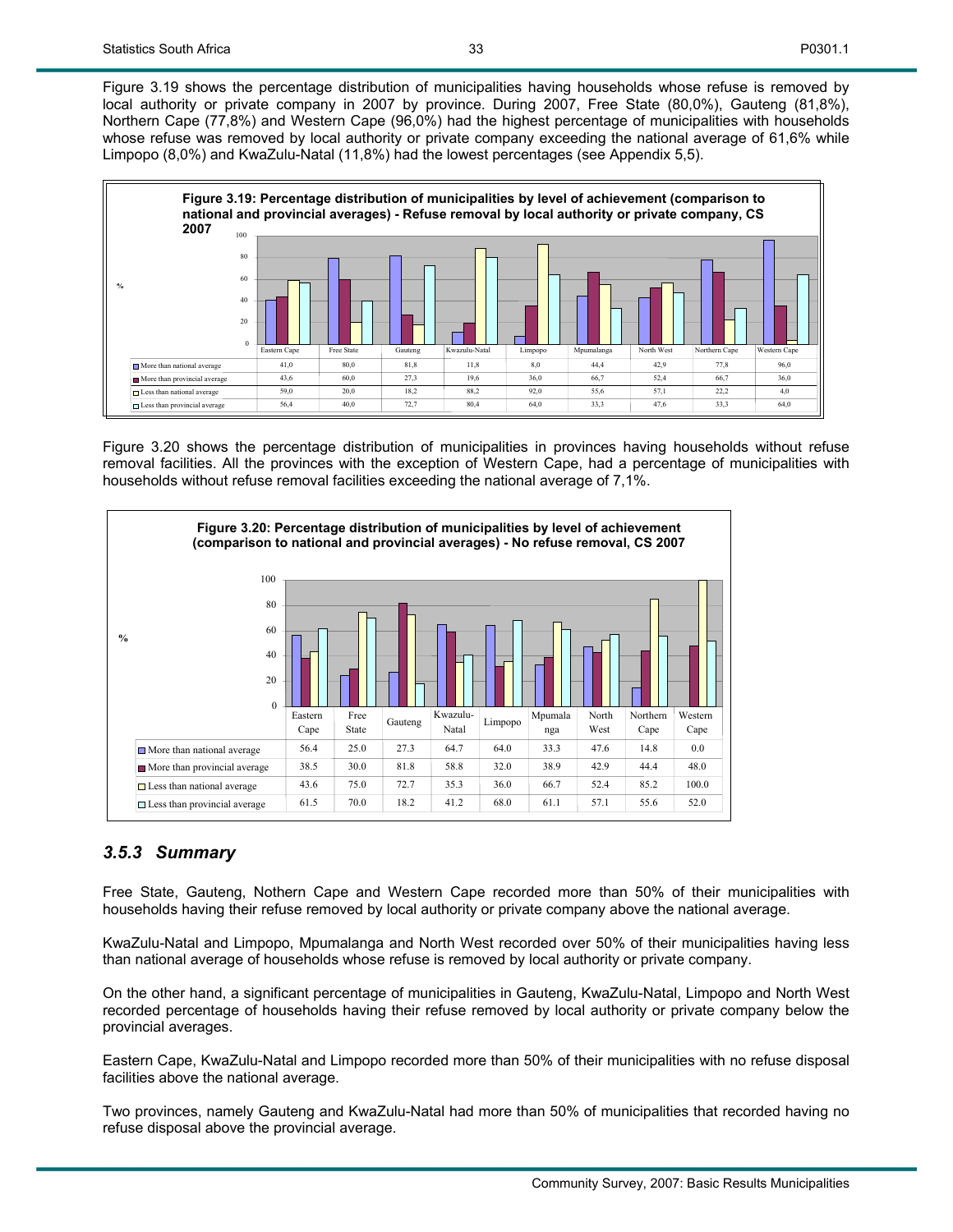## **3.6 Access to water**

## *3.6.1 Introduction*

This section highlights results pertaining to access to piped water by households. In general, increased access to piped water results in improved health outcomes in the form of reduced cases of water-borne diseases – hence a healthy population.

## *3.6.2 Percentage of households with access to piped water*

Figure 3.21 shows the percentage of households which had access to piped water in 2001 and 2007 at provincial level. The results indicate an increase in the percentage of households which had access to piped water throughout the provinces since 2001. There are, however, variations across the provinces with Western Cape leading with 98,8% of households having access to piped water. Gauteng follows with 97,9% and the Free State with 97,3%. On the other hand, provinces that had the least accessibility to piped water are Eastern Cape at 70,8% and KwaZulu-Natal at 79,29%. Other provinces vary between 80,0% and 95,0%.



Figure 3.22 provides results related to the percentage of households that had access to piped water within 200 metres by province in the year 2001 and 2007. The national average of the proportion of households that had access to piped water within 200 metres was 72,1% in 2001 and 74,4% in 2007. A variation was noticed across the provinces where Western Cape was notable with 9 in 10 households having access to piped water within 200 metres. This is preceded by Free State with almost the same proportion of 9 in 10 households, and Gauteng at 88,4%. Provinces that had percentages below the national estimate were Eastern Cape (54,1%), Limpopo (56,3%) and KwaZulu-Natal (63,3%).

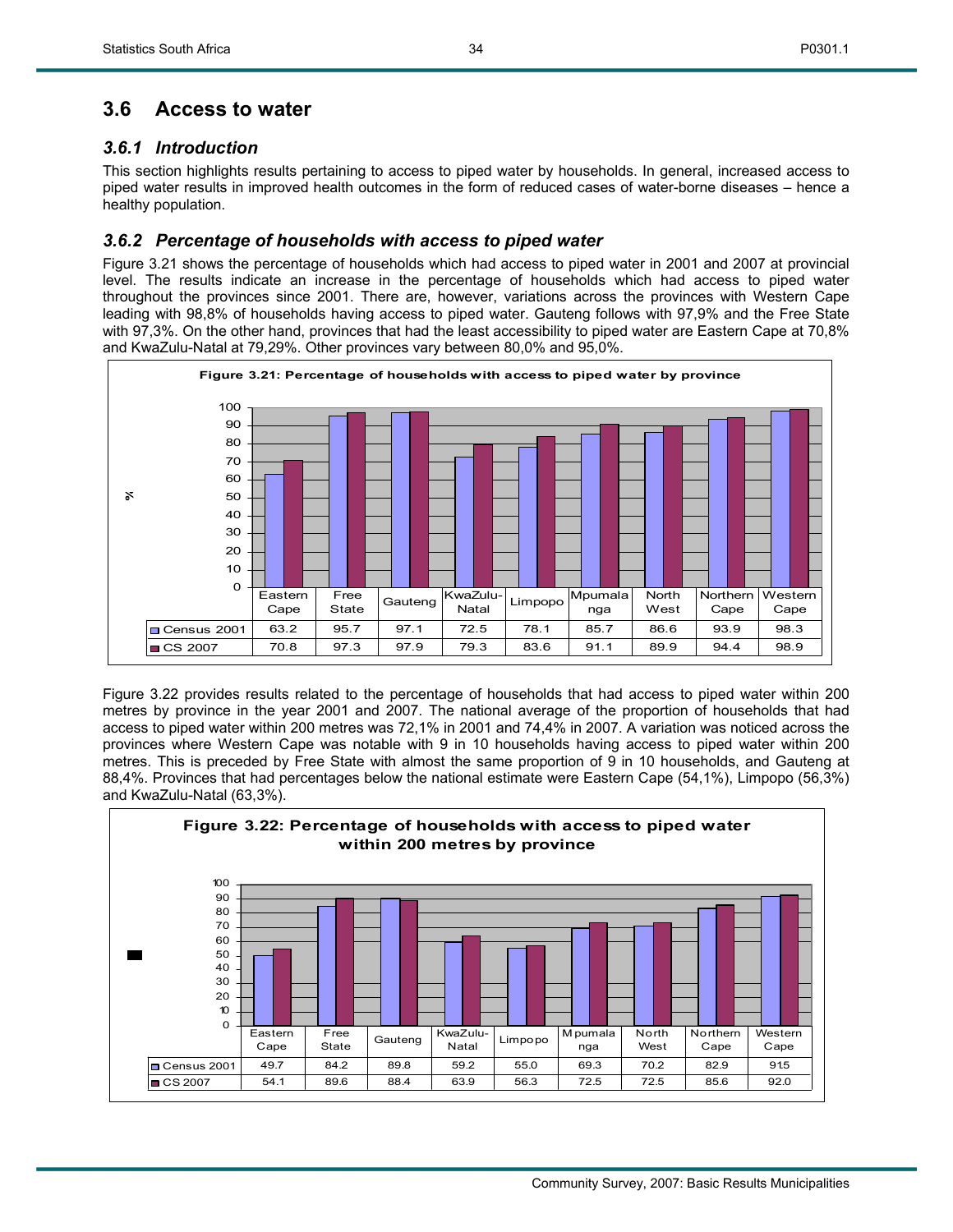#### *3.6.3 Performance of municipalities across provinces*

Figure 3.23 profiles the achievement of municipalities measured against national and provincial achievements. When looking at the provinces with more than ten municipalities which had proportions accessing piped water less than the provincial average, we notice that Western Cape had 20 municipalities, Eastern Cape had 14 municipalities, Northern Cape had 13 municipalities, Free State had 14 municipalities and KwaZulu-Natal had 37 municipalities as shown in Appendix 5,6.

However, the following municipalities in North West did not meet the provincial average: Mafikeng at 67,77%), Kagisano at 76,49%, Molopo at 81,04%, Ratlou at 85,77%, Rustenburg at 86,64%, Madibeng at 87,63%, Moretele at 87,99%, Tswaing at 88,83%, Kgetlengrivier at 89,41% and Ramotshere Moiloa at 89,53%.

The following municipalities in Gauteng did not meet the provincial average: West Rand at 66,7%, Kungwini at 86,2%, Nokeng tsa Taemane at 87,2%, Midvaal at 94,0%, Randfontein at 94,3%, Lesedi at 95,9%, Mogale City at 96,8% and the City of Tshwane at 97,2%.

In Mpumalanga the following municipalities did not meet the provincial average: Dr JS Moroka at 70,9%, Mkhondo at 79,9%, Albert Luthuli at 84,2%, Bushbuckridge at 87,0%, Nkomazi at 90,7%, Thaba Chweu at 90,8% and Delmas at 90,9%

Finally, the municipalities that did not meet the provincial average in Limpopo were: Elias Motsoaledi at 49,0%, Makhuduthamag at 61,7%, Fetakgomo at 63,1%, Greater Tubatse at 72,5%, Lepele-Nkumpi at 73,3%, Mookgopong at 76,4%, Aganang at 77,6%, Greater Marble Hall at 78,1%, Blouberg at 79,2% and Greater Giyani at 83,5%.



#### *3.6.4 Performance of municipalities across provinces: Access to piped water within 200 metres*

Figure 3.24 profiles the achievement of municipalities measured against national and provincial achievements. Looking at the provinces with more than ten municipalities which had proportions accessing piped water within 200 metres less than the provincial average, we notice that North West had 11 municipalities, KwaZulu-Natal had 39 municipalities, Northern Cape had 13 municipalities, Eastern Cape had 16 municipalities, and Western Cape had 11 municipalities as shown in Appendix 5,4.

Free State had the following municipalities below the provincial average: Letsemeng at 77,3%, Nketoana at 83,3%, Phumelela at 83,78%, Setsoto at 85,2%, Maluti a Phofung at 86,8%, Mangaug at 87,2%, Nala at 88,6% Kopanong at 89,2% and Tokologo at 89,5%.n

In Gauteng the municipalities that did not meet the provincial average are: West Rand at 62,4%, Nokeng tsa Taemane at 74,0%, Kungwini at 77,0%, Westonoria at 83,3%, the City of Tshwane at 83,9%, Lesedi at 84,0%,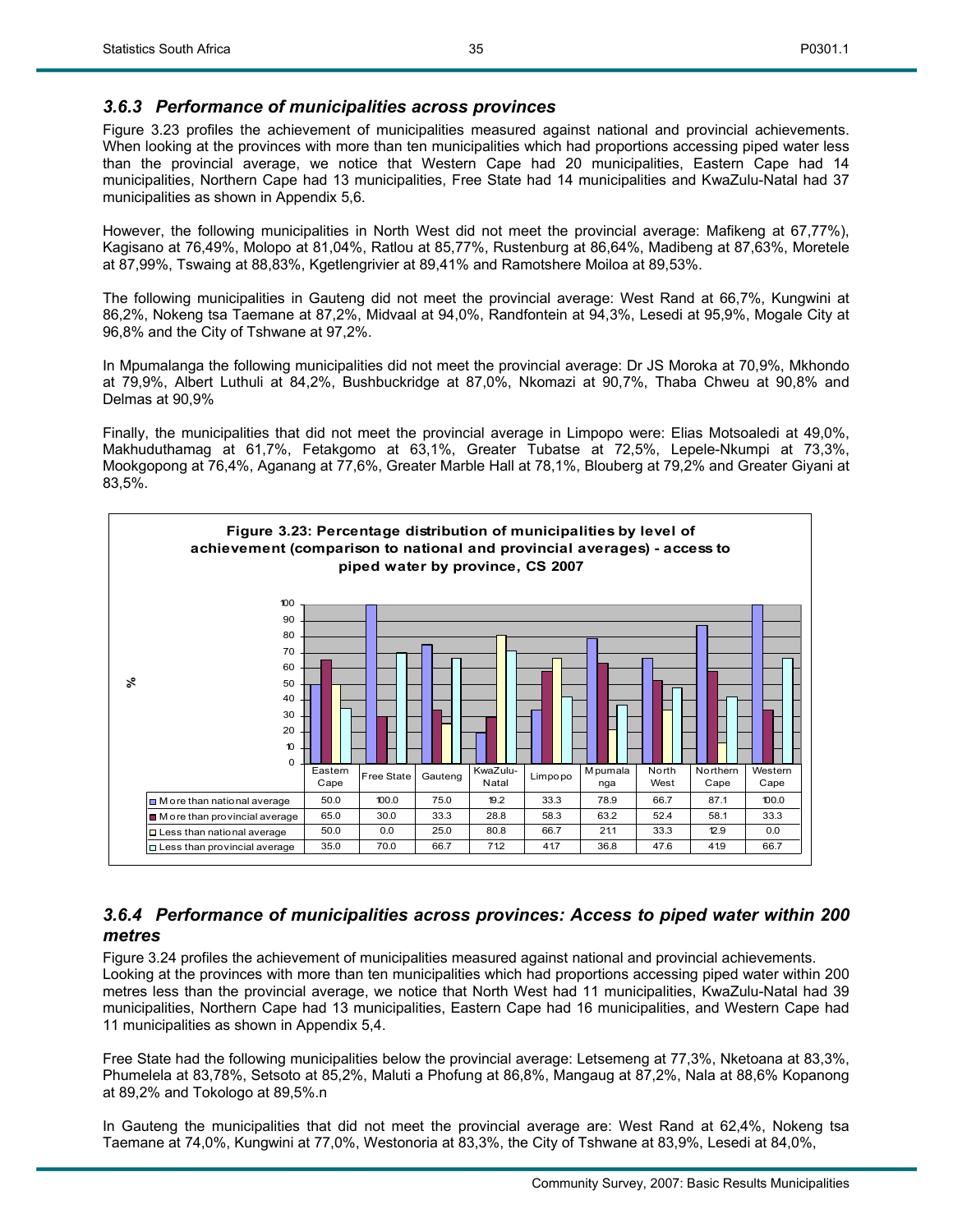Mogale at 87,2%, Randfontien at 87,9% and Ekurhuleni Metro at 87,9%.

Mpumalanga had the following municipalities that did not meet the provincial average: Bushbuckridge at 38,6%, Dr JS Moroka at 57,0%, Nkomazi at 63,9%, Mkhondo at 67,4%, Seme at 69,7%, Albert Luthuli at 69,9%.

Finally, Limpopo had the following municipals that did not meet the provincial average: Fetakgomo at 29,2%, Makhuduthamag at 30,0%, Elias Motsoaledi at 34,6%, Blouberg at 40,9%, Mutele at 47,5%, Greater Giyani at 49,3%, Greater Tzaneen at 51,7%, Makhado at 53,6% and Aganang at 53,9%.



## *3.6.5 Summary*

Across the provinces within South Africa, the proportion of households which had access to piped water was 88,6%. Western Cape and Free Sate had proportions above the national average. However, within the provinces, one finds more municipalities below the provincial average. Northern Cape had the least variation within the municipalities. Only four municipalities had proportions below the national average. The number of municipalities which had proportions below the national average by province are: Eastern Cape (20,0%), KwaZulu-Natal (42,0%), North West (7,0%), Gauteng (3,0%), Mpumalanga (4,0). and Limpopo (16,0%).

It was observed that it is not enough to have access to piped water. It needs to be within easy reach. The government policy is that piped water had to be within 200 metres in order to be easily accessed. When looking at the percentage of access to piped water within 200 metres across the provinces of South Africa, one finds that in Western Cape and Free State, all the municipalities had access to piped water within 200 metres, which was above the national average. Eastern Cape, on the other hand, had 16 municipalities that were below the national average. Within Eastern Cape however, one municipality (Mbizana) had the lowest percentage (2,6%).

Northern Cape had 3 municipalities that had proportions below the national average. Although Northern Cape had municipalities with percentages ranging between 70% and 90%, one municipality (Moshaweng) had a percentage of 41%. On the other hand, KwaZulu-Natal, who has 52 municipalities, of which 44 municipalities (85%) had percentages less than the national average. It can further be noted that in KwaZulu-Natal, the proportion of households that had access to piped water in the various municipalities ranged from 3% in Msinga to 88% in uMhlathuze. This clearly shows a large variation in access to piped water within acceptable distance.

North West had 12 municipalities that had proportions below the national average. Gauteng had 2 municipalities, Mpumalanga had 7 municipalities and Limpopo had 20 municipalities.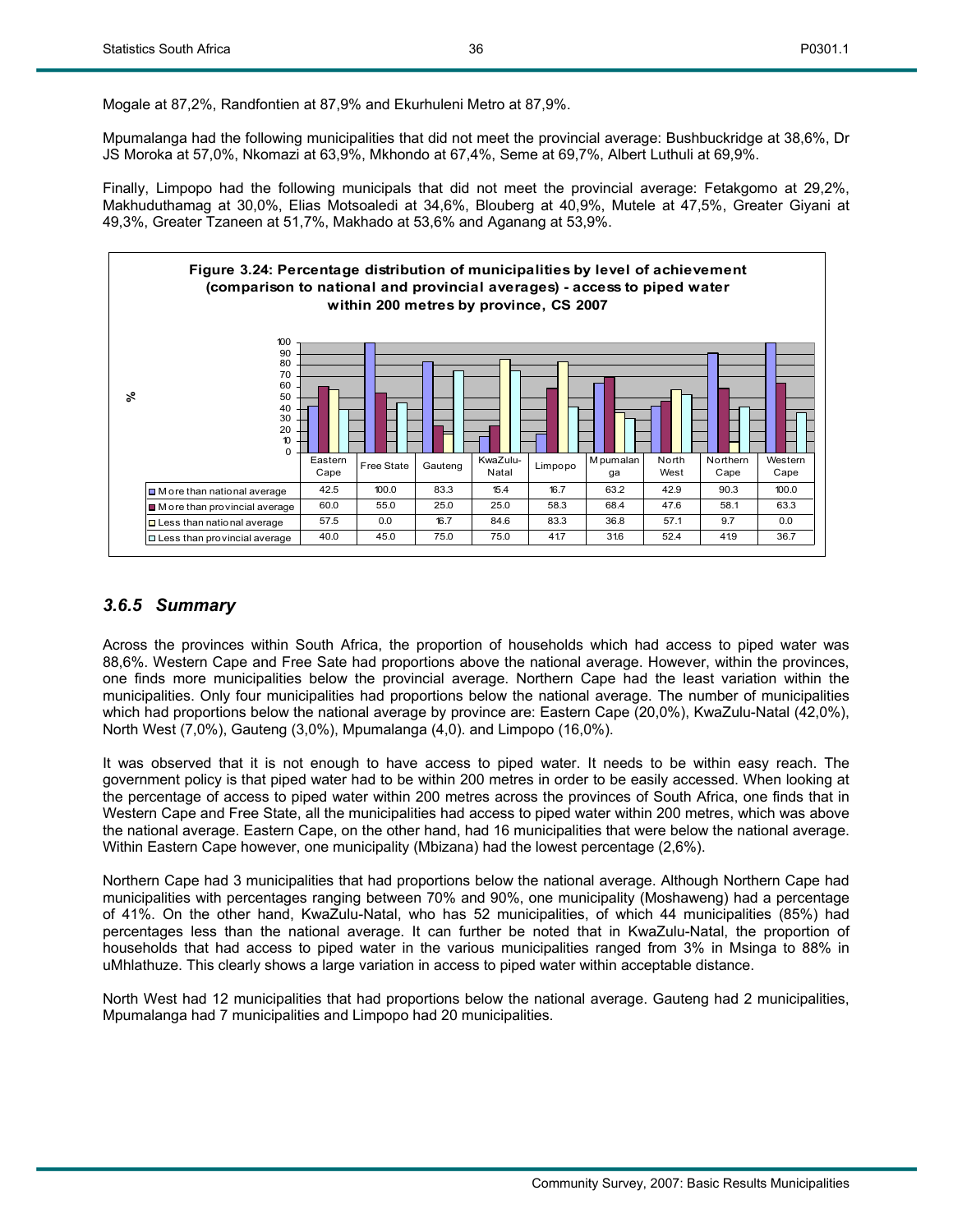## **4. Conclusion**

Municipalities play a pivotal role in the implementation of programmes aimed at improving the living standard of South Africans. Delivery of basic social services constitutes the cornerstone of this obligation. The results emanating from the analysis of the data collected in the Community Survey provide insights into the progress that has been made in this regard.

The above results indicate that substantial progress has been made since 2001, particularly the provision of piped water and electricity to the households. However, the percentage of households living in informal dwellings is still high in Free State, Gauteng and North West. The bucket system has almost been eradicated except in Free State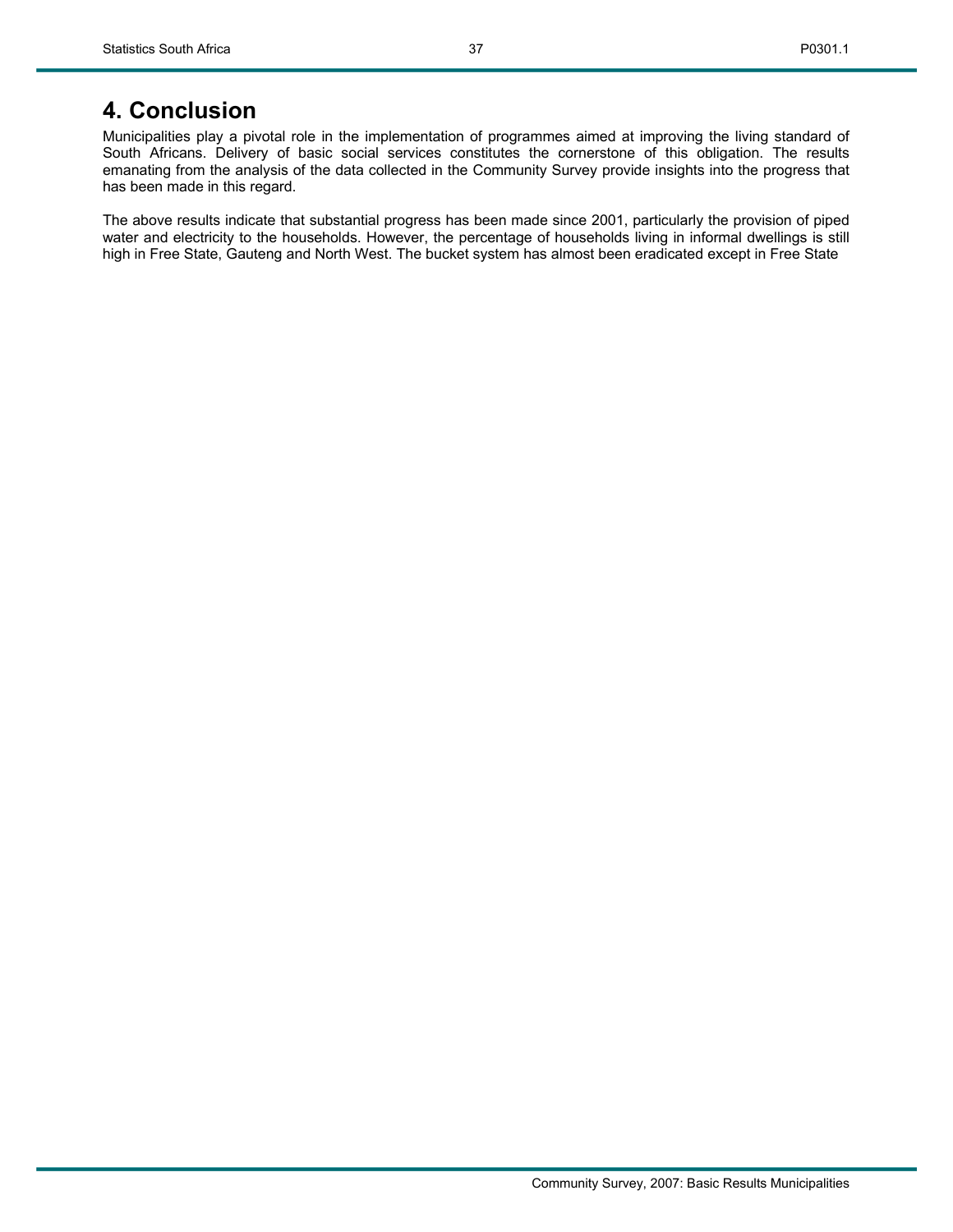# **5. Appendices**

## **5.1 Type of main dwelling**

## **EASTERN CAPE**

|                                                   | Formal      |                | <b>Informal</b> |                |  |  |
|---------------------------------------------------|-------------|----------------|-----------------|----------------|--|--|
| <b>Municipalities</b>                             | Census 2001 | <b>CS 2007</b> | Census 2001     | <b>CS 2007</b> |  |  |
| DC10: Cacadu                                      | 77,0        | 88,1           | 12,3            | 6,9            |  |  |
| EC101: Camdeboo Local Municipality                | 91,5        | 96,3           | 7,5             | 2,0            |  |  |
| EC102: Blue Crane Route Local Municipality        | 89,8        | 84,8           | 7,7             | 11,1           |  |  |
| EC103: Ikwezi Local Municipality                  | 95,7        | 96,8           | 2,8             | 1,9            |  |  |
| EC104: Makana Local Municipality                  | 68,6        | 88,1           | 13,3            | 7,3            |  |  |
| EC105: Ndlambe Local Municipality                 | 64,0        | 86,5           | 15,4            | 4,8            |  |  |
| EC106: Sunday's River Valley Local Municipality   | 66,2        | 81,8           | 12,1            | 3,5            |  |  |
| EC107: Baviaans Local Municipality                | 93,0        | 99,2           | 1,8             | 0,0            |  |  |
| EC108: Kouga Local Municipality                   | 73,1        | 86,4           | 21,7            | 13,1           |  |  |
| EC109: Kou-Kamma Local Municipality               | 91,0        | 91,0           | 6,6             | 6,2            |  |  |
| <b>ECDMA10: Cacadu</b>                            | 85,0        | 78,2           | 0,6             | 3,9            |  |  |
| DC12: Amatole                                     | 50,9        | 56,9           | 16,4            | 14,0           |  |  |
| EC121: Mbhashe Local Municipality                 | 18,7        | 20,3           | 2,3             | 0,6            |  |  |
| EC122: Mnquma Local Municipality                  | 34,2        | 45,2           | 9,8             | 8,9            |  |  |
| EC123: Great Kei Local Municipality               | 46,8        | 52,2           | 8,6             | 10,1           |  |  |
| EC124: Amahlathi Local Municipality               | 40,2        | 47,5           | 5,2             | 8,3            |  |  |
| EC125: Buffalo City Local Municipality            | 63,0        | 70,6           | 28,7            | 24,5           |  |  |
| EC126: Ngqushwa Local Municipality                | 62,1        | 56,2           | 3,6             | 3,4            |  |  |
| EC127: Nkonkobe Local Municipality                | 65,5        | 69,4           | 3,9             | 0,9            |  |  |
| EC128: Nxuba Local Municipality                   | 79,8        | 85,0           | 15,2            | 8,8            |  |  |
| DC13: Chris Hani                                  | 52,7        | 51,6           | 4,3             | 2,4            |  |  |
| EC131: Inxuba Yethemba Local Municipality         | 97,1        | 98,9           | 1,5             | 0,6            |  |  |
| EC132: Tsolwana Local Municipality                | 77,6        | 72,1           | 4,9             | 0,5            |  |  |
| EC133: Inkwanca Local Municipality                | 89,4        | 95,6           | 5,8             | 1,1            |  |  |
| EC134: Lukanji Local Municipality                 | 76,4        | 83,0           | 9,3             | 6,1            |  |  |
| EC135: Intsika Yethu Local Municipality           | 25,6        | 24,4           | 1,3             | 1,3            |  |  |
| EC136: Emalahleni Local Municipality              | 53,5        | 39,6           | 1,6             | 0,5            |  |  |
| EC137: Engcobo Local Municipality                 | 20,1        | 22,8           | 2,7             | 0,7            |  |  |
| EC138: Sakhisizwe Local Municipality              | 47,8        | 46,3           | 8,3             | 5,2            |  |  |
| <b>ECDMA13: Chris Hani</b>                        | 100,0       |                |                 |                |  |  |
| DC14: Ukhahlamba                                  | 59,8        | 52,7           | 7,0             | 5,3            |  |  |
| EC141: Elundini Local Municipality                | 40,1        | 24,7           | 1,7             | 1,0            |  |  |
| EC142: Senqu Local Municipality                   | 70,9        | 64,1           | 4,4             | 4,7            |  |  |
| EC143: Maletswai Local Municipality               | 66,2        | 74,0           | 31,3            | 21,8           |  |  |
| EC144: Gariep Local Municipality                  | 85,7        | 95,6           | 11,0            | 3,8            |  |  |
| DC15: O.R.Tambo                                   | 28,9        | 27,2           | 2,8             | 2,0            |  |  |
| EC151: Mbizana Local Municipality                 | 26,6        | 24,7           | 1,6             | 0,6            |  |  |
| EC152: Ntabankulu Local Municipality              | 12,9        | 13,7           | 1,4             | 2,6            |  |  |
| EC153: Qaukeni Local Municipality                 | 31,6        | 19,2           | 2,3             | 1,8            |  |  |
| EC154: Port St Johns Local Municipality           | 16,6        | 14,6           | 1,2             | 0,2            |  |  |
| EC155: Nyandeni Local Municipality                | 19,9        | 25,6           | 1,6             | 0,6            |  |  |
| EC156: Mhlontlo Local Municipality                | 21,9        | 23,9           | 4,2             | 3,7            |  |  |
| EC157: King Sabata Dalindyebo Local Municipality  | 46,2        | 43,6           | 4,5             | 3,2            |  |  |
| DC44: Alfred Nzo                                  | 32,1        | 34,3           | 2,7             | 1,6            |  |  |
| EC442: Umzimvubu Local Municipality               | 26,4        | 22,2           | 2,8             | 1,2            |  |  |
| EC441: Matatiele Local Municipality               | 37,6        | 44,9           | 2,6             | 1,9            |  |  |
| NMA: Nelson Mandela Bay Metro                     | 75,2        | 85,1           | 22,9            | 13,7           |  |  |
| NMA: Nelson Mandela Bay Metropolitan Municipality | 75,2        | 85,1           | 22,9            | 13,7           |  |  |
| <b>Eastern Cape</b>                               | 51,5        | 54,7           | 11,2            | 8,0            |  |  |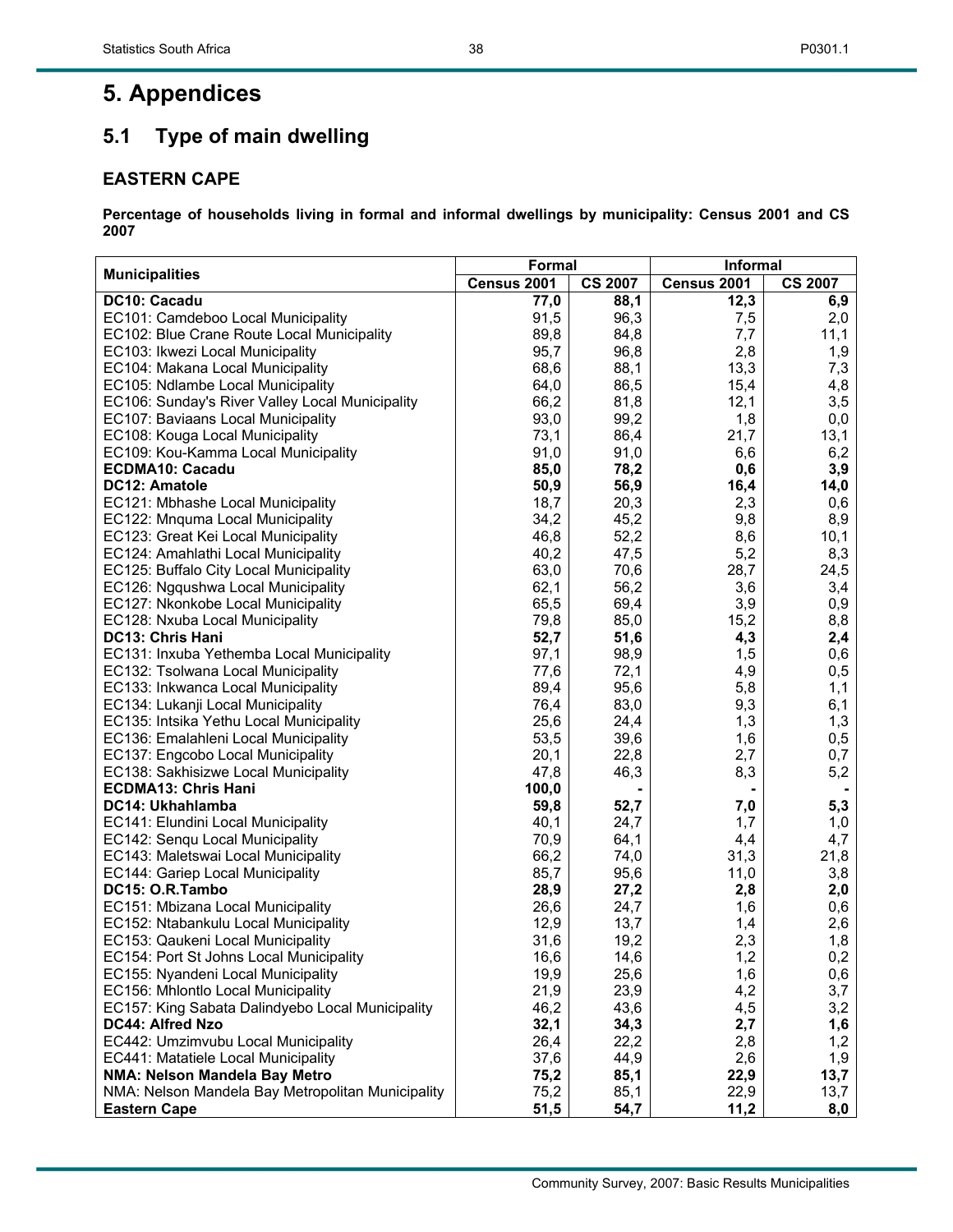## **FREE STATE**

|                                            | Formal      |                | <b>Informal</b> |                |  |
|--------------------------------------------|-------------|----------------|-----------------|----------------|--|
| <b>Municipalities</b>                      | Census 2001 | <b>CS 2007</b> | Census 2001     | <b>CS 2007</b> |  |
| DC16: Xhariep                              | 80,4        | 80,0           | 15,8            | 18,9           |  |
| FS161: Letsemeng Local Municipality        | 74,8        | 80,4           | 22,7            | 19,5           |  |
| FS162: Kopanong Local Municipality         | 85,7        | 86,5           | 10,1            | 11,6           |  |
| FS163: Mohokare Local Municipality         | 77,9        | 69,7           | 17,5            | 29,2           |  |
| DC17: Motheo                               | 71,6        | 78,4           | 23,3            | 18,0           |  |
| FS171: Naledi Local Municipality           | 74,9        | 76,8           | 20,8            | 19,9           |  |
| FS172: Mangaung Local Municipality         | 71,7        | 78,4           | 23,7            | 18,2           |  |
| FS173: Mantsopa Local Municipality         | 68,4        | 79,8           | 19,2            | 15,2           |  |
| DC18: Lejweleputswa                        | 60,1        | 64,5           | 36,8            | 23,7           |  |
| FS181: Masilonyana Local Municipality      | 67,0        | 50,7           | 28,4            | 10,9           |  |
| FS182: Tokologo Local Municipality         | 77,7        | 71,8           | 17,8            | 26,3           |  |
| FS183: Tswelopele Local Municipality       | 71,2        | 71,9           | 23,6            | 26,6           |  |
| FS184: Matjhabeng Local Municipality       | 56,8        | 67,8           | 40,6            | 22,6           |  |
| FS185: Nala Local Municipality             | 59,3        | 55,9           | 37,6            | 42,1           |  |
| DC19: Thabo Mofutsanyane                   | 60,4        | 70,9           | 21,7            | 14,9           |  |
| FS191: Setsoto Local Municipality          | 46,8        | 58,5           | 40,8            | 31,7           |  |
| FS192: Dihlabeng Local Municipality        | 63,3        | 80,7           | 24,5            | 11,5           |  |
| FS193: Nketoana Local Municipality         | 57,6        | 60,6           | 26,1            | 31,9           |  |
| FS194: Maluti a Phofung Local Municipality | 65,2        | 73,6           | 13,2            | 7,9            |  |
| FS195: Phumelela Local Municipality        | 56,8        | 67,8           | 20,4            | 14,4           |  |
| FSDMA19: Thabo Mofutsanyane                | 89,8        | 0,0            | 0,0             | 0,0            |  |
| DC20: Fezile Dabi                          | 72,1        | 66,1           | 24,4            | 16,3           |  |
| FS201: Moqhaka Local Municipality          | 82,5        | 52,2           | 14,5            | 10,1           |  |
| FS203: Ngwathe Local Municipality          | 70,1        | 77,0           | 26,4            | 21,5           |  |
| FS204: Metsimaholo Local Municipality      | 63,6        | 80,3           | 34,7            | 18,4           |  |
| FS205: Mafube Local Municipality           | 65,7        | 67,1           | 25,6            | 27,8           |  |
| <b>Free State</b>                          | 66,5        | 71,0           | 26,1            | 18,4           |  |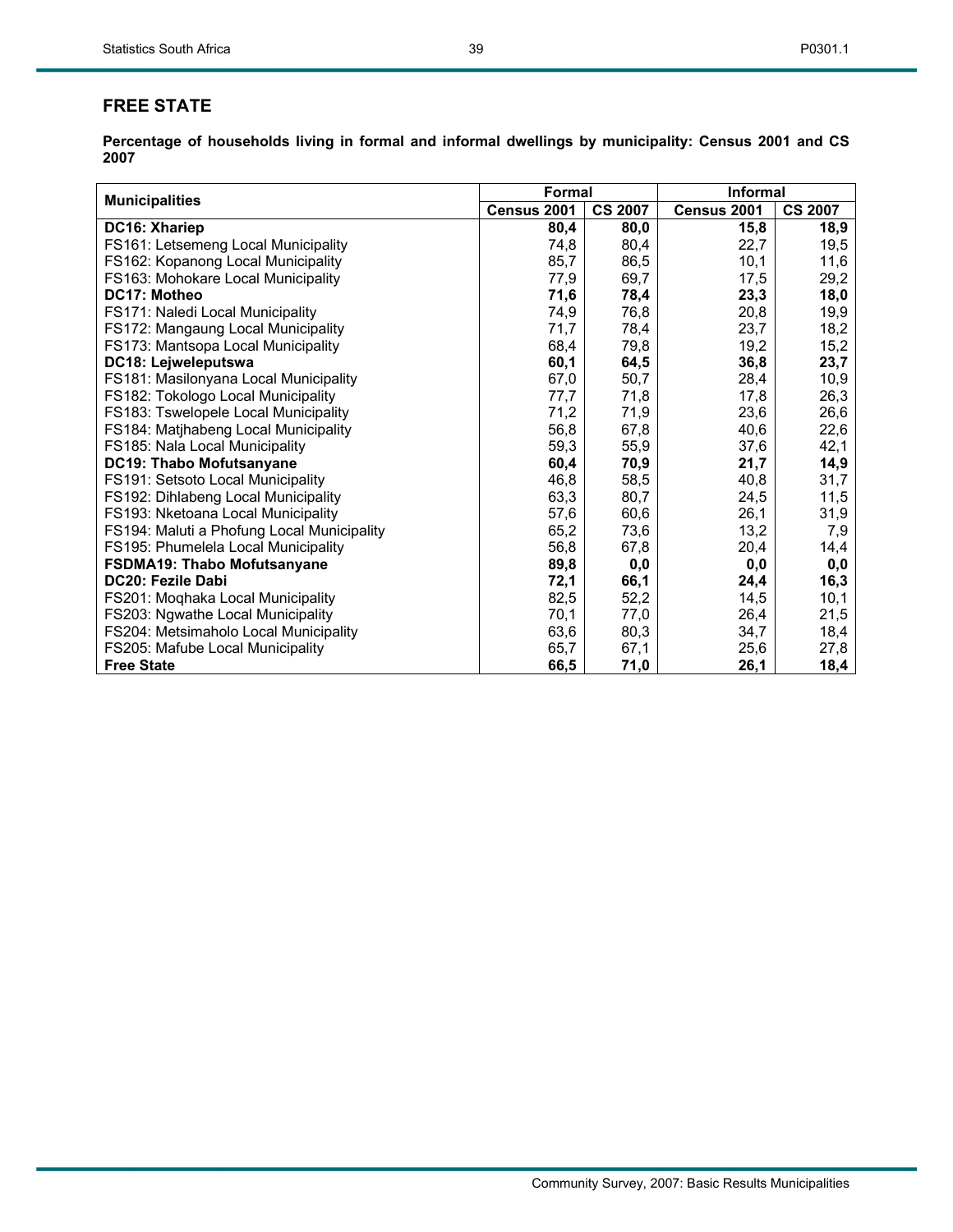#### **GAUTENG**

| <b>Municipalities</b>                        | Formal      |                | Informal    |                |  |  |
|----------------------------------------------|-------------|----------------|-------------|----------------|--|--|
|                                              | Census 2001 | <b>CS 2007</b> | Census 2001 | <b>CS 2007</b> |  |  |
| DC42: Sedibeng                               | 81,3        | 83,2           | 16,8        | 14,1           |  |  |
| GT421: Emfuleni Local Municipality           | 81,8        | 83,0           | 16,5        | 14,9           |  |  |
| GT422: Midvaal Local Municipality            | 80,8        | 86,3           | 16,6        | 8,4            |  |  |
| GT423: Lesedi Local Municipality             | 76,7        | 82,0           | 20,1        | 13,8           |  |  |
| <b>DC46: Metsweding</b>                      | 70,6        | 73,4           | 23,7        | 21,2           |  |  |
| GT461: Nokeng tsa Taemane Local Municipality | 68,5        | 70,6           | 28,4        | 24,8           |  |  |
| GT462: Kungwini Local Municipality           | 71,6        | 74,7           | 21,5        | 19,4           |  |  |
| DC48: West Rand                              | 66,4        | 57,7           | 31,7        | 28,4           |  |  |
| GT481: Mogale City Local Municipality        | 69,0        | 69,2           | 29,0        | 27,0           |  |  |
| GT482: Randfontein Local Municipality        | 79,2        | 71,1           | 19,6        | 15,0           |  |  |
| GT483: Westonaria Local Municipality         | 42,8        | 24,7           | 55,2        | 41,9           |  |  |
| <b>GTDMA48: West Rand</b>                    | 85,6        | 81,2           | 8,3         | 12,1           |  |  |
| EKU: Ekurhuleni                              | 70,0        | 71,1           | 28,6        | 26,0           |  |  |
| JHB: City of Johannesburg                    | 77,5        | 77,4           | 21,1        | 18,8           |  |  |
| TSH: City of Tshwane                         | 75,2        | 70,8           | 23,1        | 26,8           |  |  |
| Gauteng                                      | 74,6        | 73,5           | 23,8        | 22,7           |  |  |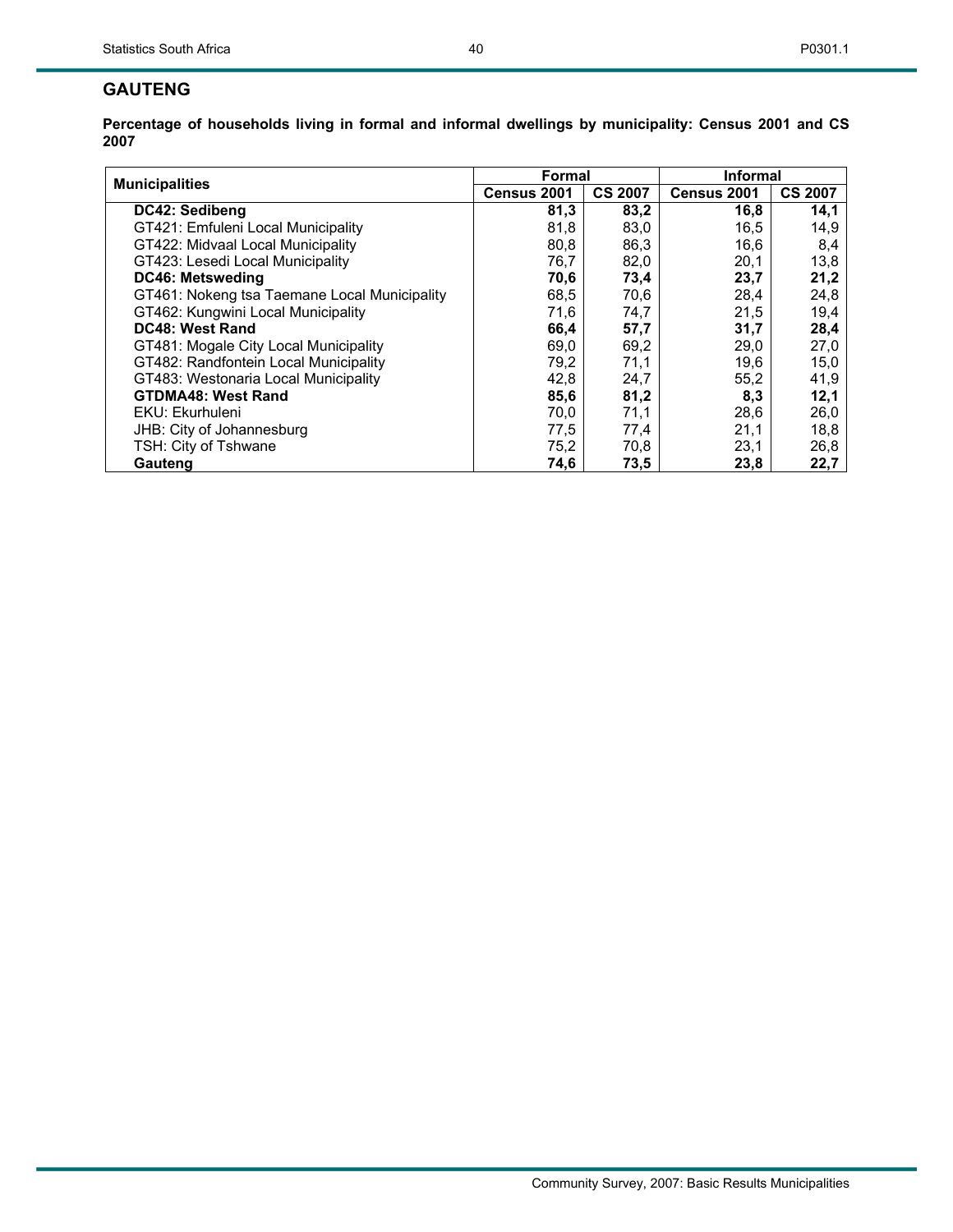## **KWAZULU-NATAL**

**Percentage of households living in formal and informal dwellings by municipality: Census 2001 and CS 2007** 

41

|                                                   | Formal      | Informal       |             |                |
|---------------------------------------------------|-------------|----------------|-------------|----------------|
| <b>Municipalities</b>                             | Census 2001 | <b>CS 2007</b> | Census 2001 | <b>CS 2007</b> |
| DC21: Ugu                                         | 53,9        | 50,5           | 4,2         | 1,6            |
| KZN211: Vulamehlo Local Municipality              | 30,4        | 27,3           | 1,9         | 0,6            |
| KZN212: Umdoni Local Municipality                 | 62,3        | 69,3           | 13,8        | 5,1            |
| KZN213: Umzumbe Local Municipality                | 38,6        | 35,8           | 1,5         | 0,4            |
| KZN214: UMuziwabantu Local Municipality           | 38,5        | 25,6           | 2,2         | 1,7            |
| KZN215: Ezingoleni Local Municipality             | 46,9        | 38,3           | 2,4         | 6,3            |
| KZN216: Hibiscus Coast Local Municipality         | 77,3        | 74,6           | 5,1         | 0,6            |
| DC22: UMgungundlovu                               | 64,5        | 66,5           | 9,9         | 3,8            |
| KZN221: uMshwathi Local Municipality              | 52,7        | 53,3           | 4,9         | 1,6            |
| KZN222: uMngeni Local Municipality                | 79,7        | 72,8           | 8,1         | 17,7           |
| KZN223: Mpofana Local Municipality                | 71,6        | 65,6           | 2,7         | 1,0            |
| KZN224: Impendle Local Municipality               | 39,6        | 13,0           | 0,8         | 0,8            |
| KZN225: The Msunduzi Local Municipality           | 69,1        | 75,5           | 12,5        | 2,9            |
| KZN226: Mkhambathini Local Municipality           | 46,0        | 26,7           | 1,5         | 1,5            |
| KZN227: Richmond Local Municipality               | 42,3        | 52,7           | 15,2        | 0,3            |
| KZDMA22: Umgungundlovu                            |             |                |             |                |
| DC23: Uthukela                                    | 53,2        | 51,5           | 3,0         | 2,0            |
|                                                   |             |                |             |                |
| KZN232: Emnambithi-Ladysmith Local Municipality   | 64,7        | 67,5           | 5,1         | 3,0            |
| KZN233: Indaka Local Municipality                 | 44,8        | 50,3           | 1,0         | 0,4            |
| KZN234: Umtshezi Local Municipality               | 60,4        | 54,7           | 2,0         | 3,3            |
| KZN235: Okhahlamba Local Municipality             | 40,9        | 35,1           | 2,8         | 1,4            |
| KZN236: Imbabazane Local Municipality             | 46,3        | 37,0           | 1,0         | 1,1            |
| <b>KZDMA23: Uthukela</b>                          | 49,3        | 0,0            | 2,1         | 0,0            |
| DC24: Umzinyathi                                  | 38,1        | 41,1           | 2,2         | 2,8            |
| KZN241: Endumeni Local Municipality               | 81,7        | 75,1           | 5,0         | 6,7            |
| KZN242: Nquthu Local Municipality                 | 39,7        | 44,2           | 1,6         | 1,7            |
| KZN244: Msinga Local Municipality                 | 17,8        | 23,9           | 1,1         | 0,6            |
| KZN245: Umvoti Local Municipality                 | 42,1        | 40,8           | 3,2         | 4,7            |
| DC25: Amajuba                                     | 77,7        | 83,0           | 7,9         | 6,0            |
| KZN252: Newcastle Local Municipality              | 83,5        | 89,3           | 9,6         | 6,6            |
| KZN253: Emadlangeni Local Municipality            | 45,8        | 48,4           | 3,0         | 2,4            |
| KZN254: Dannhauser Local Municipality             | 66,7        | 65,8           | 3,1         | 4,3            |
| DC26: Zululand                                    | 52,5        | 44,9           | 2,7         | 1,8            |
| KZN261: eDumbe Local Municipality                 | 61,7        | 50,3           | 2,1         | 0,6            |
| KZN262: UPhongolo Local Municipality              | 65,8        | 58,3           | 1,6         | 1,7            |
| KZN263: Abaqulusi Local Municipality              | 59,3        | 65,0           | 3,5         | 4,0            |
| KZN265: Nongoma Local Municipality                | 37,3        | 22,5           | 1,2         | 1,4            |
| KZN266: Ulundi Local Municipality                 | 45,5        | 33,9           | 4,3         | 0,5            |
| DC27: Umkhanyakude                                | 45,1        | 54,8           | 3,8         | 2,7            |
| KZN271: Umhlabuyalingana Local Municipality       | 36,2        | 49,1           | 3,9         | 0,7            |
| KZN272: Jozini Local Municipality                 | 39,5        | 49,8           | 4,3         | 2,3            |
| KZN273: The Big Five False Bay Local Municipality | 49,0        | 54,3           | 5,4         | 4,3            |
| KZN274: Hlabisa Local Municipality                | 52,5        | 61,3           | 2,8         | 1,4            |
| KZN275: Mtubatuba Local Municipality              | 69,0        | 74,1           | 4,2         | 8,4            |
| KZDMA27: Umkhanyakude                             | 53,9        | 26,1           | 1,5         | 16,4           |
| DC28: Uthungulu                                   | 52,7        | 55,2           | 4,9         | 3,1            |
| KZN281: Mbonambi Local Municipality               | 53,6        | 55,6           | 4,6         | 11,1           |
| KZN282: uMhlathuze Local Municipality             | 76,5        | 80,9           | 8,2         | 3,8            |
| KZN283: Ntambanana Local Municipality             | 31,6        | 27,7           | 2,4         |                |
| KZN284: uMlalazi Local Municipality               | 42,1        | 36,1           | 2,1         | 0,5            |
| KZN285: Mthonjaneni Local Municipality            | 41,2        | 24,4           | 3,2         | 0,8            |
| KZN286: Nkandla Local Municipality                | 18,5        | 23,8           | 2,5         |                |
| DC29: iLembe                                      | 46,7        | 48,8           | 11,5        | 11,0           |
| KZN291: Mandeni Local Municipality                | 53,7        | 57,2           | 12,3        | 19,5           |
| KZN292: KwaDukuza Local Municipality              | 65,2        | 66,4           | 20,9        | 14,7           |
| KZN293: Ndwedwe Local Municipality                | 30,4        | 27,9           | 4,4         | 0,2            |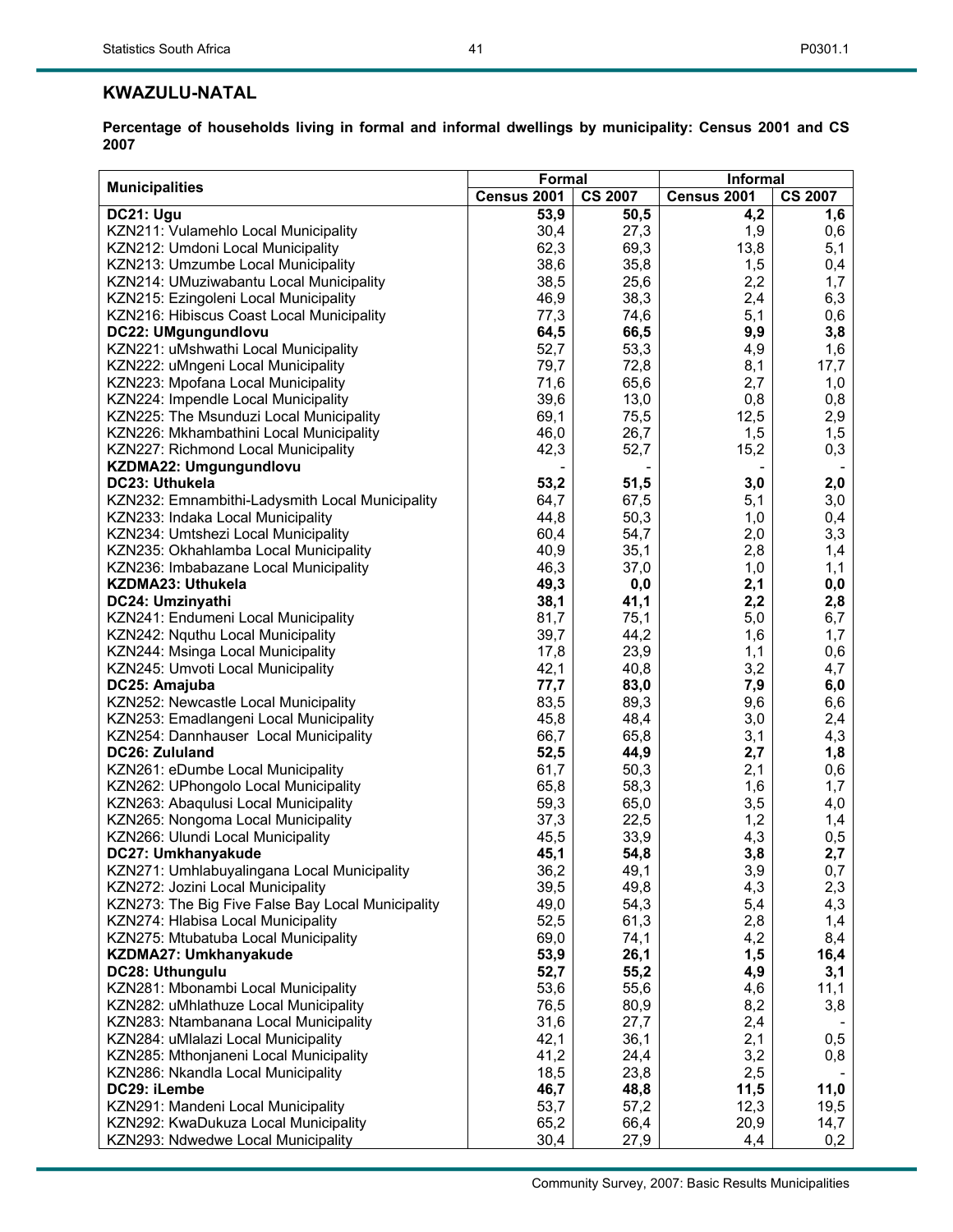| <b>Municipalities</b>                      | <b>Formal</b>      |                | <b>Informal</b> |                |  |
|--------------------------------------------|--------------------|----------------|-----------------|----------------|--|
|                                            | <b>Census 2001</b> | <b>CS 2007</b> | Census 2001     | <b>CS 2007</b> |  |
| KZN294: Maphumulo Local Municipality       | 22.9               | 23,1           | 1,5             | 2,3            |  |
| <b>DC43: Sisonke</b>                       | 31.1               | 32.1           | 4,1             | 1.9            |  |
| KZN431: Ingwe Local Municipality           | 18,6               | 14,0           | 1,1             | 1,1            |  |
| KZN432: Kwa Sani Local Municipality        | 55,3               | 54,1           | 1,0             | 5,0            |  |
| KZN433: Greater Kokstad Local Municipality | 67.3               | 72.6           | 10.9            | 6.5            |  |
| KZN434: Ubuhlebezwe Local Municipality     | 23,3               | 42,5           | 5,8             |                |  |
| KZN435: Umzimkhulu Local Municipality      | 20,1               | 20,7           | 1,7             | 1,4            |  |
| <b>KZDMA43: Sisonke</b>                    | 76,3               |                | 1,8             |                |  |
| <b>ETH: eThekwini</b>                      | 72.8               | 72,2           | 19.1            | 17,1           |  |
| ETH: eThekwini Metropolitan Municipality   | 72.8               | 72,2           | 19.1            | 17.1           |  |
| KwaZulu-Natal                              | 60,2               | 60,5           | 10,7            | 8,6            |  |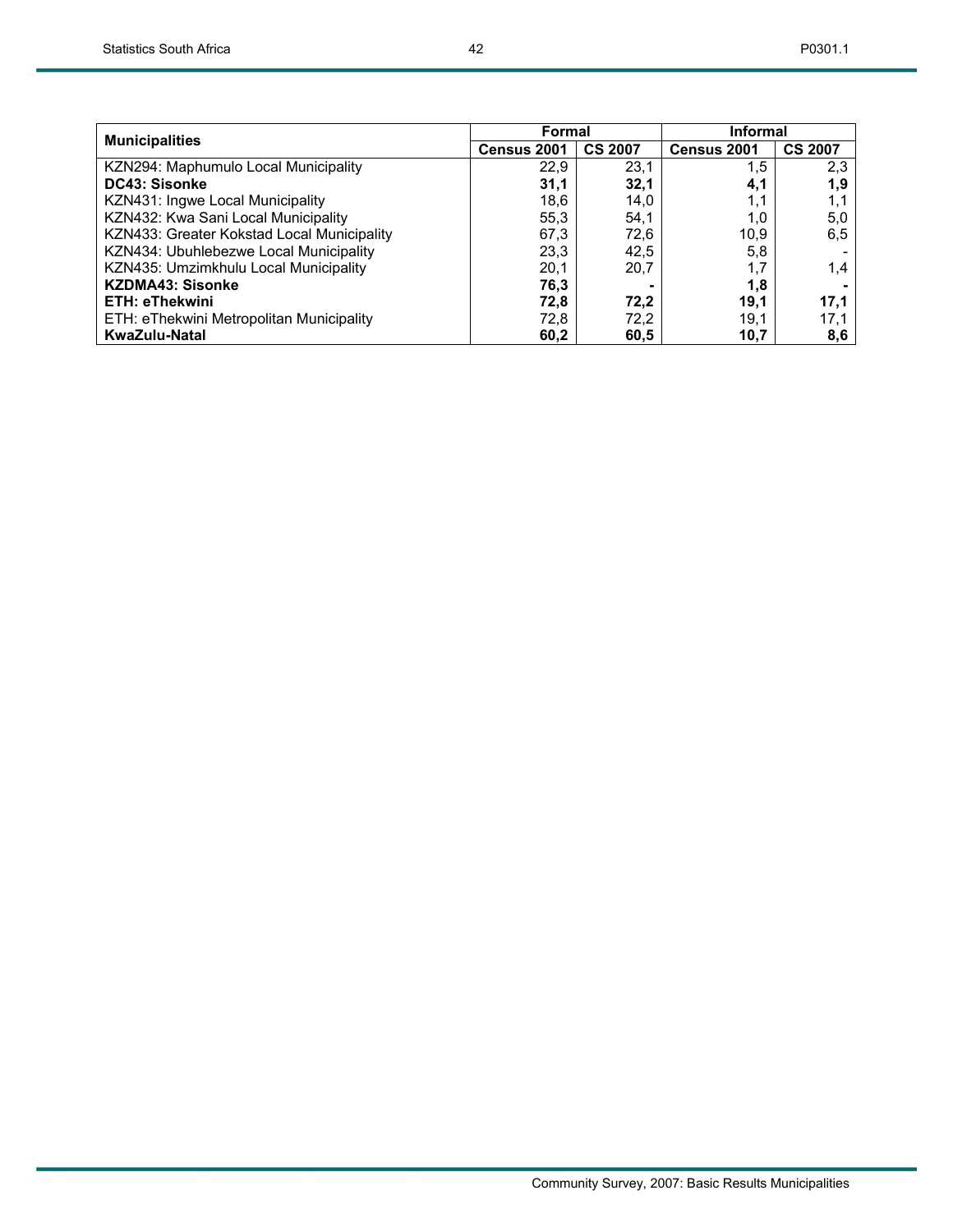## **LIMPOPO**

| <b>Municipalities</b>                          | Formal      |                | Informal    |                |  |  |
|------------------------------------------------|-------------|----------------|-------------|----------------|--|--|
|                                                | Census 2001 | <b>CS 2007</b> | Census 2001 | <b>CS 2007</b> |  |  |
| DC33: Mopani                                   | 65,7        | 84,2           | 4,1         | 3,0            |  |  |
| LIM331: Greater Giyani Local Municipality      | 44,4        | 72,2           | 2,2         | 2,5            |  |  |
| LIM332: Greater Letaba Local Municipality      | 67,9        | 86,6           | 6,5         | 4,5            |  |  |
| LIM333: Greater Tzaneen Local Municipality     | 68,8        | 86,6           | 4,0         | 2,9            |  |  |
| LIM334: Ba-Phalaborwa Local Municipality       | 80,1        | 90,8           | 4,8         | 1,1            |  |  |
| LIM335: Maruleng Local Municipality            | 80,9        | 88,3           | 3,0         | 3,2            |  |  |
| LIMDMA33: Mopani                               | 90,4        |                | 4,1         |                |  |  |
| DC34: Vhembe                                   | 63,1        | 81,5           | 2,6         | 2,4            |  |  |
| LIM341: Musina Local Municipality              | 62,6        | 67,3           | 10,6        | 13,5           |  |  |
| LIM342: Mutale Local Municipality              | 53,5        | 70,1           | 1,2         | 1,0            |  |  |
| LIM343: Thulamela Local Municipality           | 57,2        | 80,4           | 1,7         | 1,4            |  |  |
| LIM344: Makhado Local Municipality             | 71,5        | 86,7           | 3,0         | 2,5            |  |  |
| <b>DC35: Capricorn</b>                         | 82,8        | 88,3           | 9,4         | 6,9            |  |  |
| LIM351: Blouberg Local Municipality            | 71,8        | 91,1           | 8,2         | 1,7            |  |  |
| LIM352: Aganang Local Municipality             | 90,2        | 92,9           | 2,7         | 4,2            |  |  |
| LIM353: Molemole Local Municipality            | 92,2        | 86,0           | 4,0         | 1,6            |  |  |
| LIM354: Polokwane Local Municipality           | 79,3        | 84,6           | 15,6        | 12,1           |  |  |
| LIM355: Lepele-Nkumpi Local Municipality       | 88,8        | 93,2           | 2,3         | 2,6            |  |  |
| DC36: Waterberg                                | 75,2        | 78,9           | 17,0        | 11,7           |  |  |
| LIM361: Thabazimbi Local Municipality          | 59,1        | 51,1           | 32,8        | 17,6           |  |  |
| LIM362: Lephalale Local Municipality           | 76,8        | 75,5           | 11,1        | 10,5           |  |  |
| LIM364: Mookgopong Local Municipality          | 69,6        | 80,8           | 26,4        | 9,9            |  |  |
| LIM365: Modimolle Local Municipality           | 51,3        | 69,1           | 42,1        | 26,5           |  |  |
| LIM366: Bela-Bela Local Municipality           | 79,3        | 74,4           | 16,5        | 22,3           |  |  |
| LIM367: Mogalakwena Local Municipality         | 85,4        | 91,6           | 6,9         | 5,3            |  |  |
| DC47: Greater Sekhukhune                       | 77,4        | 80,9           | 5,9         | 6,6            |  |  |
| LIM473: Makhuduthamaga Local Municipality      | 78,7        | 80,8           | 4,5         | 3,9            |  |  |
| LIM474: Fetakgomo Local Municipality           | 80,8        | 91,1           | 4,1         | 3,0            |  |  |
| LIM471: Greater Marble Hall Local Municipality | 78,9        | 90,5           | 4,9         | 3,4            |  |  |
| LIM472: Elias Motsoaledi Local Municipality    | 79,5        | 77,6           | 5,2         | 6,5            |  |  |
| LIM475: Greater Tubatse Local Municipality     | 72,3        | 75,8           | 8,9         | 11,3           |  |  |
| Limpopo                                        | 72,5        | 83,2           | 7,1         | 5,6            |  |  |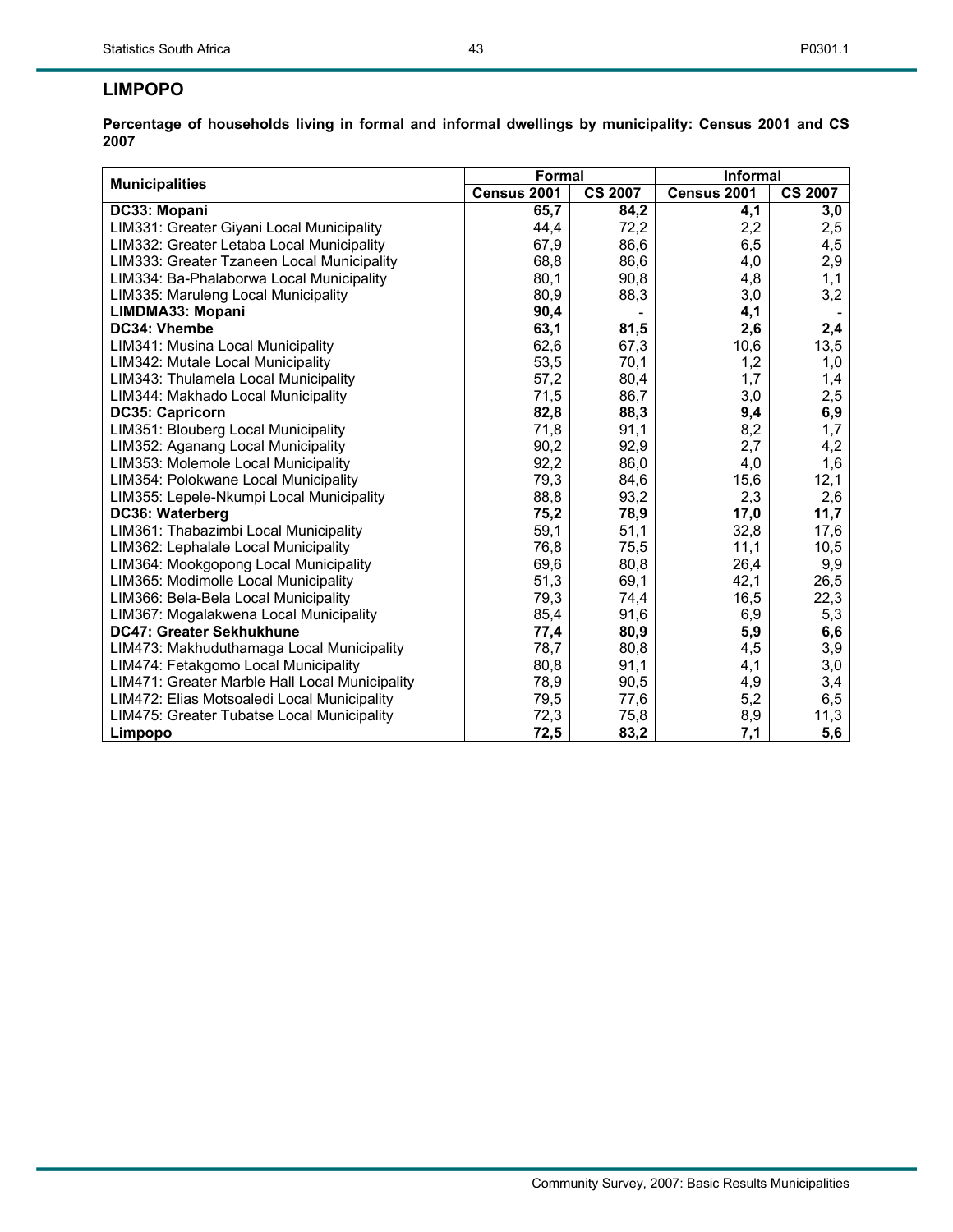## **MPUMALANGA**

|                                          | Formal      |                | <b>Informal</b> |                |  |  |
|------------------------------------------|-------------|----------------|-----------------|----------------|--|--|
| <b>Municipalities</b>                    | Census 2001 | <b>CS 2007</b> | Census 2001     | <b>CS 2007</b> |  |  |
| <b>DC30: Gert Sibande</b>                | 56.4        | 66.3           | 21.8            | 14.0           |  |  |
| MP301: Albert Luthuli Local Municipality | 58.4        | 70.1           | 6.7             | 5.3            |  |  |
| MP302: Msukaligwa Local Municipality     | 65.4        | 79.6           | 13.4            | 9.5            |  |  |
| MP303: Mkhondo Local Municipality        | 38.6        | 68.8           | 7.4             | 0.5            |  |  |
| MP304: Seme Local Municipality           | 58.5        | 76.4           | 11.5            | 8.0            |  |  |
| MP305: Lekwa Local Municipality          | 54.3        | 60.1           | 33.3            | 5.7            |  |  |
| MP306: Dipaleseng Local Municipality     | 57.6        | 52.2           | 34.6            | 43.4           |  |  |
| MP307: Govan Mbeki Local Municipality    | 59.0        | 59.2           | 38.4            | 25.7           |  |  |
| DC31: Nkangala                           | 74.7        | 73.5           | 17.6            | 19.2           |  |  |
| MP311: Delmas Local Municipality         | 62.0        | 67.7           | 29.0            | 26.5           |  |  |
| MP312: Emalahleni Local Municipality     | 67.1        | 61.7           | 26.0            | 31.2           |  |  |
| MP313: Steve Tshwete Local Municipality  | 73.9        | 74.3           | 16.2            | 14.7           |  |  |
| MP314: Emakhazeni Local Municipality     | 68.1        | 77.3           | 8.7             | 3.6            |  |  |
| MP315: Thembisile Local Municipality     | 79.7        | 81.1           | 13.8            | 12.5           |  |  |
| MP316: Dr JS Moroka Local Municipality   | 85.1        | 87.0           | 9.7             | 10.2           |  |  |
| DC32: Ehlanzeni                          | 80.5        | 86.5           | 7.5             | 4.2            |  |  |
| MP321: Thaba Chweu Local Municipality    | 68.7        | 58.0           | 21.9            | 19.1           |  |  |
| MP322: Mbombela Local Municipality       | 84.7        | 86.8           | 8.9             | 4.3            |  |  |
| MP323: Umjindi Local Municipality        | 64.5        | 64.6           | 22.1            | 17.9           |  |  |
| MP324: Nkomazi Local Municipality        | 76.5        | 92.4           | 5.3             | 0.5            |  |  |
| MP325: Bushbuckridge Local Municipality  | 83.2        | 92.4           | 2.8             | 1.2            |  |  |
| <b>MPDMA32: Ehlanzeni</b>                | 91.5        | 100.0          | 4.0             |                |  |  |
| Mpumalanga                               | 72.2        | 77.0           | 14.5            | 11.7           |  |  |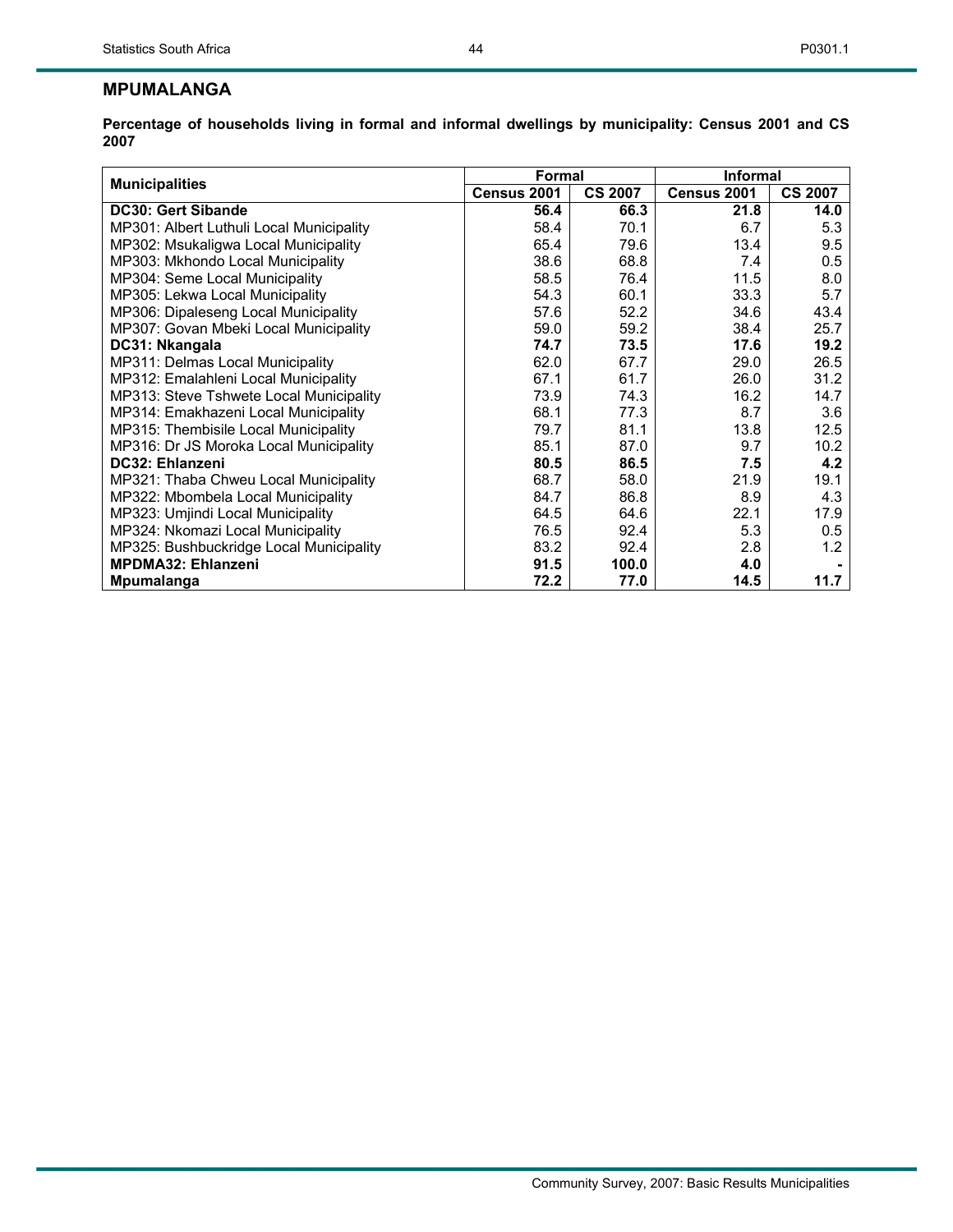## **NORTH WEST**

|                                             | <b>Formal</b> |                | Informal    |                |  |  |
|---------------------------------------------|---------------|----------------|-------------|----------------|--|--|
| <b>Municipalities</b>                       | Census 2001   | <b>CS 2007</b> | Census 2001 | <b>CS 2007</b> |  |  |
| DC37: Bojanala                              | 65,8          | 59,3           | 30,3        | 33,2           |  |  |
| NW371: Moretele Local Municipality          | 78,5          | 76,6           | 15,8        | 22,2           |  |  |
| NW372: Local Municipality of Madibeng       | 61,2          | 57,2           | 35,2        | 37,0           |  |  |
| NW373: Rustenburg Local Municipality        | 57,2          | 50,7           | 40,3        | 37,3           |  |  |
| NW374: Kgetlengrivier Local Municipality    | 75,8          | 57,7           | 17,5        | 28,8           |  |  |
| NW375: Moses Kotane Local Municipality      | 77,9          | 71,6           | 16,9        | 25,6           |  |  |
| DC38: Central                               | 82,5          | 81,0           | 10,9        | 14,3           |  |  |
| NW381: Ratlou Local Municipality            | 85,5          | 86,6           | 5,2         | 7,2            |  |  |
| NW382: Tswaing Local Municipality           | 75,3          | 85,1           | 15,8        | 9,5            |  |  |
| NW383: Mafikeng Local Municipality          | 87,2          | 80,8           | 8,8         | 15,1           |  |  |
| NW384: Ditsobotla Local Municipality        | 78,0          | 71,1           | 16,6        | 23,6           |  |  |
| NW385: Ramotshere Moiloa Local Municipality | 81,3          | 86,4           | 9,2         | 9,7            |  |  |
| DC39: Bophirima                             | 79,4          | 82,0           | 10,5        | 9,7            |  |  |
| NW391: Kagisano Local Municipality          | 84,6          | 85,0           | 2,8         | 4,6            |  |  |
| NW392: Naledi Local Municipality            | 83,9          | 78,8           | 7,8         | 16,3           |  |  |
| NW393: Mamusa Local Municipality            | 61,6          | 78,4           | 30,9        | 18,7           |  |  |
| NW394: Greater Taung Local Municipality     | 83,5          | 85,3           | 5,0         | 4,1            |  |  |
| NW395: Molopo Local Municipality            | 71,5          | 72,6           | 12,8        | 17,8           |  |  |
| NW396: Lekwa-Teemane Local Municipality     | 67,0          | 73,0           | 29,4        | 23,3           |  |  |
| DC40: Southern                              | 67,8          | 60,4           | 29,7        | 23,2           |  |  |
| NW401: Ventersdorp Local Municipality       | 67,2          | 69,6           | 26,3        | 27,5           |  |  |
| NW402: Potchefstroom Local Municipality     | 71,9          | 78,5           | 26,7        | 18,4           |  |  |
| NW403: City of Matlosana                    | 65,8          | 67,7           | 31,7        | 21,5           |  |  |
| NW404: Maquassi Hills Local Municipality    | 71,9          | 65,2           | 22,9        | 32,6           |  |  |
| NW405: Merafong City Local Municipality     | 67,7          | 41,3           | 30,7        | 24,6           |  |  |
| <b>North West</b>                           | 71,7          | 66,5           | 23,4        | 23,8           |  |  |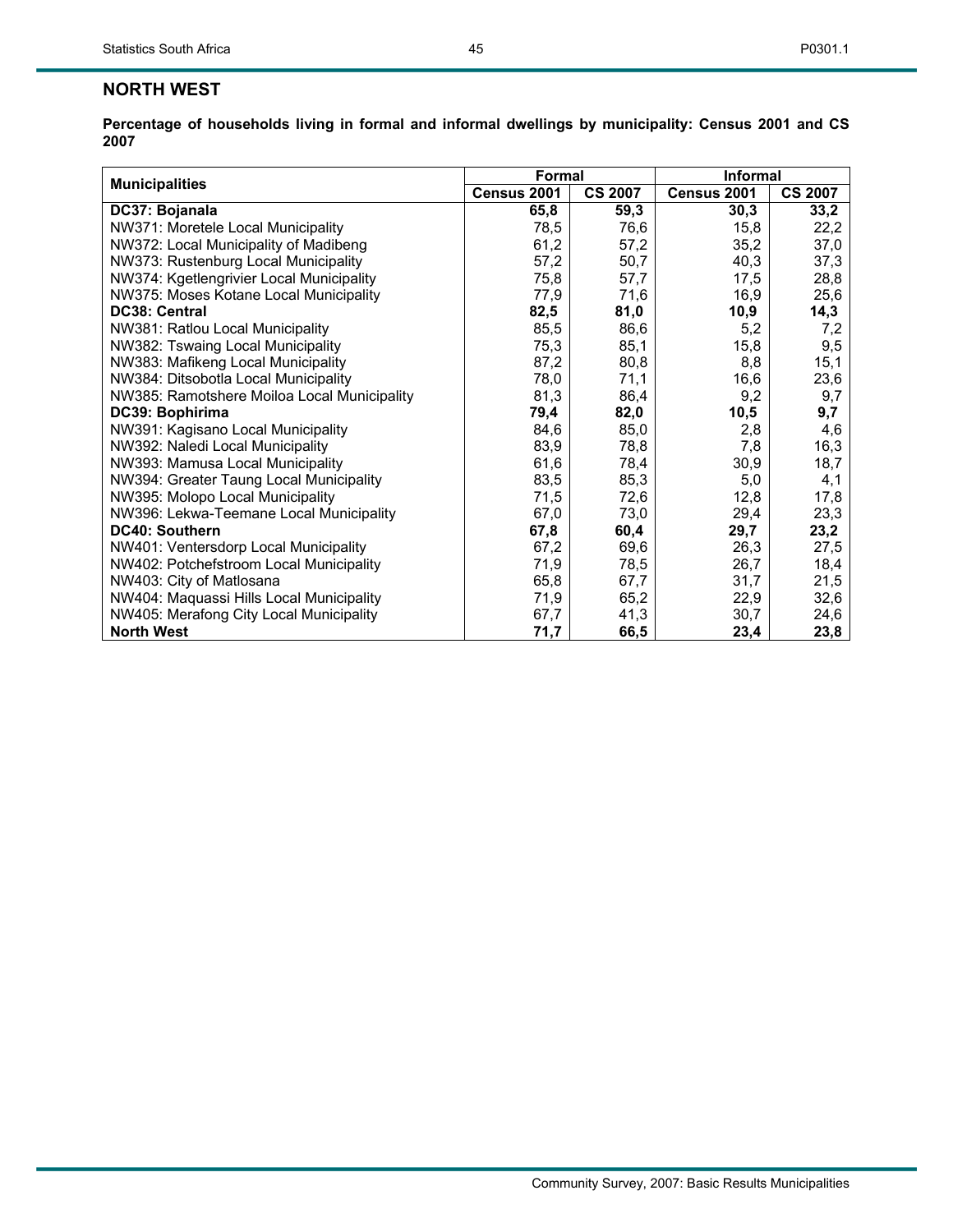## **NORTHERN CAPE**

| <b>Municipalities</b>                    | Formal      |                | <b>Informal</b> |                |  |  |
|------------------------------------------|-------------|----------------|-----------------|----------------|--|--|
|                                          | Census 2001 | <b>CS 2007</b> | Census 2001     | <b>CS 2007</b> |  |  |
| DC6: Namakwa                             | 89,4        | 85,5           | 3,4             | 5,1            |  |  |
| NC061: Richtersveld Local Municipality   | 89,9        | 78,6           | 5,9             | 9,0            |  |  |
| NC062: Nama Khoi Local Municipality      | 88,3        | 87,0           | 4,2             | 5,2            |  |  |
| NC064: Kamiesberg Local Municipality     | 86,2        | 77,0           | 2,7             | 5,6            |  |  |
| NC065: Hantam Local Municipality         | 95,1        | 93,6           | 2,4             | 4,8            |  |  |
| NC066: Karoo Hoogland Local Municipality | 94,5        | 97,7           | 2,6             | 0,5            |  |  |
| NC067: Khai-Ma Local Municipality        | 78,9        | 74,0           | 1,5             | 4,0            |  |  |
| <b>NCDMA06: Namakwa</b>                  | 96,8        | 83,3           | 1,9             | 5,6            |  |  |
| DC7: Pixley ka Seme                      | 84,6        | 88,3           | 10,6            | 10,4           |  |  |
| NC071: Ubuntu Local Municipality         | 93,0        | 89,1           | 3,2             | 10,5           |  |  |
| NC072: Umsobomvu Local Municipality      | 81,8        | 85,1           | 16,0            | 14,3           |  |  |
| NC073: Emthanjeni Local Municipality     | 90,8        | 95,6           | 6,6             | 4,0            |  |  |
| NC074: Kareeberg Local Municipality      | 94,5        | 93,7           | 3,4             | 5,6            |  |  |
| NC075: Renosterberg Local Municipality   | 91,1        | 88,7           | 7,5             | 11,3           |  |  |
| NC076: Thembelihle Local Municipality    | 76,9        | 80,8           | 18,8            | 12,8           |  |  |
| NC077: Siyathemba Local Municipality     | 89,0        | 89,0           | 8,0             | 10,5           |  |  |
| NC078: Siyancuma Local Municipality      | 72,6        | 82,4           | 15,7            | 15,8           |  |  |
| <b>NCDMA07: Pixley ka Seme</b>           | 89,8        | 93,9           | 4,4             | 3,2            |  |  |
| DC8: Siyanda                             | 83,9        | 74,2           | 12,1            | 11,3           |  |  |
| NC081: Mier Local Municipality           | 75,7        | 81,2           | 12,9            | 14,1           |  |  |
| NC082: Kai !Garib Local Municipality     | 89,6        | 67,7           | 6,6             | 0,8            |  |  |
| NC083: //Khara Hais Local Municipality   | 80,7        | 79,7           | 16,2            | 15,7           |  |  |
| NC084: !Kheis Local Municipality         | 78,4        | 70,4           | 15,7            | 10,6           |  |  |
| NC085: Tsantsabane Local Municipality    | 79,9        | 73,0           | 17,3            | 25,0           |  |  |
| NC086: Kgatelopele Local Municipality    | 87,8        | 66,4           | 9,3             | 12,6           |  |  |
| <b>NCDMA08: Siyanda</b>                  | 91,2        | 92,7           | 1,8             | 6,4            |  |  |
| <b>DC9: Frances Baard</b>                | 80,4        | 83,3           | 16,3            | 13,3           |  |  |
| NC091: Sol Plaatjie Local Municipality   | 81,8        | 88,7           | 16,8            | 11,0           |  |  |
| NC092: Dikgatlong Local Municipality     | 72,0        | 67,6           | 22,1            | 15,9           |  |  |
| NC093: Magareng Local Municipality       | 78,9        | 80,0           | 14,3            | 15,7           |  |  |
| NC094: Phokwane Local Municipality       | 81,3        | 76,8           | 12,8            | 19,5           |  |  |
| <b>NCDMA09: Frances Baard</b>            | 83,9        | 71,6           | 8,6             | 14,0           |  |  |
| DC45: Kgalagadi                          | 70,1        | 70,9           | 6,8             | 8,5            |  |  |
| NC453: Gamagara Local Municipality       | 84,3        | 65,4           | 14,5            | 13,5           |  |  |
| NC451: Moshaweng Local Municipality      | 63,3        | 65,5           | 3,3             | 2,2            |  |  |
| NC452: Ga-Segonyana Local Municipality   | 72,5        | 79,7           | 8,6             | 12,2           |  |  |
| <b>NCDMA45: Kgalagadi</b>                | 82,7        | 58,0           | 5,7             | 5,9            |  |  |
| <b>Northern Cape</b>                     | 81,0        | 80,4           | 11,3            | 10,5           |  |  |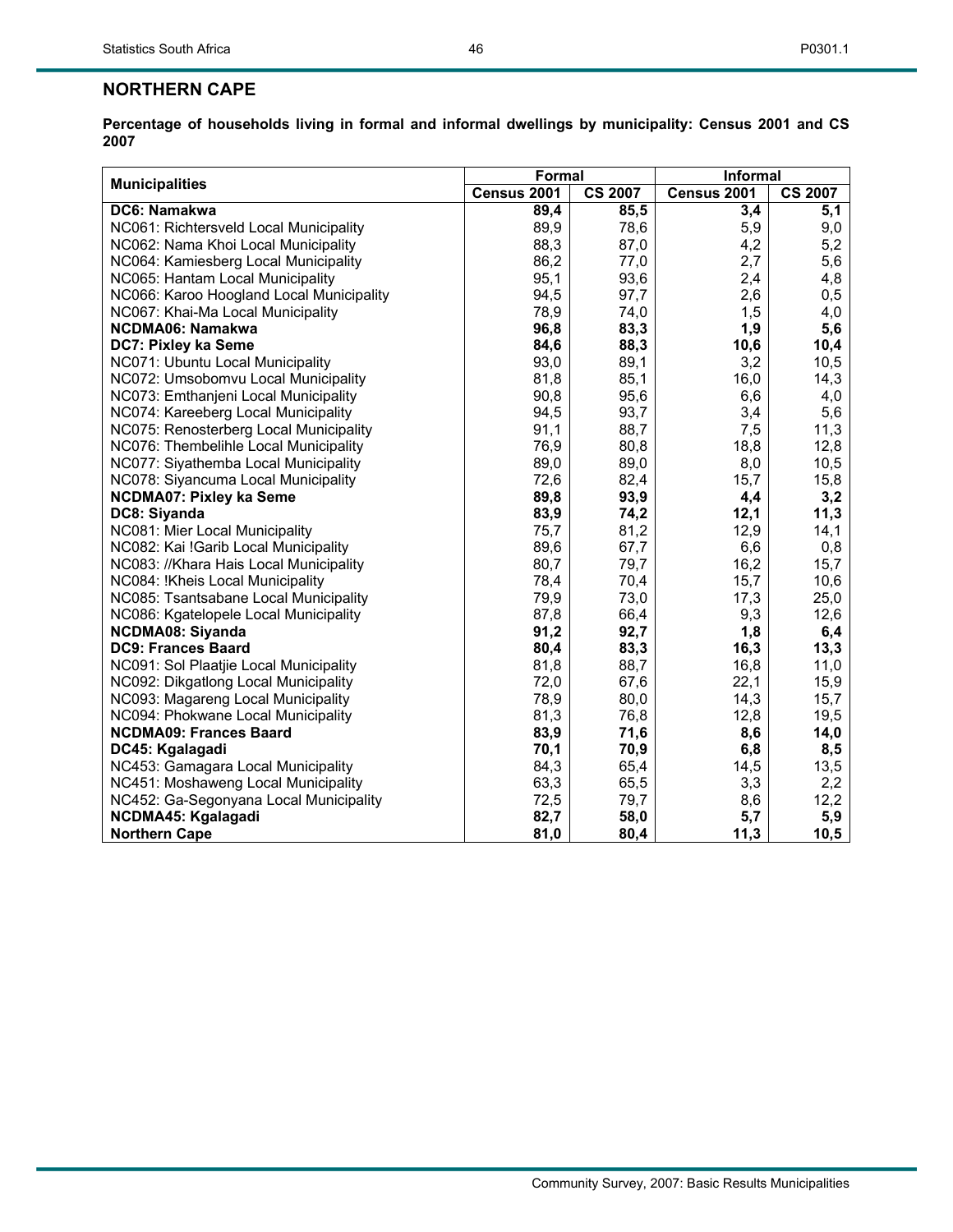| <b>Municipalities</b>                            | Formal      |                | <b>Informal</b> |                |  |
|--------------------------------------------------|-------------|----------------|-----------------|----------------|--|
|                                                  | Census 2001 | <b>CS 2007</b> | Census 2001     | <b>CS 2007</b> |  |
| <b>DC1: West Coast</b>                           | 90,4        | 93,0           | 6,4             | 5,2            |  |
| WC011: Matzikama Local Municipality              | 90,0        | 94,9           | 5,5             | 4,3            |  |
| WC012: Cederberg Local Municipality              | 93,4        | 95,7           | 4,0             | 3,9            |  |
| WC013: Bergrivier Local Municipality             | 93,4        | 91,8           | 2,1             | 4,3            |  |
| WC014: Saldanha Bay Local Municipality           | 84,6        | 91,7           | 14,0            | 7,3            |  |
| <b>WC015: Swartland Local Municipality</b>       | 93,4        | 92,4           | 3,6             | 4,9            |  |
| <b>WCDMA01: West Coast</b>                       | 88,5        | 95,0           | 1,3             | 1,1            |  |
| <b>DC2: Cape Winelands</b>                       | 85,5        | 82,7           | 12,2            | 10,5           |  |
| WC022: Witzenberg Local Municipality             | 88,5        | 70,1           | 9,1             | 7,8            |  |
| WC023: Drakenstein Local Municipality            | 81,9        | 76,9           | 16,0            | 16,0           |  |
| WC024: Stellenbosch Local Municipality           | 81,4        | 90,4           | 15,7            | 8,2            |  |
| WC025: Breede Valley Local Municipality          | 87,2        | 85,9           | 11,5            | 12,0           |  |
| WC026: Breede River/Winelands Local Municipality | 92,9        | 96,2           | 4,5             | 3,5            |  |
| <b>WCDMA02: Cape Winelands</b>                   | 95,3        | 52,2           | 1,0             | 0,5            |  |
| DC3: Overberg                                    | 82,9        | 87,9           | 13,6            | 10,1           |  |
| WC031: Theewaterskloof Local Municipality        | 77,8        | 88,9           | 18,3            | 9,9            |  |
| WC032: Overstrand Local Municipality             | 83,7        | 85,3           | 13,7            | 12,3           |  |
| WC033: Cape Agulhas Local Municipality           | 91,2        | 88,3           | 5,8             | 8,2            |  |
| WC034: Swellendam Local Municipality             | 88,4        | 92,8           | 6,6             | 6,4            |  |
| <b>WCDMA03: Overberg</b>                         | 100,0       | 100,0          | 0,0             | 0,0            |  |
| DC4: Eden                                        | 83,1        | 77,9           | 13,1            | 17,8           |  |
| WC041: Kannaland Local Municipality              | 96,9        | 96,0           | 1,4             | 3,7            |  |
| WC042: Hessequa Local Municipality               | 93,2        | 95,6           | 4,2             | 2,5            |  |
| WC043: Mossel Bay Local Municipality             | 85,5        | 85,3           | 12,1            | 10,8           |  |
| WC044: George Local Municipality                 | 79,1        | 68,3           | 16,5            | 25,3           |  |
| WC045: Oudtshoorn Local Municipality             | 87,0        | 88,7           | 8,3             | 10,7           |  |
| WC047: Bitou Local Municipality                  | 79,7        | 63,4           | 16,9            | 27,6           |  |
| WC048: Knysna Local Municipality                 | 69,0        | 66,1           | 24,6            | 30,7           |  |
| <b>WCDMA04: Eden</b>                             | 96,3        | 95,1           | 1,5             | 1,3            |  |
| <b>DC5: Central Karoo</b>                        | 95,6        | 96,9           | 2,1             | 1,6            |  |
| WC051: Laingsburg Local Municipality             | 96,5        | 96,7           | 0,9             | 1,4            |  |
| WC052: Prince Albert Local Municipality          | 94,2        | 94,0           | 2,9             | 2,1            |  |
| WC053: Beaufort West Local Municipality          | 96,6        | 97,3           | 1,8             | 1,9            |  |
| <b>WCDMA05: Central Karoo</b>                    | 91,5        | 99,5           | 4,5             | 0,0            |  |
| <b>CPT: City of Cape Town</b>                    | 78,9        | 83,0           | 18,8            | 15,6           |  |
| CPT: City of Cape Town Metropolitan Municipality | 78,9        | 83,0           | 18,8            | 15,6           |  |
| <b>Western Cape</b>                              | 81,3        | 83,4           | 16,2            | 14,2           |  |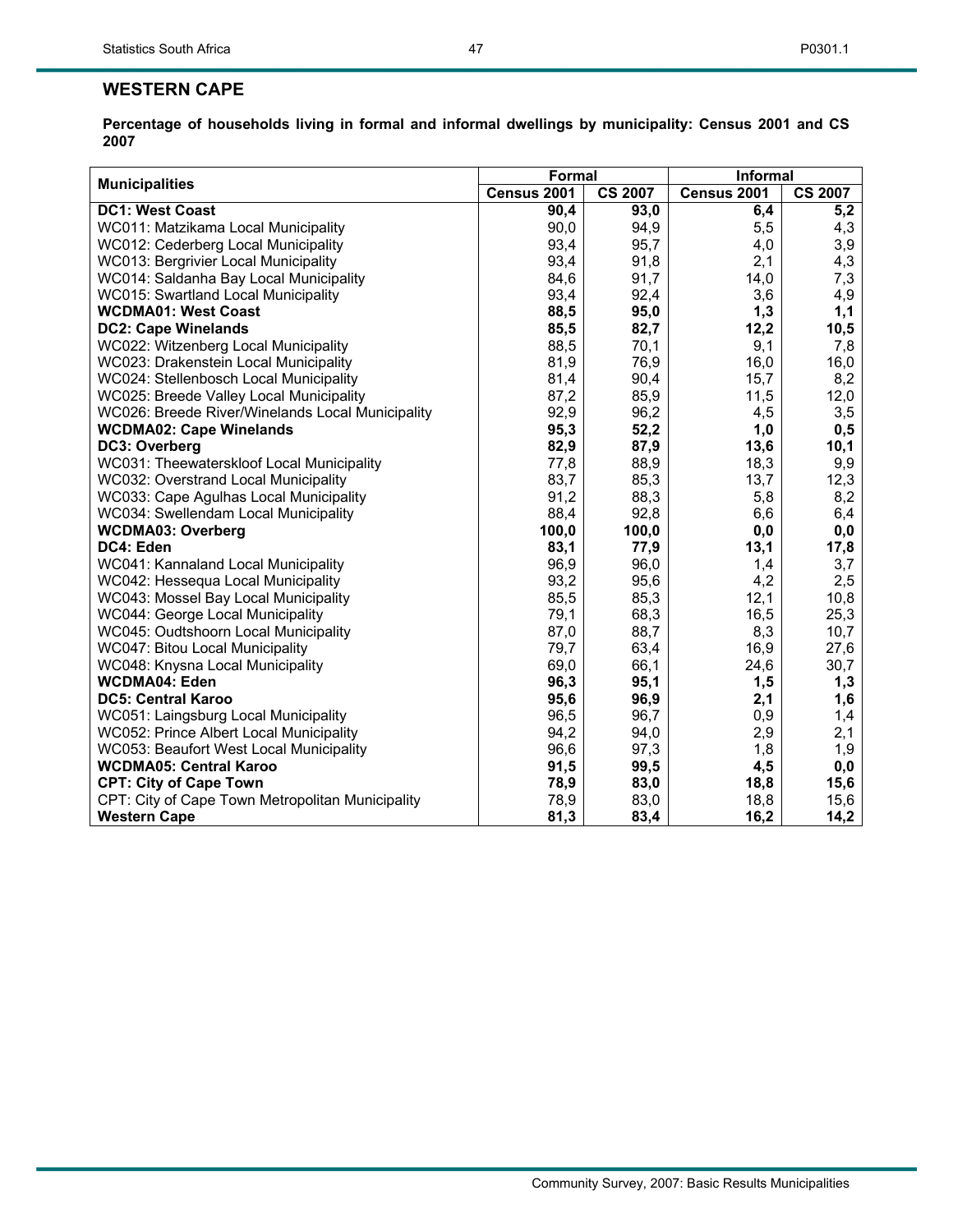#### P0301.1

## **5.2 Tenure Status by Municipality**

#### **EASTERN CAPE**

**Percentage distribution of households by tenure status and local municipality: Census 2001 and CS 2007** 

|                                                 |           |          | Census 2001<br><b>CS 2007</b> |           |              |          |          |               |           |              |
|-------------------------------------------------|-----------|----------|-------------------------------|-----------|--------------|----------|----------|---------------|-----------|--------------|
| <b>Municipalities</b>                           | Owned     | Owned    | <b>Rented</b>                 | Occupied  | <b>Total</b> | Owned    | Owned    | <b>Rented</b> | Occupied  | <b>Total</b> |
|                                                 | and fully | but not  |                               | rent-free |              | and      | but not  |               | rent-free |              |
|                                                 | paid off  | yet paid |                               |           |              | fully    | yet paid |               |           |              |
|                                                 |           | off      |                               |           |              | paid off | off      |               |           |              |
| DC10: Cacadu                                    | 31.8      | 9.7      | 24.5                          | 34.0      | 100.0        | 47.8     | 8.3      | 20.3          | 21.3      | 100.0        |
| EC101: Camdeboo Local Municipality              | 45.3      | 14.1     | 19.6                          | 21.0      | 100.0        | 65.2     | 8.3      | 14.2          | 11.7      | 100.0        |
| EC102: Blue Crane Route Local Municipality      | 25.5      | 10.9     | 26.9                          | 36.8      | 100.0        | 37.1     | 7.8      | 25.7          | 22.0      | 100.0        |
| EC103: Ikwezi Local Municipality                | 54.0      | 1.1      | 17.7                          | 27.2      | 100.0        | 69.1     | 4.6      | 13.2          | 12.2      | 100.0        |
| EC104: Makana Local Municipality                | 20.6      | 15.5     | 32.0                          | 31.8      | 100.0        | 43.3     | 10.0     | 25.8          | 20.8      | 100.0        |
| EC105: Ndlambe Local Municipality               | 30.0      | 11.4     | 31.3                          | 27.3      | 100.0        | 51.3     | 11.2     | 24.8          | 11.4      | 100.0        |
| EC106: Sunday's River Valley Local Municipality | 25.4      | 9.9      | 19.1                          | 45.6      | 100.0        | 19.9     | 5.8      | 20.1          | 53.9      | 100.0        |
| EC107: Baviaans Local Municipality              | 40.5      | 5.1      | 22.7                          | 31.7      | 100.0        | 58.7     | 9.0      | 13.3          | 14.3      | 100.0        |
| EC108: Kouga Local Municipality                 | 42.1      | 6.2      | 21.3                          | 30.4      | 100.0        | 56.3     | 7.5      | 17.6          | 13.9      | 100.0        |
| EC109: Kou-Kamma Local Municipality             | 28.4      | 3.6      | 19.1                          | 48.9      | 100.0        | 53.1     | 6.3      | 14.1          | 25.0      | 100.0        |
| <b>ECDMA10: Cacadu</b>                          | 11.5      | 2.0      | 14.1                          | 72.4      | 100.0        | 20.1     | 5.6      | 18.4          | 54.8      | 100.0        |
| <b>DC12: Amatole</b>                            | 42.8      | 10.4     | 13.1                          | 33.7      | 100.0        | 58.1     | 7.5      | 14.7          | 19.2      | 100.0        |
| EC121: Mbhashe Local Municipality               | 49.3      | 5.3      | 5.1                           | 40.4      | 100.0        | 77.6     | 1.2      | 5.4           | 15.8      | 100.0        |
| EC122: Mnquma Local Municipality                | 55.6      | 6.2      | 9.6                           | 28.7      | 100.0        | 72.4     | 1.3      | 10.9          | 15.1      | 100.0        |
| EC123: Great Kei Local Municipality             | 20.9      | 6.4      | 9.5                           | 63.1      | 100.0        | 71.9     | 2.1      | 7.9           | 18.1      | 100.0        |
| EC124: Amahlathi Local Municipality             | 42.4      | 6.7      | 11.4                          | 39.4      | 100.0        | 75.4     | 6.7      | 6.4           | 11.5      | 100.0        |
| EC125: Buffalo City Local Municipality          | 36.6      | 15.1     | 18.1                          | 30.2      | 100.0        | 43.3     | 13.8     | 21.0          | 21.0      | 100.0        |
| EC126: Ngqushwa Local Municipality              | 63.0      | 4.7      | 3.7                           | 28.6      | 100.0        | 56.8     | 0.9      | 7.2           | 35.0      | 100.0        |
| EC127: Nkonkobe Local Municipality              | 40.0      | 7.7      | 10.5                          | 41.7      | 100.0        | 61.3     | 2.0      | 16.8          | 19.9      | 100.0        |
| EC128: Nxuba Local Municipality                 | 31.7      | 11.4     | 25.7                          | 31.2      | 100.0        | 51.6     | 6.5      | 23.2          | 18.2      | 100.0        |
| <b>DC13: Chris Hani</b>                         | 51.0      | 7.4      | 10.1                          | 31.4      | 100.0        | 52.5     | 4.9      | 9.3           | 32.4      | 100.0        |
| EC131: Inxuba Yethemba Local Municipality       | 26.9      | 13.3     | 38.9                          | 20.9      | 100.0        | 29.9     | 20.2     | 33.1          | 11.9      | 100.0        |
| EC132: Tsolwana Local Municipality              | 26.7      | 7.1      | 14.9                          | 51.3      | 100.0        | 35.1     | 15.5     | 10.9          | 38.2      | 100.0        |
| EC133: Inkwanca Local Municipality              | 62.7      | 3.3      | 11.6                          | 22.4      | 100.0        | 49.1     | 8.2      | 13.2          | 29.2      | 100.0        |
| EC134: Lukanji Local Municipality               | 43.4      | 12.3     | 12.5                          | 31.8      | 100.0        | 63.9     | 6.8      | 15.1          | 13.3      | 100.0        |
| EC135: Intsika Yethu Local Municipality         | 68.1      | 5.8      | 3.5                           | 22.6      | 100.0        | 50.5     | 0.4      | 2.2           | 46.4      | 100.0        |
| EC136: Emalahleni Local Municipality            | 47.6      | $5.0\,$  | 5.4                           | 42.0      | 100.0        | 54.9     | 0.6      | 0.6           | 43.4      | 100.0        |
| EC137: Engcobo Local Municipality               | 52.6      | 3.5      | 4.3                           | 39.6      | 100.0        | 61.2     | 1.9      | 5.7           | 31.0      | 100.0        |
| EC138: Sakhisizwe Local Municipality            | 65.5      | 5.0      | 8.5                           | 21.0      | 100.0        | 28.7     | 5.4      | 11.8          | 52.6      | 100.0        |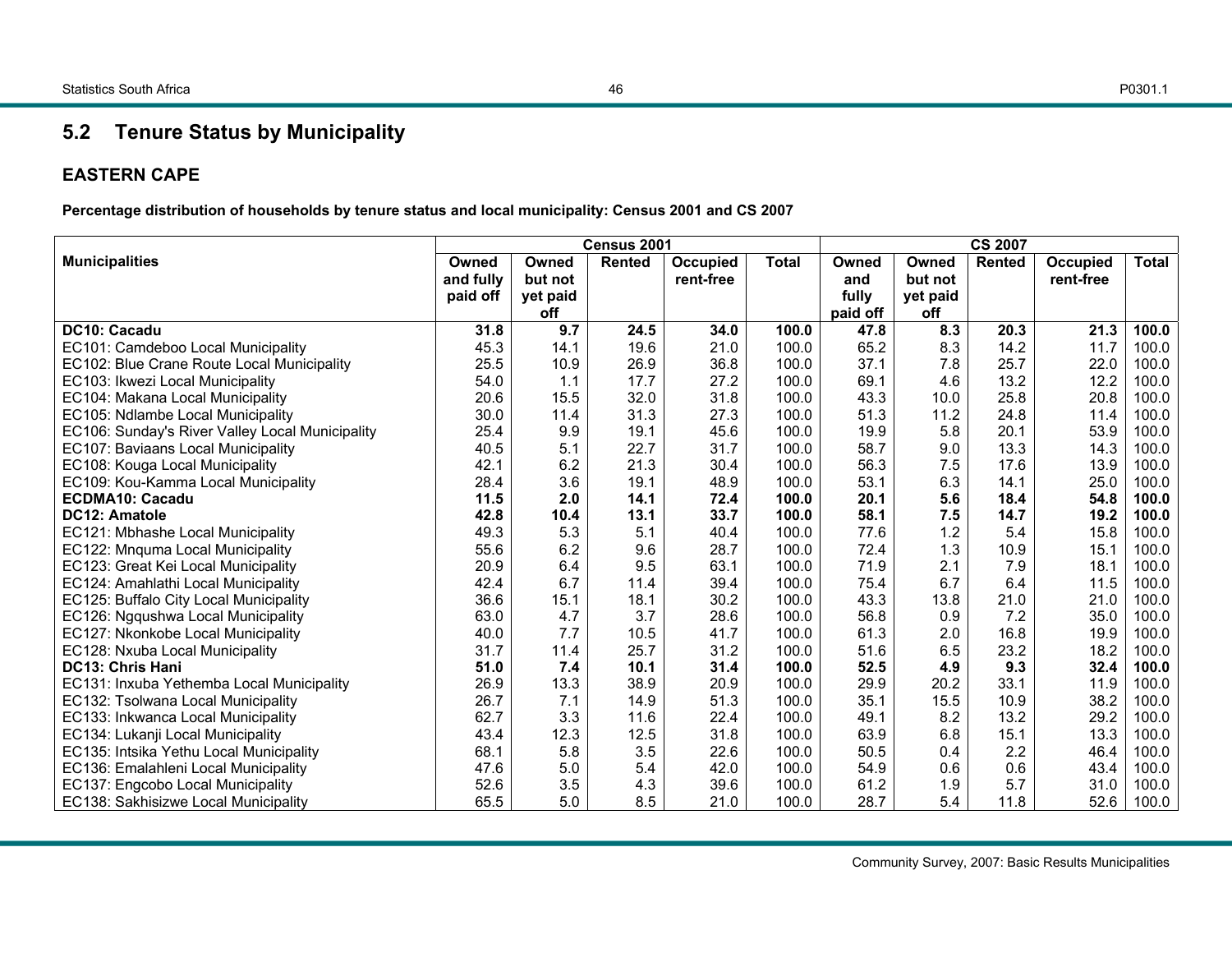|                                                   |           | Census 2001<br><b>CS 2007</b> |               |         |       |          |          |               |           |       |
|---------------------------------------------------|-----------|-------------------------------|---------------|---------|-------|----------|----------|---------------|-----------|-------|
| <b>Municipalities</b>                             | Owned     | Owned                         | <b>Rented</b> | Occupie | Total | Owned    | Owned    | <b>Rented</b> | Occupied  | Total |
|                                                   | and fully | but not                       |               | d rent- |       | and      | but not  |               | rent-free |       |
|                                                   | paid off  | yet paid                      |               | free    |       | fully    | yet paid |               |           |       |
|                                                   |           | off                           |               |         |       | paid off | off      |               |           |       |
| <b>ECDMA13: Chris Hani</b>                        |           | 5.0                           | 45.0          | 50.0    | 100.0 |          |          |               |           |       |
| <b>DC14: Ukhahlamba</b>                           | 50.0      | 8.5                           | 9.9           | 31.7    | 100.0 | 46.7     | 5.4      | 10.8          | 31.1      | 100.0 |
| EC141: Elundini Local Municipality                | 51.7      | 4.2                           | 6.1           | 38.1    | 100.0 | 69.2     | 1.0      | 9.4           | 18.6      | 100.0 |
| EC142: Senqu Local Municipality                   | 58.7      | 9.5                           | 5.7           | 26.1    | 100.0 | 26.3     | 8.9      | 2.8           | 49.4      | 100.0 |
| EC143: Maletswai Local Municipality               | 24.3      | 13.1                          | 27.8          | 34.8    | 100.0 | 42.7     | 8.0      | 27.2          | 19.1      | 100.0 |
| EC144: Gariep Local Municipality                  | 36.7      | 16.4                          | 21.7          | 25.3    | 100.0 | 41.5     | 6.4      | 28.5          | 23.2      | 100.0 |
| DC15: O.R.Tambo                                   | 57.1      | 7.2                           | 7.6           | 28.1    | 100.0 | 63.7     | 4.4      | 6.1           | 25.0      | 100.0 |
| EC151: Mbizana Local Municipality                 | 71.3      | 3.0                           | 4.2           | 21.6    | 100.0 | 60.1     | 2.7      | 5.3           | 31.7      | 100.0 |
| EC152: Ntabankulu Local Municipality              | 39.7      | 11.6                          | 3.1           | 45.6    | 100.0 | 80.7     | 5.5      | 3.2           | 10.5      | 100.0 |
| EC153: Qaukeni Local Municipality                 | 45.4      | 9.7                           | 4.7           | 40.2    | 100.0 | 43.0     | 4.4      | 2.7           | 49.7      | 100.0 |
| EC154: Port St Johns Local Municipality           | 50.6      | 9.5                           | 5.1           | 34.8    | 100.0 | 70.8     | 0.9      | 1.7           | 23.8      | 100.0 |
| EC155: Nyandeni Local Municipality                | 73.9      | 5.4                           | 5.1           | 15.7    | 100.0 | 63.0     | 7.4      | 5.0           | 24.5      | 100.0 |
| EC156: Mhlontlo Local Municipality                | 48.3      | 7.4                           | 4.9           | 39.4    | 100.0 | 62.4     | 2.2      | 1.6           | 33.4      | 100.0 |
| EC157: King Sabata Dalindyebo Local Municipality  | 57.7      | 6.9                           | 16.1          | 19.3    | 100.0 | 70.1     | 5.5      | 13.9          | 9.1       | 100.0 |
| DC44: Alfred Nzo                                  | 50.9      | 4.5                           | 6.3           | 38.3    | 100.0 | 55.3     | 5.6      | 7.3           | 31.6      | 100.0 |
| EC442: Umzimvubu Local Municipality               | 55.0      | 4.0                           | 6.9           | 34.2    | 100.0 | 52.7     | 6.8      | 7.9           | 32.3      | 100.0 |
| EC441: Matatiele Local Municipality               | 46.9      | 5.0                           | 5.7           | 42.4    | 100.0 | 57.5     | 4.6      | 6.8           | 30.9      | 100.0 |
| NMA: Nelson Mandela Bay Metro                     | 39.0      | 20.3                          | 15.5          | 25.1    | 100.0 | 50.5     | 15.6     | 12.9          | 20.7      | 100.0 |
| NMA: Nelson Mandela Bay Metropolitan Municipality | 39.0      | 20.3                          | 15.5          | 25.1    | 100.0 | 50.5     | 15.6     | 12.9          | 20.7      | 100.0 |
| <b>Eastern Cape</b>                               | 46.6      | 10.5                          | 12.1          | 30.8    | 100.0 | 55.8     | 7.7      | 11.4          | 24.1      | 100.0 |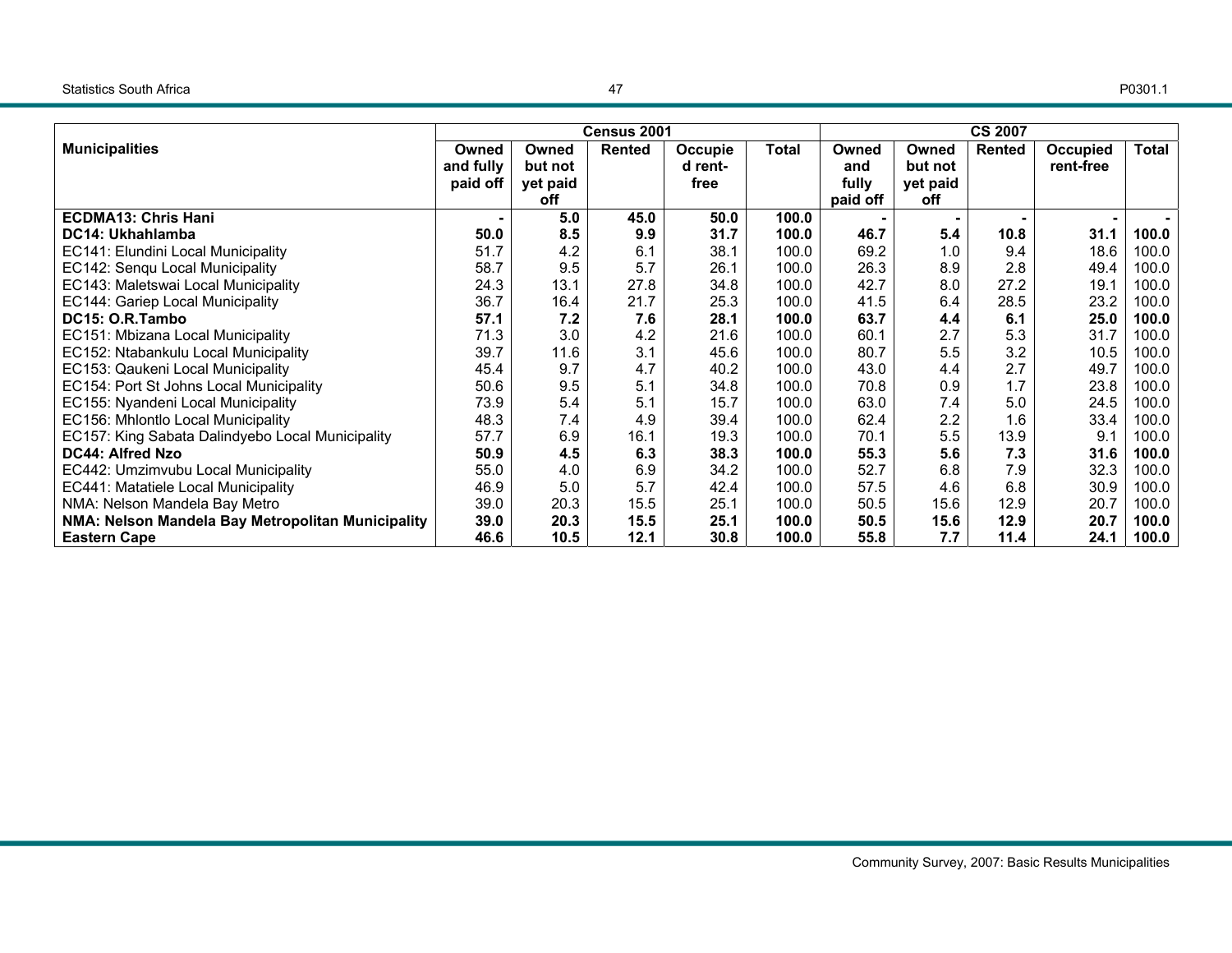## **FREE STATE**

**Percentage distribution of households by tenure status and local municipality: Census 2001 and CS 2007** 

|                                       |                                   |                                     | Census 2001 |                       |              | <b>CS 2007</b>                    |                                     |        |                       |              |              |
|---------------------------------------|-----------------------------------|-------------------------------------|-------------|-----------------------|--------------|-----------------------------------|-------------------------------------|--------|-----------------------|--------------|--------------|
| <b>Municipality</b>                   | Owned<br>and<br>fully<br>paid off | Owned<br>but not<br>yet paid<br>off | Rented      | Occupied<br>rent-free | <b>Total</b> | Owned<br>and<br>fully<br>paid off | Owned<br>but not<br>yet paid<br>off | Rented | Occupied<br>rent-free | <b>Other</b> | <b>Total</b> |
| DC16: Xhariep                         | 43,5                              | 11,6                                | 14,0        | 30,9                  | 100,0        | 54,3                              | 8,6                                 | 17,6   | 19,3                  | 0,2          | 100,0        |
| FS161: Letsemeng Local Municipality   | 33,6                              | 15,1                                | 13,1        | 38,1                  | 100,0        | 52,2                              | 12,7                                | 13,5   | 21,3                  | 0,3          | 100,0        |
| FS162: Kopanong Local Municipality    | 49,6                              | 11,0                                | 15,0        | 24,4                  | 100,0        | 60,5                              | 9,6                                 | 20,2   | 9,7                   | 0,0          | 100,0        |
| FS163: Mohokare Local Municipality    | 44,7                              | 8,3                                 | 13,2        | 33,8                  | 100,0        | 47,3                              | 2,4                                 | 18,4   | 31,6                  | 0,3          | 100,0        |
| DC17: Motheo                          | 43,6                              | 15,2                                | 12,6        | 28,5                  | 100,0        | 58,1                              | 9,9                                 | 13,3   | 18,2                  | 0,4          | 100,0        |
| FS171: Naledi Local Municipality      | 47,5                              | 9,2                                 | 14,3        | 29,0                  | 100,0        | 53,9                              | 6,9                                 | 21,4   | 17,8                  | 0,0          | 100,0        |
| FS172: Mangaung Local Municipality    | 43,6                              | 15,7                                | 11,9        | 28,7                  | 100,0        | 58,0                              | 10,6                                | 12,2   | 18,7                  | 0,5          | 100,0        |
| FS173: Mantsopa Local Municipality    | 41,8                              | 12,8                                | 20,1        | 25,3                  | 100,0        | 61,4                              | 3,2                                 | 23,1   | 12,3                  | 0,0          | 100,0        |
| DC18: Lejweleputswa                   | 41,8                              | 12,9                                | 19,5        | 25,9                  | 100,0        | 51,0                              | 7,1                                 | 19,2   | 22,5                  | 0,2          | 100,0        |
| FS181: Masilonyana Local Municipality | 47,2                              | 13,7                                | 18,1        | 21,1                  | 100,0        | 32,2                              | 3,3                                 | 18,2   | 46,3                  | 0,0          | 100,0        |
| FS182: Tokologo Local Municipality    | 45,4                              | 8,6                                 | 11,1        | 34,9                  | 100,0        | 30,9                              | 3,4                                 | 11,1   | 54,7                  | 0,0          | 100,0        |
| FS183: Tswelopele Local Municipality  | 43,5                              | 8,8                                 | 12,6        | 35,1                  | 100,0        | 57,4                              | 3,7                                 | 11,6   | 26,7                  | 0,6          | 100,0        |
| FS184: Matjhabeng Local Municipality  | 37,9                              | 13,5                                | 21,5        | 27,1                  | 100,0        | 51,2                              | 9,1                                 | 22,4   | 17,1                  | 0,1          | 100,0        |
| FS185: Nala Local Municipality        | 54,3                              | 12,7                                | 17,3        | 15,7                  | 100,0        | 74,5                              | 3,2                                 | 9,2    | 12,8                  | 0,2          | 100,0        |
| <b>DC19: Thabo Mofutsanyane</b>       | 44,0                              | 11,1                                | 16,6        | 28,3                  | 100,0        | 45,7                              | 5,8                                 | 13,2   | 33,9                  | 1,4          | 100,0        |
| FS191: Setsoto Local Municipality     | 39,4                              | 12,9                                | 23,5        | 24,1                  | 100,0        | 54,2                              | 5,7                                 | 15,1   | 24,8                  | 0,2          | 100,0        |
| FS192: Dihlabeng Local Municipality   | 33,0                              | 13,3                                | 29,3        | 24,4                  | 100,0        | 52,2                              | 9,2                                 | 26,4   | 12,2                  | 0,0          | 100,0        |
| FS193: Nketoana Local Municipality    | 47,2                              | 10,4                                | 15,4        | 27,0                  | 100,0        | 55,6                              | 2,5                                 | 11,7   | 29,3                  | 0,9          | 100,0        |
| FS194: Maluti a Phofung Local Munic   | 49,9                              | 10,2                                | 8,6         | 31,3                  | 100,0        | 38,9                              | 5,5                                 | 7,8    | 45,4                  | 2,5          | 100,0        |
| FS195: Phumelela Local Municipality   | 38,8                              | 6,9                                 | 25,2        | 29,1                  | 100,0        | 49,2                              | 4,1                                 | 19,0   | 27,1                  | 0,6          | 100,0        |
| <b>FSDMA19: Thabo Mofutsanyane</b>    | 2,0                               | 26,5                                | 10,2        | 61,2                  | 100,0        | 0,0                               | 0,0                                 | 0,0    | 0,0                   | 0, 0         | 0,0          |
| DC20: Fezile Dabi                     | 44,3                              | 14,2                                | 21,0        | 20,5                  | 100,0        | 46,4                              | 9,4                                 | 31     | 12,8                  | 0,4          | 100,0        |
| FS201: Moqhaka Local Municipality     | 45,6                              | 15,8                                | 19,3        | 19,3                  | 100,0        | 31,1                              | 5,3                                 | 50,2   | 12,8                  | 0,7          | 100,0        |
| FS203: Ngwathe Local Municipality     | 55,8                              | 12,4                                | 17,1        | 14,7                  | 100,0        | 60,9                              | 11,0                                | 16,7   | 11,1                  | 0,2          | 100,0        |
| FS204: Metsimaholo Local Municipality | 26,9                              | 16,3                                | 24,8        | 32,0                  | 100,0        | 55,0                              | 17,0                                | 14,5   | 13,4                  | 0,2          | 100,0        |
| FS205: Mafube Local Municipality      | 53,4                              | 9,1                                 | 25,9        | 11,6                  | 100,0        | 60,6                              | 4,2                                 | 19,7   | 15,0                  | 0,4          | 100,0        |
| <b>Free State</b>                     | 43,4                              | 13,2                                | 16,8        | 26,6                  | 100,0        | 51,1                              | 8,1                                 | 18,3   | 22,0                  | 0,6          | 100,0        |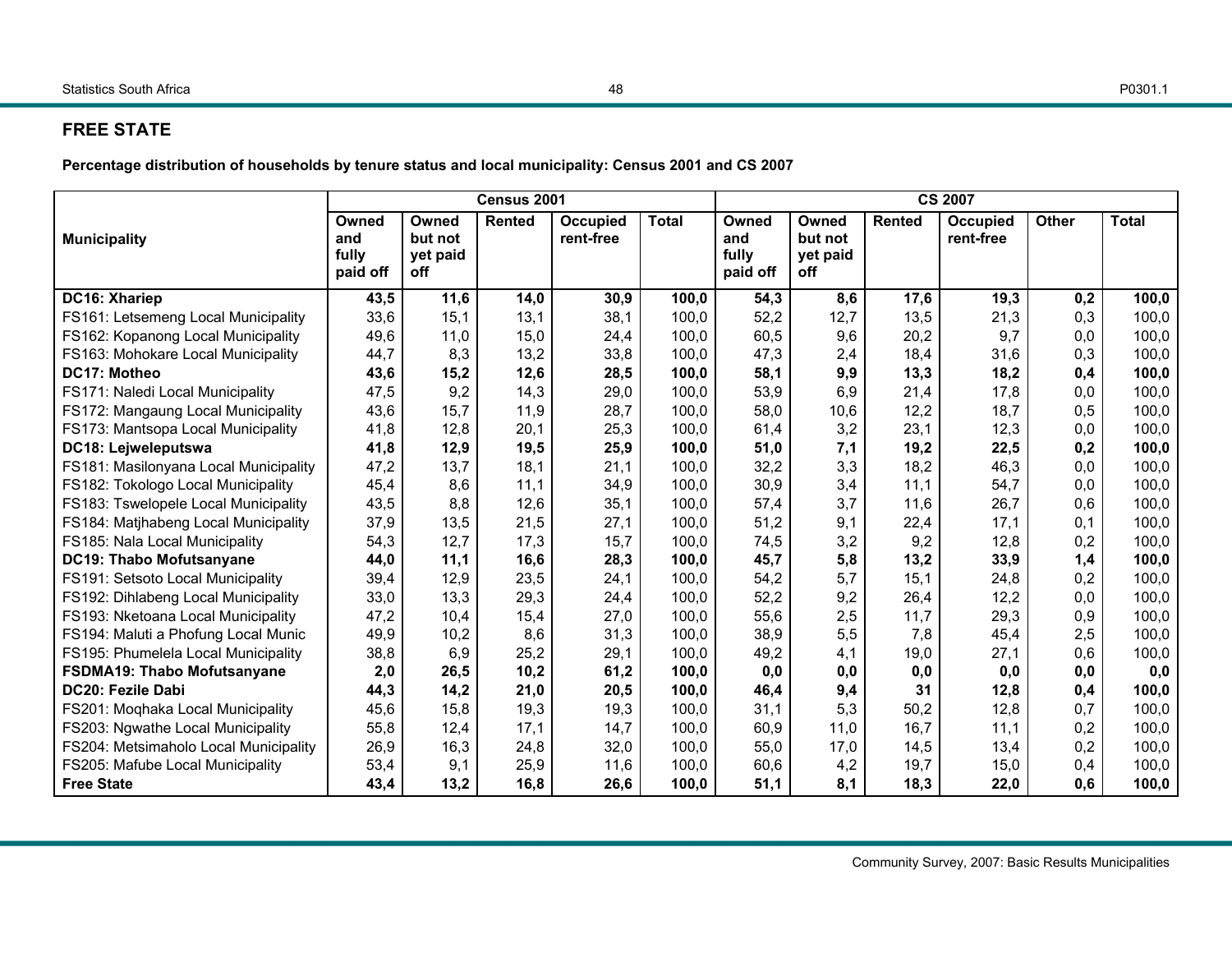## **GAUTENG**

**Percentage distribution of households by tenure status and municipality - Census 2001 and CS 2007**

|                                              |                                   |                                     | Census 2001 |                       |              |                                   |                                     | <b>CS 2007</b> |                       |              |              |
|----------------------------------------------|-----------------------------------|-------------------------------------|-------------|-----------------------|--------------|-----------------------------------|-------------------------------------|----------------|-----------------------|--------------|--------------|
| <b>Municipalities</b>                        | Owned<br>and<br>fully<br>paid off | Owned<br>but not<br>yet paid<br>off | Rented      | Occupied<br>rent-free | <b>Total</b> | Owned<br>and<br>fully<br>paid off | Owned<br>but not<br>yet paid<br>off | Rented         | Occupied<br>rent-free | <b>Other</b> | <b>Total</b> |
| DC42: Sedibeng                               | 33,9                              | 20,8                                | 23,0        | 22,3                  | 100,0        | 35,9                              | 15,9                                | 20,5           | 26,4                  | 1,3          | 100,0        |
| GT421: Emfuleni Local Municipality           | 34,9                              | 21,6                                | 24,0        | 19,6                  | 100,0        | 38,7                              | 14,9                                | 21,1           | 23,8                  | 1,6          | 100,0        |
| GT422: Midvaal Local Municipality            | 20,5                              | 19,9                                | 15,6        | 44,0                  | 100.0        | 27,0                              | 16,1                                | 15,6           | 41,3                  | 0,1          | 100,0        |
| GT423: Lesedi Local Municipality             | 38,4                              | 13,0                                | 21,8        | 26,8                  | 100,0        | 20,1                              | 24,6                                | 20,2           | 34,3                  | 0,8          | 100,0        |
| <b>DC46: Metsweding</b>                      | 30,2                              | 15,5                                | 16,5        | 37,8                  | 100,0        | 36,1                              | 15,2                                | 18,5           | 29,3                  | 1,0          | 100,0        |
| GT461: Nokeng tsa Taemane Local Municipality | 30,2                              | 12,2                                | 19,0        | 38,5                  | 100,0        | 34,2                              | 13.4                                | 25,7           | 25,0                  | 1,6          | 100,0        |
| GT462: Kungwini Local Municipality           | 30,2                              | 17,1                                | 15,3        | 37,5                  | 100,0        | 36,9                              | 16,0                                | 15,1           | 31,3                  | 0,7          | 100,0        |
| DC48: West Rand                              | 22,2                              | 20,2                                | 33,3        | 24,3                  | 100,0        | 31,5                              | 16,8                                | 27,3           | 23,6                  | 0,9          | 100,0        |
| GT481: Mogale City Local Municipality        | 23,0                              | 24,2                                | 25,8        | 27,0                  | 100,0        | 29,3                              | 21,4                                | 25,5           | 22,3                  | 1,4          | 100,0        |
| GT482: Randfontein Local Municipality        | 26,8                              | 20,6                                | 32,3        | 20,3                  | 100,0        | 40,6                              | 22,9                                | 16,7           | 19,5                  | 0,3          | 100,0        |
| GT483: Westonaria Local Municipality         | 15.1                              | 9,4                                 | 55,7        | 19,8                  | 100,0        | 29,0                              | 3,5                                 | 38,9           | 28,4                  | 0,3          | 100,0        |
| <b>GTDMA48: West Rand</b>                    | 13,0                              | 6,0                                 | 25,4        | 55,6                  | 100,0        | 7,1                               | 5,0                                 | 29,4           | 56,3                  | 2,2          | 100,0        |
| EKU: Ekurhuleni                              | 28,7                              | 23,7                                | 27,7        | 19,9                  | 100,0        | 35,3                              | 19,3                                | 26,0           | 18,6                  | 0,8          | 100,0        |
| JHB: City of Johannesburg                    | 25,2                              | 22,0                                | 33,0        | 9,8                   | 100.0        | 32,3                              | 18.3                                | 30,6           | 18,0                  | 0,8          | 100,0        |
| TSH: City of Tshwane                         | 36,7                              | 26,3                                | 21,7        | 15,2                  | 100,0        | 34,8                              | 20,8                                | 22,4           | 21,5                  | 0,6          | 100,0        |
| Gauteng                                      | 29.1                              | 23,0                                | 28,2        | 19,6                  | 100,0        | 33,9                              | 18,8                                | 26,4           | 20,1                  | 0,8          | 100,0        |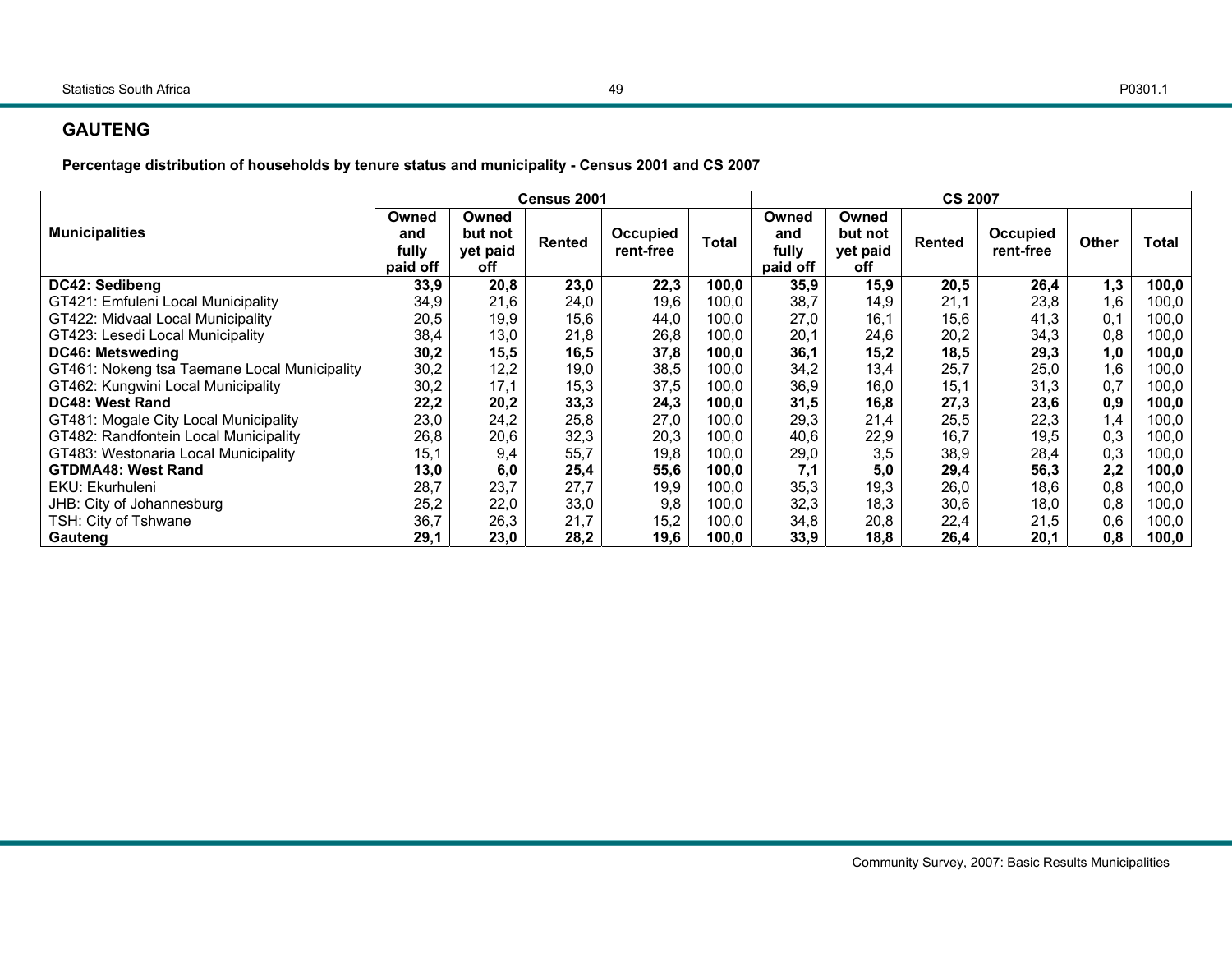#### **KWAZULU-NATAL**

**Percentage distribution of households by tenure status and municipality: CS 2001 and Census 2007** 

|                                           |                                |                                     | Census 2001   |                            |              | <b>CS 2007</b>                    |                                     |               |                            |       |              |
|-------------------------------------------|--------------------------------|-------------------------------------|---------------|----------------------------|--------------|-----------------------------------|-------------------------------------|---------------|----------------------------|-------|--------------|
| <b>Municipalities</b>                     | Owned<br>and fully<br>paid off | Owned<br>but not<br>yet paid<br>off | <b>Rented</b> | Occu-<br>pied<br>rent-free | <b>Total</b> | Owned<br>and<br>fully<br>paid off | Owned<br>but not<br>yet paid<br>off | <b>Rented</b> | Occu-<br>pied<br>rent-free | Other | <b>Total</b> |
| DC21: Ugu                                 | 55,4                           | 7,6                                 | 11,6          | 25,4                       | 100,0        | 76,4                              | 5,8                                 | 10,4          | 7,2                        | 0,2   | 100,0        |
| KZN211: Vulamehlo Local Municipality      | 56,6                           | 2,8                                 | 6,0           | 34,6                       | 100,0        | 89,2                              | 0,3                                 | 3,8           | 6,8                        |       | 100,0        |
| KZN212: Umdoni Local Municipality         | 45,2                           | 14,8                                | 26,2          | 13,8                       | 100,0        | 55,7                              | 10,1                                | 15,4          | 18,3                       | 0,5   | 100,0        |
| KZN213: Umzumbe Local Municipality        | 58,8                           | 2,6                                 | 4,9           | 33,6                       | 100,0        | 90,5                              | 1,4                                 | 4,9           | 3,1                        |       | 100,0        |
| KZN214: UMuziwabantu Local Municipality   | 47,6                           | 8,6                                 | 8,2           | 35,7                       | 100,0        | 81,1                              | 1,9                                 | 10,2          | 6,5                        | 0,2   | 100,0        |
| KZN215: Ezingoleni Local Municipality     | 75,3                           | 2,8                                 | 4,8           | 17,1                       | 100,0        | 89,3                              | 3,6                                 | 1,4           | 5,7                        |       | 100,0        |
| KZN216: Hibiscus Coast Local Municipality | 54,3                           | 11,3                                | 16,6          | 17,9                       | 100,0        | 64,0                              | 11,2                                | 17,0          | 7,4                        | 0,5   | 100,0        |
| DC22: UMgungundlovu                       | 46,4                           | 14,6                                | 16,1          | 22,9                       | 100,0        | 42,4                              | 12,1                                | 16,5          | 26,5                       | 2,4   | 100,0        |
| KZN221: uMshwathi Local Municipality      | 34,4                           | 8,6                                 | 9,6           | 47,4                       | 100,0        | 22,4                              | 2,9                                 | 12,5          | 59,2                       | 2,9   | 100,0        |
| KZN222: uMngeni Local Municipality        | 33,4                           | 15,5                                | 16,5          | 34,6                       | 100,0        | 36,6                              | 15,0                                | 18,5          | 22,6                       | 7,2   | 100,0        |
| KZN223: Mpofana Local Municipality        | 35,4                           | 6,6                                 | 18,2          | 39,9                       | 100,0        | 47,2                              | 7,5                                 | 18,1          | 25,2                       | 2,0   | 100,0        |
| KZN224: Impendle Local Municipality       | 56,3                           | 4,4                                 | 8,8           | 30,5                       | 100,0        | 31,6                              | 0,7                                 | 4,1           | 63,5                       | 0,1   | 100,0        |
| KZN225: The Msunduzi Local Municipality   | 49,9                           | 18,2                                | 18,4          | 13,4                       | 100,0        | 50,6                              | 15,7                                | 17,7          | 14,3                       | 1,7   | 100,0        |
| KZN226: Mkhambathini Local Municipality   | 49,3                           | 3,3                                 | 10,8          | 36,7                       | 100,0        | 5,7                               | 3,2                                 | 19,8          | 66,6                       | 4,7   | 100,0        |
| KZN227: Richmond Local Municipality       | 54,5                           | 10,1                                | 11,2          | 24,2                       | 100,0        | 38,4                              | 2,8                                 | 11,2          | 47,3                       | 0,3   | 100,0        |
| KZDMA22: Umgungundlovu                    |                                |                                     | 60,0          | 40,0                       | 100,0        |                                   |                                     |               |                            |       |              |
| DC23: Uthukela                            | 39,0                           | 9,1                                 | 16,1          | 35,7                       | 100,0        | 60,4                              | 4,9                                 | 15,4          | 15,8                       | 3,5   | 100,0        |
| KZN232: Emnambithi-Ladysmith Local        |                                |                                     |               |                            |              |                                   |                                     |               |                            |       |              |
| Municipality                              | 36,6                           | 15,0                                | 27,1          | 21,3                       | 100,0        | 43,5                              | 7,9                                 | 21,0          | 22,8                       | 4,8   | 100,0        |
| KZN233: Indaka Local Municipality         | 45,5                           | 3,6                                 | 5,3           | 45,6                       | 100,0        | 83,2                              | 0,9                                 | 14,5          | 1,4                        |       | 100,0        |
| KZN234: Umtshezi Local Municipality       | 31,6                           | 14,2                                | 20,6          | 33,6                       | 100,0        | 38,0                              | 9,9                                 | 19,2          | 31,9                       | 1,0   | 100,0        |
| KZN235: Okhahlamba Local Municipality     | 36,4                           | 5,6                                 | 14,0          | 44,1                       | 100,0        | 65,6                              | 3,5                                 | 16,5          | 11,9                       | 2,5   | 100,0        |
| KZN236: Imbabazane Local Municipality     | 45,9                           | 2,7                                 | 1,5           | 49,9                       | 100,0        | 83,2                              | 0,7                                 | 1,1           | 8,1                        | 6,8   | 100,0        |
| KZDMA23: Uthukela                         | 22,2                           |                                     | 38,9          | 38,9                       | 100,0        |                                   |                                     |               |                            |       |              |
| DC24: Umzinyathi                          | 49,4                           | 7,2                                 | 10,0          | 33,4                       | 100,0        | 77,4                              | 2,3                                 | 10,7          | 9,4                        | 0,2   | 100,0        |
| KZN241: Endumeni Local Municipality       | 38,4                           | 11,1                                | 27,6          | 22,9                       | 100,0        | 38,5                              | 8,6                                 | 41,1          | 11,5                       | 0,2   | 100,0        |
| KZN242: Nquthu Local Municipality         | 44,5                           | 7,6                                 | 11,8          | 36,0                       | 100,0        | 92,8                              | 0,3                                 | 2,7           | 4,2                        |       | 100,0        |
| KZN244: Msinga Local Municipality         | 70,6                           | 5,0                                 | 2,1           | 22,3                       | 100,0        | 98,2                              | 0,3                                 | 0,5           | 1,0                        |       | 100,0        |
| KZN245: Umvoti Local Municipality         | 28,6                           | 7,9                                 | 9,3           | 54,2                       | 100,0        | 53,0                              | 4,1                                 | 17,4          | 25,1                       | 0,5   | 100,0        |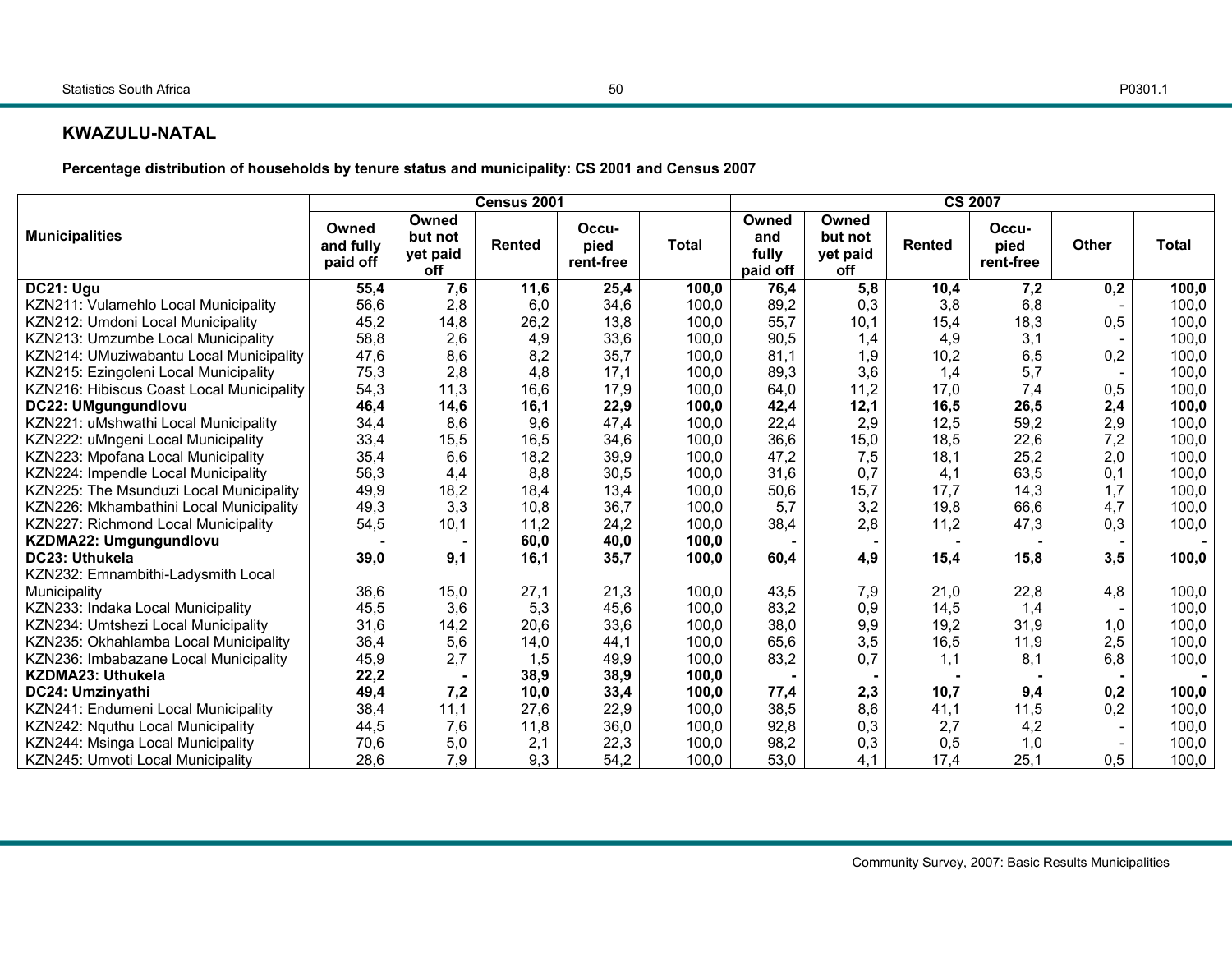P0301.1

|                                        |                                |                                     | Census 2001   |                            |              |                                   |                                     |               | <b>CS 2007</b>             |              |              |
|----------------------------------------|--------------------------------|-------------------------------------|---------------|----------------------------|--------------|-----------------------------------|-------------------------------------|---------------|----------------------------|--------------|--------------|
| <b>Municipalities</b>                  | Owned<br>and fully<br>paid off | Owned<br>but not<br>yet paid<br>off | <b>Rented</b> | Occu-<br>pied<br>rent-free | <b>Total</b> | Owned<br>and<br>fully<br>paid off | Owned<br>but not<br>yet paid<br>off | <b>Rented</b> | Occu-<br>pied<br>rent-free | <b>Other</b> | <b>Total</b> |
| DC25: Amajuba                          | 36,8                           | 11,6                                | 29,7          | 21,9                       | 100,0        | 38,7                              | 9,3                                 | 27,2          | 24,0                       | 0,8          | 100,0        |
| KZN252: Newcastle Local Municipality   | 39,3                           | 13,7                                | 30,1          | 16,8                       | 100,0        | 40,8                              | 9,5                                 | 25,8          | 23,0                       | 1,0          | 100,0        |
| KZN253: Emadlangeni Local Municipality | 24,7                           | 12,0                                | 13,9          | 49,4                       | 100,0        | 29,3                              | 9,3                                 | 21,6          | 39,4                       | 0,4          | 100,0        |
| KZN254: Dannhauser Local Municipality  | 31,4                           | 3,7                                 | 33,2          | 31,7                       | 100,0        | 32,6                              | 8,8                                 | 34,7          | 23,7                       | 0,2          | 100,0        |
| DC26: Zululand                         | 46,4                           | 9,4                                 | 9,2           | 35,1                       | 100,0        | 67,8                              | 5,0                                 | 8,9           | 18,0                       | 0,2          | 100,0        |
| KZN261: eDumbe Local Municipality      | 38,6                           | 8,2                                 | 11,3          | 41,9                       | 100,0        | 62,1                              | 3,4                                 | 4,0           | 30,5                       | 0,0          | 100,0        |
| KZN262: UPhongolo Local Municipality   | 47,7                           | 4,3                                 | 8,3           | 39,8                       | 100,0        | 40,8                              | 5,7                                 | 11,8          | 41,3                       | 0,3          | 100,0        |
| KZN263: Abaqulusi Local Municipality   | 42,2                           | 10,6                                | 13,5          | 33,7                       | 100,0        | 72,1                              | 4,2                                 | 10,1          | 13,7                       |              | 100,0        |
| KZN265: Nongoma Local Municipality     | 62,4                           | 7,5                                 | 2,9           | 27,2                       | 100,0        | 75,4                              | 8,0                                 | 1,5           | 14,5                       | 0,7          | 100,0        |
| KZN266: Ulundi Local Municipality      | 38,4                           | 13,9                                | 10,3          | 37,3                       | 100,0        | 76,5                              | 3,3                                 | 14,3          | 5,8                        | 0,2          | 100,0        |
| DC27: Umkhanyakude                     | 37,6                           | 8,8                                 | 5,2           | 48,3                       | 100,0        | 70,3                              | 2,2                                 | 7,4           | 19,6                       | 0,5          | 100,0        |
| KZN271: Umhlabuyalingana Local         |                                |                                     |               |                            |              |                                   |                                     |               |                            |              |              |
| Municipality                           | 40,7                           | 7,5                                 | 4,0           | 47,8                       | 100,0        | 41,0                              | 0,5                                 | 4,8           | 53,5                       | 0,2          | 100,0        |
| KZN272: Jozini Local Municipality      | 29,4                           | 10,9                                | 5,5           | 54,1                       | 100,0        | 76,8                              | 1,9                                 | 10,9          | 9,3                        | 1,1          | 100,0        |
| KZN273: The Big Five False Bay Local   |                                |                                     |               |                            |              |                                   |                                     |               |                            |              |              |
| Municipality                           | 35,6                           | 14,2                                | 7,2           | 43,0                       | 100,0        | 67,6                              | 5,2                                 | 15,9          | 10,7                       | 0,6          | 100,0        |
| KZN274: Hlabisa Local Municipality     | 41,9                           | 5,7                                 | 1,7           | 50,7                       | 100,0        | 96,2                              | 1,2                                 |               | 2,3                        | 0,2          | 100,0        |
| KZN275: Mtubatuba Local Municipality   | 50,6                           | 10,9                                | 17,6          | 20,9                       | 100,0        | 52,0                              | 8,0                                 | 15,4          | 24,6                       |              | 100,0        |
| KZDMA27: Umkhanyakude                  | 31,3                           | 9,3                                 | 15,6          | 43,8                       | 100,0        | 75,7                              | 1,4                                 | 8,5           | 13,5                       | 0,9          | 100,0        |
| DC28: Uthungulu                        | 40,1                           | 11,4                                | 15,2          | 33,3                       | 100,0        | 62,0                              | 8,5                                 | 16,0          | 13,0                       | 0,5          | 100,0        |
| KZN281: Mbonambi Local Municipality    | 60,7                           | 5,4                                 | 8,7           | 25,2                       | 100,0        | 70,5                              | 2,6                                 | 15,0          | 11,5                       | 0,5          | 100,0        |
| KZN282: uMhlathuze Local Municipality  | 35,7                           | 18,2                                | 28,2          | 17,8                       | 100,0        | 43,4                              | 16,4                                | 23,7          | 15,9                       | 0,5          | 100,0        |
| KZN283: Ntambanana Local Municipality  | 62,9                           | 5,7                                 | 2,5           | 28,9                       | 100,0        | 74,9                              | 0,3                                 | 2,5           | 19,9                       | 2,5          | 100,0        |
| KZN284: uMlalazi Local Municipality    | 43,8                           | 8,0                                 | 8,2           | 40,1                       | 100,0        | 83,2                              | 2,7                                 | 8,4           | 5,8                        |              | 100,0        |
| KZN285: Mthonjaneni Local Municipality | 21,3                           | 2,4                                 | 9,0           | 67,4                       | 100,0        | 37,2                              | 7,4                                 | 21,1          | 33,6                       | 0,7          | 100,0        |
| KZN286: Nkandla Local Municipality     | 26,2                           | 9,4                                 | 4,3           | 60,1                       | 100,0        | 92,4                              | 0,5                                 | 6,7           | 0,4                        |              | 100,0        |
| DC29: iLembe                           | 39,1                           | 9,0                                 | 18,3          | 33,6                       | 100,0        | 60,7                              | 3,5                                 | 20,5          | 14,8                       | 0,4          | 100,0        |
| KZN291: Mandeni Local Municipality     | 31,0                           | 10,7                                | 26,5          | 31,8                       | 100,0        | 50,7                              | 2,9                                 | 42,2          | 3,8                        | 0,4          | 100,0        |
| KZN292: KwaDukuza Local Municipality   | 31,6                           | 11,7                                | 30,2          | 26,4                       | 100,0        | 48,2                              | 6,5                                 | 23,0          | 21,7                       | 0,6          | 100,0        |
| KZN293: Ndwedwe Local Municipality     | 55,3                           | 2,8                                 | 4,4           | 37,6                       | 100,0        | 75,8                              | 1,1                                 | 3,1           | 19,5                       | 0,5          | 100,0        |
| KZN294: Maphumulo Local Municipality   | 43,6                           | 9,5                                 | 2,2           | 44,6                       | 100,0        | 85,9                              | 1,1                                 | 1,1           | 12,0                       |              | 100,0        |
| DC43: Sisonke                          | 53,5                           | 6,1                                 | 10,1          | 30,3                       | 100,0        | 62,0                              | 2,6                                 | 10,8          | 18,2                       | 6, 5         | 100,0        |
| KZN431: Ingwe Local Municipality       | 50,5                           | 9,1                                 | 4,4           | 36,0                       | 100,0        | 71,7                              | 0,9                                 | 7,9           | 19,3                       | 0,3          | 100,0        |
| KZN432: Kwa Sani Local Municipality    | 47,4                           | 6,4                                 | 19,8          | 26,3                       | 100,0        | 48,3                              | 1,7                                 | 23,8          | 24,3                       | 2,0          | 100,0        |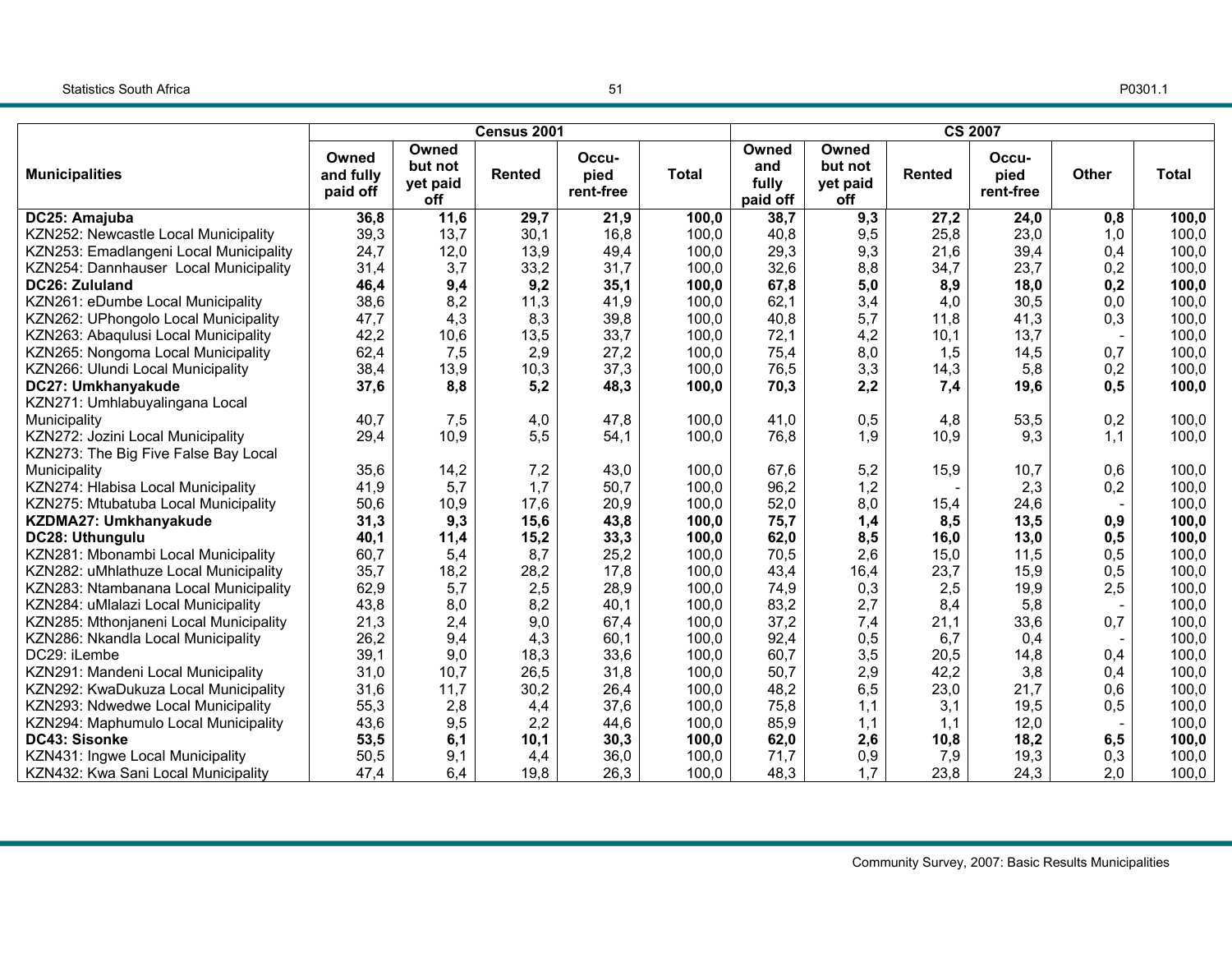|                                          |                                |                                     | <b>Census 2001</b> |                            |       |                                   |                                     |        | <b>CS 2007</b>             |              |       |
|------------------------------------------|--------------------------------|-------------------------------------|--------------------|----------------------------|-------|-----------------------------------|-------------------------------------|--------|----------------------------|--------------|-------|
| <b>Municipalities</b>                    | Owned<br>and fully<br>paid off | Owned<br>but not<br>yet paid<br>off | <b>Rented</b>      | Occu-<br>pied<br>rent-free | Total | Owned<br>and<br>fully<br>paid off | Owned<br>but not<br>yet paid<br>off | Rented | Occu-<br>pied<br>rent-free | <b>Other</b> | Total |
| KZN433: Greater Kokstad Local            |                                |                                     |                    |                            |       |                                   |                                     |        |                            |              |       |
| Municipality                             | 20,7                           | 7,5                                 | 17,4               | 54,3                       | 100,0 | 30,3                              | 9,4                                 | 28,7   | 31,6                       |              | 100,0 |
| KZN434: Ubuhlebezwe Local Municipality   | 58,1                           | 6,0                                 | 10,0               | 25,9                       | 100.0 | 47,6                              | 1,0                                 | 8,2    | 11,9                       | 31,3         | 100,0 |
| KZN435: Umzimkhulu Local Municipality    | 71,3                           | 3,7                                 | 8,3                | 16,7                       | 100,0 | 75,7                              | 2.0                                 | 6,3    | 15,8                       | 0.2          | 100,0 |
| <b>KZDMA43: Sisonke</b>                  | 8,5                            | 6,3                                 | 29,9               | 55,4                       | 100,0 |                                   |                                     |        |                            |              |       |
| ETH: eThekwini                           | 41,7                           | 18,7                                | 25,1               | 14,5                       | 100,0 | 43,3                              | 16,5                                | 23,6   | 15,8                       | 0,8          | 100,0 |
| ETH: eThekwini Metropolitan Municipality | 41,7                           | 18,7                                | 25,1               | 14.5                       | 100,0 | 43,3                              | 16,5                                | 23,6   | 15,8                       | 0,8          | 100,0 |
| KwaZulu-Natal                            | 43,5                           | 13,2                                | 18,2               | 25,0                       | 100,0 | 54,4                              | 10,0                                | 17,8   | 16,5                       | 1,2          | 100,0 |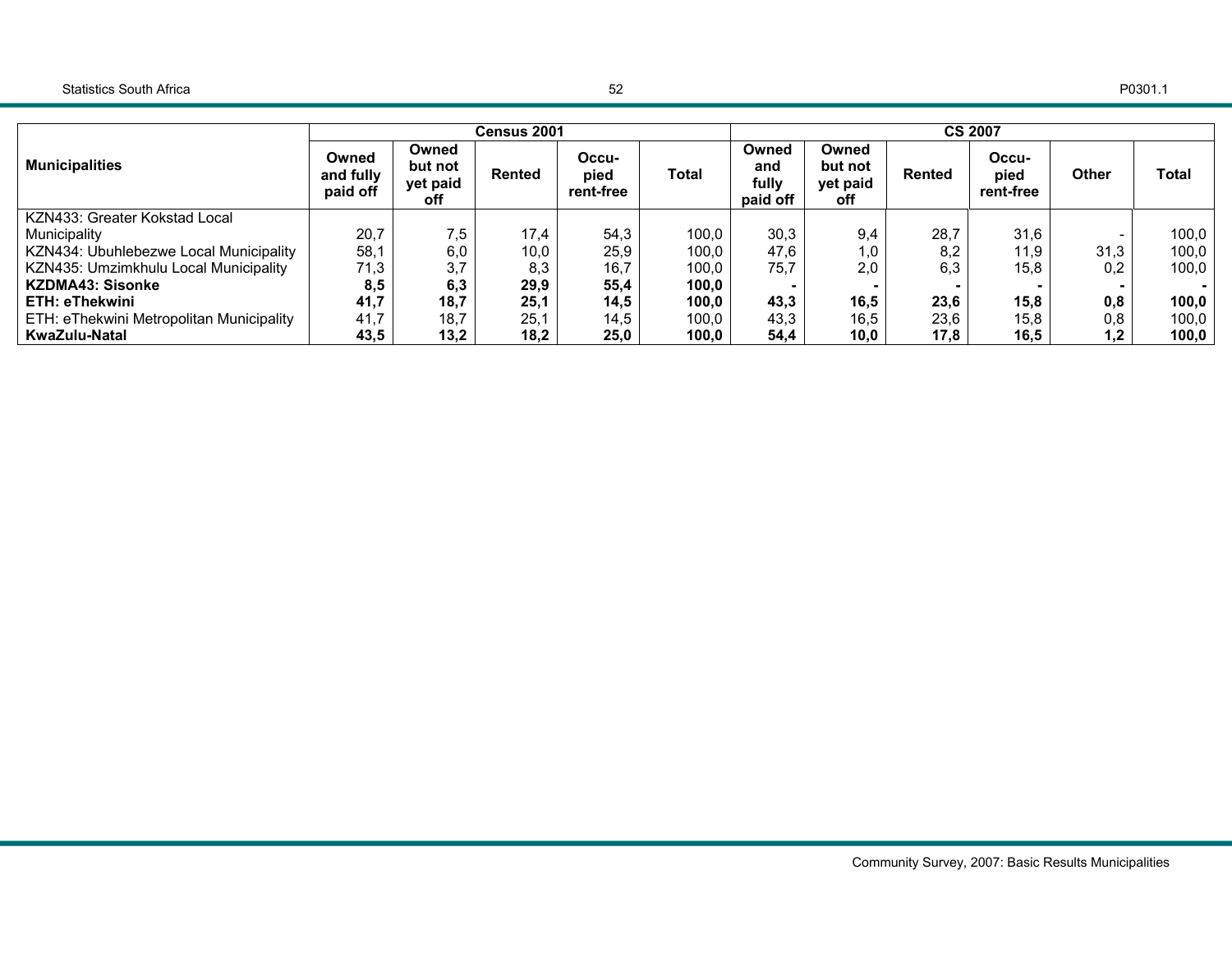## **LIMPOPO**

**Percentage distribution of households by tenure status and municipality: CS 2001 and Census 2007** 

|                                                |                                |                                     | Census 2001 |                       |              |                                | <b>CS 2007</b><br>Owned    |               |                       |              |              |
|------------------------------------------------|--------------------------------|-------------------------------------|-------------|-----------------------|--------------|--------------------------------|----------------------------|---------------|-----------------------|--------------|--------------|
| <b>Municipalities</b>                          | Owned<br>and fully<br>paid off | Owned<br>but not<br>yet paid<br>off | Rented      | Occupied<br>rent-free | <b>Total</b> | Owned<br>and fully<br>paid off | but not<br>yet paid<br>off | <b>Rented</b> | Occupied<br>rent-free | <b>Other</b> | <b>Total</b> |
| DC33: Mopani                                   | 50,3                           | 5,9                                 | 4,7         | 39,0                  | 100,0        | 63,5                           | 3,6                        | 7,7           | 25,0                  | 0,3          | 100,0        |
| LIM331: Greater Giyani Local Municipality      | 52,1                           | 6,3                                 | 2,5         | 39,1                  | 100,0        | 87,8                           | 5,1                        | 1,5           | 5,1                   | 0,5          | 100,0        |
| LIM332: Greater Letaba Local Municipality      | 65,5                           | 3,1                                 | 2,6         | 28,8                  | 100,0        | 83,6                           | 1,4                        | 12,4          | 2,5                   | 0,1          | 100,0        |
| LIM333: Greater Tzaneen Local Municipality     | 44,9                           | 5,4                                 | 4,6         | 45,2                  | 100,0        | 48,9                           | 2,4                        | 6,7           | 41,8                  | 0,1          | 100,0        |
| LIM334: Ba-Phalaborwa Local Municipality       | 47,8                           | 11,0                                | 11,5        | 29,6                  | 100,0        | 50,8                           | 7,3                        | 9,9           | 31,8                  | 0,3          | 100,0        |
| LIM335: Maruleng Local Municipality            | 35,8                           | 6,3                                 | 5,8         | 52,1                  | 100,0        | 28,3                           | 4,6                        | 11,5          | 55,3                  | 0,2          | 100,0        |
| LIMDMA33: Mopani                               | 2,5                            | 7,8                                 | 17,0        | 72,7                  | 100,0        |                                |                            |               |                       |              |              |
| DC34: Vhembe                                   | 58,0                           | 3,9                                 | 3,6         | 34,4                  | 100,0        | 83,3                           | 2,1                        | 4,0           | 10,4                  | 0,2          | 100,0        |
| LIM341: Musina Local Municipality              | 31,6                           | 4,0                                 | 19,7        | 44,8                  | 100,0        | 29,5                           | 3,9                        | 39,2          | 27,1                  | 0,3          | 100,0        |
| LIM342: Mutale Local Municipality              | 72,9                           | 3,9                                 | 2,0         | 21,1                  | 100,0        | 78,3                           |                            | 2,3           | 19,3                  |              | 100,0        |
| LIM343: Thulamela Local Municipality           | 65,3                           | 3,3                                 | 2,5         | 28,9                  | 100,0        | 87,4                           | 1,2                        | 2,4           | 9,0                   | 0,0          | 100,0        |
| LIM344: Makhado Local Municipality             | 50,0                           | 4,6                                 | 3,5         | 41,9                  | 100,0        | 86,0                           | 3,4                        | 1,9           | 8,4                   | 0,3          | 100,0        |
| DC35: Capricorn                                | 60,3                           | 6,3                                 | 5,9         | 27,5                  | 100,0        | 75,0                           | 5,9                        | 8,9           | 10,1                  | 0,1          | 100,0        |
| LIM351: Blouberg Local Municipality            | 62,8                           | 3,9                                 | 2,8         | 30,4                  | 100,0        | 95,8                           | 0,3                        | 0,8           | 2,7                   | 0,3          | 100,0        |
| LIM352: Aganang Local Municipality             | 81,8                           | 0,8                                 | 1,2         | 16,1                  | 100,0        | 96,5                           |                            | 1,3           | 2,2                   |              | 100,0        |
| LIM353: Molemole Local Municipality            | 64,8                           | 2,3                                 | 3,7         | 29,3                  | 100,0        | 79,4                           | 0,4                        | 14,1          | 6,1                   |              | 100,0        |
| LIM354: Polokwane Local Municipality           | 51,0                           | 9,2                                 | 9,7         | 30,0                  | 100,0        | 57,1                           | 11,9                       | 13,2          | 17,7                  | 0,1          | 100,0        |
| LIM355: Lepele-Nkumpi Local Municipality       | 65,1                           | 6, 5                                | 2,8         | 25,5                  | 100,0        | 87,9                           | 2,0                        | 6,0           | 4,1                   |              | 100,0        |
| DC36: Waterberg                                | 36,1                           | 5,8                                 | 13,1        | 45,0                  | 100,0        | 64,4                           | 3,4                        | 20,7          | 11,2                  | 0,3          | 100,0        |
| LIM361: Thabazimbi Local Municipality          | 27,3                           | 4,5                                 | 28,3        | 39,9                  | 100,0        | 19,0                           | 3,1                        | 56,7          | 20,6                  | 0,6          | 100,0        |
| LIM362: Lephalale Local Municipality           | 30,8                           | 7,8                                 | 14,7        | 46,6                  | 100,0        | 58,4                           | 5,6                        | 28,6          | 7,4                   |              | 100,0        |
| LIM364: Mookgopong Local Municipality          | 31,0                           | 5,3                                 | 24,0        | 39,7                  | 100,0        | 34,9                           | 3,6                        | 36.1          | 25,0                  | 0,3          | 100,0        |
| LIM365: Modimolle Local Municipality           | 32,4                           | 5,7                                 | 9,9         | 51,9                  | 100,0        | 62,1                           | 2,2                        | 19,5          | 16,0                  | 0,2          | 100,0        |
| LIM366: Bela-Bela Local Municipality           | 50,6                           | 6,1                                 | 22,3        | 21,0                  | 100.0        | 57,9                           | 2,0                        | 22,6          | 15,6                  | 1,8          | 100,0        |
| LIM367: Mogalakwena Local Municipality         | 39,3                           | 5,6                                 | 6,0         | 49,1                  | 100,0        | 85,4                           | 3,2                        | 5,1           | 6,2                   | 0,1          | 100,0        |
| <b>DC47: Greater Sekhukhune</b>                | 57,3                           | 4,8                                 | 4,6         | 33,4                  | 100,0        | 75,6                           | 1,6                        | 6,6           | 15,8                  | 0,5          | 100,0        |
| LIM473: Makhuduthamaga Local Municipality      | 58,5                           | 4,1                                 | 2,7         | 34,7                  | 100,0        | 85,7                           | 0,0                        | 3,5           | 10,2                  | 0,6          | 100,0        |
| LIM474: Fetakgomo Local Municipality           | 62,6                           | 5,4                                 | 5,7         | 26,3                  | 100,0        | 95,3                           |                            | 3,2           | 0,8                   | 0,8          | 100,0        |
| LIM471: Greater Marble Hall Local Municipality | 58,8                           | 4,1                                 | 4,6         | 32,4                  | 100,0        | 63,0                           | 4,1                        | 10,9          | 21,9                  | 0,2          | 100,0        |
| LIM472: Elias Motsoaledi Local Municipality    | 54,2                           | 3,2                                 | 6,9         | 35,7                  | 100,0        | 57,6                           | 3,8                        | 5,8           | 32,3                  | 0,6          | 100,0        |
| LIM475: Greater Tubatse Local Municipality     | 56,2                           | 6,8                                 | 4,0         | 33,0                  | 100,0        | 78,9                           | 0,8                        | 8,9           | 11,0                  | 0,3          | 100,0        |
| Limpopo                                        | 53,9                           | 5,3                                 | 5,8         | 35,0                  | 100,0        | 73,2                           | 3,4                        | 8,6           | 14,6                  | 0,2          | 100,0        |

Community Survey, 2007: Basic Results Municipalities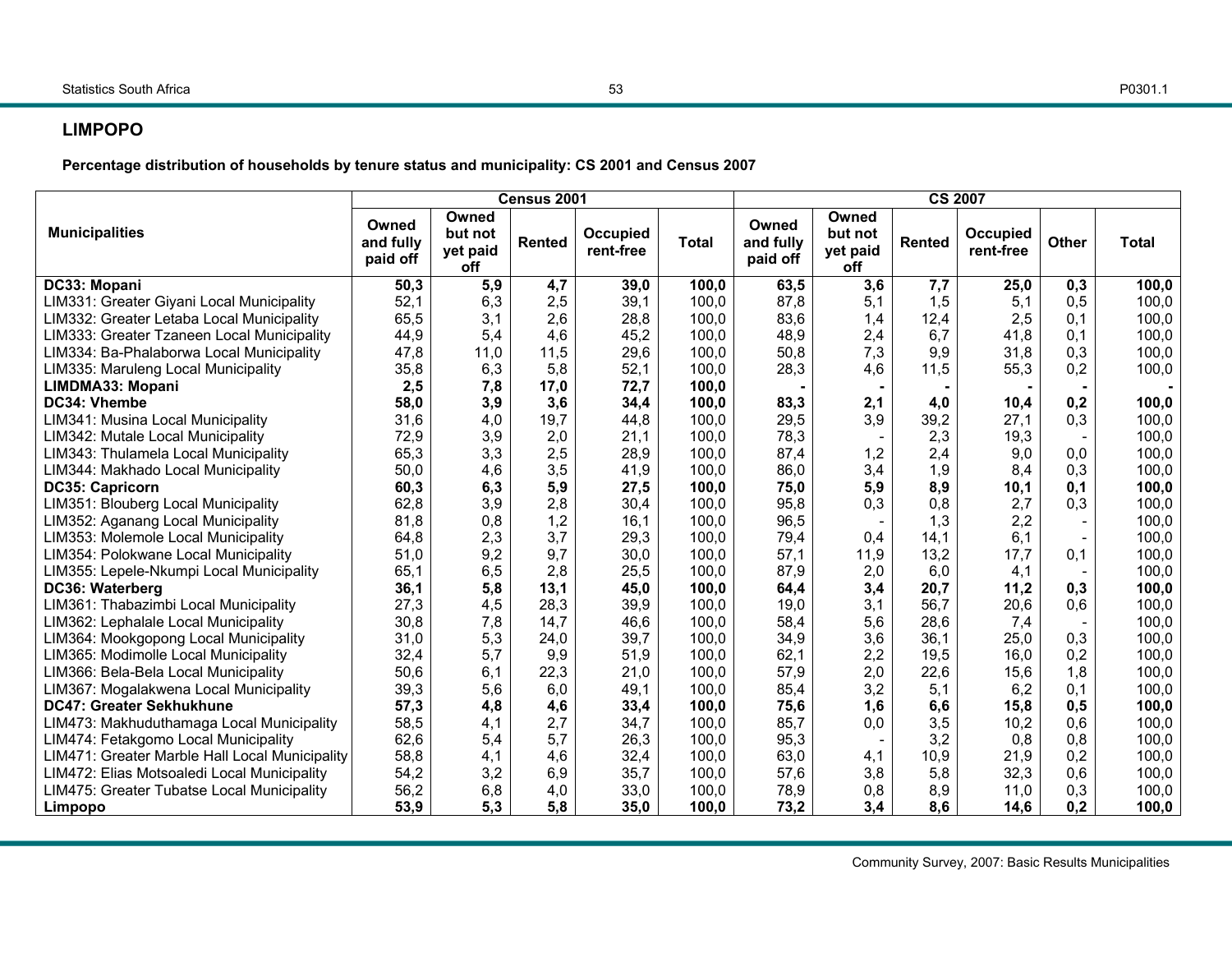#### **MPUMALANGA**

**Percentage distribution of households by tenure status and municipality, Census 2001 and CS 2007** 

|                                          |                                |                                     | Census 2001 |                       |              |                                |                                     | <b>CS 2007</b> |                       |        |              |
|------------------------------------------|--------------------------------|-------------------------------------|-------------|-----------------------|--------------|--------------------------------|-------------------------------------|----------------|-----------------------|--------|--------------|
| <b>Municipalities</b>                    | Owned<br>and fully<br>paid off | Owned<br>but not<br>yet paid<br>off | Rented      | Occupied<br>rent-free | <b>Total</b> | Owned<br>and fully<br>paid off | Owned<br>but not<br>yet paid<br>off | <b>Rented</b>  | Occupied<br>rent-free | Other  | <b>Total</b> |
| DC30: Gert Sibande                       | 38.1                           | 10.7                                | 24.5        | 26.7                  | 100.0        | 56.6                           | 9.8                                 | 16.7           | 16.6                  | 0.2    | 100.0        |
| MP301: Albert Luthuli Local Municipality | 58.1                           | 4.8                                 | 6.5         | 30.5                  | 100.0        | 71.9                           | 2.5                                 | 7.3            | 18.3                  | 0.1    | 100.0        |
| MP302: Msukaligwa Local Municipality     | 34.9                           | 9.6                                 | 27.4        | 28.2                  | 100.0        | 66.2                           | 8.9                                 | 15.3           | 9.5                   | 0.2    | 100.0        |
| MP303: Mkhondo Local Municipality        | 28.7                           | 10.3                                | 20.8        | 40.2                  | 100.0        | 62.2                           | 5.2                                 | 15.3           | 17.1                  | 0.2    | 100.0        |
| MP304: Seme Local Municipality           | 29.7                           | 7.4                                 | 37.5        | 25.4                  | 100.0        | 47.5                           | 7.8                                 | 27.9           | 16.9                  |        | 100.0        |
| MP305: Lekwa Local Municipality          | 29.2                           | 11.5                                | 26.7        | 32.6                  | 100.0        | 46.9                           | 13.1                                | 26.0           | 13.5                  | 0.5    | 100.0        |
| MP306: Dipaleseng Local Municipality     | 53.5                           | 7.0                                 | 17.6        | 21.9                  | 100.0        | 67.3                           | 9.4                                 | 8.7            | 14.6                  |        | 100.0        |
| MP307: Govan Mbeki Local Municipality    | 34.8                           | 16.4                                | 32.6        | 16.1                  | 100.0        | 45.9                           | 15.8                                | 18.4           | 19.6                  | 0.3    | 100.0        |
| DC31: Nkangala                           | 49.8                           | 12.5                                | 13.7        | 24.0                  | 100.0        | 58.5                           | 10.3                                | 13.8           | 17.1                  | 0.3    | 100.0        |
| MP311: Delmas Local Municipality         | 42.8                           | 8.5                                 | 16.4        | 32.3                  | 100.0        | 49.2                           | 8.3                                 | 17.1           | 24.0                  | 1.3    | 100.0        |
| MP312: Emalahleni Local Municipality     | 34.1                           | 20.7                                | 21.6        | 23.6                  | 100.0        | 42.3                           | 15.7                                | 17.1           | 24.7                  | 0.2    | 100.0        |
| MP313: Steve Tshwete Local Municipality  | 36.6                           | 20.9                                | 30.2        | 12.3                  | 100.0        | 34.7                           | 14.3                                | 32.6           | 17.8                  | 0.6    | 100.0        |
| MP314: Emakhazeni Local Municipality     | 32.7                           | 18.9                                | 19.8        | 28.6                  | 100.0        | 53.5                           | 12.2                                | 16.7           | 17.6                  | $\sim$ | 100.0        |
| MP315: Thembisile Local Municipality     | 65.5                           | 4.8                                 | 2.2         | 27.5                  | 100.0        | 85.7                           | 6.6                                 | 2.0            | 5.7                   | 0.1    | 100.0        |
| MP316: Dr JS Moroka Local Municipality   | 68.7                           | 3.3                                 | 2.1         | 25.8                  | 100.0        | 82.1                           | 1.0                                 | 3.2            | 13.7                  | 0.0    | 100.0        |
| DC32: Ehlanzeni                          | 59.5                           | 7.0                                 | 8.0         | 25.5                  | 100.0        | 69.9                           | 4.7                                 | 10.7           | 14.6                  | 0.2    | 100.0        |
| MP321: Thaba Chweu Local Municipality    | 32.0                           | 12.1                                | 33.9        | 22.1                  | 100.0        | 27.6                           | 7.9                                 | 42.4           | 21.3                  | 0.8    | 100.0        |
| MP322: Mbombela Local Municipality       | 62.7                           | 8.9                                 | 10.7        | 17.8                  | 100.0        | 59.4                           | 8.4                                 | 13.2           | 18.6                  | 0.3    | 100.0        |
| MP323: Umjindi Local Municipality        | 29.8                           | 16.0                                | 16.2        | 38.0                  | 100.0        | 36.6                           | 12.2                                | 18.6           | 32.0                  | 0.6    | 100.0        |
| MP324: Nkomazi Local Municipality        | 46.7                           | 5.6                                 | 4.0         | 43.7                  | 100.0        | 81.5                           | 2.0                                 | 7.5            | 8.9                   | 0.1    | 100.0        |
| MP325: Bushbuckridge Local Municipality  | 74.7                           | 3.9                                 | 1.4         | 20.1                  | 100.0        | 88.7                           | 0.4                                 | 1.3            | 9.5                   | 0.1    | 100.0        |
| <b>MPDMA32: Ehlanzeni</b>                | 6.1                            | 5.8                                 | 39.1        | 49.0                  | 100.0        |                                | 6.9                                 | 93.1           |                       |        | 100.0        |
| Mpumalanga                               | 50.7                           | 9.7                                 | 14.2        | 25.3                  | 100.0        | 62.7                           | 7.9                                 | 13.3           | 15.9                  | 0.2    | 100.0        |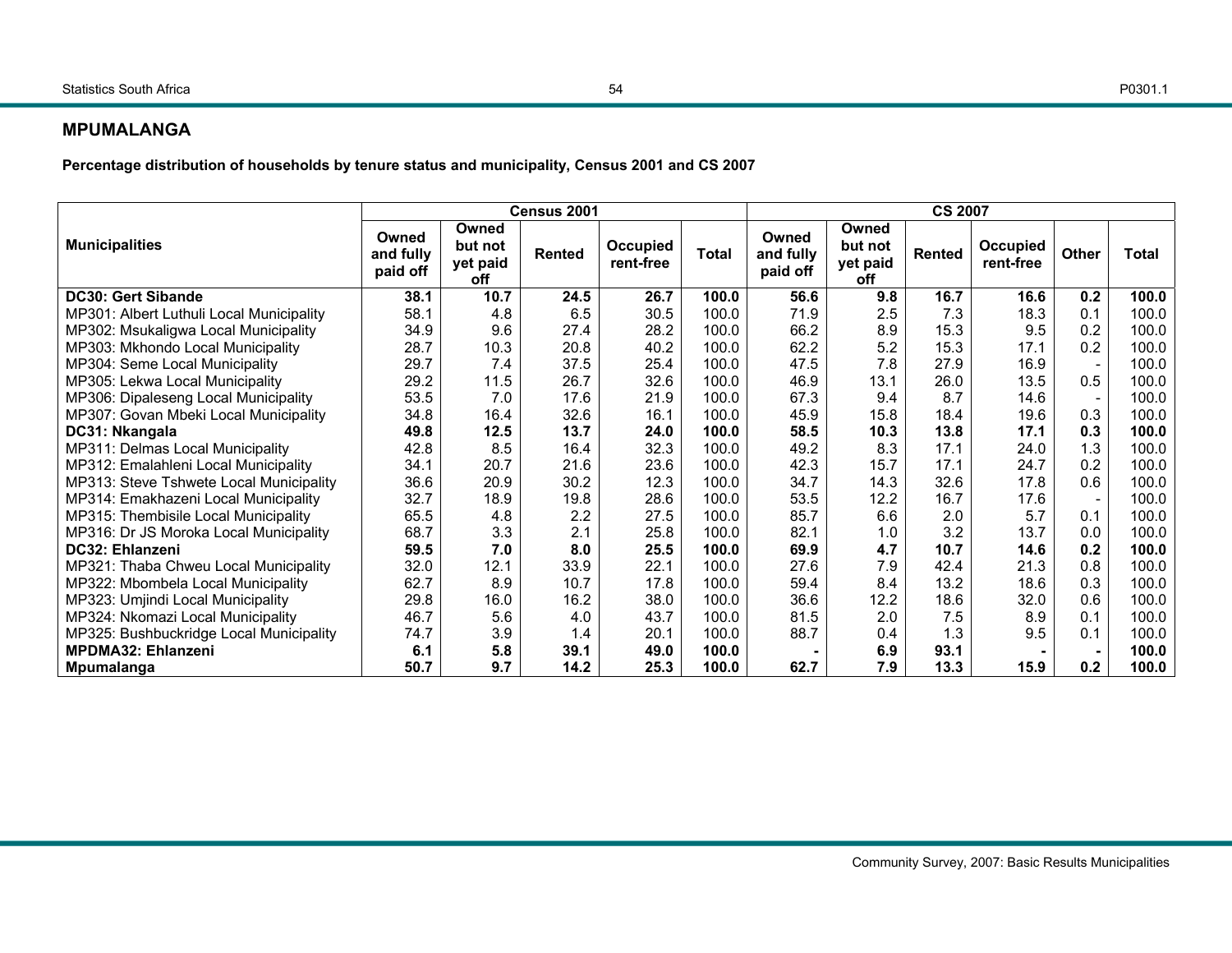## **NORTH WEST**

**Percentage distribution of households by tenure status and municipalities: Census 2001 and CS 2007** 

|                                          |          | <b>CS 2007</b><br>Census 2001 |               |           |              |          |          |               |           |       |       |
|------------------------------------------|----------|-------------------------------|---------------|-----------|--------------|----------|----------|---------------|-----------|-------|-------|
|                                          | Owned    | Owned                         |               |           |              | Owned    | Owned    |               |           |       |       |
| <b>Municipalities</b>                    | and      | but not                       | <b>Rented</b> | Occupied  | <b>Total</b> | and      | but not  | <b>Rented</b> | Occupied  | Other | Total |
|                                          | fully    | yet paid                      |               | rent-free |              | fully    | yet paid |               | rent-free |       |       |
|                                          | paid off | off                           |               |           |              | paid off | off      |               |           |       |       |
| DC37: Bojanala                           | 50,1     | 6,6                           | 16,2          | 27,1      | 100,0        | 43,4     | 4,5      | 23,8          | 26,6      | 1,6   | 100,0 |
| NW371: Moretele Local Municipality       | 67,1     | 3,1                           | 1,4           | 28,4      | 100,0        | 70,2     | 1,5      | 1,0           | 27,2      | 0,1   | 100,0 |
| NW372: Local Municipality of Madibeng    | 44,0     | 5,2                           | 12,1          | 38,6      | 100,0        | 38,5     | 5,1      | 19,6          | 36,2      | 0,6   | 100,0 |
| NW373: Rustenburg Local Municipality     | 42,0     | 10,5                          | 30,1          | 17,3      | 100.0        | 30,1     | 5,5      | 39,3          | 24,8      | 0,3   | 100,0 |
| NW374: Kgetlengrivier Local Municipality | 34,7     | 7,2                           | 16,4          | 41,7      | 100,0        | 36,1     | 6,7      | 10,2          | 46,3      | 0,7   | 100,0 |
| NW375: Moses Kotane Local Municipality   | 64,9     | 3,7                           | 7,2           | 24,2      | 100,0        | 65,7     | 2,8      | 11,5          | 12,1      | 7,9   | 100,0 |
| DC38: Central                            | 51,8     | 7,6                           | 11,7          | 28,9      | 100,0        | 65,7     | 5,3      | 12,4          | 16,4      | 0,1   | 100,0 |
| NW381: Ratlou Local Municipality         | 75,5     | 2,1                           | 3,0           | 19,3      | 100,0        | 88,0     | 3,2      | 2,2           | 6.6       | 0,1   | 100,0 |
| NW382: Tswaing Local Municipality        | 39,7     | 5                             | 8,0           | 47,3      | 100,0        | 62,5     | 3,9      | 15,5          | 17,9      | 0,2   | 100,0 |
| NW383: Mafikeng Local Municipality       | 53,6     | 10,6                          | 16,4          | 19,4      | 100,0        | 64,9     | 7,5      | 13,6          | 13,8      | 0.2   | 100,0 |
| NW384: Ditsobotla Local Municipality     | 42,9     | 9,7                           | 15            | 32,5      | 100,0        | 54,8     | 4,3      | 18,6          | 22,1      | 0.2   | 100,0 |
| NW385: Ramotshere Moiloa Local           |          |                               |               |           |              |          |          |               |           |       |       |
| Municipality                             | 50,7     | 5,2                           | 7,4           | 36,7      | 100,0        | 66,4     | 4,7      | 7,5           | 21,5      |       | 100,0 |
| DC39: Bophirima                          | 53,1     | 5,7                           | 9,7           | 31,5      | 100,0        | 50,4     | 5,7      | 12,9          | 30,8      | 0,2   | 100,0 |
| NW391: Kagisano Local Municipality       | 51,5     | 2,7                           | 5,8           | 40,0      | 100,0        | 84,1     | 0,3      | 7,3           | 8,0       | 0,3   | 100,0 |
| NW392: Naledi Local Municipality         | 25,5     | 9,6                           | 22,6          | 42,3      | 100,0        | 34,4     | 11,3     | 37,5          | 16,7      | 0,2   | 100,0 |
| NW393: Mamusa Local Municipality         | 60       | 4,6                           | 12,9          | 22,4      | 100,0        | 58,4     | 11,4     | 10,9          | 19,3      |       | 100,0 |
| NW394: Greater Taung Local Municipality  | 67,5     | 3,4                           | 4,7           | 24,4      | 100,0        | 37,9     | 3,9      | 8,0           | 50,1      | 0,1   | 100,0 |
| NW395: Molopo Local Municipality         | 18,9     | 8,6                           | 6.7           | 65,7      | 100,0        | 48,5     | 1,6      | 4,5           | 45,2      | 0.2   | 100,0 |
| NW396: Lekwa-Teemane Local               |          |                               |               |           |              |          |          |               |           |       |       |
| Municipality                             | 43,4     | 15,5                          | 16,8          | 24,3      | 100,0        | 51,6     | 12,2     | 15,9          | 19,9      | 0,4   | 100,0 |
| <b>DC40: Southern</b>                    | 37,9     | 15,2                          | 26,6          | 20,2      | 100,0        | 39,9     | 10,1     | 30,9          | 18,7      | 0,3   | 100,0 |
| NW401: Ventersdorp Local Municipality    | 34,5     | 6,7                           | 12,7          | 46,1      | 100,0        | 43,0     | 4.7      | 19,8          | 32,3      | 0,3   | 100,0 |
| NW402: Potchefstroom Local Municipality  | 45,9     | 16,3                          | 19,3          | 18,5      | 100,0        | 30,1     | 13,3     | 40,3          | 14,9      | 1,3   | 100,0 |
| NW403: City of Matlosana                 | 44,3     | 17,4                          | 26,7          | 11,6      | 100,0        | 47,0     | 13,5     | 30,8          | 8,6       | 0,1   | 100,0 |
| NW404: Maquassi Hills Local Municipality | 39,1     | 12,8                          | 13,5          | 34,6      | 100.0        | 73,3     | 3,8      | 14,2          | 8,7       | 0,1   | 100,0 |
| NW405: Merafong City Local Municipality  | 23,2     | 13,5                          | 37,5          | 25,8      | 100,0        | 26,5     | 6,4      | 32,5          | 34,4      | 0,2   | 100,0 |
| <b>North West</b>                        | 47,7     | 8,9                           | 17,1          | 26,3      | 100,0        | 47,7     | 6, 5     | 22,4          | 22,7      | 0,8   | 100,0 |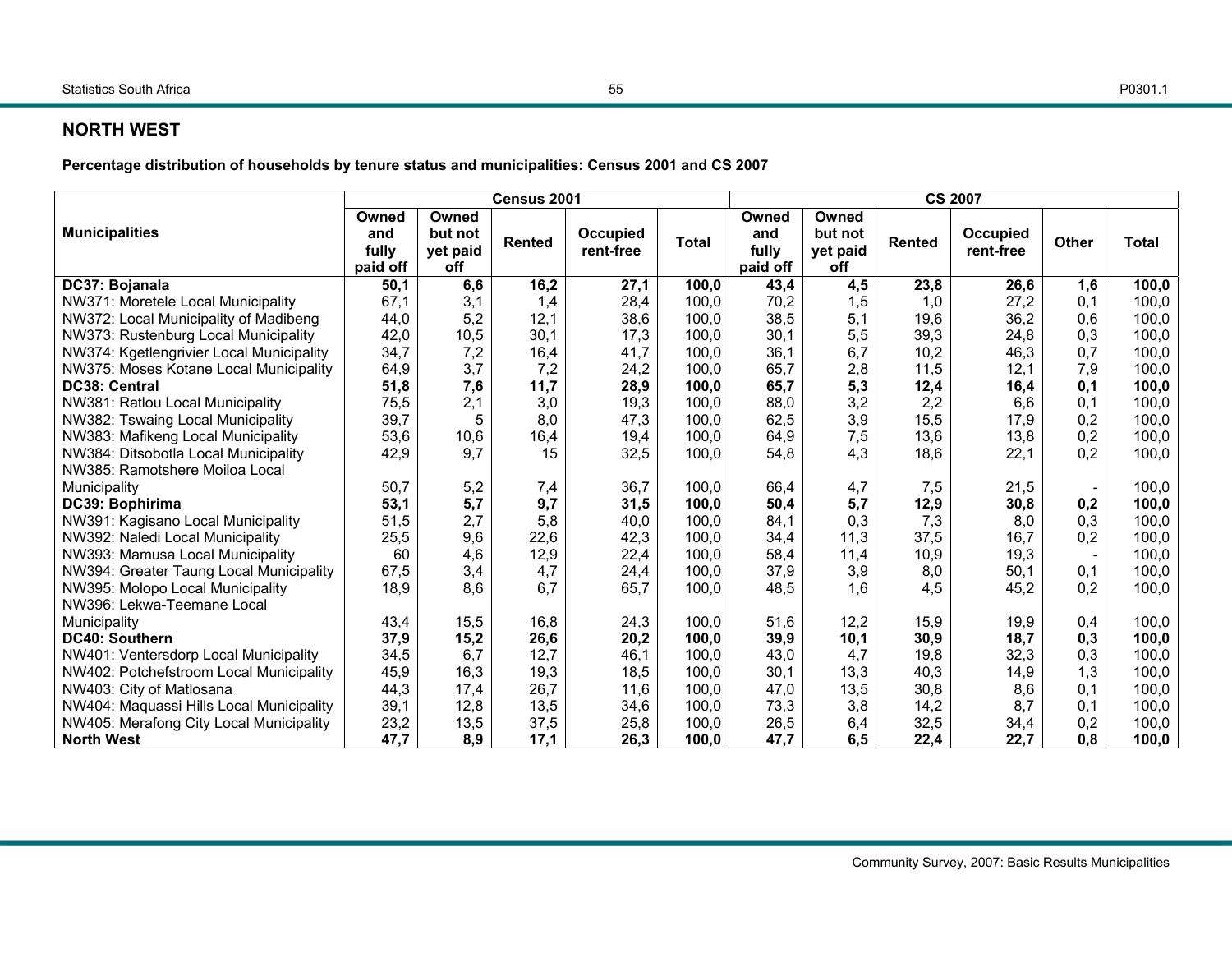#### **NORTHERN CAPE**

**Percentage distribution of households by tenure status and municipality: Census 2001 and CS 2007** 

|                                        | <b>CS 2007</b><br>Census 2001<br>Occu-<br>Owned<br>Owned<br>Owned<br>Occu-<br>Owned |             |               |              |              |                  |            |               |              |            |                |
|----------------------------------------|-------------------------------------------------------------------------------------|-------------|---------------|--------------|--------------|------------------|------------|---------------|--------------|------------|----------------|
| <b>Municipalities</b>                  |                                                                                     | but not     |               | pied         |              | and              | but not    |               | pied         |            |                |
|                                        | and fully<br>paid off                                                               | yet paid    | <b>Rented</b> | rent-        | <b>Total</b> | fully            | yet paid   | <b>Rented</b> | rent-        | Other      | <b>Total</b>   |
| DC6: Namakwa                           |                                                                                     | off         |               | free         | 100,0        | paid off<br>63,7 | off        |               | free         |            |                |
| NC061: Richtersveld Local Municipality | 59,1<br>56,2                                                                        | 6, 5<br>5,7 | 16,0<br>16,2  | 18,3<br>21,9 | 100,0        | 43,6             | 4,0<br>1,8 | 14,0<br>19,0  | 17,7<br>34,7 | 0,6<br>0,9 | 100,0<br>100,0 |
| NC062: Nama Khoi Local Municipality    | 68,3                                                                                | 3,3         | 15,7          | 12,8         | 100,0        | 73,5             | 1,9        | 12,1          | 12,3         | 0,2        | 100,0          |
| NC064: Kamiesberg Local Municipality   | 70,7                                                                                | 10,0        | 7,3           | 12,1         | 100,0        | 64,5             | 5,7        | 5,5           | 23,9         | 0,4        | 100,0          |
| NC065: Hantam Local Municipality       | 46,4                                                                                | 11,8        | 17,3          | 24,5         | 100,0        | 58,3             | 12,8       | 20,7          | 7,6          | 0,6        | 100,0          |
| NC066: Karoo Hoogland Local            |                                                                                     |             |               |              |              |                  |            |               |              |            |                |
| Municipality                           | 49,2                                                                                | 6,1         | 14,3          | 30,4         | 100,0        | 65,3             | 1,8        | 14,8          | 17,8         | 0,3        | 100,0          |
| NC067: Khai-Ma Local Municipality      | 53,0                                                                                | 7,7         | 27,0          | 12,4         | 100,0        | 54,1             | 2,5        | 14,9          | 26,5         | 2,0        | 100,0          |
| NCDMA06: Namakwa                       | 30,2                                                                                | 1,4         | 5,2           | 63,2         | 100,0        | 22,5             | 0,4        | 11,6          | 65,5         | 0,0        | 100,0          |
| DC7: Pixley ka Seme                    | 41,0                                                                                | 9,8         | 19,2          | 30,1         | 100,0        | 59,4             | 7,7        | 16,2          | 16,1         | 0,7        | 100,0          |
| NC071: Ubuntu Local Municipality       | 41,7                                                                                | 10,4        | 17,6          | 30,3         | 100,0        | 59,4             | 10,7       | 7,1           | 21,4         | 1,4        | 100,0          |
| NC072: Umsobomvu Local Municipality    | 46,5                                                                                | 5,9         | 27,6          | 20,0         | 100,0        | 56,7             | 4,9        | 15,6          | 21,6         | 1,1        | 100,0          |
| NC073: Emthanjeni Local Municipality   | 38,5                                                                                | 19,8        | 24,9          | 16,7         | 100,0        | 77,0             | 4,6        | 14,9          | 3,5          | 0,0        | 100,0          |
| NC074: Kareeberg Local Municipality    | 51,3                                                                                | 10,5        | 17,0          | 21,2         | 100,0        | 62,3             | 2,3        | 21,8          | 11,4         | 2,2        | 100,0          |
| NC075: Renosterberg Local Municipality | 56,4                                                                                | 11,5        | 14,2          | 17,9         | 100,0        | 17,7             | 11,3       | 37,3          | 31,3         | 2,3        | 100,0          |
| NC076: Thembelihle Local Municipality  | 37,8                                                                                | 6,2         | 17,4          | 38,7         | 100,0        | 53,6             | 18,6       | 10,2          | 17,6         | 0,0        | 100,0          |
| NC077: Siyathemba Local Municipality   | 49,6                                                                                | 8,4         | 16,9          | 25,1         | 100,0        | 47,6             | 14,1       | 17,3          | 20,4         | 0,6        | 100,0          |
| NC078: Siyancuma Local Municipality    | 32,6                                                                                | 4,4         | 13,5          | 49,6         | 100,0        | 67,4             | 4,3        | 14,2          | 13,9         | 0,2        | 100,0          |
| NCDMA07: Pixley ka Seme                | 17,0                                                                                | 4,1         | 10,8          | 68,0         | 100,0        | 19,0             | 3,5        | 31,1          | 46,3         | 0,0        | 100,0          |
| DC8: Siyanda                           | 36,0                                                                                | 13,7        | 19,1          | 31,2         | 100,0        | 46,4             | 9,4        | 23,1          | 20,1         | 1,0        | 100,0          |
| NC081: Mier Local Municipality         | 49,4                                                                                | 11,3        | 9,0           | 30,3         | 100,0        | 73,8             | 0,8        | 8,1           | 16,4         | 0,8        | 100,0          |
| NC082: Kai !Garib Local Municipality   | 35,5                                                                                | 9,9         | 13,9          | 40,7         | 100,0        | 44,8             | 3,8        | 29,1          | 21,6         | 0,7        | 100,0          |
| NC083: //Khara Hais Local Municipality | 36,7                                                                                | 20,3        | 24,6          | 18,4         | 100,0        | 47,7             | 16,0       | 18,4          | 17,5         | 0,4        | 100,0          |
| NC084: !Kheis Local Municipality       | 29,9                                                                                | 9,2         | 12,5          | 48,4         | 100,0        | 52,8             | 12,6       | 12,2          | 17,1         | 5,2        | 100,0          |
| NC085: Tsantsabane Local Municipality  | 45,2                                                                                | 14,9        | 18,7          | 21,1         | 100,0        | 59,6             | 6,7        | 22,6          | 9,1          | 2,1        | 100,0          |
| NC086: Kgatelopele Local Municipality  | 38,0                                                                                | 10,6        | 30,4          | 21,0         | 100,0        | 33,4             | 10,4       | 37,5          | 18,7         | 0,0        | 100,0          |
| <b>NCDMA08: Siyanda</b>                | 17,1                                                                                | 1,4         | 11,6          | 69,8         | 100,0        | 12,5             | 0,8        | 22,8          | 63,3         | 0,6        | 100,0          |
| <b>DC9: Frances Baard</b>              | 46,5                                                                                | 18,4        | 14,5          | 20,6         | 100,0        | 51,7             | 17,0       | 11,4          | 18,7         | 1,2        | 100,0          |
| NC091: Sol Plaatjie Local Municipality | 48,1                                                                                | 25,7        | 13,8          | 12,5         | 100,0        | 55,3             | 24,5       | 10,7          | 9,0          | 0,6        | 100,0          |
| NC092: Dikgatlong Local Municipality   | 58,2                                                                                | 6,0         | 13,5          | 22,4         | 100,0        | 47,1             | 2,6        | 11,9          | 34,6         | 3,8        | 100,0          |
| NC093: Magareng Local Municipality     | 51,4                                                                                | 9,6         | 18,6          | 20,4         | 100,0        | 53,9             | 3,7        | 15,6          | 24,2         | 2,6        | 100,0          |
| NC094: Phokwane Local Municipality     | 36,8                                                                                | 8,1         | 16,0          | 39,0         | 100,0        | 43,8             | 6,2        | 11,9          | 36,8         | 1,3        | 100,0          |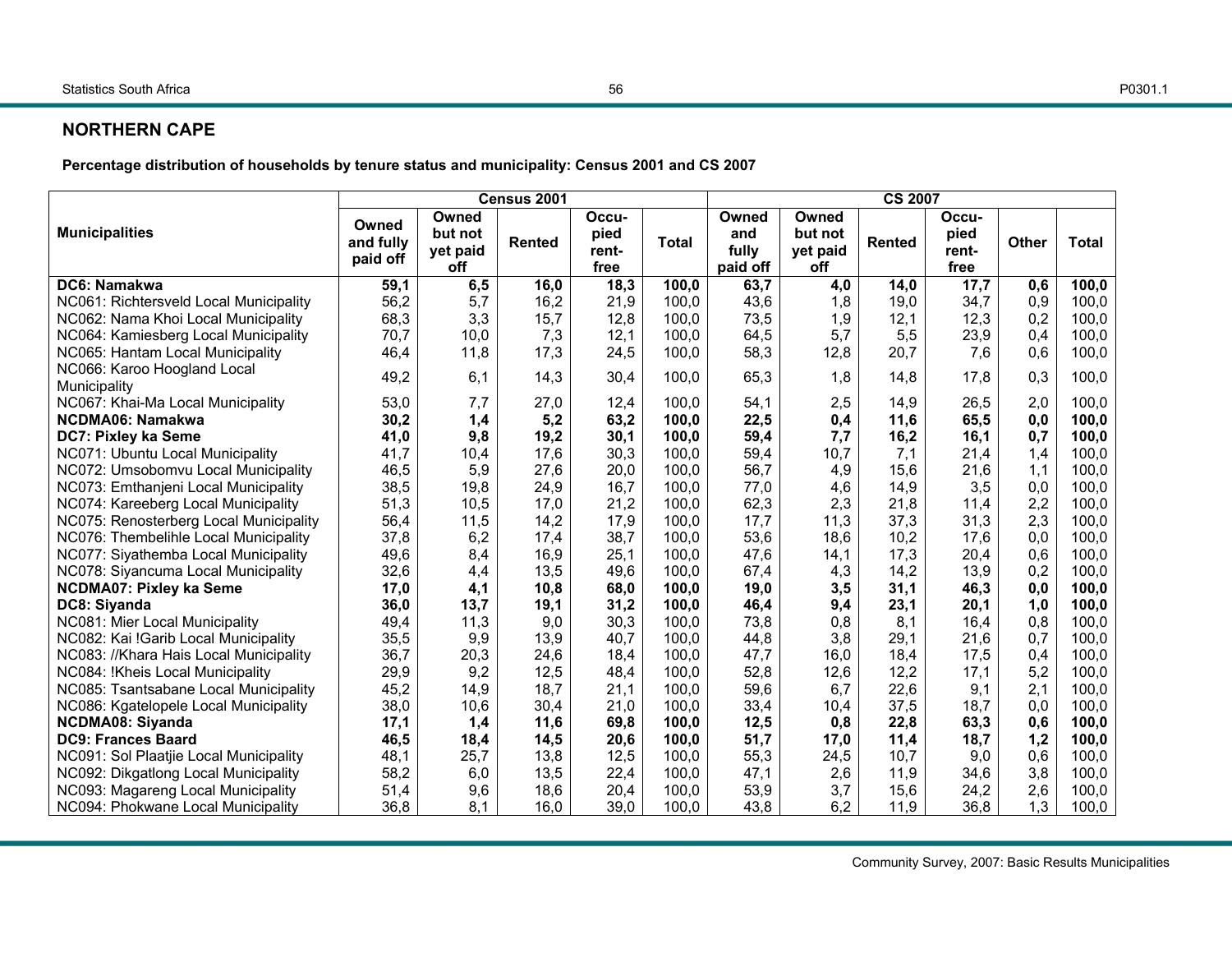|                                        |                                |                                     | Census 2001 |                                |              |                                   |                                     | <b>CS 2007</b> |                                |              |              |
|----------------------------------------|--------------------------------|-------------------------------------|-------------|--------------------------------|--------------|-----------------------------------|-------------------------------------|----------------|--------------------------------|--------------|--------------|
| <b>Municipalities</b>                  | Owned<br>and fully<br>paid off | Owned<br>but not<br>yet paid<br>off | Rented      | Occu-<br>pied<br>rent-<br>free | <b>Total</b> | Owned<br>and<br>fullv<br>paid off | Owned<br>but not<br>yet paid<br>off | Rented         | Occu-<br>pied<br>rent-<br>free | <b>Other</b> | <b>Total</b> |
| <b>NCDMA09: Frances Baard</b>          | 12,8                           | 0,8                                 | 13,5        | 72,9                           | 100,0        | 15,9                              | 3,2                                 | 12,2           | 67,9                           | 0.7          | 100,0        |
| DC45: Kgalagadi                        | 67,0                           | 4,2                                 | 10,8        | 17,9                           | 100,0        | 73,9                              | 2,9                                 | 16,5           | 6,0                            | 0,7          | 100,0        |
| NC453: Gamagara Local Municipality     | 36,4                           | 12,6                                | 35,1        | 15,9                           | 100,0        | 37,0                              | 6,3                                 | 46,2           | 6,7                            | 3,8          | 100,0        |
| NC451: Moshaweng Local Municipality    | 88,2                           | 1,9                                 | 3,8         | 6,0                            | 100,0        | 94,9                              | 0,3                                 | 2,4            | 2,5                            | 0,0          | 100,0        |
| NC452: Ga-Segonyana Local Municipality | 56,9                           | 4,7                                 | 9,4         | 29,0                           | 100.0        | 78,7                              | 4,0                                 | 10,3           | 7,0                            | 0.0          | 100.0        |
| NCDMA45: Kgalagadi                     | 16,4                           | 0,9                                 | 31,9        | 50,8                           | 100,0        | 9,2                               | 1,2                                 | 67,1           | 22,5                           | 0,0          | 100,0        |
| <b>Northern Cape</b>                   | 48,6                           | 12,1                                | 15,7        | 23,5                           | 100.0        | 56.9                              | 9,7                                 | 16.0           | 16.4                           | 0.9          | 100,0        |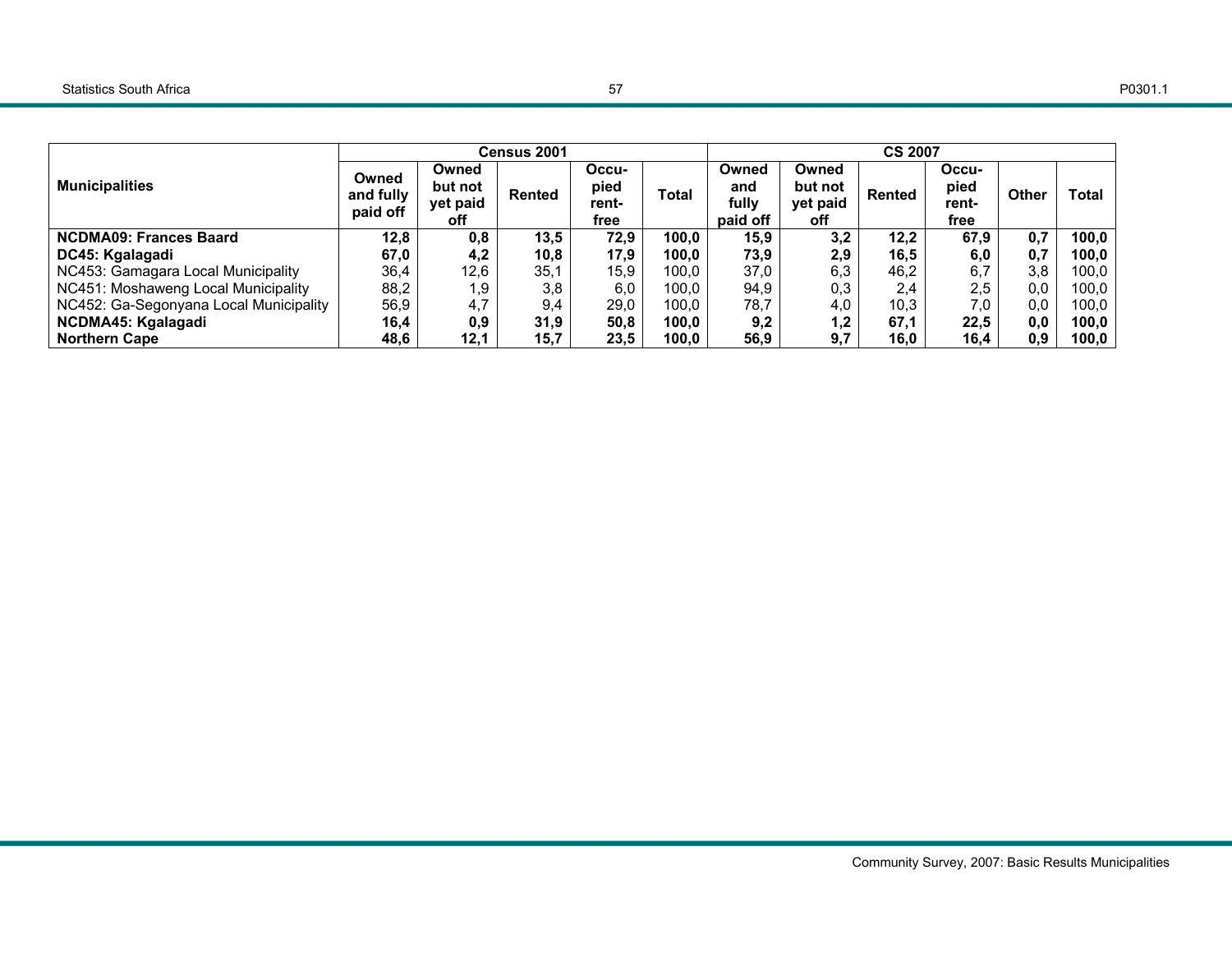#### **WESTERN CAPE**

**Percentage distribution of households by tenure status and municipality - Census 2001 and CS 2007** 

|                                                  | Census 2001                       |                                     |               |                       |              |                                   | <b>CS 2007</b>                      |               |                       |              |              |  |  |
|--------------------------------------------------|-----------------------------------|-------------------------------------|---------------|-----------------------|--------------|-----------------------------------|-------------------------------------|---------------|-----------------------|--------------|--------------|--|--|
| <b>Municipalities</b>                            | Owned<br>and<br>fully<br>paid off | Owned<br>but not<br>yet paid<br>off | <b>Rented</b> | Occupied<br>rent-free | <b>Total</b> | Owned<br>and<br>fully<br>paid off | Owned<br>but not<br>yet paid<br>off | <b>Rented</b> | Occupied<br>rent-free | <b>Other</b> | <b>Total</b> |  |  |
| <b>DC1: West Coast</b>                           | 42,3                              | 12,1                                | 21,7          | 23,8                  | 100,0        | 50,5                              | 13,8                                | 20,1          | 14,6                  | 1,0          | 100,0        |  |  |
| WC011: Matzikama Local Municipality              | 33,2                              | 11,0                                | 20,1          | 35,6                  | 100,0        | 51,1                              | 11,0                                | 19,7          | 17,5                  | 0,8          | 100,0        |  |  |
| WC012: Cederberg Local Municipality              | 39,7                              | 9,1                                 | 14,3          | 36,9                  | 100,0        | 46,6                              | 12,3                                | 18,5          | 21,8                  | 0,8          | 100,0        |  |  |
| WC013: Bergrivier Local Municipality             | 42,6                              | 8,0                                 | 21,7          | 27,7                  | 100,0        | 59,6                              | 5,0                                 | 20,0          | 14,6                  | 0,7          | 100,0        |  |  |
| WC014: Saldanha Bay Local Municipality           | 48,7                              | 16,4                                | 29,0          | 6,0                   | 100,0        | 54,8                              | 17,1                                | 20,1          | 5,9                   | 2,0          | 100,0        |  |  |
| WC015: Swartland Local Municipality              | 42,7                              | 13,8                                | 20,4          | 23,2                  | 100,0        | 40,2                              | 18,7                                | 21,8          | 18,7                  | 0,6          | 100,0        |  |  |
| <b>WCDMA01: West Coast</b>                       | 66,2                              | 2,5                                 | 12,3          | 19,0                  | 100,0        | 76,2                              | 4,3                                 | 9,3           | 10,3                  | 0,0          | 100,0        |  |  |
| <b>DC2: Cape Winelands</b>                       | 27,8                              | 15,6                                | 25,7          | 30,8                  | 100,0        | 33,4                              | 11,5                                | 30,4          | 21,9                  | 2,8          | 100,0        |  |  |
| WC022: Witzenberg Local Municipality             | 27,6                              | 11,6                                | 16,6          | 44,2                  | 100,0        | 22,8                              | 6,0                                 | 21,2          | 49,4                  | 0,6          | 100,0        |  |  |
| WC023: Drakenstein Local Municipality            | 27,4                              | 20,4                                | 29,3          | 22,8                  | 100,0        | 34,7                              | 15,6                                | 32,9          | 13,7                  | 3,1          | 100,0        |  |  |
| WC024: Stellenbosch Local Municipality           | 27,1                              | 15,5                                | 29,6          | 27,8                  | 100,0        | 42,3                              | 12,1                                | 24,5          | 13,8                  | 7,3          | 100,0        |  |  |
| WC025: Breede Valley Local Municipality          | 25,4                              | 14,1                                | 27,3          | 33,2                  | 100,0        | 25,0                              | 8,4                                 | 45,8          | 20,4                  | 0,4          | 100,0        |  |  |
| WC026: Breede River/Winelands Local Municipality | 35,3                              | 12,4                                | 20,0          | 32,3                  | 100,0        | 45,0                              | 13,3                                | 19,4          | 21,2                  | 1,2          | 100,0        |  |  |
| <b>WCDMA02: Cape Winelands</b>                   | 9,0                               | 4,5                                 | 9,2           | 77,2                  | 100,0        | 6,0                               | 0,9                                 | 26,3          | 66,4                  | 0,4          | 100,0        |  |  |
| DC3: Overberg                                    | 39,7                              | 11,7                                | 23,9          | 24,7                  | 100,0        | 46,2                              | 10,3                                | 22,9          | 19,7                  | 0,8          | 100,0        |  |  |
| WC031: Theewaterskloof Local Municipality        | 29,1                              | 11,0                                | 25,7          | 34,2                  | 100,0        | 36,0                              | 4,2                                 | 20,0          | 38,0                  | 1,9          | 100,0        |  |  |
| WC032: Overstrand Local Municipality             | 46,2                              | 12,0                                | 24,2          | 17,6                  | 100,0        | 51,0                              | 14,9                                | 27,6          | 6,3                   | 0,2          | 100,0        |  |  |
| WC033: Cape Agulhas Local Municipality           | 49,6                              | 15,3                                | 22,7          | 12,4                  | 100,0        | 54,8                              | 15,9                                | 22,2          | 6,8                   | 0,3          | 100,0        |  |  |
| WC034: Swellendam Local Municipality             | 46,2                              | 10,0                                | 18,4          | 25,4                  | 100,0        | 56,7                              | 10,6                                | 18,4          | 14,3                  | 0,0          | 100,0        |  |  |
| <b>WCDMA03: Overberg</b>                         | 7,9                               | 2,6                                 | 89,5          | 0,0                   | 100.0        | 0,0                               | 0,0                                 | 48,5          | 51,5                  | 0,0          | 100,0        |  |  |
| DC4: Eden                                        | 42,6                              | 15,1                                | 22,1          | 20,2                  | 100,0        | 46,7                              | 14,9                                | 20,2          | 16,5                  | 1,6          | 100,0        |  |  |
| WC041: Kannaland Local Municipality              | 45,7                              | 7,1                                 | 13,1          | 34,1                  | 100,0        | 51,2                              | 9,6                                 | 19,8          | 18,7                  | 0,6          | 100,0        |  |  |
| WC042: Hessequa Local Municipality               | 48,6                              | 9,6                                 | 18,9          | 22,8                  | 100,0        | 69,4                              | 8,0                                 | 13,3          | 6,3                   | 3,1          | 100,0        |  |  |
| WC043: Mossel Bay Local Municipality             | 42,5                              | 19,0                                | 20,9          | 17,6                  | 100,0        | 51,0                              | 16,4                                | 21,7          | 10,3                  | 0,7          | 100,0        |  |  |
| WC044: George Local Municipality                 | 32,7                              | 19,6                                | 27,8          | 19,8                  | 100,0        | 30,0                              | 22,0                                | 22,6          | 22,7                  | 2,7          | 100,0        |  |  |
| WC045: Oudtshoorn Local Municipality             | 42,9                              | 16,7                                | 24,5          | 16,0                  | 100,0        | 48,7                              | 20,9                                | 18,0          | 11,4                  | 0,9          | 100,0        |  |  |
| WC047: Bitou Local Municipality                  | 47,6                              | 11,4                                | 20,5          | 20,6                  | 100,0        | 59,6                              | 3,1                                 | 20,5          | 16,0                  | 0,8          | 100,0        |  |  |
| WC048: Knysna Local Municipality                 | 59,7                              | 9,9                                 | 16,2          | 14,2                  | 100,0        | 52,7                              | 6,7                                 | 17,8          | 21,2                  | 1,6          | 100,0        |  |  |
| <b>WCDMA04: Eden</b>                             | 29.6                              | 4,2                                 | 16,6          | 49,7                  | 100,0        | 41,7                              | 4,2                                 | 24,6          | 28,6                  | 0,9          | 100,0        |  |  |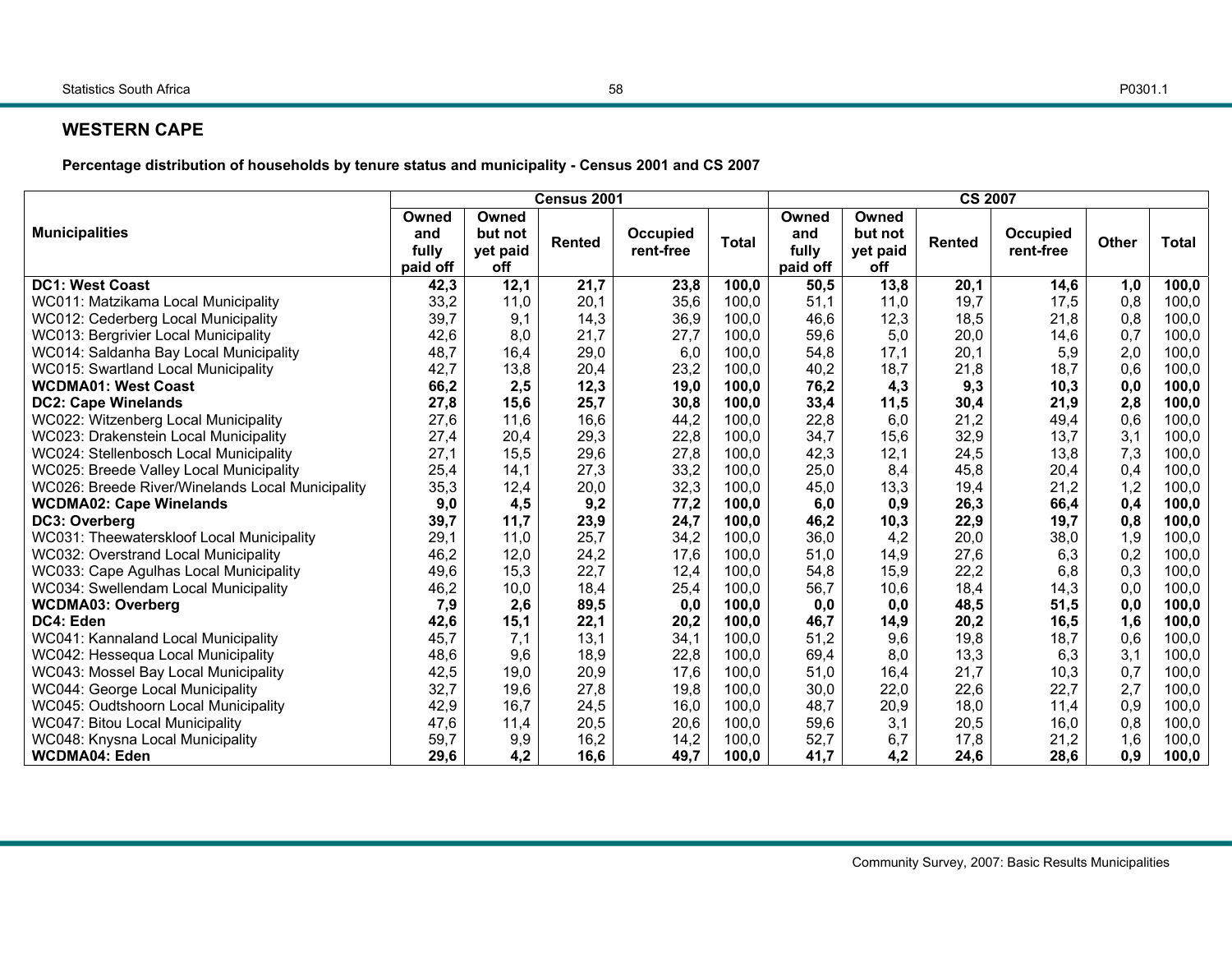|                                                  |          |          | Census 2001 |           |       |          |          | <b>CS 2007</b> |                 |       |              |
|--------------------------------------------------|----------|----------|-------------|-----------|-------|----------|----------|----------------|-----------------|-------|--------------|
|                                                  | Owned    | Owned    |             |           |       | Owned    | Owned    |                |                 |       |              |
| <b>Municipalities</b>                            | and      | but not  | Rented      | Occupied  | Total | and      | but not  | Rented         | <b>Occupied</b> | Other | <b>Total</b> |
|                                                  | fully    | yet paid |             | rent-free |       | fully    | yet paid |                | rent-free       |       |              |
|                                                  | paid off | off      |             |           |       | paid off | off      |                |                 |       |              |
| <b>DC5: Central Karoo</b>                        | 46,7     | 11,7     | 20,0        | 21,6      | 100,0 | 60,0     | 10,3     | 16,4           | 12,5            | 0,7   | 100,0        |
| WC051: Laingsburg Local Municipality             | 45,9     | 9,2      | 15,5        | 29,5      | 100.0 | 55,5     | 6.0      | 20,7           | 16,7            | 1,2   | 100,0        |
| WC052: Prince Albert Local Municipality          | 55,2     | 4,0      | 20,3        | 20,5      | 100.0 | 66,5     | 1,1      | 15,1           | 17,1            | 0,2   | 100,0        |
| WC053: Beaufort West Local Municipality          | 46,5     | 16,0     | 21,6        | 15,8      | 100,0 | 55,2     | 15,9     | 18,2           | 9.7             | 0,9   | 100.0        |
| <b>WCDMA05: Central Karoo</b>                    | 34,4     | 2,8      | 15,5        | 47,3      | 100.0 | 79,0     | 1,3      | 5,1            | 14,6            | 0,0   | 100,0        |
| <b>CPT: City of Cape Town</b>                    | 31,0     | 29,7     | 24,6        | 14,7      | 100.0 | 39,7     | 24,3     | 22.4           | 12,9            | 0,8   | 100,0        |
| CPT: City of Cape Town Metropolitan Municipality | 31,0     | 29,7     | 24,6        | 14,7      | 100.0 | 39,7     | 24,3     | 22,4           | 12,9            | 0,8   | 100,0        |
| <b>Western Cape</b>                              | 33,1     | 24,2     | 24,2        | 18,4      | 100,0 | 40,7     | 20,3     | 23,0           | 14,8            | 1,2   | 100,0        |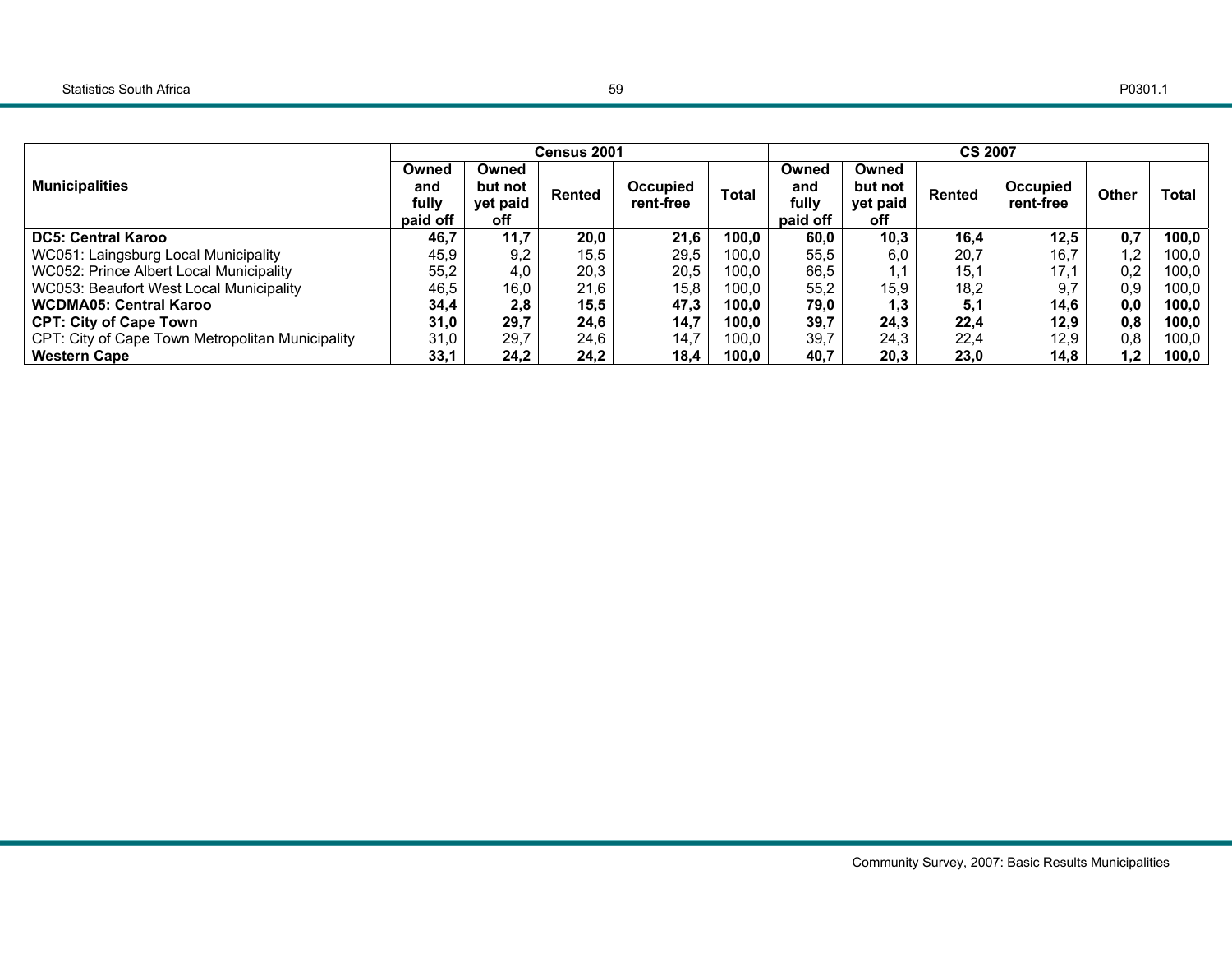## **5.3 Type of energy for heating, cooking and lighting: Census 2001 and CS 2007**

## **EASTERN CAPE**

| <b>Municipalities</b>                           | Lighting    |                | Cooking     |                | <b>Heating</b> |                |
|-------------------------------------------------|-------------|----------------|-------------|----------------|----------------|----------------|
|                                                 | Census 2001 | <b>CS 2007</b> | Census 2001 | <b>CS 2007</b> | Census 2001    | <b>CS 2007</b> |
| DC10: Cacadu                                    | 71,7        | 84,5           | 47,8        | 74,6           | 41,5           | 68,5           |
| EC101: Camdeboo Local Municipality              | 85,0        | 98,1           | 57,4        | 95,5           | 45,8           | 91,2           |
| EC102: Blue Crane Route Local Municipality      | 65,1        | 77,9           | 34,5        | 69,7           | 26,9           | 57,2           |
| EC103: Ikwezi Local Municipality                | 71,7        | 85,4           | 35,1        | 76,5           | 32,0           | 69,1           |
| EC104: Makana Local Municipality                | 72,5        | 87,2           | 43,0        | 67,9           | 34,0           | 58,5           |
| EC105: Ndlambe Local Municipality               | 66,5        | 84,2           | 40,4        | 69,0           | 40,1           | 67,2           |
| EC106: Sunday's River Valley Local Municipality | 68,8        | 83,4           | 38,9        | 72,0           | 31,9           | 62,8           |
| EC107: Baviaans Local Municipality              | 69,3        | 85,3           | 41,0        | 66,0           | 34,6           | 46,7           |
| EC108: Kouga Local Municipality                 | 76,0        | 88,0           | 66,8        | 86,0           | 62,9           | 84,7           |
| EC109: Kou-Kamma Local Municipality             | 75,4        | 73,6           | 56,2        | 70,1           | 45,8           | 57,4           |
| <b>ECDMA10: Cacadu</b>                          | 36,5        | 57,0           | 19,7        | 49,8           | 17,4           | 40,5           |
| DC12: Amatole                                   | 54,4        | 67,1           | 27,5        | 45,7           | 22,6           | 29,7           |
| EC121: Mbhashe Local Municipality               | 15,6        | 40.4           | 4,9         | 12,0           | 3,8            | 7,5            |
| EC122: Mnquma Local Municipality                | 33,5        | 51,3           | 14,2        | 33,6           | 11,8           | 22,9           |
| EC123: Great Kei Local Municipality             | 71,4        | 76,3           | 23,8        | 34,6           | 20,6           | 20,7           |
| EC124: Amahlathi Local Municipality             | 67,8        | 67,4           | 17,3        | 40,8           | 13,1           | 25,0           |
| EC125: Buffalo City Local Municipality          | 62,9        | 74,3           | 43,0        | 59,6           | 35,8           | 46,6           |
| EC126: Ngqushwa Local Municipality              | 69,1        | 90,5           | 11,4        | 51,4           | 8,2            | 19,0           |
| EC127: Nkonkobe Local Municipality              | 75,8        | 79,6           | 21,9        | 47,1           | 17,3           | 10,8           |
| EC128: Nxuba Local Municipality                 | 79,7        | 88,2           | 33,6        | 69,2           | 25,6           | 18,2           |
| <b>DC13: Chris Hani</b>                         | 50,8        | 63,4           | 20,1        | 37,0           | 14,0           | 14,6           |
| EC131: Inxuba Yethemba Local Municipality       | 82,5        | 94,1           | 52,8        | 79,0           | 44,3           | 45,3           |
| EC132: Tsolwana Local Municipality              | 86,2        | 86,9           | 25,5        | 40,1           | 16,7           | 15,8           |
| EC133: Inkwanca Local Municipality              | 72,8        | 86,6           | 26,3        | 50,9           | 18,9           | 14,9           |
| EC134: Lukanji Local Municipality               | 72,5        | 86,7           | 37,6        | 61,8           | 23,1           | 19,7           |
| EC135: Intsika Yethu Local Municipality         | 32,2        | 43,4           | 6,7         | 17,2           | 5,4            | 6,6            |
| EC136: Emalahleni Local Municipality            | 43,8        | 59,1           | 9,3         | 23,2           | 6,7            | 7,1            |
| EC137: Engcobo Local Municipality               | 19,9        | 36,6           | 4,6         | 16.7           | 2,8            | 11,8           |
| EC138: Sakhisizwe Local Municipality            | 53,5        | 65,0           | 16,7        | 40,9           | 11.1           | 20,5           |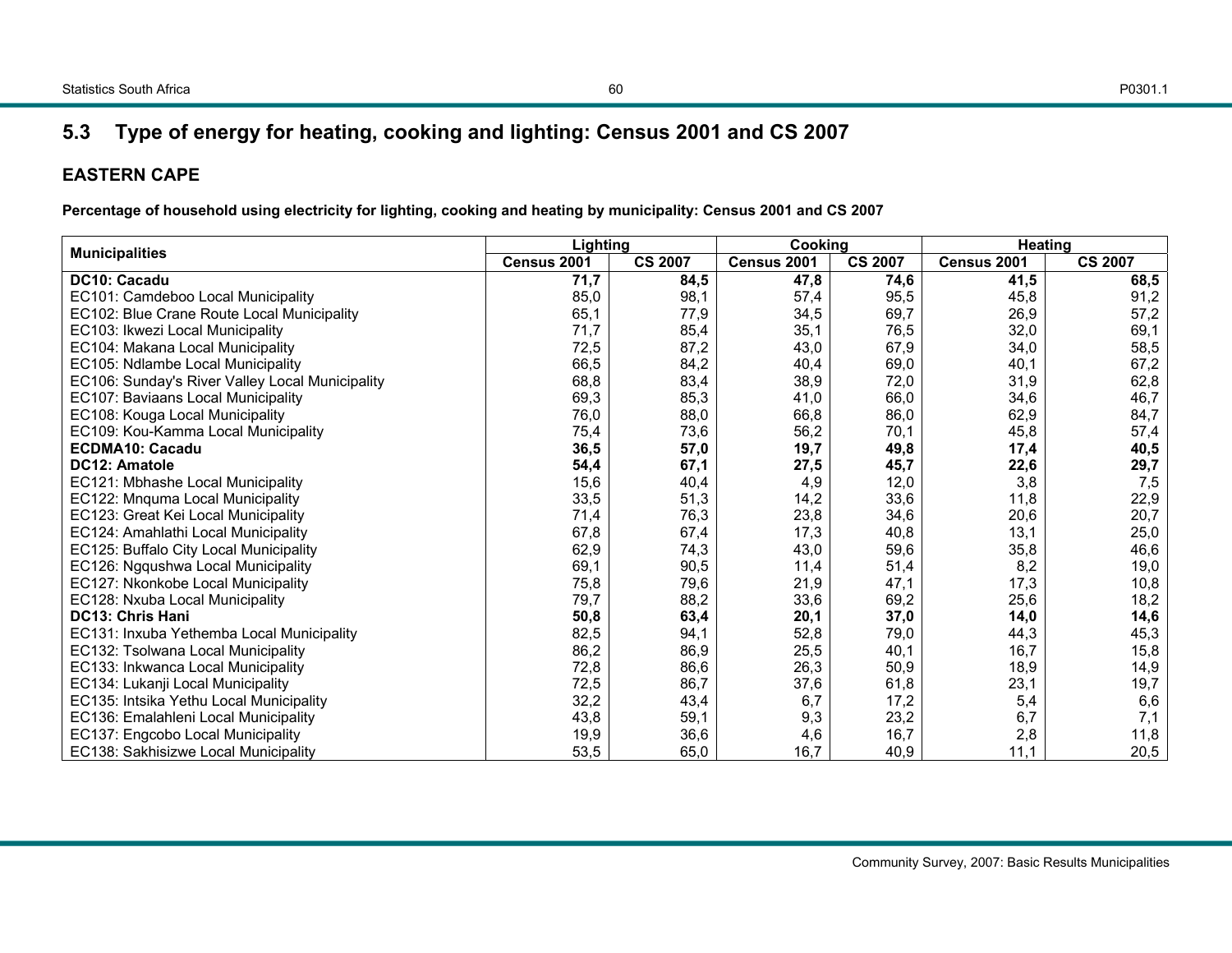| <b>Municipalities</b>                             | Lighting    |                | Cookina     |                | Heating     |                |
|---------------------------------------------------|-------------|----------------|-------------|----------------|-------------|----------------|
|                                                   | Census 2001 | <b>CS 2007</b> | Census 2001 | <b>CS 2007</b> | Census 2001 | <b>CS 2007</b> |
| <b>ECDMA13: Chris Hani</b>                        | 100,0       |                | 100         |                | 100         |                |
| DC14: Ukhahlamba                                  | 42,9        | 59,3           | 14,9        | 30,8           | 11,0        | 15,6           |
| EC141: Elundini Local Municipality                | 11,3        | 28,5           | 4,0         | 17,0           | 2,8         | 9,6            |
| EC142: Senqu Local Municipality                   | 62,1        | 78,7           | 13,5        | 26,4           | 10,6        | 8,5            |
| EC143: Maletswai Local Municipality               | 56,8        | 73,0           | 35,6        | 60,4           | 29,4        | 43,4           |
| EC144: Gariep Local Municipality                  | 75,6        | 91,1           | 40,6        | 68,7           | 24,9        | 32,4           |
| DC15: O.R.Tambo                                   | 28,0        | 51,3           | 8,8         | 20,6           | 6,5         | 9,4            |
| EC151: Mbizana Local Municipality                 | 24,6        | 33,8           | 5,7         | 14,8           | 5,1         | 9,5            |
| EC152: Ntabankulu Local Municipality              | 14,5        | 19,7           | 2,8         | 11,9           | 2,1         | 9,5            |
| EC153: Qaukeni Local Municipality                 | 13,2        | 51,4           | 3,5         | 15,5           | 3,8         | 8,9            |
| EC154: Port St Johns Local Municipality           | 17,1        | 48,0           | 2,8         | 8.1            | 2,4         | 2,6            |
| EC155: Nyandeni Local Municipality                | 33,3        | 63,6           | 5,9         | 20,0           | 4,1         | 10,5           |
| EC156: Mhlontlo Local Municipality                | 29,2        | 38,4           | 6,0         | 10,8           | 4,9         | 4,8            |
| EC157: King Sabata Dalindyebo Local Municipality  | 41,7        | 70,1           | 20,2        | 38,7           | 13,6        | 13,9           |
| <b>DC44: Alfred Nzo</b>                           | 21,5        | 38,5           | 7,4         | 21,7           | 5,7         | 10,1           |
| EC442: Umzimvubu Local Municipality               | 24,7        | 39,4           | 7,1         | 18,9           | 5,7         | 6,7            |
| EC441: Matatiele Local Municipality               | 18,5        | 37,8           | 7,6         | 24,2           | 5,8         | 13,0           |
| NMA: Nelson Mandela Bay Metro                     | 75,0        | 90,1           | 65,0        | 85,3           | 59,5        | 74,9           |
| NMA: Nelson Mandela Bay Metropolitan Municipality | 75,0        | 90,1           | 65,0        | 85,3           | 59,5        | 74,9           |
| <b>Eastern Cape</b>                               | 50,0        | 65,9           | 28,3        | 45,3           | 23,9        | 29,3           |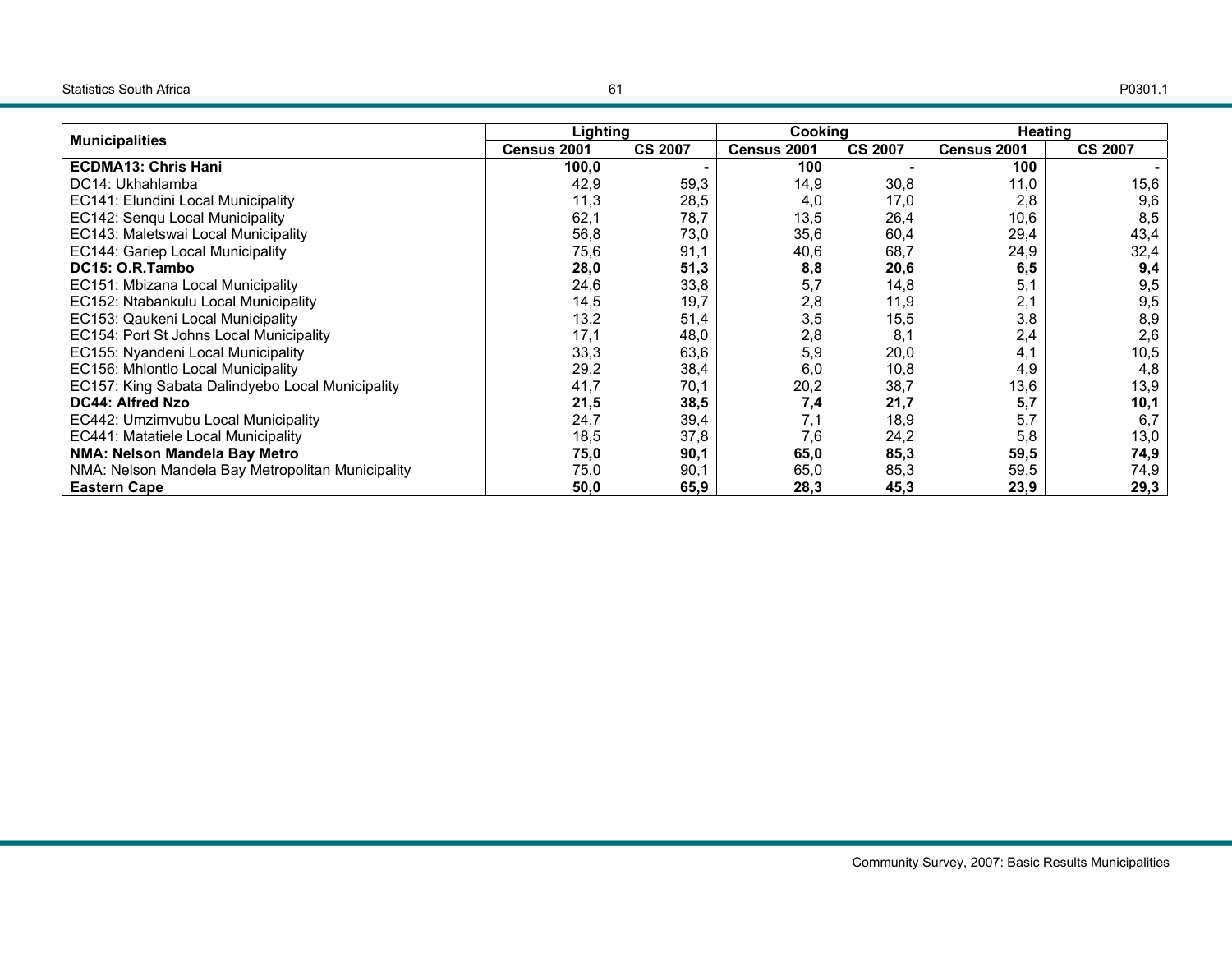## **FREE STATE**

|                                            | Lighting    |                | Cooking     |                | <b>Heating</b> |                |
|--------------------------------------------|-------------|----------------|-------------|----------------|----------------|----------------|
| <b>Municipalities</b>                      | Census 2001 | <b>CS 2007</b> | Census 2001 | <b>CS 2007</b> | Census 2001    | <b>CS 2007</b> |
| DC16: Xhariep                              | 76,2        | 85,1           | 39,1        | 65,1           | 30,1           | 43,0           |
| FS161: Letsemeng Local Municipality        | 71,3        | 80,8           | 46,8        | 61,6           | 37,1           | 42,2           |
| FS162: Kopanong Local Municipality         | 81,4        | 91,6           | 41,9        | 77,8           | 31,1           | 53,3           |
| FS163: Mohokare Local Municipality         | 72,6        | 80,3           | 23,9        | 49,8           | 19,2           | 28,5           |
| DC17: Motheo                               | 84,0        | 87,2           | 58,0        | 78,4           | 51,7           | 56,0           |
| FS171: Naledi Local Municipality           | 77,8        | 88,5           | 29,6        | 55,0           | 22,9           | 26,1           |
| FS172: Mangaung Local Municipality         | 85,0        | 87,0           | 60,6        | 80,2           | 54,4           | 57,7           |
| FS173: Mantsopa Local Municipality         | 74,8        | 88,9           | 38,3        | 68,0           | 31,7           | 50,2           |
| DC18: Lejweleputswa                        | 70,1        | 87,9           | 46,1        | 75,6           | 41,8           | 56,8           |
| FS181: Masilonyana Local Municipality      | 71,4        | 94,4           | 37,0        | 85,1           | 31,9           | 47,0           |
| FS182: Tokologo Local Municipality         | 73,0        | 83,4           | 41,8        | 69,4           | 33,1           | 50,7           |
| FS183: Tswelopele Local Municipality       | 67,1        | 83,1           | 41,2        | 67,3           | 31,4           | 50,3           |
| FS184: Matjhabeng Local Municipality       | 68,1        | 87,7           | 51,7        | 77,0           | 48,3           | 63,1           |
| FS185: Nala Local Municipality             | 79,3        | 85,2           | 29,6        | 63,0           | 25,8           | 38,5           |
| DC19: Thabo Mofutsanyane                   | 63,4        | 80,9           | 34,5        | 64,5           | 27,6           | 40,8           |
| FS191: Setsoto Local Municipality          | 72,6        | 88,6           | 32,4        | 60,4           | 22,9           | 30,3           |
| FS192: Dihlabeng Local Municipality        | 66,8        | 85,5           | 41,3        | 70,1           | 34,9           | 51,0           |
| FS193: Nketoana Local Municipality         | 76,2        | 71,7           | 35,1        | 54,9           | 28,4           | 30,3           |
| FS194: Maluti a Phofung Local Municipality | 56,6        | 78,9           | 33,9        | 66,7           | 27,0           | 41,9           |
| FS195: Phumelela Local Municipality        | 64,6        | 78,1           | 24,6        | 55,5           | 23,3           | 45,4           |
| FSDMA19: Thabo Mofutsanyane                | 100,0       | 0,0            | 100,0       | 0,0            | 95,9           | 0,0            |
| DC20: Fezile Dabi                          | 80,3        | 91,4           | 51,2        | 85,9           | 42,0           | 69,7           |
| FS201: Moqhaka Local Municipality          | 83,2        | 94,7           | 52,7        | 88,4           | 40,7           | 70,9           |
| FS203: Ngwathe Local Municipality          | 83,8        | 91,6           | 44,6        | 86,7           | 37,7           | 78,9           |
| FS204: Metsimaholo Local Municipality      | 77,0        | 87,1           | 65,3        | 84,4           | 55,4           | 69,0           |
| FS205: Mafube Local Municipality           | 71,9        | 87,0           | 30,3        | 75,9           | 25,5           | 44,1           |
| <b>Free State</b>                          | 74,4        | 86,6           | 47,0        | 75,2           | 40,5           | 54,6           |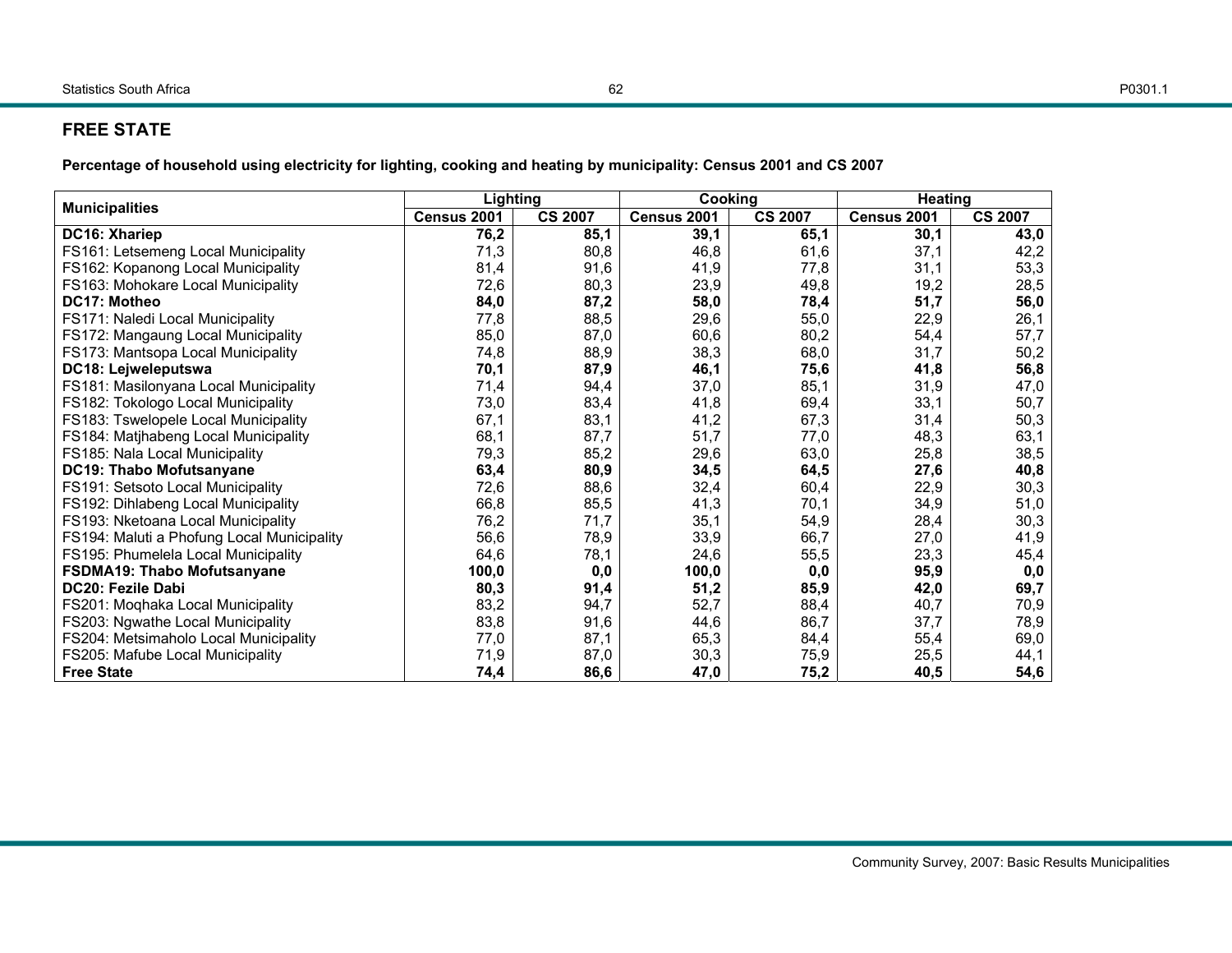## **GAUTENG**

| <b>Municipalities</b>                        | Lighting    |                | Cooking     |                | Heating     |                |
|----------------------------------------------|-------------|----------------|-------------|----------------|-------------|----------------|
|                                              | Census 2001 | <b>CS 2007</b> | Census 2001 | <b>CS 2007</b> | Census 2001 | <b>CS 2007</b> |
| DC42: Sedibeng                               | 85,8        | 92,1           | 76,8        | 90,2           | 71,0        | 85,2           |
| GT421: Emfuleni Local Municipality           | 89,7        | 93,5           | 81,3        | 92,2           | 75,1        | 87,2           |
| GT422: Midvaal Local Municipality            | 63,3        | 89,9           | 59,3        | 85,7           | 56,3        | 78,9           |
| GT423: Lesedi Local Municipality             | 70,9        | 81,4           | 51,1        | 75,8           | 45,5        | 73.1           |
| DC46: Metsweding                             | 70,3        | 79,2           | 55,6        | 70,1           | 52,9        | 60,3           |
| GT461: Nokeng tsa Taemane Local Municipality | 5,7         | 71,5           | 55,1        | 67,6           | 53,2        | 62,2           |
| GT462: Kungwini Local Municipality           | 72,5        | 82,8           | 55,8        | 71,3           | 52,8        | 59,4           |
| DC48: West Rand                              | 71,5        | 78,0           | 64,1        | 76,0           | 61,5        | 70,9           |
| GT481: Mogale City Local Municipality        | 80,0        | 85,5           | 68,5        | 82,0           | 65,0        | 72,8           |
| GT482: Randfontein Local Municipality        | 75,6        | 77,2           | 72,4        | 76,2           | 70,4        | 74,2           |
| GT483: Westonaria Local Municipality         | 43,0        | 65,2           | 41,6        | 65,0           | 41,2        | 64,7           |
| <b>GTDMA48: West Rand</b>                    | 69,2        | 67,8           | 65,2        | 68,0           | 58,2        | 62,7           |
| EKU: Ekurhuleni                              | 74,9        | 78,8           | 65,7        | 76,8           | 61,8        | 70,9           |
| JHB: City of Johannesburg                    | 84,9        | 89,4           | 78,8        | 88,2           | 76,9        | 84,7           |
| TSH: City of Tshwane                         | 80,5        | 77,4           | 71,6        | 74,1           | 70.6        | 70,2           |
| Gauteng                                      | 80,4        | 83,3           | 72,4        | 81,3           | 69,8        | 76,7           |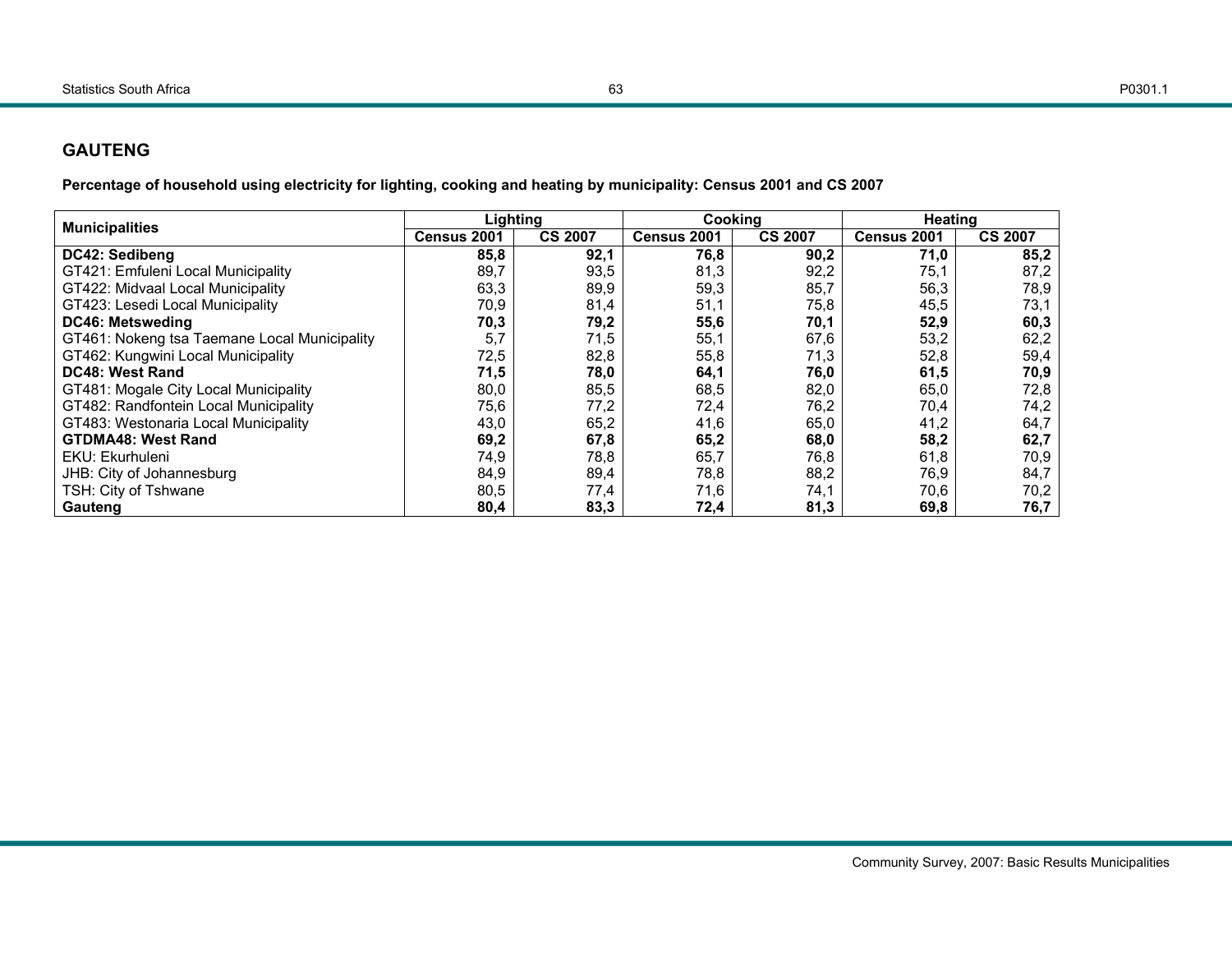## **KWAZULU-NATAL**

| <b>Municipalities</b>                           | Lighting    |                |             | Cooking        |             | <b>Heating</b> |  |
|-------------------------------------------------|-------------|----------------|-------------|----------------|-------------|----------------|--|
|                                                 | Census 2001 | <b>CS 2007</b> | Census 2001 | <b>CS 2007</b> | Census 2001 | <b>CS 2007</b> |  |
| DC21: Ugu                                       | 48,0        | 68,2           | 30,9        | 44,5           | 31,4        | 41,4           |  |
| KZN211: Vulamehlo Local Municipality            | 19,7        | 35,8           | 11,9        | 20,3           | 11,8        | 20,1           |  |
| KZN212: Umdoni Local Municipality               | 66,1        | 60,5           | 58,5        | 51,0           | 57,9        | 47,7           |  |
| KZN213: Umzumbe Local Municipality              | 29,0        | 46,1           | 12,5        | 26,3           | 13,4        | 20,3           |  |
| KZN214: UMuziwabantu Local Municipality         | 26,6        | 78,2           | 11,9        | 31,8           | 10,2        | 23,3           |  |
| KZN215: Ezingoleni Local Municipality           | 37,5        | 74,3           | 13,4        | 26,6           | 13,0        | 22,7           |  |
| KZN216: Hibiscus Coast Local Municipality       | 75,7        | 91,1           | 52,8        | 72,1           | 54,7        | 73,0           |  |
| DC22: UMgungundlovu                             | 74,4        | 82,0           | 55,2        | 72,1           | 52,3        | 67,7           |  |
| KZN221: uMshwathi Local Municipality            | 53,2        | 64,3           | 24,9        | 40,3           | 21,8        | 30,1           |  |
| KZN222: uMngeni Local Municipality              | 74,0        | 71,6           | 60,8        | 63,6           | 57,6        | 58,4           |  |
| KZN223: Mpofana Local Municipality              | 53,4        | 71,9           | 35,6        | 55,9           | 32,6        | 48,7           |  |
| KZN224: Impendle Local Municipality             | 61,1        | 78,4           | 15,9        | 24,3           | 13,4        | 11,4           |  |
| KZN225: The Msunduzi Local Municipality         | 85,6        | 91,2           | 69,2        | 87,1           | 66,5        | 84,5           |  |
| KZN226: Mkhambathini Local Municipality         | 42,5        | 52,0           | 24,1        | 39,4           | 20,3        | 37,5           |  |
| KZN227: Richmond Local Municipality             | 53,9        | 68,9           | 27,6        | 51,4           | 24,1        | 43,1           |  |
| KZDMA22: Umgungundlovu                          | 70,0        |                | 10,0        |                |             |                |  |
| DC23: Uthukela                                  | 57,6        | 65,2           | 29,3        | 41,4           | 25,8        | 26,5           |  |
| KZN232: Emnambithi-Ladysmith Local Municipality | 67,6        | 69,5           | 43,1        | 52,2           | 39,3        | 35,6           |  |
| KZN233: Indaka Local Municipality               | 46,8        | 61,2           | 15,1        | 32,0           | 11,2        | 20,0           |  |
| KZN234: Umtshezi Local Municipality             | 62,9        | 69,7           | 45,8        | 60,5           | 43,5        | 45,5           |  |
| KZN235: Okhahlamba Local Municipality           | 38,8        | 62,3           | 17,4        | 33,7           | 13,7        | 17,0           |  |
| KZN236: Imbabazane Local Municipality           | 64,3        | 60,1           | 16,9        | 24,2           | 13,6        | 12,9           |  |
| <b>KZDMA23: Uthukela</b>                        | 79,9        |                | 34,7        |                | 50,0        |                |  |
| DC24: Umzinyathi                                | 23,9        | 35,9           | 15,8        | 27,2           | 13,5        | 21,3           |  |
| KZN241: Endumeni Local Municipality             | 66,3        | 80,7           | 48,2        | 71,6           | 42,6        | 64,8           |  |
| KZN242: Nquthu Local Municipality               | 16,5        | 32,5           | 10,3        | 21,8           | 7,7         | 11,3           |  |
| KZN244: Msinga Local Municipality               | 8,3         | 12,8           | 4,8         | 8,1            | 3,7         | 6,6            |  |
| KZN245: Umvoti Local Municipality               | 34,3        | 45,4           | 21,8        | 34,5           | 19,9        | 28,8           |  |
| DC25: Amajuba                                   | 72,5        | 79,4           | 48,3        | 66,7           | 43,8        | 52,7           |  |
| KZN252: Newcastle Local Municipality            | 84,1        | 81,5           | 58,3        | 73,9           | 53,3        | 59,3           |  |
| KZN253: Emadlangeni Local Municipality          | 29,1        | 40,6           | 25,2        | 37,6           | 24,2        | 36,1           |  |
| KZN254: Dannhauser Local Municipality           | 43,5        | 81,6           | 18,7        | 43,9           | 15,2        | 28,7           |  |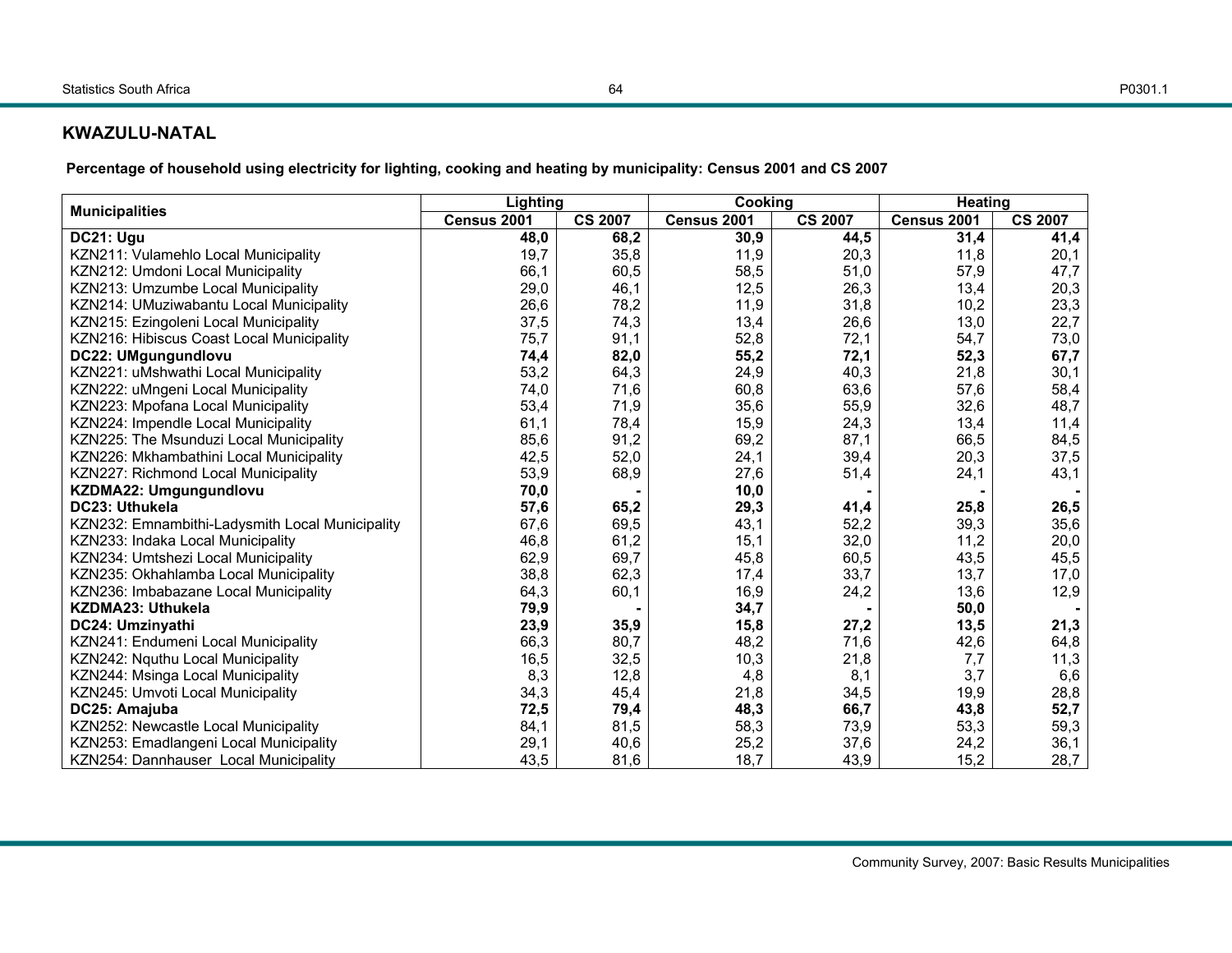|                                                   | Lighting    |                | Cooking     |                | <b>Heating</b> |                |
|---------------------------------------------------|-------------|----------------|-------------|----------------|----------------|----------------|
| <b>Municipalities</b>                             | Census 2001 | <b>CS 2007</b> | Census 2001 | <b>CS 2007</b> | Census 2001    | <b>CS 2007</b> |
| DC26: Zululand                                    | 38,9        | 56,9           | 24,0        | 41,6           | 22,5           | 35,5           |
| KZN261: eDumbe Local Municipality                 | 31,3        | 57,9           | 13,1        | 25,8           | 12,6           | 20,6           |
| KZN262: UPhongolo Local Municipality              | 53,5        | 64,6           | 30,2        | 49,8           | 29,9           | 41,1           |
| KZN263: Abaqulusi Local Municipality              | 43,2        | 48,5           | 32,1        | 40,6           | 29,8           | 33,5           |
| KZN265: Nongoma Local Municipality                | 24,6        | 43,8           | 11,3        | 29,9           | 9,0            | 26,5           |
| KZN266: Ulundi Local Municipality                 | 40,2        | 71,5           | 27,6        | 53,5           | 26,5           | 47,6           |
| DC27: Umkhanyakude                                | 20,1        | 33,6           | 13,0        | 26,6           | 12,9           | 26,2           |
| KZN271: Umhlabuyalingana Local Municipality       | 6,4         | 12,9           | 5,8         | 9,2            | 4,6            | 8,6            |
| KZN272: Jozini Local Municipality                 | 10,3        | 32,3           | 7,7         | 27,9           | 7,0            | 28,9           |
| KZN273: The Big Five False Bay Local Municipality | 18,4        | 32,6           | 13,9        | 29,5           | 12,8           | 31,8           |
| KZN274: Hlabisa Local Municipality                | 28,4        | 35,0           | 14,0        | 22,5           | 14,0           | 22,1           |
| KZN275: Mtubatuba Local Municipality              | 78,6        | 89,1           | 57,0        | 76,7           | 62,7           | 70,2           |
| KZDMA27: Umkhanyakude                             | 39,1        | 8,4            | 15,5        | 7,8            | 20,9           | 5,8            |
| DC28: Uthungulu                                   | 52,6        | 65,3           | 39,8        | 56,9           | 39,4           | 55,7           |
| KZN281: Mbonambi Local Municipality               | 50,2        | 69,8           | 32,3        | 56,1           | 33,1           | 55,1           |
| KZN282: uMhlathuze Local Municipality             | 86,0        | 91,8           | 70,3        | 84,9           | 69,5           | 82,3           |
| KZN283: Ntambanana Local Municipality             | 27,8        | 45,9           | 15,8        | 32,9           | 17,0           | 37,3           |
| KZN284: uMlalazi Local Municipality               | 39,0        | 44,8           | 24,5        | 36,5           | 24,0           | 34,6           |
| KZN285: Mthonjaneni Local Municipality            | 29,9        | 38,5           | 20,6        | 29,2           | 20,7           | 28,6           |
| KZN286: Nkandla Local Municipality                | 5,3         | 22,0           | 5,9         | 16,3           | 4,6            | 16,7           |
| DC29: iLembe                                      | 49,3        | 63,2           | 38,9        | 56,1           | 37,8           | 55,5           |
| KZN291: Mandeni Local Municipality                | 62,6        | 76,5           | 50,3        | 72,6           | 49,1           | 73,5           |
| KZN292: KwaDukuza Local Municipality              | 75,6        | 88,0           | 64,6        | 81,7           | 64,1           | 80,1           |
| KZN293: Ndwedwe Local Municipality                | 21,5        | 24,2           | 13,2        | 18,8           | 11,2           | 19,4           |
| KZN294: Maphumulo Local Municipality              | 17,0        | 36,9           | 7,7         | 20,6           | 6,8            | 18,1           |
| DC43: Sisonke                                     | 33,0        | 49,2           | 12,3        | 22,8           | 10,6           | 16,1           |
| KZN431: Ingwe Local Municipality                  | 26,9        | 34,8           | 6,4         | 9,9            | 5,4            | 8,0            |
| KZN432: Kwa Sani Local Municipality               | 36,4        | 65,4           | 22,1        | 41,9           | 20,1           | 40,8           |
| KZN433: Greater Kokstad Local Municipality        | 50,0        | 58,1           | 25,0        | 45,9           | 20,4           | 38,3           |
| KZN434: Ubuhlebezwe Local Municipality            | 26,1        | 45,6           | 12,7        | 26,5           | 12,0           | 22,9           |
| KZN435: Umzimkhulu Local Municipality             | 31,0        | 53,7           | 7,3         | 18,2           | 6,1            | 7,1            |
| <b>KZDMA43: Sisonke</b>                           | 62,5        |                | 49,6        |                | 44,2           |                |
| <b>ETH: eThekwini</b>                             | 79,7        | 87,2           | 72,0        | 82,7           | 71,5           | 80,8           |
| ETH: eThekwini Metropolitan Municipality          | 79,7        | 87,2           | 72,0        | 82,7           | 71,5           | 80,8           |
| <b>KwaZulu-Natal</b>                              | 60,9        | 71,5           | 47,6        | 61,0           | 46,4           | 56,9           |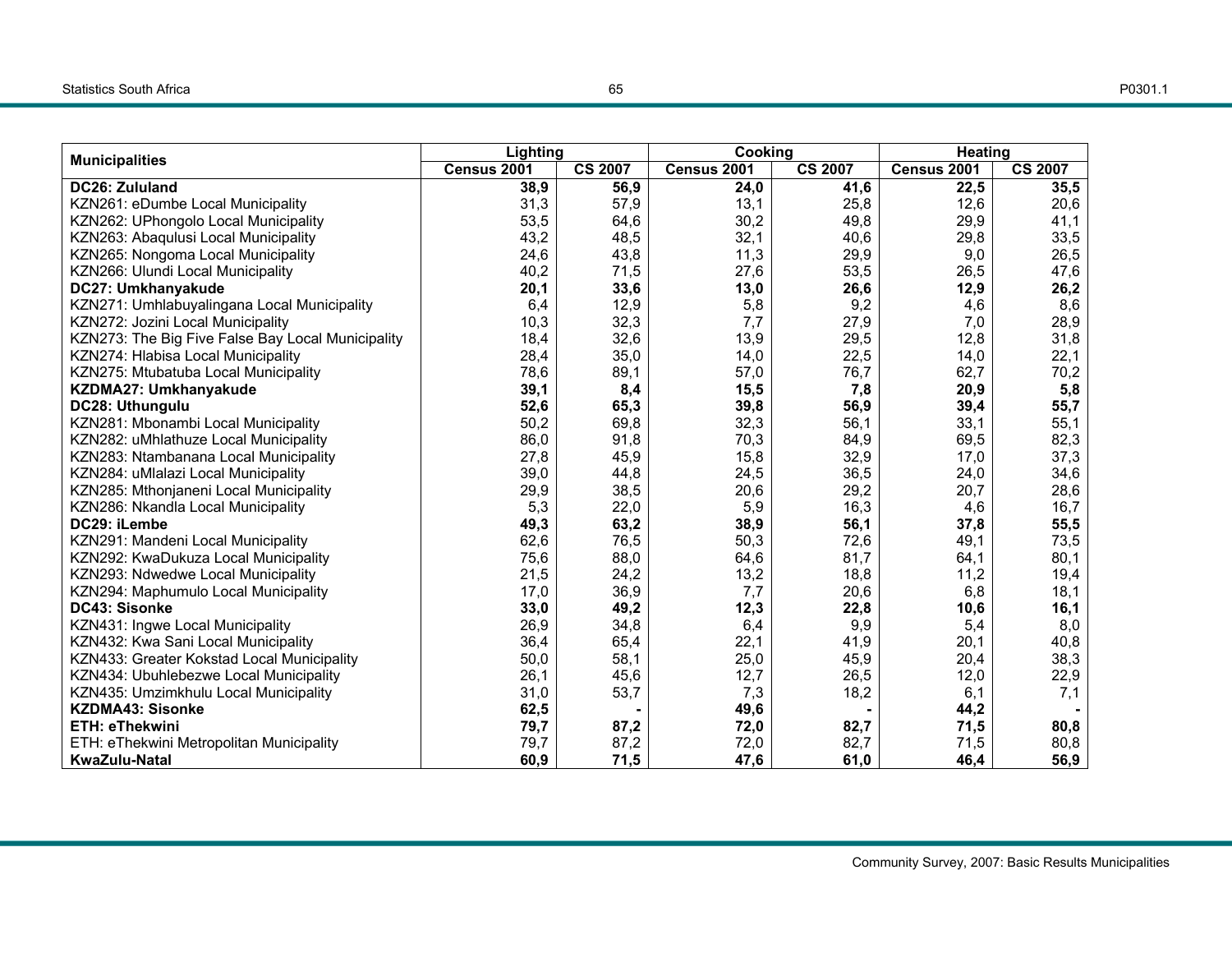## **LIMPOPO**

|                                                | Lighting    |                | Cooking     |                | <b>Heating</b> |                |  |
|------------------------------------------------|-------------|----------------|-------------|----------------|----------------|----------------|--|
| <b>Municipalities</b>                          | Census 2001 | <b>CS 2007</b> | Census 2001 | <b>CS 2007</b> | Census 2001    | <b>CS 2007</b> |  |
| DC33: Mopani                                   | 68.0        | 82.7           | 22.7        | 32.5           | 26.4           | 32.8           |  |
| LIM331: Greater Giyani Local Municipality      | 67.1        | 80.9           | 16.2        | 19.6           | 19.5           | 21.6           |  |
| LIM332: Greater Letaba Local Municipality      | 65.5        | 80.3           | 15.0        | 24.6           | 19.6           | 22.1           |  |
| LIM333: Greater Tzaneen Local Municipality     | 69.1        | 81.7           | 23.2        | 36.5           | 27.1           | 38.7           |  |
| LIM334: Ba-Phalaborwa Local Municipality       | 75.9        | 91.8           | 47.7        | 60.1           | 50.5           | 60.2           |  |
| LIM335: Maruleng Local Municipality            | 58.8        | 84.2           | 16.5        | 29.4           | 20.3           | 25.8           |  |
| LIMDMA33: Mopani                               | 91.1        |                | 86.5        |                | 90.4           |                |  |
| DC34: Vhembe                                   | 61.3        | 79.2           | 19.8        | 29.8           | 21.8           | 23.8           |  |
| LIM341: Musina Local Municipality              | 62.2        | 79.7           | 40.7        | 66.6           | 46.6           | 52.3           |  |
| LIM342: Mutale Local Municipality              | 38.9        | 60.5           | 8.1         | 11.9           | 8.1            | 13.5           |  |
| LIM343: Thulamela Local Municipality           | 59.3        | 78.5           | 18.5        | 28.2           | 19.3           | 22.7           |  |
| LIM344: Makhado Local Municipality             | 67.1        | 83.4           | 20.9        | 30.6           | 24.3           | 23.4           |  |
| DC35: Capricorn                                | 58.6        | 81.8           | 31.7        | 52.2           | 32.7           | 48.6           |  |
| LIM351: Blouberg Local Municipality            | 40.2        | 74.7           | 10.7        | 23.0           | 12.5           | 22.2           |  |
| LIM352: Aganang Local Municipality             | 40.3        | 79.7           | 13.7        | 42.6           | 12.5           | 38.2           |  |
| LIM353: Molemole Local Municipality            | 74.8        | 93.7           | 31.7        | 52.5           | 31.3           | 50.7           |  |
| LIM354: Polokwane Local Municipality           | 63.6        | 79.0           | 41.6        | 62.0           | 42.2           | 57.8           |  |
| LIM355: Lepele-Nkumpi Local Municipality       | 61.2        | 88.2           | 32.6        | 53.5           | 36.2           | 49.0           |  |
| DC36: Waterberg                                | 64.9        | 84.4           | 35.7        | 54.4           | 37.6           | 47.7           |  |
| LIM361: Thabazimbi Local Municipality          | 48.6        | 70.4           | 38.9        | 68.1           | 38.9           | 56.9           |  |
| LIM362: Lephalale Local Municipality           | 68.2        | 85.5           | 35.1        | 47.0           | 40.6           | 37.8           |  |
| LIM364: Mookgopong Local Municipality          | 63.6        | 79.0           | 43.0        | 60.5           | 44.2           | 53.3           |  |
| LIM365: Modimolle Local Municipality           | 52.5        | 76.5           | 39.8        | 67.2           | 41.2           | 57.4           |  |
| LIM366: Bela-Bela Local Municipality           | 72.0        | 79.1           | 42.9        | 61.6           | 43.1           | 48.5           |  |
| LIM367: Mogalakwena Local Municipality         | 70.6        | 91.6           | 31.8        | 47.7           | 33.6           | 45.2           |  |
| DC47: Greater Sekhukhune                       | 63.6        | 78.8           | 19.3        | 37.4           | 21.0           | 35.1           |  |
| LIM473: Makhuduthamaga Local Municipality      | 62.1        | 84.1           | 16.9        | 37.3           | 16.9           | 38.5           |  |
| LIM474: Fetakgomo Local Municipality           | 39.2        | 69.5           | 17.8        | 30.8           | 16.5           | 20.1           |  |
| LIM471: Greater Marble Hall Local Municipality | 82.4        | 93.3           | 26.4        | 35.3           | 35.0           | 36.1           |  |
| LIM472: Elias Motsoaledi Local Municipality    | 85.5        | 86.3           | 22.9        | 37.3           | 25.1           | 29.3           |  |
| LIM475: Greater Tubatse Local Municipality     | 46.6        | 66.1           | 16.1        | 40.5           | 16.8           | 41.0           |  |
| Limpopo                                        | 62.9        | 81.2           | 25.3        | 40.3           | 27.4           | 36.8           |  |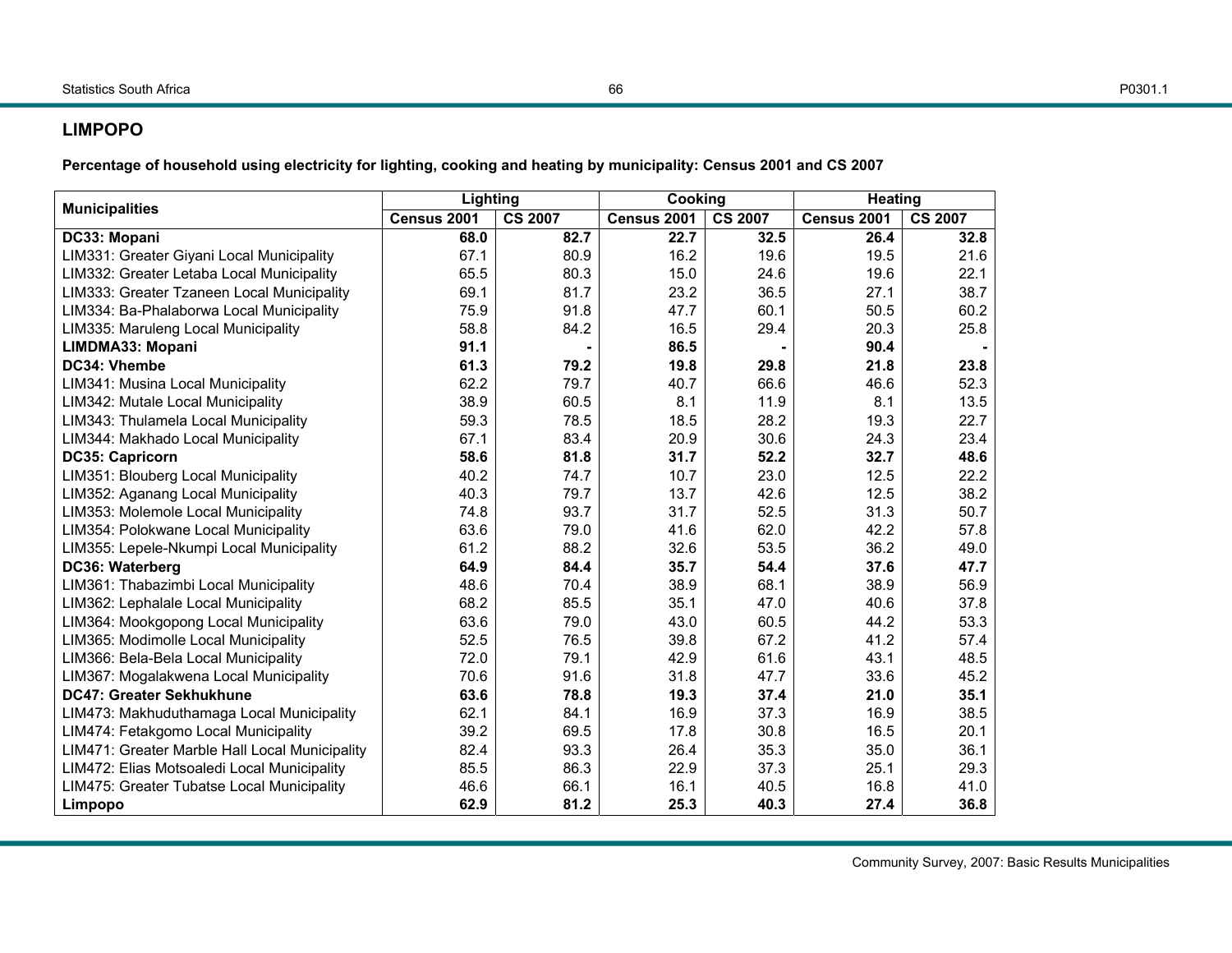#### **MPUMALANGA**

|                                          | Lighting    |                | <b>Cooking</b> |                | <b>Heating</b> |                |
|------------------------------------------|-------------|----------------|----------------|----------------|----------------|----------------|
| <b>Municipalities</b>                    | Census 2001 | <b>CS 2007</b> | Census 2001    | <b>CS 2007</b> | Census 2001    | <b>CS 2007</b> |
| <b>DC30: Gert Sibande</b>                | 57.3        | 79.8           | 29.8           | 53.3           | 27.3           | 39.7           |
| MP301: Albert Luthuli Local Municipality | 50.4        | 77.3           | 21.1           | 33.0           | 19.0           | 26.8           |
| MP302: Msukaligwa Local Municipality     | 53.0        | 73.2           | 29.2           | 38.6           | 26.7           | 29.5           |
| MP303: Mkhondo Local Municipality        | 34.4        | 69.3           | 17.5           | 46.3           | 15.5           | 26.2           |
| MP304: Seme Local Municipality           | 66.9        | 81.4           | 22.9           | 41.4           | 23.9           | 30.1           |
| MP305: Lekwa Local Municipality          | 59.3        | 79.8           | 42.9           | 67.0           | 38.6           | 41.6           |
| MP306: Dipaleseng Local Municipality     | 67.3        | 78.6           | 28.2           | 57.3           | 27.0           | 40.4           |
| MP307: Govan Mbeki Local Municipality    | 69.0        | 87.5           | 38.0           | 71.7           | 34.6           | 58.2           |
| DC31: Nkangala                           | 79.3        | 81.5           | 47.8           | 59.6           | 46.8           | 49.3           |
| MP311: Delmas Local Municipality         | 64.9        | 80.1           | 27.0           | 54.1           | 26.6           | 36.0           |
| MP312: Emalahleni Local Municipality     | 68.8        | 60.1           | 60.8           | 56.4           | 57.2           | 47.1           |
| MP313: Steve Tshwete Local Municipality  | 74.7        | 90.4           | 52.6           | 77.0           | 52.8           | 64.5           |
| MP314: Emakhazeni Local Municipality     | 71.8        | 89.2           | 33.6           | 55.9           | 34.1           | 45.7           |
| MP315: Thembisile Local Municipality     | 88.6        | 95.9           | 38.7           | 58.1           | 36.0           | 44.9           |
| MP316: Dr JS Moroka Local Municipality   | 92.0        | 95.7           | 43.7           | 54.2           | 47.3           | 49.3           |
| DC32: Ehlanzeni                          | 68.6        | 84.2           | 36.1           | 54.1           | 36.9           | 45.1           |
| MP321: Thaba Chweu Local Municipality    | 76.1        | 80.6           | 40.6           | 57.1           | 37.9           | 44.0           |
| MP322: Mbombela Local Municipality       | 72.3        | 85.2           | 52.8           | 73.6           | 49.7           | 61.8           |
| MP323: Umjindi Local Municipality        | 56.9        | 79.9           | 45.6           | 69.2           | 46.3           | 54.3           |
| MP324: Nkomazi Local Municipality        | 47.3        | 75.4           | 26.2           | 44.1           | 26.1           | 41.3           |
| MP325: Bushbuckridge Local Municipality  | 78.9        | 90.1           | 23.0           | 36.0           | 28.9           | 27.7           |
| <b>MPDMA32: Ehlanzeni</b>                | 83.6        | 100.0          | 58.7           | 61.5           | 69.4           | 93.1           |
| Mpumalanga                               | 68.9        | 82.2           | 38.0           | 55.7           | 37.4           | 45.0           |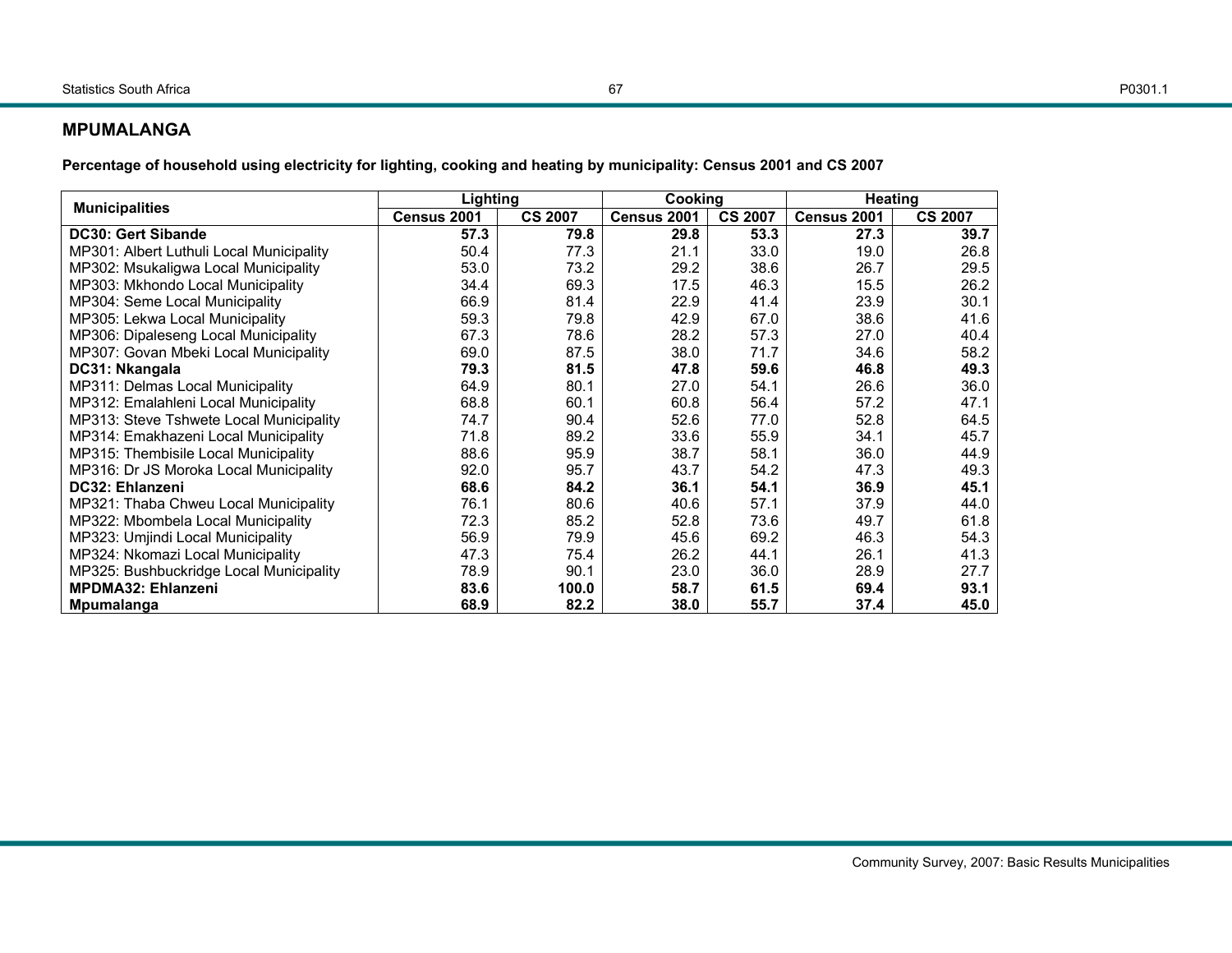## **NORTH WEST**

**Percentage of household using electricity for lighting, cooking and heating by municipality: Census 2001 and CS 2007** 

| <b>Municipalities</b>                       | Lighting    |                | Cookina     |                | <b>Heating</b> |                |
|---------------------------------------------|-------------|----------------|-------------|----------------|----------------|----------------|
|                                             | Census 2001 | <b>CS 2007</b> | Census 2001 | <b>CS 2007</b> | Census 2001    | <b>CS 2007</b> |
| DC37: Bojanala                              | 74,9        | 83,9           | 47,7        | 68,8           | 48,4           | 64,0           |
| NW371: Moretele Local Municipality          | 71,5        | 95,3           | 29,9        | 62,6           | 34,9           | 62,7           |
| NW372: Local Municipality of Madibeng       | 71.1        | 85,8           | 47,3        | 71,2           | 46,0           | 61,8           |
| NW373: Rustenburg Local Municipality        | 71,6        | 77,7           | 54,5        | 71,0           | 54,2           | 68,9           |
| NW374: Kgetlengrivier Local Municipality    | 63,5        | 70,0           | 36,0        | 61,1           | 37,8           | 55,5           |
| NW375: Moses Kotane Local Municipality      | 91,3        | 90,2           | 50,4        | 65,7           | 52,7           | 58,1           |
| <b>DC38: Central</b>                        | 70,9        | 80,8           | 42,7        | 58,0           | 42,3           | 46,9           |
| NW381: Ratlou Local Municipality            | 76,6        | 80,8           | 24,3        | 37,9           | 25,0           | 27,5           |
| NW382: Tswaing Local Municipality           | 69,5        | 88,7           | 36,6        | 68,3           | 33,9           | 54,6           |
| NW383: Mafikeng Local Municipality          | 72,0        | 83,9           | 54,4        | 66,0           | 53,6           | 51,7           |
| NW384: Ditsobotla Local Municipality        | 67,0        | 68,6           | 47,0        | 61,4           | 44,1           | 53,7           |
| NW385: Ramotshere Moiloa Local Municipality | 69,9        | 84,0           | 32,2        | 43,4           | 36,4           | 37,0           |
| DC39: Bophirima                             | 59,7        | 81,7           | 29,8        | 53,9           | 30,1           | 41,0           |
| NW391: Kagisano Local Municipality          | 67,1        | 75,2           | 20,9        | 35,7           | 23,0           | 24,9           |
| NW392: Naledi Local Municipality            | 65,1        | 85,3           | 42,9        | 63,2           | 44,5           | 60,6           |
| NW393: Mamusa Local Municipality            | 71,1        | 84,7           | 32,2        | 53,2           | 37,0           | 40,4           |
| NW394: Greater Taung Local Municipality     | 49,3        | 82,0           | 22,6        | 54,8           | 20,8           | 39,9           |
| NW395: Molopo Local Municipality            | 48,5        | 59,6           | 39,5        | 50,9           | 39,4           | 47,6           |
| NW396: Lekwa-Teemane Local Municipality     | 70.3        | 92,0           | 51,4        | 75,4           | 49,9           | 49,1           |
| <b>DC40: Southern</b>                       | 73,7        | 82,0           | 51,7        | 71,6           | 50,6           | 66,8           |
| NW401: Ventersdorp Local Municipality       | 61,2        | 79,3           | 30,7        | 55,0           | 27,6           | 49,8           |
| NW402: Potchefstroom Local Municipality     | 77,9        | 90,7           | 62,0        | 83,0           | 59,8           | 77,3           |
| NW403: City of Matlosana                    | 81,1        | 85,1           | 52,1        | 71,8           | 52,5           | 69,1           |
| NW404: Maquassi Hills Local Municipality    | 62,9        | 69,8           | 38,4        | 56,8           | 36,6           | 38,3           |
| NW405: Merafong City Local Municipality     | 65,1        | 77,4           | 53,3        | 72,2           | 51,0           | 68,1           |
| <b>North West</b>                           | 71,8        | 82,5           | 45,4        | 65,8           | 45,3           | 58,9           |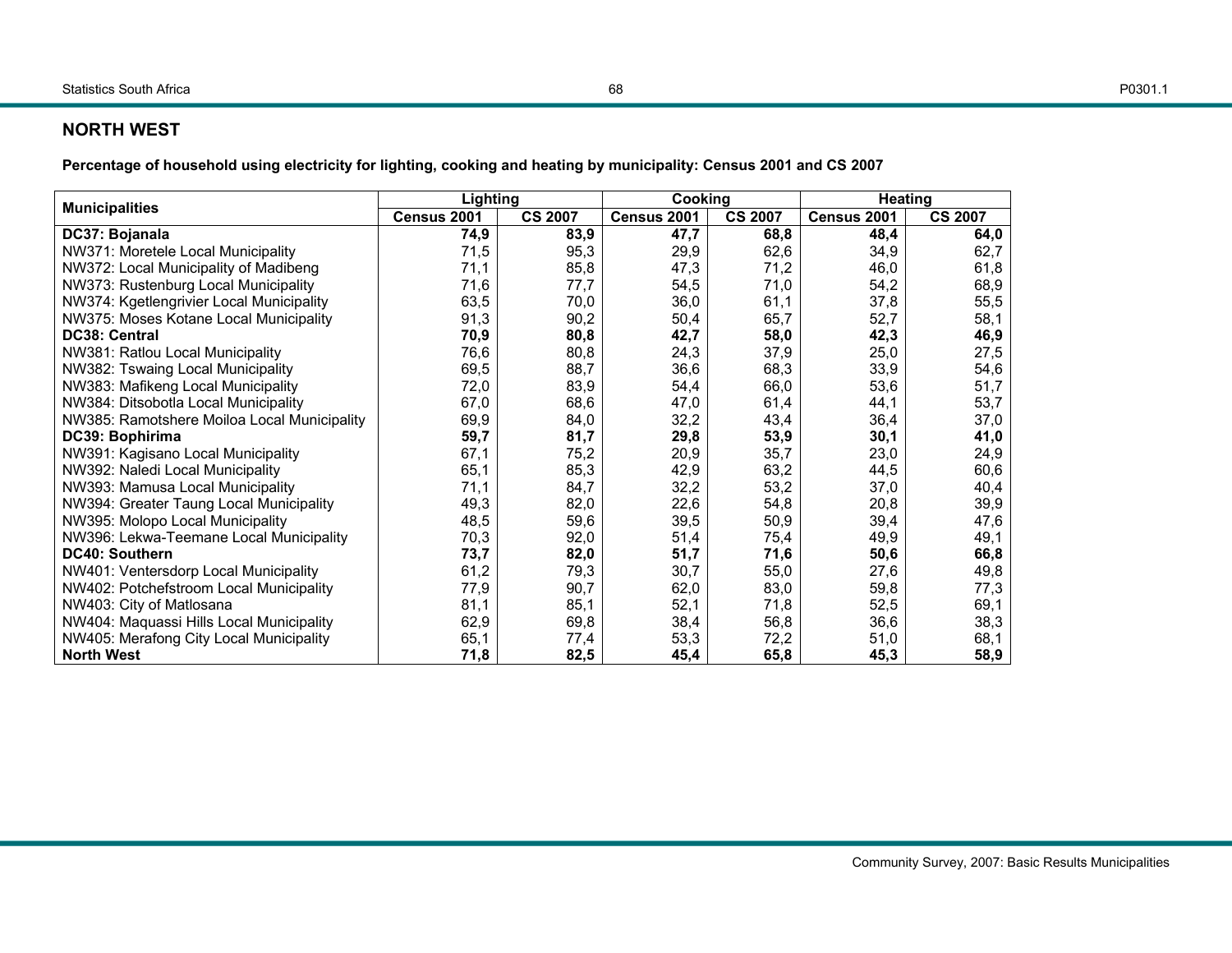### P0301.1

### **NORTHERN CAPE**

**Percentage of household using electricity for lighting, cooking and heating by municipality: Census 2001 and CS 2007** 

| <b>Municipalities</b>                    | Lighting    |                | Cooking     |                | <b>Heating</b> |                |  |
|------------------------------------------|-------------|----------------|-------------|----------------|----------------|----------------|--|
|                                          | Census 2001 | <b>CS 2007</b> | Census 2001 | <b>CS 2007</b> | Census 2001    | <b>CS 2007</b> |  |
| DC6: Namakwa                             | 75,7        | 91,4           | 62,8        | 88,2           | 56,4           | 85,7           |  |
| NC061: Richtersveld Local Municipality   | 94,0        | 95,5           | 71,8        | 91,2           | 66,8           | 88,5           |  |
| NC062: Nama Khoi Local Municipality      | 84,7        | 94,5           | 77,2        | 94,2           | 69,4           | 95,3           |  |
| NC064: Kamiesberg Local Municipality     | 48,2        | 85,2           | 28,3        | 77,4           | 29,8           | 74,0           |  |
| NC065: Hantam Local Municipality         | 74,6        | 91,8           | 61,0        | 88,5           | 49,9           | 74,2           |  |
| NC066: Karoo Hoogland Local Municipality | 65,2        | 82,4           | 48,3        | 80,9           | 41,5           | 74,4           |  |
| NC067: Khai-Ma Local Municipality        | 71,5        | 92,9           | 59,4        | 83,8           | 57,6           | 89,2           |  |
| NCDMA06: Namakwa                         | 19,8        | 26,3           | 4,1         | 10,9           | 4,1            | 11,3           |  |
| DC7: Pixley ka Seme                      | 75,3        | 86,9           | 55,1        | 78,1           | 45,7           | 58,7           |  |
| NC071: Ubuntu Local Municipality         | 75,2        | 86,6           | 53,9        | 83,3           | 45,4           | 74,7           |  |
| NC072: Umsobomvu Local Municipality      | 80,5        | 84,6           | 44,9        | 68,8           | 29,7           | 39,8           |  |
| NC073: Emthanjeni Local Municipality     | 83,7        | 94,7           | 68,4        | 89,8           | 57,9           | 74,5           |  |
| NC074: Kareeberg Local Municipality      | 73,7        | 79,6           | 44,6        | 71,5           | 37,6           | 65,8           |  |
| NC075: Renosterberg Local Municipality   | 72,1        | 78,9           | 45,5        | 64,0           | 38,5           | 33,1           |  |
| NC076: Thembelihle Local Municipality    | 67,5        | 86,4           | 51          | 61,7           | 47,4           | 38,9           |  |
| NC077: Siyathemba Local Municipality     | 85,4        | 85,8           | 70,4        | 81,8           | 55,3           | 57,9           |  |
| NC078: Siyancuma Local Municipality      | 67,5        | 88,9           | 53,7        | 83,6           | 47,0           | 64,3           |  |
| <b>NCDMA07: Pixley ka Seme</b>           | 41,1        | 54,8           | 21,9        | 42,8           | 19,9           | 20,3           |  |
| DC8: Siyanda                             | 71,7        | 84,7           | 60,0        | 79,9           | 54,6           | 68,0           |  |
| NC081: Mier Local Municipality           | 53,8        | 75,7           | 23,5        | 57,3           | 23,8           | 34,0           |  |
| NC082: Kai !Garib Local Municipality     | 71,9        | 85,1           | 62,2        | 82,6           | 51,2           | 70,1           |  |
| NC083: //Khara Hais Local Municipality   | 75,9        | 92,9           | 66,3        | 87,7           | 65,6           | 76,2           |  |
| NC084: !Kheis Local Municipality         | 61,1        | 72,1           | 49,1        | 69,6           | 40,2           | 50,7           |  |
| NC085: Tsantsabane Local Municipality    | 82,5        | 77,8           | 65,9        | 72,2           | 57,0           | 64,8           |  |
| NC086: Kgatelopele Local Municipality    | 83,4        | 95,8           | 70,2        | 93,4           | 65,6           | 83,7           |  |
| <b>NCDMA08: Siyanda</b>                  | 36,9        | 45,7           | 26,0        | 33,7           | 25,2           | 24,3           |  |
| <b>DC9: Frances Baard</b>                | 77,8        | 84,6           | 58,8        | 77,2           | 56,7           | 67,2           |  |
| NC091: Sol Plaatjie Local Municipality   | 82,3        | 89,2           | 62,0        | 81,9           | 61,2           | 71,6           |  |
| NC092: Dikgatlong Local Municipality     | 62,6        | 73,2           | 40,7        | 63,6           | 41,6           | 54,7           |  |
| NC093: Magareng Local Municipality       | 80,3        | 83,9           | 59,2        | 77,1           | 55,7           | 69,1           |  |
| NC094: Phokwane Local Municipality       | 74,7        | 77,2           | 61,2        | 71,1           | 53,7           | 61,5           |  |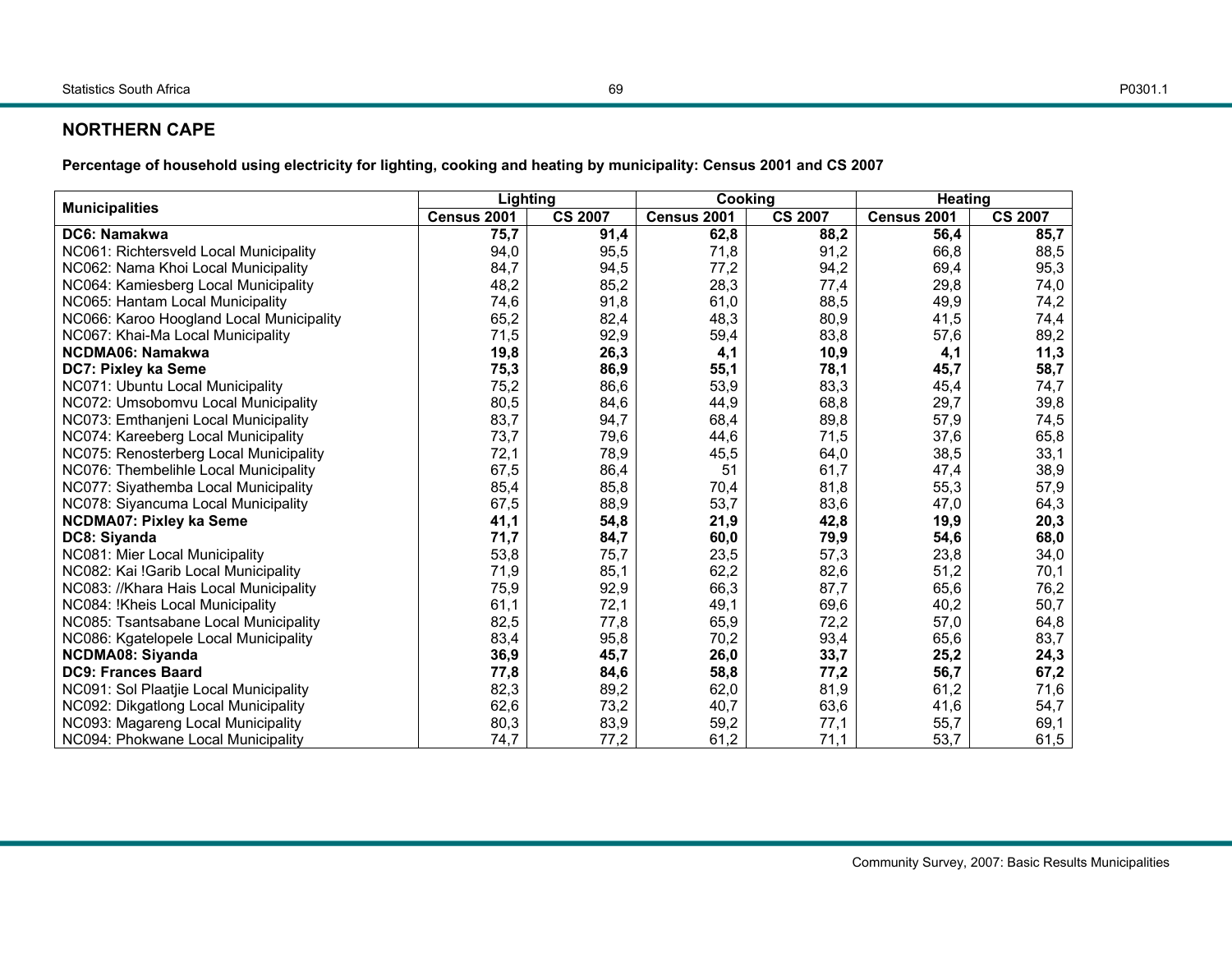| <b>Municipalities</b>                  | Liahtina    |                | Cooking     |                | Heating     |                |  |
|----------------------------------------|-------------|----------------|-------------|----------------|-------------|----------------|--|
|                                        | Census 2001 | <b>CS 2007</b> | Census 2001 | <b>CS 2007</b> | Census 2001 | <b>CS 2007</b> |  |
| <b>NCDMA09: Frances Baard</b>          | 48,1        | 68.3           | 39,9        | 56.2           | 40.0        | 41,1           |  |
| DC45: Kgalagadi                        | 58,2        | 90.0           | 32,3        | 63,0           | 29,0        | 44,1           |  |
| NC453: Gamagara Local Municipality     | 92,7        | 97.4           | 78.0        | 94.7           | 73,5        | 87,4           |  |
| NC451: Moshaweng Local Municipality    | 34,1        | 85.6           | 7.7         | 31.9           | 6,9         | 15,8           |  |
| NC452: Ga-Segonyana Local Municipality | 74,5        | 90.8           | 45.0        | 74.3           | 39,2        | 45,7           |  |
| NCDMA45: Kgalagadi                     | 68,2        | 90.0           | 49.8        | 86,1           | 47,7        | 85,8           |  |
| <b>Northern Cape</b>                   | 72,4        | 86.8           | 54,1        | 77,2           | 49,4        | 64,9           |  |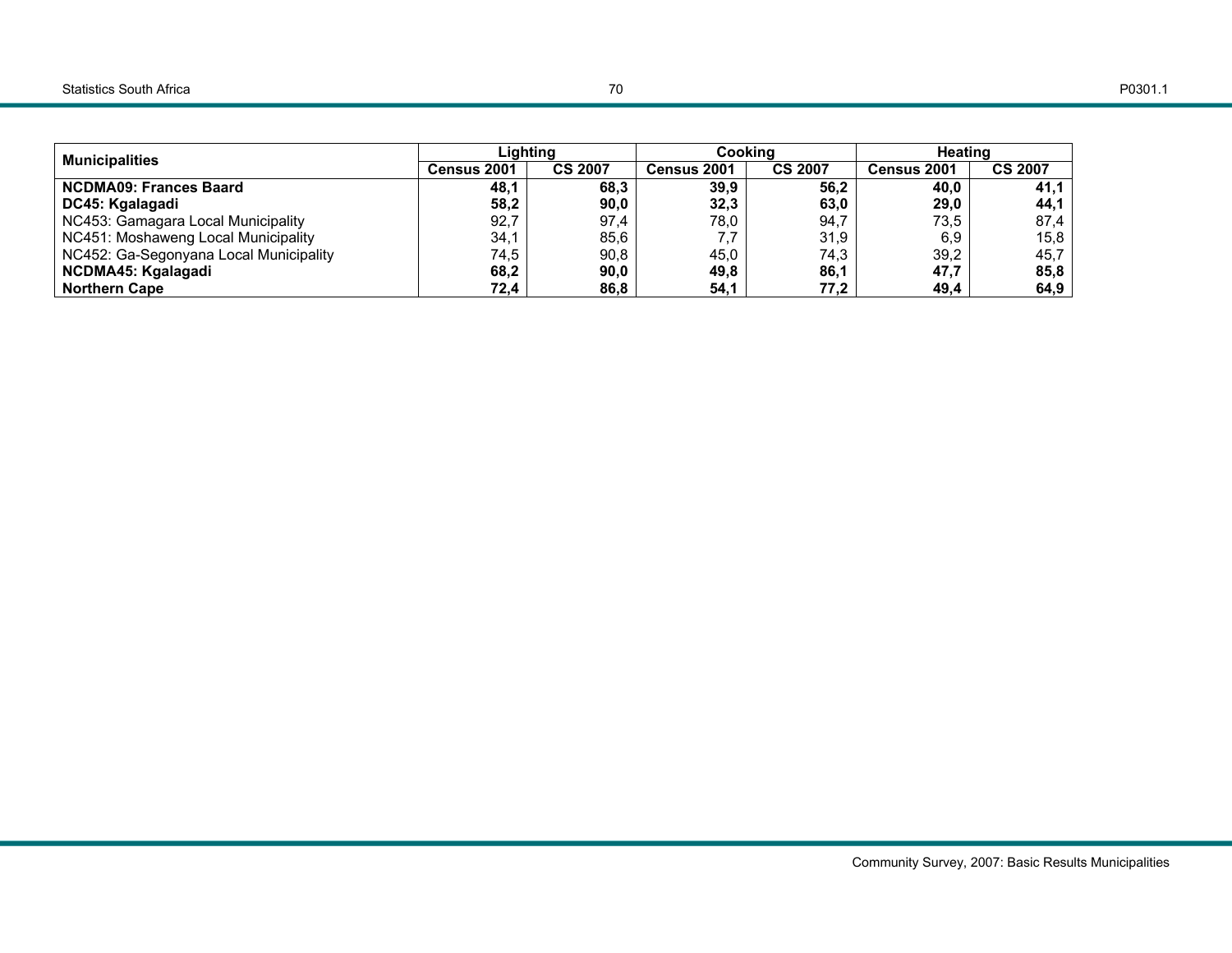# **WESTERN CAPE**

**Percentage of household using electricity for lighting, cooking and heating by municipality: Census 2001 and CS 2007** 

| <b>Municipalities</b>                            | Lighting    |                | Cooking     |                | Heating     |                |
|--------------------------------------------------|-------------|----------------|-------------|----------------|-------------|----------------|
|                                                  | Census 2001 | <b>CS 2007</b> | Census 2001 | <b>CS 2007</b> | Census 2001 | <b>CS 2007</b> |
| <b>DC1: West Coast</b>                           | 87,8        | 95,7           | 79,2        | 94,4           | 74,2        | 92,7           |
| WC011: Matzikama Local Municipality              | 83,1        | 90,9           | 74,9        | 89,7           | 68,6        | 89,2           |
| WC012: Cederberg Local Municipality              | 83,9        | 93,9           | 71,9        | 94,7           | 59,9        | 87,1           |
| WC013: Bergrivier Local Municipality             | 90,6        | 97,1           | 84,7        | 97,3           | 81,2        | 96,1           |
| WC014: Saldanha Bay Local Municipality           | 91,6        | 97,5           | 81,0        | 96,4           | 80,1        | 96,7           |
| WC015: Swartland Local Municipality              | 90,6        | 97,0           | 84,7        | 93,7           | 79,6        | 91,2           |
| <b>WCDMA01: West Coast</b>                       | 50,9        | 95,7           | 28,4        | 91,9           | 25,8        | 93,8           |
| <b>DC2: Cape Winelands</b>                       | 88,0        | 93,6           | 79,6        | 88,7           | 72,1        | 82,8           |
| WC022: Witzenberg Local Municipality             | 85,1        | 90,8           | 69,1        | 73,3           | 53,4        | 62,4           |
| WC023: Drakenstein Local Municipality            | 86,8        | 90,9           | 78,9        | 84,7           | 75,2        | 81,2           |
| WC024: Stellenbosch Local Municipality           | 91,0        | 97,9           | 84,6        | 97,5           | 79,6        | 93,4           |
| WC025: Breede Valley Local Municipality          | 89,6        | 94,3           | 84,4        | 93,5           | 75,4        | 85,0           |
| WC026: Breede River/Winelands Local Municipality | 88,3        | 96,2           | 78,1        | 94,8           | 70,2        | 90,3           |
| <b>WCDMA02: Cape Winelands</b>                   | 63,6        | 82,1           | 49,8        | 70,0           | 28,7        | 63,5           |
| DC3: Overberg                                    | 83,7        | 94,1           | 75,3        | 89,1           | 70,5        | 78,2           |
| WC031: Theewaterskloof Local Municipality        | 80,4        | 90,8           | 72,7        | 87,5           | 63,5        | 74,9           |
| WC032: Overstrand Local Municipality             | 83,3        | 96,5           | 74,3        | 89,7           | 72,8        | 77,3           |
| WC033: Cape Agulhas Local Municipality           | 90,7        | 96,0           | 81,4        | 88,8           | 77,5        | 91,0           |
| WC034: Swellendam Local Municipality             | 88,0        | 95,8           | 79,8        | 93,1           | 78,8        | 78,3           |
| <b>WCDMA03: Overberg</b>                         | 76,3        | 100,0          | 73,7        | 100,0          | 73,7        | 100,0          |
| DC4: Eden                                        | 85,5        | 90,1           | 72,5        | 81,4           | 68,7        | 69,4           |
| WC041: Kannaland Local Municipality              | 81,2        | 92,0           | 62,1        | 78,7           | 49,7        | 72,4           |
| WC042: Hessequa Local Municipality               | 86,3        | 96,2           | 70,2        | 90,9           | 68,2        | 89,2           |
| WC043: Mossel Bay Local Municipality             | 90,9        | 95,3           | 75,9        | 85,2           | 73,3        | 69,2           |
| WC044: George Local Municipality                 | 86.6        | 88,2           | 80,8        | 81.8           | 76,1        | 69,3           |
| WC045: Oudtshoorn Local Municipality             | 84,9        | 91,3           | 75,3        | 87,8           | 72,7        | 83,0           |
| WC047: Bitou Local Municipality                  | 80,7        | 85,5           | 61,5        | 69,3           | 61,5        | 52,8           |
| WC048: Knysna Local Municipality                 | 80,5        | 83,8           | 61,7        | 71,1           | 58,7        | 56,7           |
| <b>WCDMA04: Eden</b>                             | 85,2        | 89,7           | 53,2        | 79,1           | 41,3        | 49,6           |
| <b>DC5: Central Karoo</b>                        | 83,9        | 93,1           | 62,4        | 84,3           | 53,6        | 65,0           |
| WC051: Laingsburg Local Municipality             | 73,4        | 84,6           | 63,1        | 80,6           | 55,6        | 60,5           |
| WC052: Prince Albert Local Municipality          | 80,0        | 91,8           | 64,6        | 88,4           | 55,6        | 65,3           |
| WC053: Beaufort West Local Municipality          | 87,2        | 95,2           | 66,5        | 85,6           | 57,8        | 69,0           |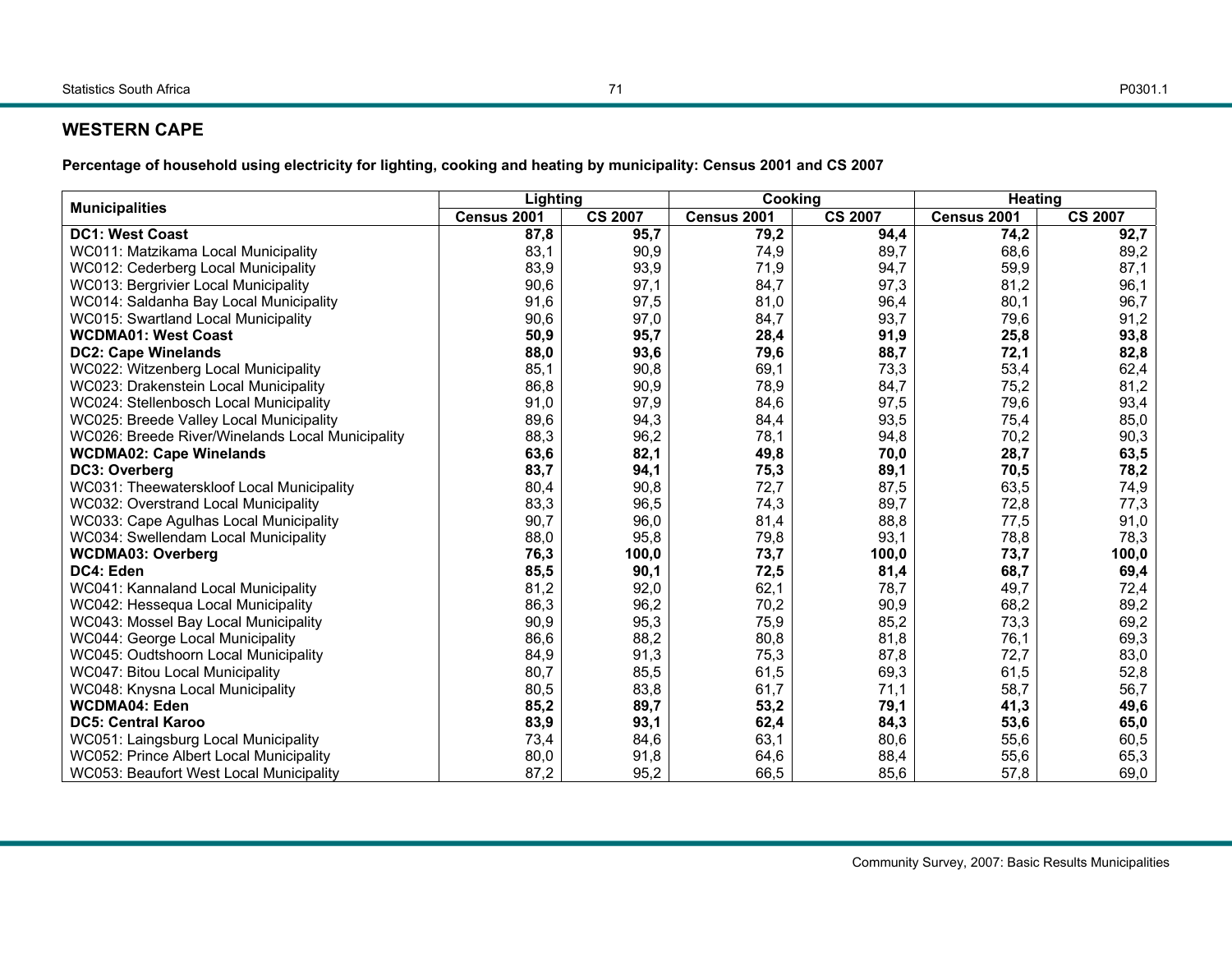### Statistics South Africa

|                                                  | Lighting    |                | Cooking     |                | <b>Heating</b> |                |
|--------------------------------------------------|-------------|----------------|-------------|----------------|----------------|----------------|
| <b>Municipalities</b>                            | Census 2001 | <b>CS 2007</b> | Census 2001 | <b>CS 2007</b> | Census 2001    | <b>CS 2007</b> |
| . WCDMA05: Central Karoo                         | 84,2        | 93,7           | 34,1        | 75,2           | 23,2           | 49,1           |
| CPT: City of Cape Town                           | 88,8        | 94,4           | 80,1        | 89,5           | 75,0           | 80,4           |
| CPT: City of Cape Town Metropolitan Municipality | 88,8        | 94,4           | 80,1        | 89.5           | 75,0           | 80,4           |
| <b>Western Cape</b>                              | 88,0        | 93,9           | 78,8        | 88,8           | 73,4           | 80,0           |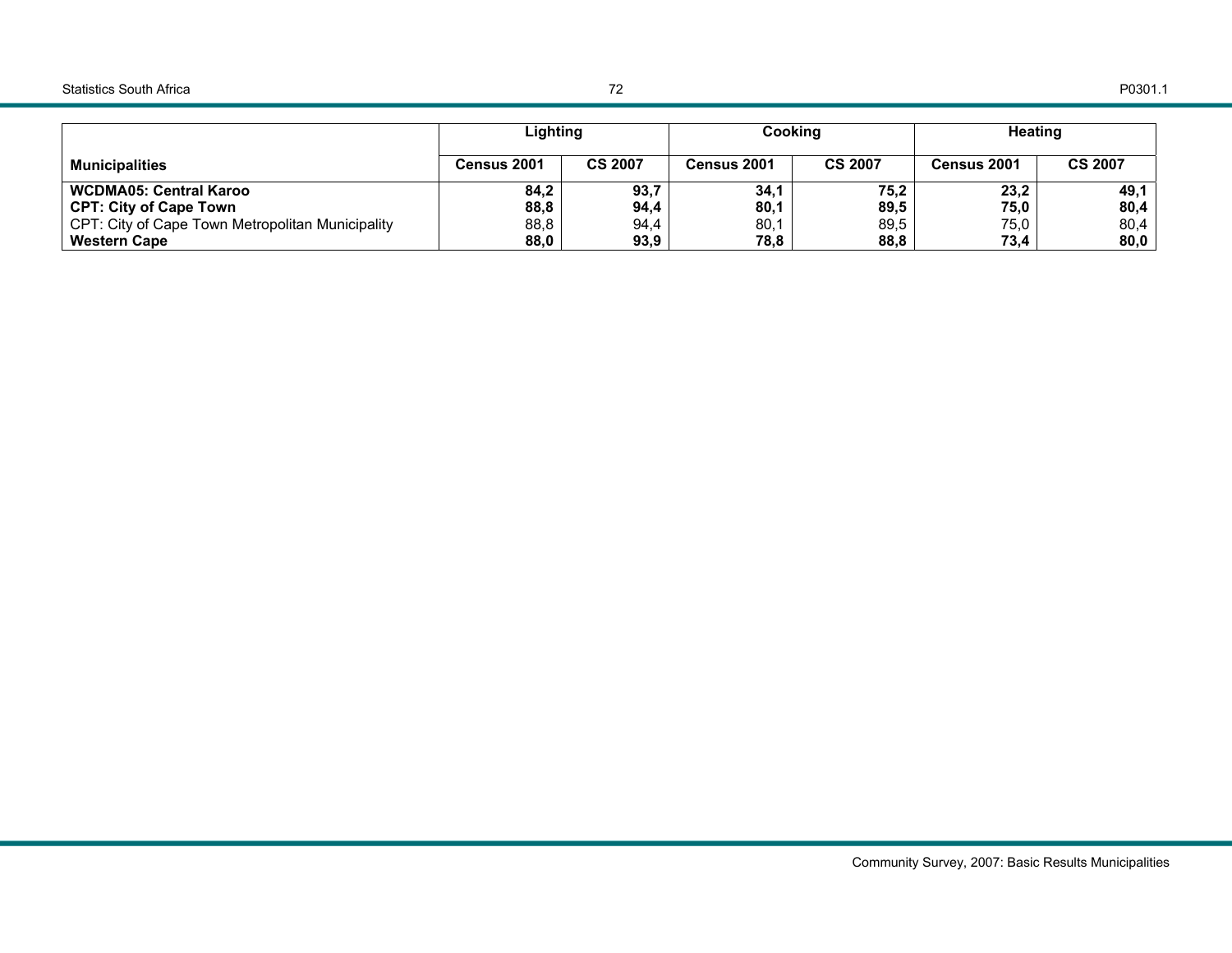# **5.4 Type of toilet facility: Census 2001 and CS 2007**

# **EASTERN CAPE**

|                                                   | <b>Pit latrine</b> |           | <b>Bucket toilet</b> |               | No toilet     |           |  |
|---------------------------------------------------|--------------------|-----------|----------------------|---------------|---------------|-----------|--|
| <b>Municipalities</b>                             | <b>Census</b>      | <b>CS</b> | <b>Census</b>        | $\mathsf{cs}$ | <b>Census</b> | <b>CS</b> |  |
|                                                   | 2001               | 2007      | 2001                 | 2007          | 2001          | 2007      |  |
| DC10: Cacadu                                      | 21,5               | 12,0      | 14,6                 | 7,7           | 12,1          | 4,4       |  |
| EC101: Camdeboo Local Municipality                | 7,7                | 0,7       | 11,2                 | 1,1           | 5,8           | 2,1       |  |
| EC102: Blue Crane Route Local Municipality        | 9,2                | 4,0       | 20,3                 | 16,4          | 16,9          | 8,5       |  |
| EC103: Ikwezi Local Municipality                  | 7,7                | 1,0       | 48,4                 | 40,0          | 15,2          | 5,7       |  |
| EC104: Makana Local Municipality                  | 22,4               | 9,9       | 30,1                 | 9,2           | 12,1          | 2,1       |  |
| EC105: Ndlambe Local Municipality                 | 33,6               | 26,5      | 0,5                  | 0,0           | 13,7          | 4,7       |  |
| EC106: Sunday's River Valley Local Municipality   | 46,2               | 30,7      | 7,3                  | 5,3           | 14,5          | 4,4       |  |
| EC107: Baviaans Local Municipality                | 17,0               | 4,5       | 19,5                 | 11,6          | 11,2          | 5,7       |  |
| EC108: Kouga Local Municipality                   | 11,8               | 5,3       | 13,8                 | 9,5           | 10,9          | 1,9       |  |
| EC109: Kou-Kamma Local Municipality               | 21,0               | 8,2       | 5,9                  | 3,4           | 9,5           | 8,9       |  |
| <b>ECDMA10: Cacadu</b>                            | 49,2               | 32,7      | 3,9                  | 7,5           | 19,1          | 11,1      |  |
| DC12: Amatole                                     | 29,9               | 30,2      | 2,7                  | 2,0           | 28,9          | 24,0      |  |
| EC121: Mbhashe Local Municipality                 | 18,5               | 16,8      | 1,1                  | 0,3           | 73,8          | 74,2      |  |
| EC122: Mnquma Local Municipality                  | 29,7               | 38,8      | 0,8                  | 0,0           | 53,9          | 38,9      |  |
| EC123: Great Kei Local Municipality               | 10,9               | 20,5      | 9,0                  | 2,0           | 58,5          | 41,6      |  |
| EC124: Amahlathi Local Municipality               | 62,1               | 64,7      | 0,5                  | 0,0           | 17,6          | 9,8       |  |
| EC125: Buffalo City Local Municipality            | 18,7               | 16,6      | 1,4                  | 1,3           | 12,4          | 11,6      |  |
| EC126: Ngqushwa Local Municipality                | 79,1               | 63,7      | 0,8                  | 0,3           | 13,3          | 3,1       |  |
| EC127: Nkonkobe Local Municipality                | 60,5               | 63,0      | 10,6                 | 9,3           | 14,9          | 6,9       |  |
| EC128: Nxuba Local Municipality                   | 9,5                | 6,6       | 40,1                 | 39,2          | 18,6          | 6,9       |  |
| DC13: Chris Hani                                  | 27,2               | 28,0      | 5,1                  | 2,1           | 42,8          | 34,0      |  |
| EC131: Inxuba Yethemba Local Municipality         | 5,1                | 0,4       | 15,7                 | 0,2           | 10,4          | 2,8       |  |
| EC132: Tsolwana Local Municipality                | 35,4               | 40,1      | 20,1                 | 13,9          | 32,3          | 23,1      |  |
| EC133: Inkwanca Local Municipality                | 5,4                | 1,7       | 29,7                 | 0,6           | 19,1          | 5,7       |  |
| EC134: Lukanji Local Municipality                 | 26,0               | 23,0      | 2,9                  | 0,5           | 19,2          | 7,4       |  |
| EC135: Intsika Yethu Local Municipality           | 34,7               | 31,3      | 0,7                  | 0,1           | 60,5          | 56,6      |  |
| EC136: Emalahleni Local Municipality              | 27,8               | 34,5      | 6,9                  | 9,2           | 59,1          | 43,0      |  |
| EC137: Engcobo Local Municipality                 | 25,3               | 24,7      | 0,5                  | 0,0           | 67,9          | 63,1      |  |
| EC138: Sakhisizwe Local Municipality              | 41,7               | 58,8      | 1,8                  | 0,0           | 30,9          | 16,9      |  |
| <b>ECDMA13: Chris Hani</b>                        |                    |           |                      |               |               |           |  |
| DC14: Ukhahlamba                                  | 32,3               | 39,8      | 9,2                  | 3,3           | 41,3          | 24,4      |  |
| EC141: Elundini Local Municipality                | 34,6               | 56,9      | 6,4                  | 0,0           | 50,7          | 30,8      |  |
| EC142: Senqu Local Municipality                   | 45,4               | 43,1      | 6, 5                 | 6,0           | 36,9          | 22,1      |  |
| EC143: Maletswai Local Municipality               | 1,9                | 4,1       | 6,6                  | 1,1           | 39,8          | 21,0      |  |
| EC144: Gariep Local Municipality                  | 4,3                | 1,8       | 34,5                 | 9,8           | 23,2          | 11,2      |  |
| DC15: O.R.Tambo                                   | 35,8               | 39,1      | 1,3                  | 0,5           | 51,9          | 40,7      |  |
| EC151: Mbizana Local Municipality                 | 52,4               | 42,9      | 0,7                  | 0,0           | 39,1          | 42,9      |  |
| EC152: Ntabankulu Local Municipality              | 28,0               | 25,2      | 2,0                  | 1,1           | 65,4          | 38,6      |  |
| EC153: Qaukeni Local Municipality                 | 46,0               | 40,6      | 1,8                  | 0,5           | 46,0          | 47,8      |  |
| EC154: Port St Johns Local Municipality           | 18,6               | 48,2      | 1,2                  | 0,0           | 74,5          | 48,9      |  |
| EC155: Nyandeni Local Municipality                | 33,1               | 35,4      | 0,5                  | 0,0           | 62,0          | 52,5      |  |
| EC156: Mhlontlo Local Municipality                | 40,2               | 50,1      | 1,6                  | 1,7           | 52,0          | 34,2      |  |
| EC157: King Sabata Dalindyebo Local Municipality  | 29,2               | 33,9      | 1,6                  | 0,2           | 44,5          | 30,0      |  |
| DC44: Alfred Nzo                                  | 56,8               | 68,9      | 1,2                  | 1,6           | 30,8          | 17,9      |  |
| EC442: Umzimvubu Local Municipality               | 57,8               | 61,0      | 1,8                  | 3,4           | 33,0          | 20,7      |  |
| EC441: Matatiele Local Municipality               | 55,8               | 75,8      | 0,7                  | 0,0           | 28,7          | 15,5      |  |
| NMA: Nelson Mandela Bay Metro                     | 2,6                | 4,4       | 13,6                 | 5,9           | 4,2           | 1,5       |  |
| NMA: Nelson Mandela Bay Metropolitan Municipality | 2,6                | 4,4       | 13,6                 | 5,9           | 4,2           | 1,5       |  |
| <b>Eastern Cape</b>                               | 27,4               | 29,3      | 5,7                  | 2,8           | 31,3          | 23,5      |  |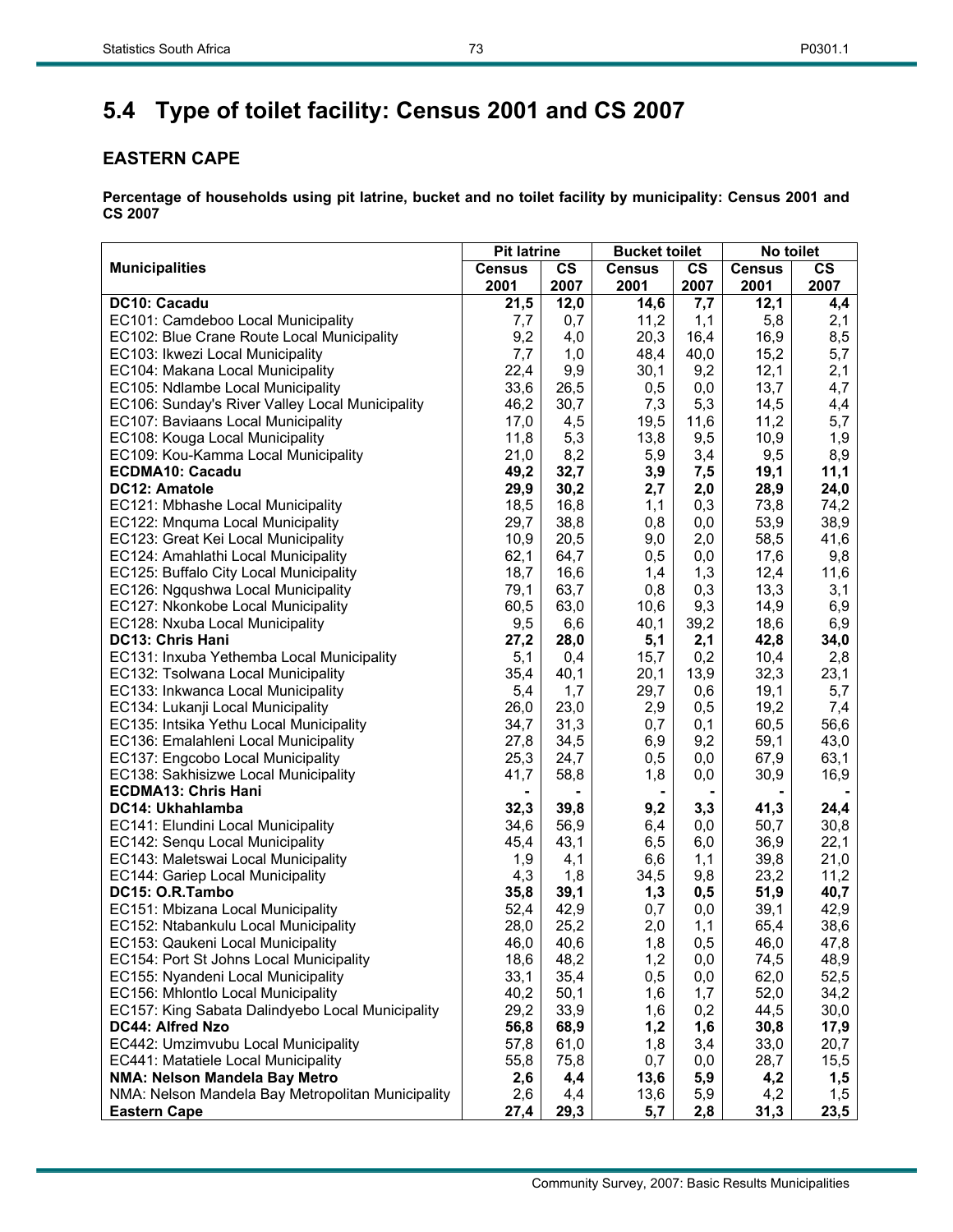# **FREE STATE**

|                                            | <b>Pit latrine</b> |               | <b>Bucket toilet</b> |               | No toilet     |           |
|--------------------------------------------|--------------------|---------------|----------------------|---------------|---------------|-----------|
| <b>Municipalities</b>                      | <b>Census</b>      | $\mathsf{cs}$ | <b>Census</b>        | $\mathsf{cs}$ | <b>Census</b> | <b>CS</b> |
|                                            | 2001               | 2007          | 2001                 | 2007          | 2001          | 2007      |
| DC16: Xhariep                              | 10,6               | 11,3          | 7,6                  | 10,6          | 16,0          | 6,9       |
| FS161: Letsemeng Local Municipality        | 11,3               | 25,3          | 6,1                  | 1,5           | 20,5          | 4,1       |
| FS162: Kopanong Local Municipality         | 8,7                | 5,0           | 6,5                  | 9,4           | 12,0          | 5,8       |
| FS163: Mohokare Local Municipality         | 13,0               | 4,9           | 11,6                 | 22,5          | 17,8          | 11,7      |
| DC17: Motheo                               | 22,8               | 28,5          | 17,9                 | 11,9          | 9,8           | 3,9       |
| FS171: Naledi Local Municipality           | 12,5               | 5,8           | 17,3                 | 1,1           | 13,9          | 5,0       |
| FS172: Mangaung Local Municipality         | 23,8               | 31,0          | 16,4                 | 10,8          | 9,4           | 3,8       |
| FS173: Mantsopa Local Municipality         | 14,8               | 7,9           | 37,7                 | 31,1          | 13,0          | 4,7       |
| DC18: Lejweleputswa                        | 12,5               | 7,7           | 29,9                 | 20,0          | 10,1          | 2,8       |
| FS181: Masilonyana Local Municipality      | 9,2                | 2,5           | 55,8                 | 30,2          | 11,6          | 1,9       |
| FS182: Tokologo Local Municipality         | 13,2               | 28,2          | 46,5                 | 34,0          | 22,0          | 16,8      |
| FS183: Tswelopele Local Municipality       | 19,1               | 10,9          | 52,7                 | 22,5          | 12,2          | 2,4       |
| FS184: Matjhabeng Local Municipality       | 11,7               | 7,0           | 17,2                 | 11,1          | 9,7           | 2,1       |
| FS185: Nala Local Municipality             | 14,9               | 9,8           | 54,7                 | 52,6          | 5,6           | 3,1       |
| DC19: Thabo Mofutsanyane                   | 41,2               | 42,4          | 19,5                 | 12,7          | 9,5           | 3,7       |
| FS191: Setsoto Local Municipality          | 11,0               | 21,7          | 52,0                 | 37,5          | 13,2          | 6,5       |
| FS192: Dihlabeng Local Municipality        | 10,1               | 9,4           | 16,0                 | 9,6           | 16,8          | 3,2       |
| FS193: Nketoana Local Municipality         | 17,7               | 24,0          | 54,6                 | 41,7          | 14,4          | 5,4       |
| FS194: Maluti a Phofung Local Municipality | 70,1               | 65,2          | 2,1                  | 0,2           | 3,4           | 1,8       |
| FS195: Phumelela Local Municipality        | 20,9               | 21,3          | 27,1                 | 21,2          | 19,3          | 11,2      |
| <b>FSDMA19: Thabo Mofutsanyane</b>         | 0,0                | 0,0           | 0,0                  | 0,0           | 0,0           | 0,0       |
| <b>DC20: Fezile Dabi</b>                   | 14,1               | 8,7           | 16,5                 | 4,4           | 6,8           | 1,3       |
| FS201: Moqhaka Local Municipality          | 14,6               | 9,8           | 16,6                 | 2,1           | 3,6           | 1,0       |
| FS203: Ngwathe Local Municipality          | 16,5               | 8,9           | 23,4                 | 13,5          | 7,2           | 1,5       |
| FS204: Metsimaholo Local Municipality      | 15,0               | 9,1           | 4,7                  | 1,4           | 10,4          | 0,5       |
| FS205: Mafube Local Municipality           | 5,3                | 2,7           | 26,8                 | 1,4           | 7,3           | 4,3       |
| <b>Free State</b>                          | 22,7               | 22,0          | 20,5                 | 12,7          | 9,7           | 3,2       |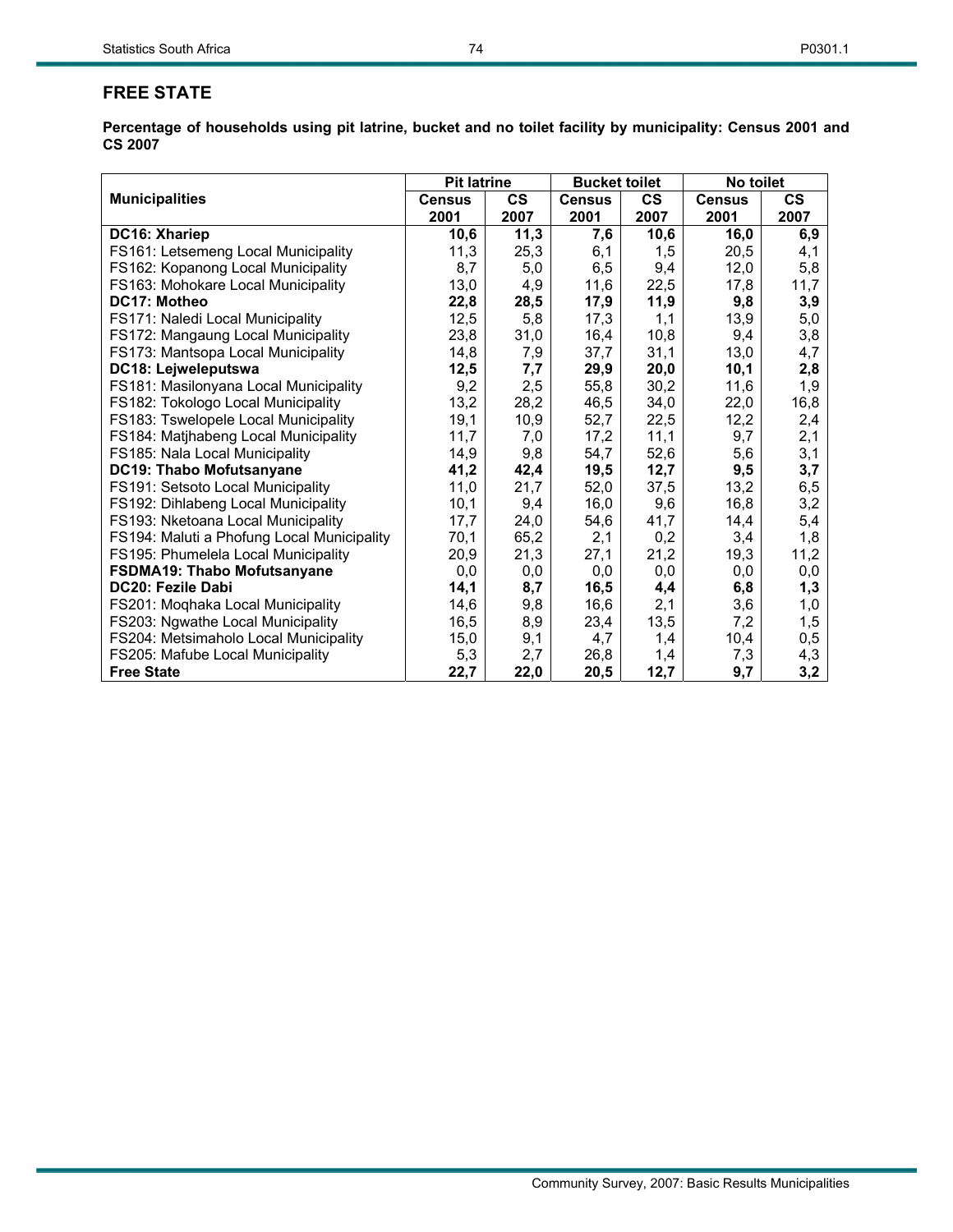# **GAUTENG**

|                                              | <b>Pit latrine</b> |           | <b>Bucket toilet</b> |           | No toilet     |           |
|----------------------------------------------|--------------------|-----------|----------------------|-----------|---------------|-----------|
| <b>Municipalities</b>                        | <b>Census</b>      | <b>CS</b> | <b>Census</b>        | <b>CS</b> | <b>Census</b> | <b>CS</b> |
|                                              | 2001               | 2007      | 2001                 | 2007      | 2001          | 2007      |
| DC42: Sedibeng                               | 11,6               | 9,4       | 2,3                  | 0,6       | 2,6           | 0,9       |
| GT421: Emfuleni Local Municipality           | 10,4               | 9,6       | 1,0                  | 0,4       | 2,1           | 0,4       |
| GT422: Midvaal Local Municipality            | 25,3               | 7,6       | 3,9                  | 0,2       | 4,1           | 1,4       |
| GT423: Lesedi Local Municipality             | 9,7                | 9,0       | 12,7                 | 3,2       | 6,5           | 4,8       |
| DC46: Metsweding                             | 25,5               | 30,2      | 1,4                  | 1,1       | 9,7           | 3,3       |
| GT461: Nokeng tsa Taemane Local Municipality | 22,0               | 23,8      | 1,9                  | 2,0       | 9,6           | 4,0       |
| GT462: Kungwini Local Municipality           | 27,1               | 33,2      | 1,2                  | 0,7       | 9,8           | 3,0       |
| DC48: West Rand                              | 18,9               | 14,8      | 3,6                  | 1,4       | 4,2           | 3,1       |
| GT481: Mogale City Local Municipality        | 14,0               | 9,6       | 2,3                  | 1,8       | 4,3           | 1,9       |
| GT482: Randfontein Local Municipality        | 13,3               | 6,6       | 0,7                  | 1,5       | 2,7           | 9,7       |
| GT483: Westonaria Local Municipality         | 38,4               | 30,7      | 10,9                 | 0,4       | 5,6           |           |
| <b>GTDMA48: West Rand</b>                    | 30,9               | 36,4      | 0,5                  | 1,1       | 6,4           | 8,8       |
| EKU: Ekurhuleni                              | 11,0               | 11,0      | 0,8                  | 0,3       | 5,1           | 2,3       |
| JHB: City of Johannesburg                    | 6,8                | 5,3       | 3,8                  | 1,5       | 2,8           | 1,2       |
| TSH: City of Tshwane                         | 24,5               | 21,5      | 0,8                  | 0,8       | 2,6           | 1,4       |
| Gauteng                                      | 12,9               | 11,6      | 2,2                  | 1,0       | 3,6           | 1,6       |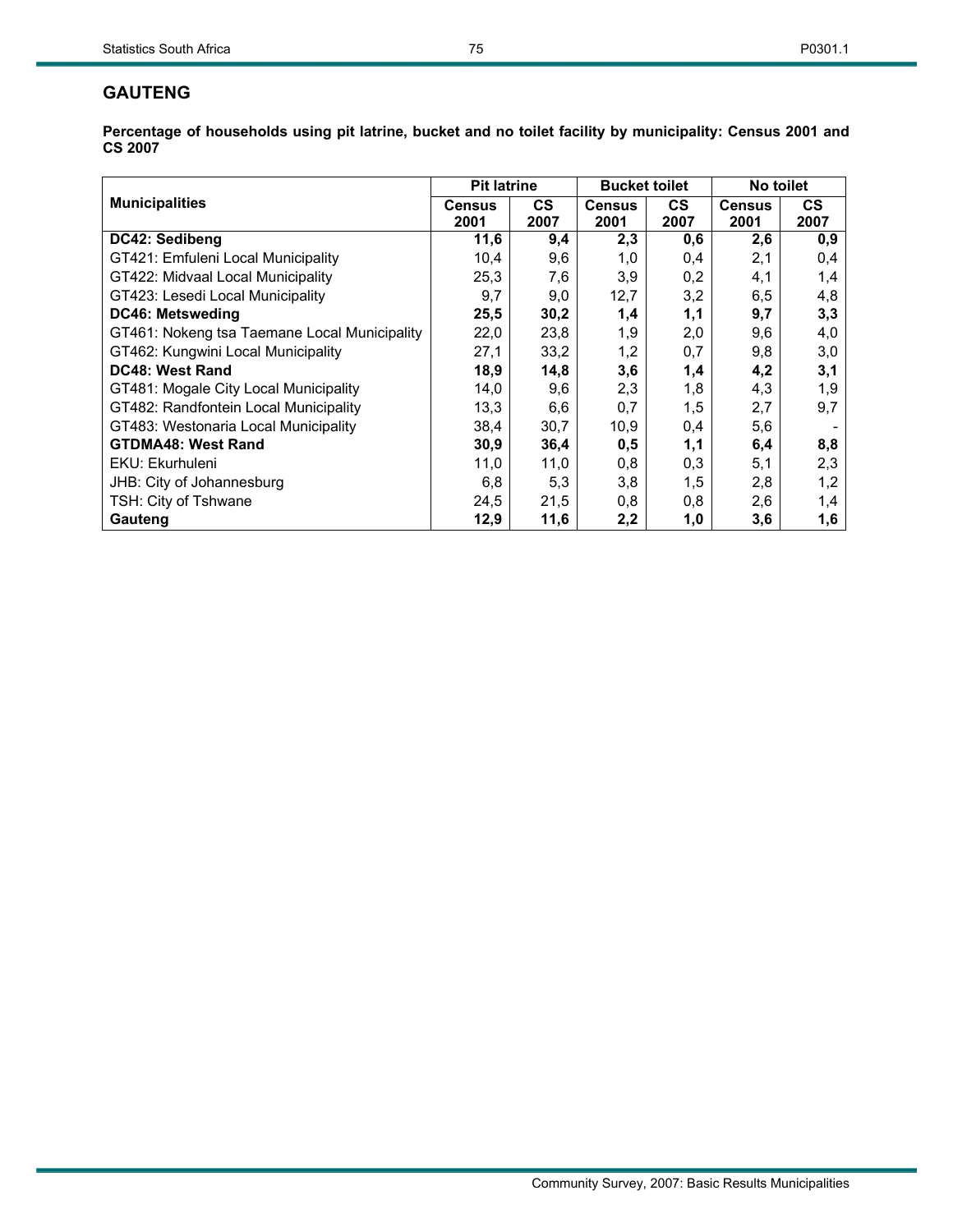# **KWAZULU-NATAL**

|                                                   | <b>Pit latrine</b> |      |               | <b>Bucket toilet</b><br>No toilet |               |               |
|---------------------------------------------------|--------------------|------|---------------|-----------------------------------|---------------|---------------|
| <b>Municipalities</b>                             | <b>Census</b>      | CS   | <b>Census</b> | $\mathsf{cs}$                     | <b>Census</b> | $\mathsf{cs}$ |
|                                                   | 2001               | 2007 | 2001          | 2007                              | 2001          | 2007          |
| DC21: Ugu                                         | 52,1               | 58,9 | 1,0           | 0,5                               | 17,1          | 8,6           |
| KZN211: Vulamehlo Local Municipality              | 51,7               | 64,7 | 2,1           |                                   | 25,0          | 13,2          |
| KZN212: Umdoni Local Municipality                 | 34,7               | 32,5 | 0,7           | 3,8                               | 8,5           | 3,1           |
| KZN213: Umzumbe Local Municipality                | 66,6               | 66,6 | 1,1           |                                   | 16,8          | 10,7          |
| KZN214: UMuziwabantu Local Municipality           | 64,7               | 70,8 | 0,7           | 0,2                               | 15,4          | 4,5           |
| KZN215: Ezingoleni Local Municipality             | 55,1               | 85,1 | 0,9           |                                   | 33,0          | 7,2           |
| KZN216: Hibiscus Coast Local Municipality         | 41,4               | 49,3 | 0,8           | 0,1                               | 14,8          | 9,3           |
| DC22: UMgungundlovu                               | 43,0               | 29,3 | 1,1           | 0,5                               | 5,8           | 2,1           |
| KZN221: uMshwathi Local Municipality              | 59,5               | 56,7 | 2,3           | 0,4                               | 13,8          | 5,0           |
| KZN222: uMngeni Local Municipality                | 26,1               | 11,9 | 1,3           | 3,0                               | 2,8           | 1,0           |
| KZN223: Mpofana Local Municipality                | 22,2               | 16,1 | 5,6           | 0,2                               | 20,0          | 9,0           |
| KZN224: Impendle Local Municipality               | 86,5               | 69,9 | 2,3           |                                   | 2,4           | 1,4           |
| KZN225: The Msunduzi Local Municipality           | 38,4               | 21,4 | 0,5           | 0,3                               | 2,6           | 1,0           |
| KZN226: Mkhambathini Local Municipality           | 47,6               | 56,4 | 0,8           |                                   | 20,5          | 6,2           |
| KZN227: Richmond Local Municipality               | 72,0               | 54,6 | 1,0           | 0,2                               | 6,4           | 2,4           |
| KZDMA22: Umgungundlovu                            |                    |      |               |                                   |               |               |
| DC23: Uthukela                                    | 52,3               | 41,0 | 1,0           |                                   | 18,4          | 11,3          |
| KZN232: Emnambithi-Ladysmith Local Municipality   | 41,7               | 29,1 | 0,9           | ÷                                 | 9,1           | 5,0           |
| KZN233: Indaka Local Municipality                 | 44,5               | 33,1 | 0,8           | $\overline{\phantom{a}}$          | 38,3          | 18,2          |
| KZN234: Umtshezi Local Municipality               | 24,2               | 20,9 | 0,7           | $\overline{\phantom{a}}$          | 22,9          | 21,6          |
| KZN235: Okhahlamba Local Municipality             | 65,1               | 52,0 | 1,3           | $\overline{\phantom{a}}$          | 24,0          | 14,5          |
| KZN236: Imbabazane Local Municipality             | 84,1               | 71,6 | 1,1           | $\overline{a}$                    | 11,3          | 8,2           |
| KZDMA23: Uthukela                                 | 13,2               |      |               | $\blacksquare$                    | 1,4           |               |
| DC24: Umzinyathi                                  | 31,5               | 34,7 | 1,3           | 0,2                               | 43,9          | 33,1          |
| KZN241: Endumeni Local Municipality               | 14,5               | 12,2 | 2,9           | 0,0                               | 4,6           | 5,3           |
| KZN242: Nquthu Local Municipality                 | 44,5               | 53,1 | 0,8           | $\overline{\phantom{a}}$          | 41,1          | 38,6          |
| KZN244: Msinga Local Municipality                 | 22,7               | 32,6 | 0,6           | 0,2                               | 70,3          | 48,9          |
| KZN245: Umvoti Local Municipality                 | 37,2               | 26,7 | 2,2           | 0,4                               | 28,9          | 21,3          |
| DC25: Amajuba                                     | 41,9               | 34,5 | 0,6           | 0,3                               | 6,5           | 3,6           |
| KZN252: Newcastle Local Municipality              | 33,5               | 26,4 | 0,6           | 0,4                               | 3,8           | 2,6           |
| KZN253: Emadlangeni Local Municipality            | 32,8               | 34,5 | 0,5           |                                   | 37,6          | 24,4          |
| KZN254: Dannhauser Local Municipality             | 76,1               | 69,3 | 0,4           |                                   | 6,5           | 1,7           |
| DC26: Zululand                                    | 35,7               | 48,6 | 0,7           | 0,1                               | 38,8          | 25,2          |
| KZN261: eDumbe Local Municipality                 | 53,1               | 77,9 | 1,0           |                                   | 30,0          | 4,8           |
| KZN262: UPhongolo Local Municipality              | 36,5               | 49,6 | 0,6           | 0,3                               | 46,0          | 16,7          |
| KZN263: Abaqulusi Local Municipality              | 30,9               | 34,7 | 0,6           | 0,1                               | 26,4          | 21,1          |
| KZN265: Nongoma Local Municipality                | 28,1               | 47,5 | 0,4           |                                   | 56,8          | 46,3          |
| KZN266: Ulundi Local Municipality                 | 39,7               | 51,8 | 1,1           | $\overline{\phantom{a}}$          | 33,6          | 24,0          |
| DC27: Umkhanyakude                                | 24,1               | 48,4 | 1,4           | 0,1                               | 56,8          | 31,9          |
| KZN271: Umhlabuyalingana Local Municipality       | 17,5               | 52,6 | 0,8           |                                   | 69,6          | 34,7          |
| KZN272: Jozini Local Municipality                 | 20,1               | 39,5 | 1,0           | 0,2                               | 63,7          | 39,6          |
| KZN273: The Big Five False Bay Local Municipality | 14,3               | 55,0 | 0,7           | 0,5                               | 57,2          | 13,5          |
| KZN274: Hlabisa Local Municipality                | 37,7               | 59,9 | 2,3           |                                   | 47,3          | 29,8          |
| KZN275: Mtubatuba Local Municipality              | 24,9               | 40,0 | 2,3           | $\overline{\phantom{a}}$          | 16,6          | 9,7           |
| KZDMA27: Umkhanyakude                             | 21,1               | 23,9 | 0,8           |                                   | 47,9          | 61,1          |
| DC28: Uthungulu                                   | 36,1               | 31,4 | 1,6           | 0,3                               | 29,9          | 22,0          |
| KZN281: Mbonambi Local Municipality               | 31,6               | 41,7 | 2,8           | 0,1                               | 40,3          | 24,2          |
| KZN282: uMhlathuze Local Municipality             | 36,7               | 26,7 | 1,0           | 0,3                               | 9,2           | 4,9           |
| KZN283: Ntambanana Local Municipality             | 28,5               | 30,2 | 1,9           | 0,3                               | 53,4          | 31,8          |
| KZN284: uMlalazi Local Municipality               | 32,3               | 30,9 | 2,6           | 0,6                               | 46,1          | 32,9          |
| KZN285: Mthonjaneni Local Municipality            | 46,1               | 55,0 | 0,7           |                                   | 26,4          | 22,6          |
| KZN286: Nkandla Local Municipality                | 44,0               | 28,4 | 0,8           | 0,2                               | 42,5          | 58,5          |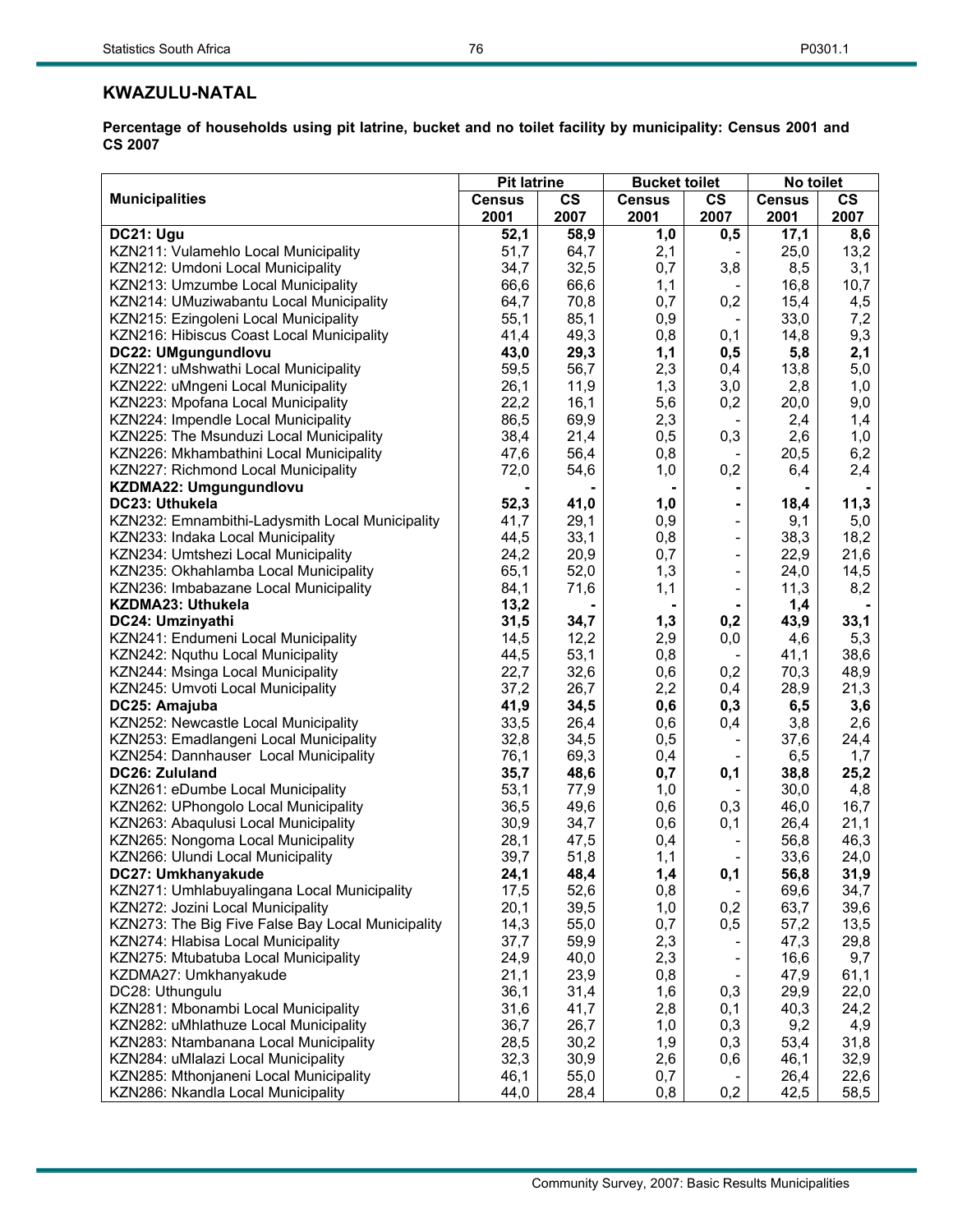|                                            | <b>Pit latrine</b> |           | <b>Bucket toilet</b> |           | No toilet     |           |
|--------------------------------------------|--------------------|-----------|----------------------|-----------|---------------|-----------|
| <b>Municipalities</b>                      | Census             | <b>CS</b> | <b>Census</b>        | <b>CS</b> | <b>Census</b> | <b>CS</b> |
|                                            | 2001               | 2007      | 2001                 | 2007      | 2001          | 2007      |
| DC29: iLembe                               | 47,4               | 59,2      | 1,4                  | 0,6       | 18,4          | 11,5      |
| KZN291: Mandeni Local Municipality         | 42,5               | 61,8      | 1,8                  | 0,1       | 12,9          | 6,1       |
| KZN292: KwaDukuza Local Municipality       | 39,8               | 44,4      | 1,1                  | 1,2       | 12,7          | 9,9       |
| KZN293: Ndwedwe Local Municipality         | 53,9               | 66,9      | 1,5                  | 0,8       | 22,4          | 17,7      |
| KZN294: Maphumulo Local Municipality       | 60,1               | 77,6      | 1,2                  |           | 31,1          | 16,2      |
| DC43: Sisonke                              | 65,3               | 57,1      | 1,5                  | 0,3       | 10,4          | 8,5       |
| KZN431: Ingwe Local Municipality           | 75,7               | 54,1      | 1,3                  |           | 9,9           | 6,6       |
| KZN432: Kwa Sani Local Municipality        | 64,1               | 45,9      | 0,5                  | 3,9       | 4,9           | 6,0       |
| KZN433: Greater Kokstad Local Municipality | 15,8               | 29,8      | 0,7                  |           | 15,3          | 11,9      |
| KZN434: Ubuhlebezwe Local Municipality     | 69,3               | 61,7      | 2,5                  |           | 12,3          | 11,7      |
| KZN435: Umzimkhulu Local Municipality      | 84,0               | 66,5      | 1,7                  | 0,4       | 7,6           | 7,1       |
| <b>KZDMA43: Sisonke</b>                    | 36,2               |           | 0,4                  |           | 4,0           |           |
| <b>ETH: eThekwini</b>                      | 25,8               | 17,1      | 1,2                  | 0,8       | 4,1           | 2,5       |
| ETH: eThekwini Metropolitan Municipality   | 25,8               | 17,1      | 1,2                  | 0,8       | 4,1           | 2,5       |
| KwaZulu-Natal                              | 36,7               | 33,5      | 1,2                  | 0,5       | 16,0          | 10,4      |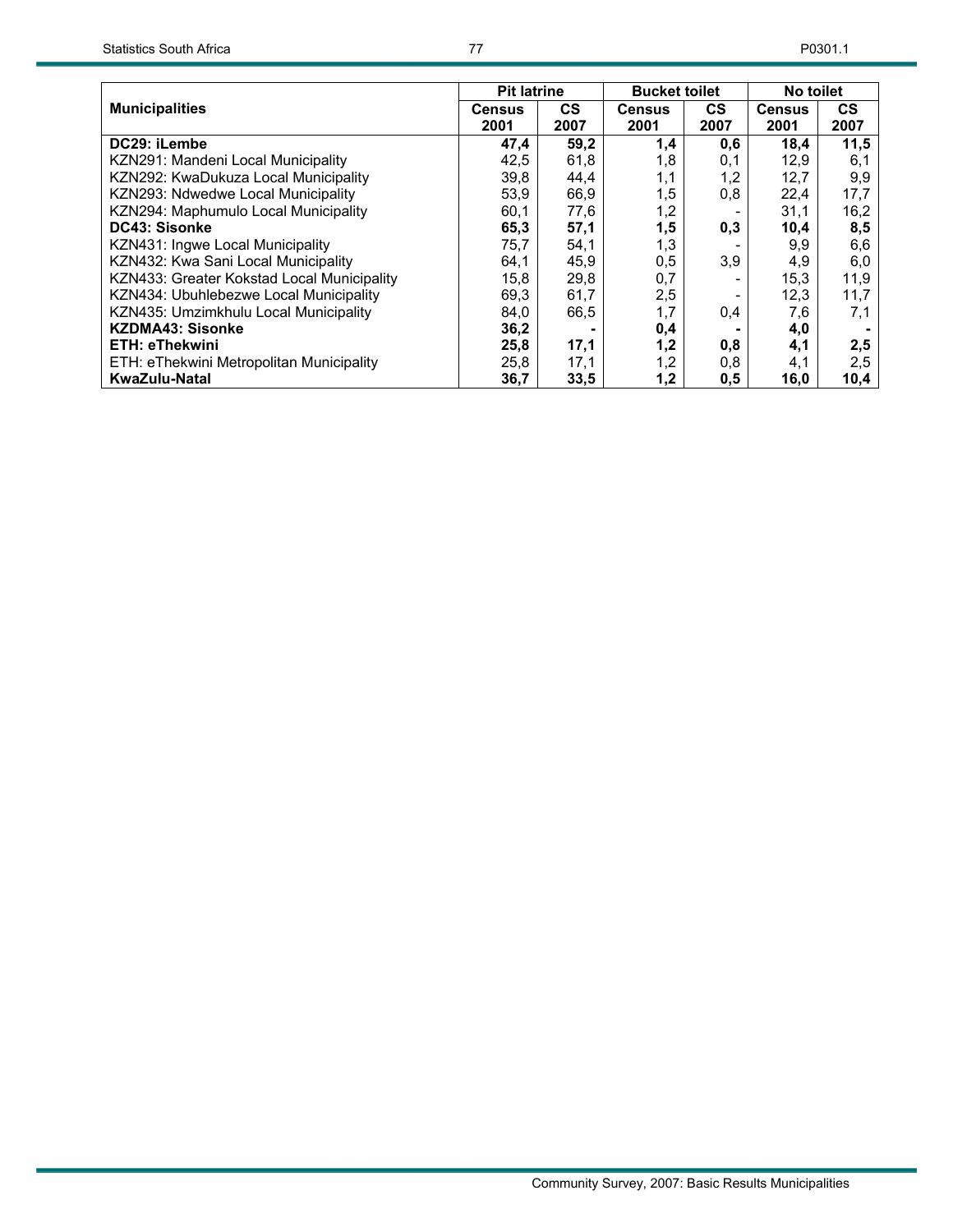# **LIMPOPO**

|                                                | <b>Pit latrine</b> |               | <b>Bucket toilet</b> |               | No toilet     |               |
|------------------------------------------------|--------------------|---------------|----------------------|---------------|---------------|---------------|
| <b>Municipalities</b>                          | <b>Census</b>      | $\mathsf{cs}$ | <b>Census</b>        | $\mathsf{cs}$ | <b>Census</b> | $\mathsf{cs}$ |
|                                                | 2001               | 2007          | 2001                 | 2007          | 2001          | 2007          |
| DC33: Mopani                                   | 45,5               | 56,0          | 0,4                  | 0,0           | 36,3          | 22,5          |
| LIM331: Greater Giyani Local Municipality      | 28,2               | 42,8          | 0,3                  | 0,0           | 55,3          | 40,7          |
| LIM332: Greater Letaba Local Municipality      | 59,3               | 69,3          | 0,4                  | 0,1           | 30,7          | 18,6          |
| LIM333: Greater Tzaneen Local Municipality     | 57,2               | 61,9          | 0,5                  | 0,0           | 26,6          | 15,2          |
| LIM334: Ba-Phalaborwa Local Municipality       | 18,6               | 35,0          | 0,2                  | 0,0           | 39,4          | 19,6          |
| LIM335: Maruleng Local Municipality            | 49,0               | 61,5          | 0,4                  | 0,3           | 38,2          | 20,0          |
| LIMDMA33: Mopani                               | 0,2                |               | 0,2                  |               | 0,7           |               |
| DC34: Vhembe                                   | 60,3               | 65,7          | 0,6                  | 0,0           | 25,8          | 14,9          |
| LIM341: Musina Local Municipality              | 17,0               | 14,7          | 1,4                  | 0,4           | 27,8          | 12,6          |
| LIM342: Mutale Local Municipality              | 49,6               | 55,8          | 0,4                  | 0,0           | 43,4          | 29,4          |
| LIM343: Thulamela Local Municipality           | 56,9               | 68,2          | 0,5                  | 0,0           | 31,3          | 17,5          |
| LIM344: Makhado Local Municipality             | 70,6               | 70,8          | 0,7                  | 0,0           | 16,2          | 9,5           |
| <b>DC35: Capricorn</b>                         | 61,2               | 69,5          | 0,6                  | 0,0           | 17,4          | 8,7           |
| LIM351: Blouberg Local Municipality            | 55,0               | 76,1          | 0,3                  | 0,0           | 38,8          | 21,4          |
| LIM352: Aganang Local Municipality             | 76,6               | 87,1          | 0,6                  | 0,0           | 20,2          | 9,1           |
| LIM353: Molemole Local Municipality            | 69,1               | 76,4          | 0,5                  | 0,0           | 17,2          | 6,7           |
| LIM354: Polokwane Local Municipality           | 53,0               | 55,6          | 0,8                  | 0,0           | 13,4          | 8,3           |
| LIM355: Lepele-Nkumpi Local Municipality       | 71,6               | 83,1          | 0,4                  | 0,1           | 11,1          | 2,6           |
| DC36: Waterberg                                | 49,2               | 45,9          | 1,0                  | 0,0           | 13,6          | 5,0           |
| LIM361: Thabazimbi Local Municipality          | 27,1               | 21,8          | 0,4                  | 0,0           | 25,0          | 4,6           |
| LIM362: Lephalale Local Municipality           | 49,9               | 54,7          | 0,8                  | 0,0           | 16,7          | 6,1           |
| LIM364: Mookgopong Local Municipality          | 26,2               | 15,5          | 1,0                  | 0,0           | 9,4           | 6,7           |
| LIM365: Modimolle Local Municipality           | 39,6               | 23,8          | 3,2                  | 0,2           | 14,0          | 5,1           |
| LIM366: Bela-Bela Local Municipality           | 17,2               | 13,2          | 1,6                  | 0,0           | 7,4           | 5,7           |
| LIM367: Mogalakwena Local Municipality         | 66,2               | 64,7          | 0,6                  | 0,0           | 10,6          | 4,5           |
| DC47: Greater Sekhukhune                       | 74,9               | 80,4          | 0,7                  | 0,1           | 16,9          | 6,8           |
| LIM473: Makhuduthamaga Local Municipality      | 79,1               | 90,7          | 0,7                  | 0,0           | 16,1          | 6,4           |
| LIM474: Fetakgomo Local Municipality           | 69,3               | 86,2          | 0,5                  | 0,0           | 26,3          | 8,0           |
| LIM471: Greater Marble Hall Local Municipality | 71,0               | 72,0          | 0,5                  | 1,0           | 13,0          | 3,9           |
| LIM472: Elias Motsoaledi Local Municipality    | 85,3               | 76,0          | 0,8                  | 0,0           | 5,5           | 3,8           |
| LIM475: Greater Tubatse Local Municipality     | 65,5               | 77,0          | 0,6                  | 0,0           | 25,9          | 10,1          |
| Limpopo                                        | 58,4               | 64,5          | 0,6                  | 0,1           | 22,8          | 12,4          |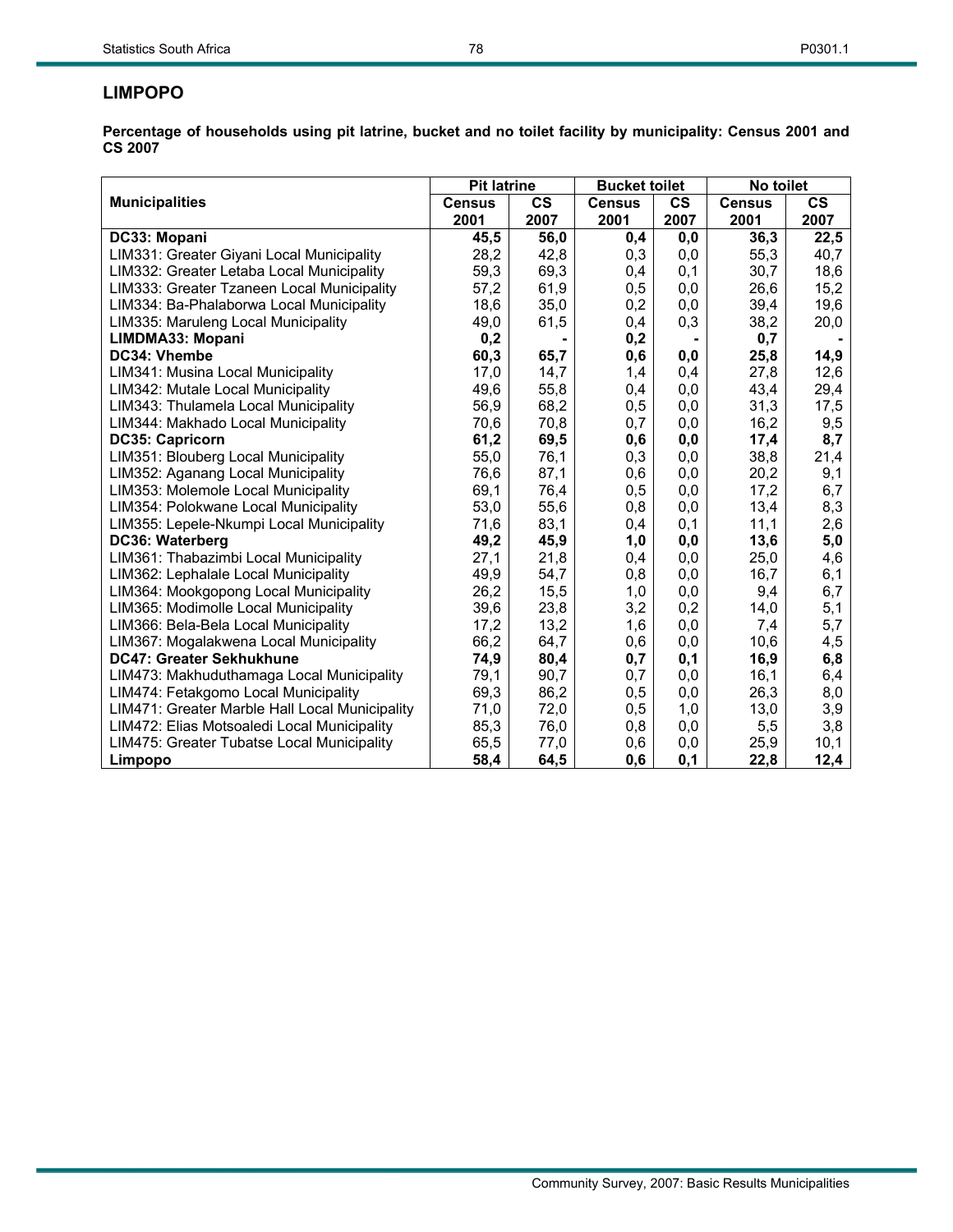|                                          | <b>Pit latrine</b> |      | <b>Bucket toilet</b> |      | No toilet     |           |
|------------------------------------------|--------------------|------|----------------------|------|---------------|-----------|
| <b>Municipalities</b>                    | <b>Census</b>      | CS   | <b>Census</b>        | CS.  | <b>Census</b> | <b>CS</b> |
|                                          | 2001               | 2007 | 2001                 | 2007 | 2001          | 2007      |
| <b>DC30: Gert Sibande</b>                | 30.3               | 27.5 | 7.3                  | 0.6  | 11.3          | 6.1       |
| MP301: Albert Luthuli Local Municipality | 71.0               | 74.9 | 3.6                  |      | 7.8           | 6.5       |
| MP302: Msukaligwa Local Municipality     | 20.3               | 16.9 | 2.7                  | 0.4  | 8.2           | 6.0       |
| MP303: Mkhondo Local Municipality        | 43.0               | 29.4 | 3.8                  | 0.5  | 21.4          | 16.2      |
| MP304: Seme Local Municipality           | 31.3               | 36.9 | 4.6                  |      | 11.7          | 4.3       |
| MP305: Lekwa Local Municipality          | 14.6               | 11.8 | 12.0                 | 1.5  | 15.6          | 5.0       |
| MP306: Dipaleseng Local Municipality     | 16.1               | 8.5  | 19.3                 | 4.4  | 7.9           | 16.5      |
| MP307: Govan Mbeki Local Municipality    | 11.6               | 9.3  | 10.6                 | 0.4  | 9.2           | 1.4       |
| DC31: Nkangala                           | 48.7               | 44.8 | 1.3                  | 0.8  | 4.8           | 3.5       |
| MP311: Delmas Local Municipality         | 20.1               | 12.7 | 7.4                  | 8.7  | 4.3           | 1.4       |
| MP312: Emalahleni Local Municipality     | 19.9               | 31.9 | 1.6                  | 0.1  | 7.0           | 5.8       |
| MP313: Steve Tshwete Local Municipality  | 10.4               | 11.5 | 1.2                  | 1.7  | 6.7           | 3.3       |
| MP314: Emakhazeni Local Municipality     | 13.3               | 6.1  | 1.3                  |      | 12.7          | 4.3       |
| MP315: Thembisile Local Municipality     | 89.9               | 78.3 | 0.3                  |      | 2.4           | 1.7       |
| MP316: Dr JS Moroka Local Municipality   | 84.2               | 76.4 | 0.6                  | 0.1  | 1.9           | 1.9       |
| DC32: Ehlanzeni                          | 59.7               | 60.5 | 0.6                  | 0.1  | 18.1          | 12.7      |
| MP321: Thaba Chweu Local Municipality    | 30.6               | 25.1 | 0.4                  | 0.9  | 5.4           | 5.2       |
| MP322: Mbombela Local Municipality       | 62.1               | 53.3 | 0.7                  |      | 10.4          | 8.7       |
| MP323: Umjindi Local Municipality        | 28.4               | 30.5 | 0.7                  |      | 10.3          | 5.0       |
| MP324: Nkomazi Local Municipality        | 58.1               | 73.2 | 0.6                  | 0.1  | 29.1          | 17.3      |
| MP325: Bushbuckridge Local Municipality  | 68.7               | 73.0 | 0.5                  | 0.0  | 22.5          | 17.0      |
| <b>MPDMA32: Ehlanzeni</b>                | 7.0                | 6.9  | 0.6                  |      | 1.4           |           |
| <b>Mpumalanga</b>                        | 48.4               | 46.7 | 2.6                  | 0.5  | 12.1          | 8.0       |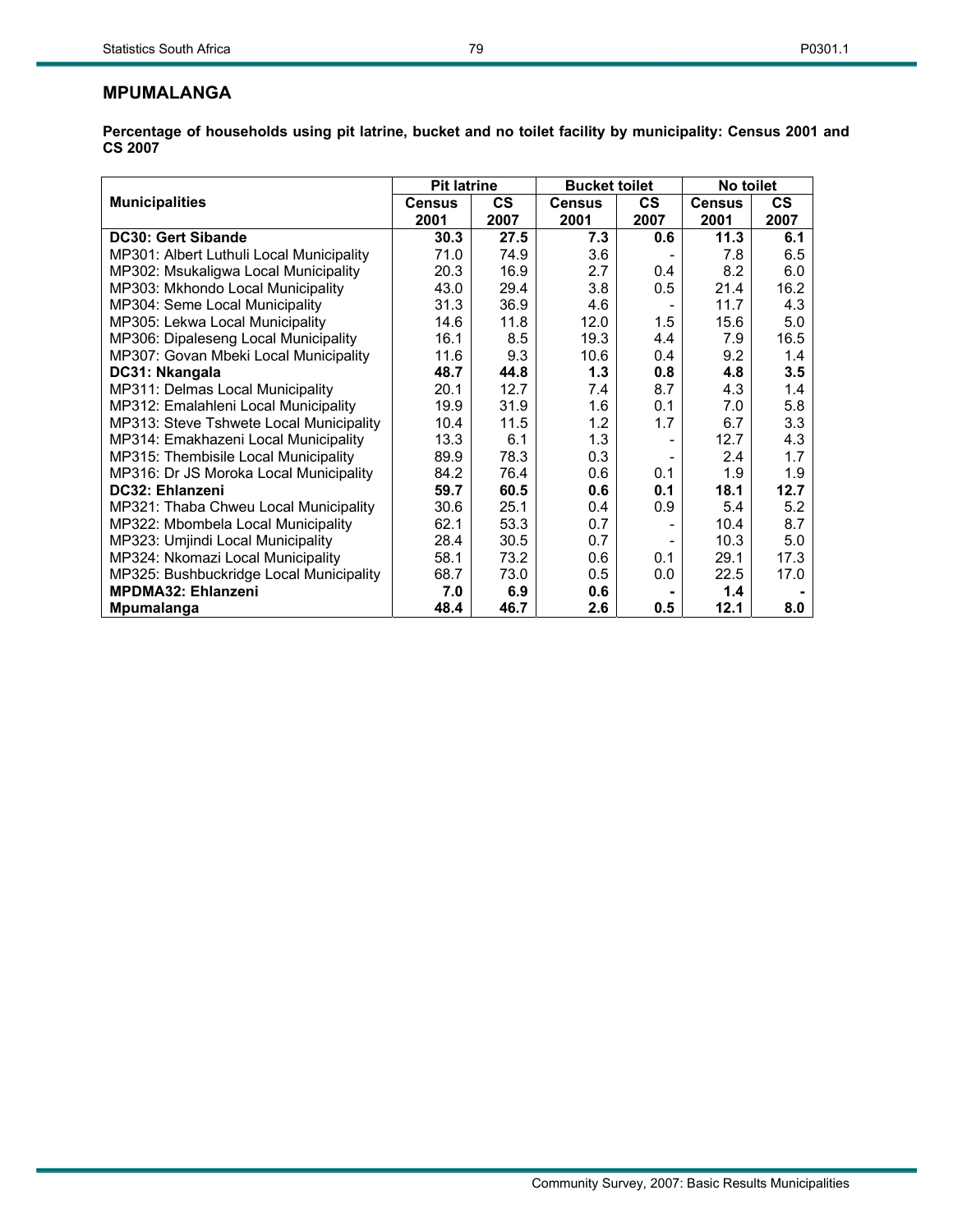|                                             | <b>Pit latrine</b>    |                       | <b>Bucket toilet</b>  |                       | No toilet             |                       |  |
|---------------------------------------------|-----------------------|-----------------------|-----------------------|-----------------------|-----------------------|-----------------------|--|
| <b>Municipalities</b>                       | <b>Census</b><br>2001 | $\mathsf{cs}$<br>2007 | <b>Census</b><br>2001 | $\mathsf{cs}$<br>2007 | <b>Census</b><br>2001 | $\mathsf{cs}$<br>2007 |  |
| DC37: Bojanala                              | 63,5                  | 56,3                  | 0,5                   | 0,1                   | 8,8                   | 4,6                   |  |
| NW371: Moretele Local Municipality          | 96,0                  | 96,2                  | 0,3                   | 0,0                   | 2,0                   | 1,3                   |  |
| NW372: Local Municipality of Madibeng       | 63,5                  | 57,5                  | 0,5                   | 0,1                   | 8,7                   | 4,4                   |  |
| NW373: Rustenburg Local Municipality        | 44,8                  | 37,1                  | 0,4                   | 0,0                   | 12,7                  | 5,6                   |  |
| NW374: Kgetlengrivier Local Municipality    | 24,5                  | 18,5                  | 2,8                   | 0,0                   | 13,5                  | 8,8                   |  |
| NW375: Moses Kotane Local Municipality      | 81,4                  | 79,0                  | 0,3                   | 0,4                   | 5,9                   | 3,8                   |  |
| DC38: Central                               | 59,1                  | 58,9                  | 2,6                   | 2,6                   | 9,0                   | 7,4                   |  |
| NW381: Ratlou Local Municipality            | 81,4                  | 84,8                  | 0,3                   | 0,0                   | 16,1                  | 12,7                  |  |
| NW382: Tswaing Local Municipality           | 49,6                  | 58,6                  | 4,4                   | 0,0                   | 14,3                  | 5,6                   |  |
| NW383: Mafikeng Local Municipality          | 64,7                  | 68,5                  | 0,3                   | 0,0                   | 4,6                   | 7,1                   |  |
| NW384: Ditsobotla Local Municipality        | 34,0                  | 19,5                  | 8,1                   | 12,2                  | 9,3                   | 6,9                   |  |
| NW385: Ramotshere Moiloa Local Municipality | 67,6                  | 67,5                  | 1,0                   | 0,0                   | 8,5                   | 6,3                   |  |
| DC39: Bophirima                             | 50,3                  | 46,7                  | 6,3                   | 2,0                   | 17,3                  | 16,2                  |  |
| NW391: Kagisano Local Municipality          | 69,9                  | 70,6                  | 0,2                   | 0,0                   | 23,4                  | 20,0                  |  |
| NW392: Naledi Local Municipality            | 13,0                  | 4,0                   | 2,3                   | 3,5                   | 16,5                  | 12,4                  |  |
| NW393: Mamusa Local Municipality            | 18,8                  | 0,0                   | 36,4                  | 3,9                   | 18,8                  | 15,1                  |  |
| NW394: Greater Taung Local Municipality     | 77,0                  | 72,5                  | 0,2                   | 0,0                   | 13,7                  | 17,2                  |  |
| NW395: Molopo Local Municipality            | 12,7                  | 7,0                   | 0,3                   | 0,0                   | 47,3                  | 38,4                  |  |
| NW396: Lekwa-Teemane Local Municipality     | 4,2                   | 3,3                   | 20,0                  | 11,6                  | 9,1                   | 4,0                   |  |
| <b>DC40: Southern</b>                       | 11,8                  | 9,1                   | 13,7                  | 11,4                  | 7,6                   | 2,4                   |  |
| NW401: Ventersdorp Local Municipality       | 44,2                  | 34,2                  | 5,6                   | 1,1                   | 9,6                   | 6,2                   |  |
| NW402: Potchefstroom Local Municipality     | 15,9                  | 7,1                   | 1,4                   | 3,5                   | 9,6                   | 3,8                   |  |
| NW403: City of Matlosana                    | 2,6                   | 2,2                   | 23,7                  | 16,6                  | 5,5                   | 1,9                   |  |
| NW404: Maquassi Hills Local Municipality    | 7,6                   | 5,4                   | 25,0                  | 35,7                  | 25,8                  | 6,1                   |  |
| NW405: Merafong City Local Municipality     | 19,5                  | 16,7                  | 2,3                   | 3,5                   | 4,1                   | 1,2                   |  |
| <b>North West</b>                           | 47,6                  | 41,7                  | 5,1                   | 4,2                   | 9,6                   | 5,8                   |  |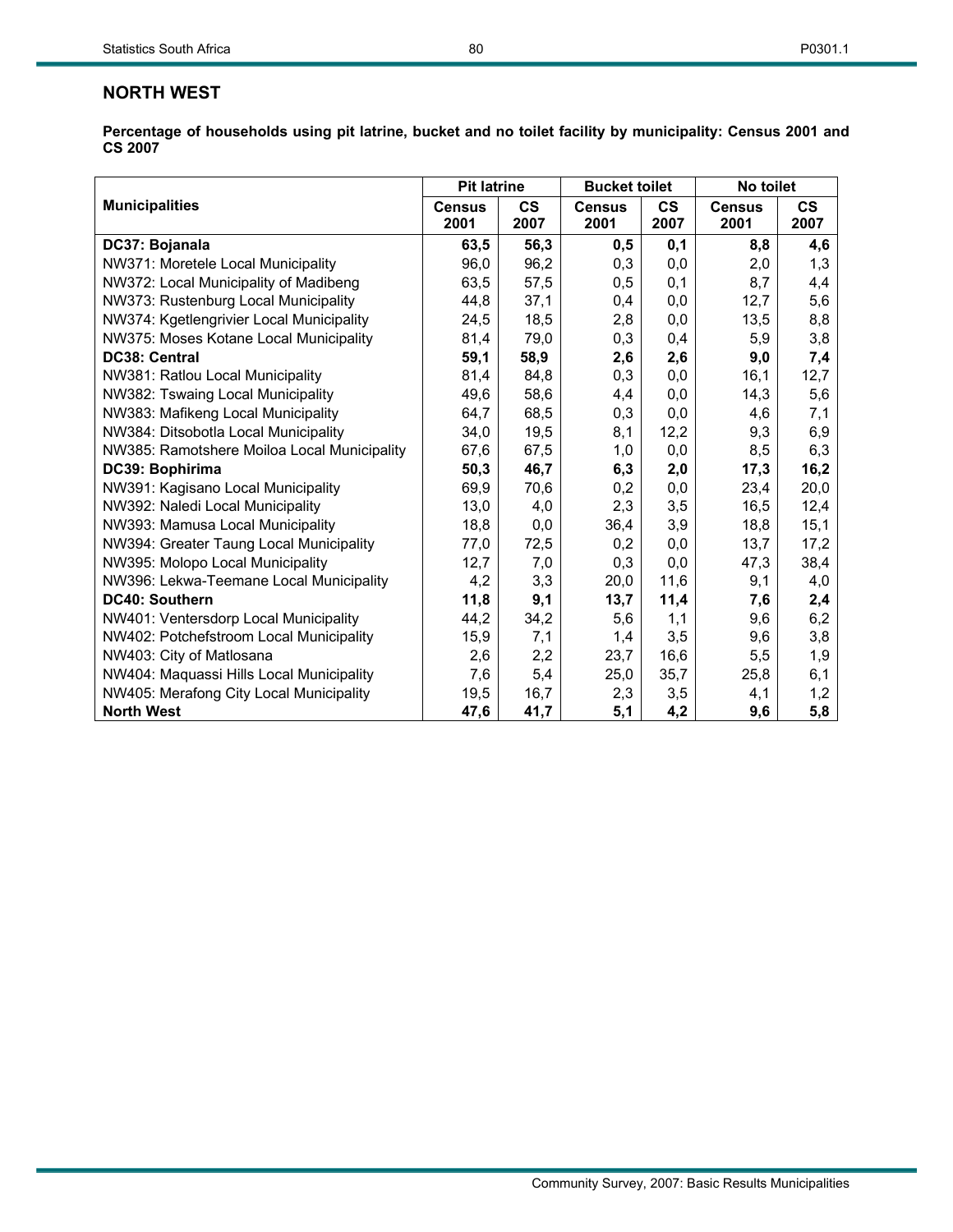|                                          | <b>Pit latrine</b>    |                       | <b>Bucket toilet</b>  |                       | No toilet             |                       |
|------------------------------------------|-----------------------|-----------------------|-----------------------|-----------------------|-----------------------|-----------------------|
| <b>Municipalities</b>                    | <b>Census</b><br>2001 | $\mathsf{cs}$<br>2007 | <b>Census</b><br>2001 | $\mathsf{cs}$<br>2007 | <b>Census</b><br>2001 | $\mathsf{cs}$<br>2007 |
| DC6: Namakwa                             | 10,1                  | 8,2                   | 16,7                  | 2,4                   | 9,8                   | 3,2                   |
| NC061: Richtersveld Local Municipality   | 14,8                  | 5,7                   | 3,6                   | 1,0                   | 4,5                   | 1,8                   |
| NC062: Nama Khoi Local Municipality      | 6,4                   | 3,1                   | 18,2                  | 0,5                   | 7,0                   | 3,6                   |
| NC064: Kamiesberg Local Municipality     | 24,3                  | 21,6                  | 21,2                  | 0,5                   | 10,7                  | 3,8                   |
| NC065: Hantam Local Municipality         | 9,3                   | 10,5                  | 15,0                  | 10,7                  | 12,4                  | 2,9                   |
| NC066: Karoo Hoogland Local Municipality | 7,6                   | 25,7                  | 28,4                  | 2,4                   | 15,3                  | 3,4                   |
| NC067: Khai-Ma Local Municipality        | 8,8                   | 0,3                   | 10,5                  | 0,7                   | 12,5                  | 2,2                   |
| NCDMA06: Namakwa                         | 19,8                  | 9,6                   | 9,9                   | 7,7                   | 23,1                  | 9,3                   |
| DC7: Pixley ka Seme                      | 8,9                   | 11,3                  | 23,1                  | 11,4                  | 14,6                  | 5,7                   |
| NC071: Ubuntu Local Municipality         | 4,6                   | 2,8                   | 28,8                  | 10,6                  | 19,1                  | 5,3                   |
| NC072: Umsobomvu Local Municipality      | 1,8                   | 18,5                  | 29,1                  | 9,5                   | 16,2                  | 7,2                   |
| NC073: Emthanjeni Local Municipality     | 3,9                   | 4,7                   | 24,9                  | 7,0                   | 6,4                   | 1,9                   |
| NC074: Kareeberg Local Municipality      | 17,9                  | 7,6                   | 32,8                  | 38,1                  | 11,6                  | 4,5                   |
| NC075: Renosterberg Local Municipality   | 2,5                   | 11,0                  | 31,6                  | 24,4                  | 15,2                  | 8,7                   |
| NC076: Thembelihle Local Municipality    | 8,5                   | 10,7                  | 8,8                   | 5,8                   | 29,0                  | 8,5                   |
| NC077: Siyathemba Local Municipality     | 2,0                   | 15,3                  | 18,8                  | 2,3                   | 6,2                   | 6,6                   |
| NC078: Siyancuma Local Municipality      | 21,7                  | 16,8                  | 19,7                  | 14,0                  | 14,4                  | 4,4                   |
| <b>NCDMA07: Pixley ka Seme</b>           | 15,6                  | 12,7                  | 1,9                   | 0,0                   | 49,1                  | 30,3                  |
| DC8: Siyanda                             | 10,7                  | 10,7                  | 6,7                   | 4,9                   | 13,2                  | 10,1                  |
| NC081: Mier Local Municipality           | 5,4                   | 25,5                  | 18,9                  | 0,0                   | 23,4                  | 14,8                  |
| NC082: Kai !Garib Local Municipality     | 14,4                  | 18,9                  | 6,1                   | 0,6                   | 16,4                  | 8,8                   |
| NC083: //Khara Hais Local Municipality   | 7,8                   | 6,8                   | 6,8                   | 9,0                   | 6,8                   | 5,3                   |
| NC084: !Kheis Local Municipality         | 17,8                  | 13,2                  | 0,5                   | 6,0                   | 33,0                  | 15,5                  |
| NC085: Tsantsabane Local Municipality    | 4,8                   | 2,7                   | 10,7                  | 8,1                   | 8,7                   | 16,3                  |
| NC086: Kgatelopele Local Municipality    | 2,4                   | 1,2                   | 8,2                   | 1,3                   | 4,1                   | 6,4                   |
| <b>NCDMA08: Siyanda</b>                  | 26,5                  | 14,7                  | 1,0                   | 1,7                   | 23,4                  | 31,9                  |
| <b>DC9: Frances Baard</b>                | 10,8                  | 9,7                   | 8,3                   | 3,4                   | 8,6                   | 4,4                   |
| NC091: Sol Plaatjie Local Municipality   | 1,7                   | 6,9                   | 9,0                   | 4,7                   | 4,4                   | 1,1                   |
| NC092: Dikgatlong Local Municipality     | 15,0                  | 17,7                  | 19,4                  | 1,0                   | 17,9                  | 6,2                   |
| NC093: Magareng Local Municipality       | 8,5                   | 7,1                   | 0,8                   | 0,2                   | 13,2                  | 13,7                  |
| NC094: Phokwane Local Municipality       | 34,6                  | 13,7                  | 2,7                   | 1,3                   | 11,2                  | 9,6                   |
| <b>NCDMA09: Frances Baard</b>            | 30,8                  | 34,3                  | 5,2                   | 6,0                   | 39,8                  | 27,1                  |
| DC45: Kgalagadi                          | 55,0                  | 37,6                  | 0,5                   | 0,4                   | 22,2                  | 11,7                  |
| NC453: Gamagara Local Municipality       | 10,4                  | 5,6                   | 0,4                   | 1,4                   | 7,9                   | 2,4                   |
| NC451: Moshaweng Local Municipality      | 68,8                  | 57,3                  | 0,2                   | 0,4                   | 29,4                  | 17,2                  |
| NC452: Ga-Segonyana Local Municipality   | 54,9                  | 38,0                  | 0,8                   | 0,1                   | 19,0                  | 11,3                  |
| NCDMA45: Kgalagadi                       | 33,0                  | 3,2                   | 0,4                   | 0,0                   | 13,5                  | 6,8                   |
| <b>Northern Cape</b>                     | 18,4                  | 14,4                  | 10,0                  | 4,4                   | 13,1                  | 6,9                   |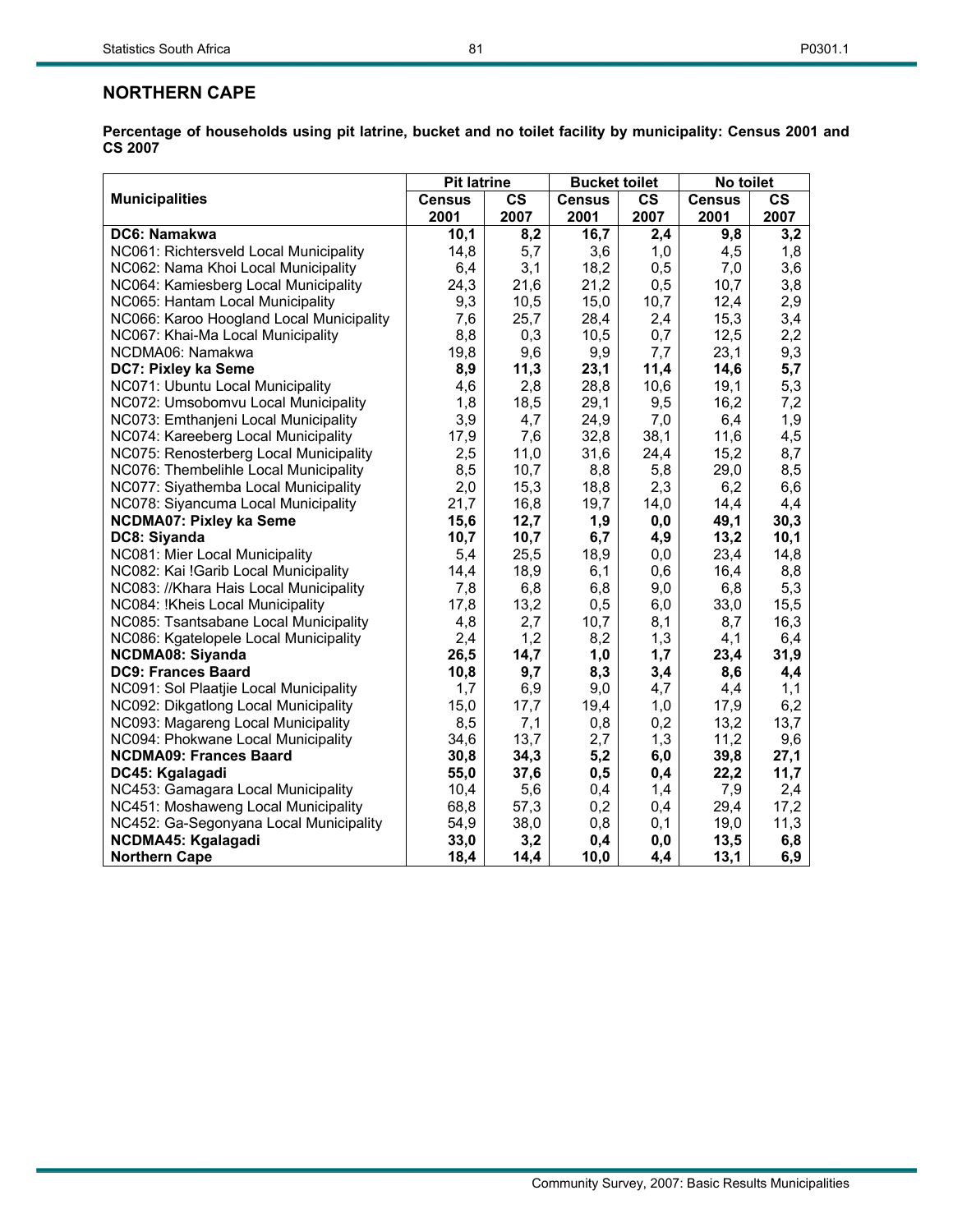|                                                  | <b>Pit latrine</b> |               | <b>Bucket toilet</b> |                        | No toilet     |                        |
|--------------------------------------------------|--------------------|---------------|----------------------|------------------------|---------------|------------------------|
| <b>Municipalities</b>                            | <b>Census</b>      | $\mathsf{cs}$ | <b>Census</b>        | $\overline{\text{cs}}$ | <b>Census</b> | $\overline{\text{cs}}$ |
|                                                  | 2001               | 2007          | 2001                 | 2007                   | 2001          | 2007                   |
| <b>DC1: West Coast</b>                           | 3,3                | 1,1           | 3,5                  | 1,9                    | 7,1           | $\overline{3,0}$       |
| WC011: Matzikama Local Municipality              | 5,7                | 1,0           | 3,5                  | 3,3                    | 13,2          | 4,9                    |
| WC012: Cederberg Local Municipality              | 2,4                | 0,0           | 3,4                  | 3,0                    | 12,2          | 7,7                    |
| WC013: Bergrivier Local Municipality             | 4,5                | 0,6           | 2,6                  | 0,3                    | 5,2           | 1,9                    |
| WC014: Saldanha Bay Local Municipality           | 0,5                | 0,2           | 0,6                  | 1,4                    | 2,3           | 1,8                    |
| WC015: Swartland Local Municipality              | 3,8                | 2,4           | 5,6                  | 1,7                    | 5,1           | $1,6$                  |
| <b>WCDMA01: West Coast</b>                       | 5,0                | 9,4           | 26,1                 | 7,9                    | 15,6          | 3,1                    |
| <b>DC2: Cape Winelands</b>                       | 3,5                | 1,1           | 1,6                  | 0,9                    | 8,5           | 3,3                    |
| WC022: Witzenberg Local Municipality             | 4,6                | 2,0           | 1,7                  | 1,2                    | 9,1           | 2,3                    |
| WC023: Drakenstein Local Municipality            | 1,3                | 1,5           | 2,1                  | 1,0                    | 7,8           | 2,3                    |
| WC024: Stellenbosch Local Municipality           | 3,2                | 0,6           | 2,0                  | 1,0                    | 7,2           | 2,1                    |
| WC025: Breede Valley Local Municipality          | 4,1                | 0,1           | 1,0                  | 0,4                    | 8,4           | 5,2                    |
| WC026: Breede River/Winelands Local Municipality | 5,8                | 1,5           | 0,6                  | 0,6                    | 10,7          | 5,7                    |
| <b>WCDMA02: Cape Winelands</b>                   | 12,5               | 0,7           | 1,4                  | 2,5                    | 19,0          | 4,3                    |
| DC3: Overberg                                    | 3,3                | 0,4           | 1,6                  | 0,8                    | 9,6           | 4,3                    |
| WC031: Theewaterskloof Local Municipality        | 3,4                | 0,0           | 2,0                  | 0,5                    | 13,2          | 8,6                    |
| WC032: Overstrand Local Municipality             | 1,9                | 0,2           | 0,9                  | 0,7                    | 6,2           | 0,8                    |
| WC033: Cape Agulhas Local Municipality           | 3,0                | 0,0           | 2,8                  | 0,6                    | 7,3           | 4,1                    |
| WC034: Swellendam Local Municipality             | 6,3                | 2,8           | 0,4                  | 2,0                    | 8,9           | 1,3                    |
| <b>WCDMA03: Overberg</b>                         | 0,0                | 0,0           | 0,0                  | 0,0                    | 0,0           | 0,0                    |
| DC4: Eden                                        | 6, 5               | 5,2           | 3,3                  | 1,6                    | 9,0           | 6,3                    |
| WC041: Kannaland Local Municipality              | 12,1               | 17,0          | 6,1                  | 1,5                    | 16,8          | 4,5                    |
| WC042: Hessequa Local Municipality               | 7,5                | 1,2           | 2,2                  | 1,1                    | 6,5           | 1,7                    |
| WC043: Mossel Bay Local Municipality             | 3,5                | 0,9           | 1,3                  | 0,4                    | 3,8           | 3,2                    |
| WC044: George Local Municipality                 | 2,1                | 0,7           | 2,6                  | 3,1                    | 11,7          | 9,7                    |
| WC045: Oudtshoorn Local Municipality             | 4,6                | 7,9           | 4,0                  | 0,5                    | 9,2           | 6,9                    |
| WC047: Bitou Local Municipality                  | 5,4                | 9,9           | 3,4                  | 1,8                    | 8,2           | 2,6                    |
| WC048: Knysna Local Municipality                 | 19,0               | 14,5          | 4,9                  | 1,2                    | 7,1           | 10,4                   |
| <b>WCDMA04: Eden</b>                             | 15,8               | 11,0          | 9,0                  | 1,7                    | 17,0          | 1,8                    |
| <b>DC5: Central Karoo</b>                        | 4,3                | 1,7           | 2,1                  | 1,4                    | 7,8           | 1,7                    |
| WC051: Laingsburg Local Municipality             | 13,9               | 2,6           | 3,1                  | 2,1                    | 7,8           | 3,4                    |
| WC052: Prince Albert Local Municipality          | 3,3                | 3,2           | 5,9                  | 4,7                    | 11,0          | 1,9                    |
| WC053: Beaufort West Local Municipality          | 2,5                | 0,9           | 1,0                  | 0,4                    | 5,7           | 1,2                    |
| <b>WCDMA05: Central Karoo</b>                    | 4,9                | 2,3           | 0,7                  | 0,5                    | 15,3          | 1,9                    |
| <b>CPT: City of Cape Town</b>                    | 0,8                | 0,1           | 4,5                  | 2,9                    | 7,3           | 3,5                    |
| CPT: City of Cape Town Metropolitan Municipality | 0,8                | 0,1           | 4,5                  | 2,9                    | 7,3           | 3,5                    |
| <b>Western Cape</b>                              | 2,1                | 0,8           | 3,7                  | 2,4                    | 7,7           | 3,8                    |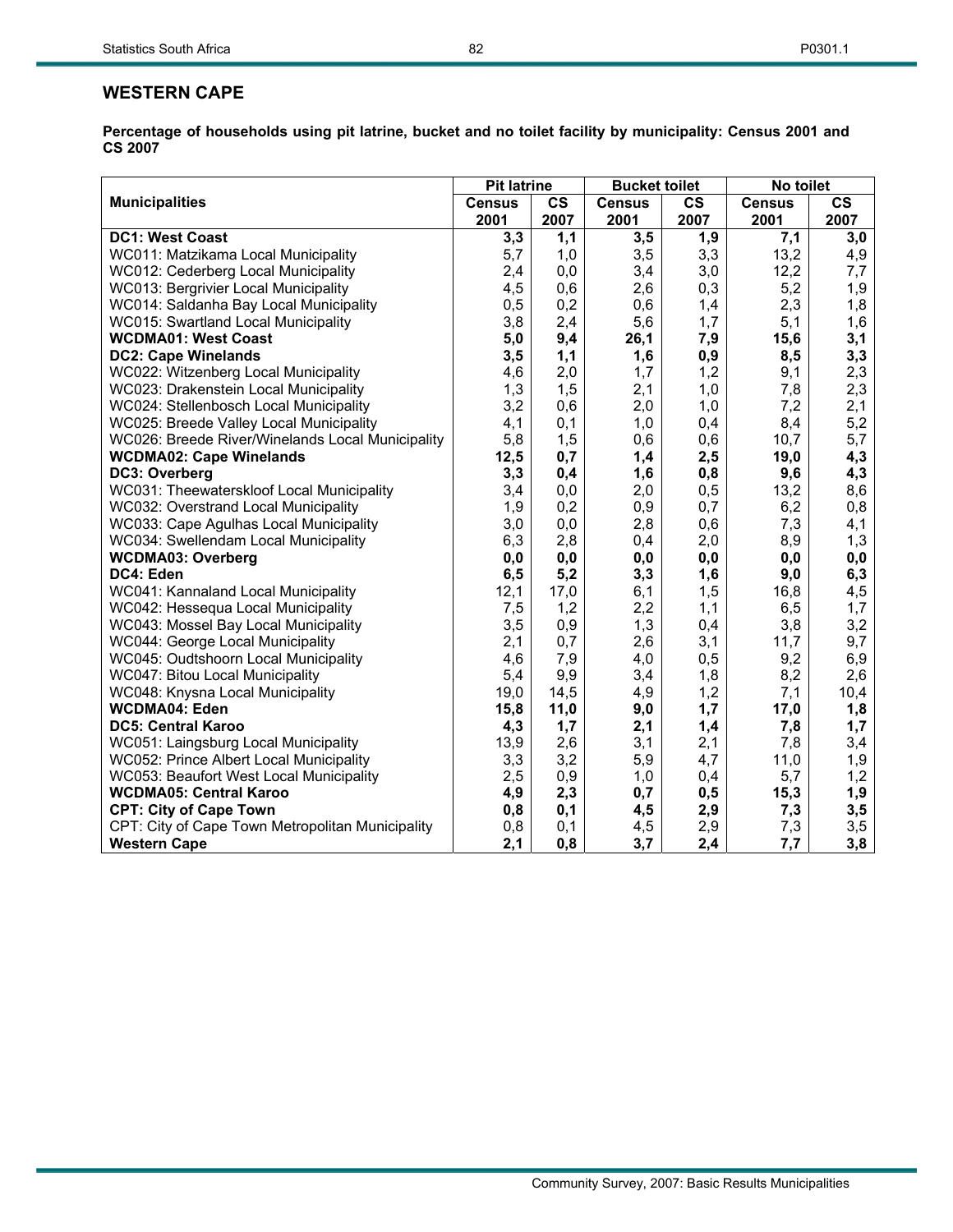# **5.5 Type of refuse disposal and municipality: Census 2001 and CS 2007**

# **EASTERN CAPE**

|                                                                       | <b>Removed by local</b><br>authority/private |               | No refuse disposal |               |  |
|-----------------------------------------------------------------------|----------------------------------------------|---------------|--------------------|---------------|--|
| <b>Municipalities</b>                                                 | company                                      |               |                    |               |  |
|                                                                       | <b>Census</b>                                | $\mathsf{cs}$ | <b>Census</b>      | $\mathsf{cs}$ |  |
|                                                                       | 2001                                         | 2007          | 2001               | 2007          |  |
| DC10: Cacadu                                                          | 69,9                                         | 85,1          | 4,0                | 3,0           |  |
| EC101: Camdeboo Local Municipality                                    | 83,3                                         | 94,7          | 1,0                | 1,4           |  |
| EC102: Blue Crane Route Local Municipality                            | 67,4                                         | 81,0          | 6,2                | 2,7           |  |
| EC103: Ikwezi Local Municipality                                      | 66,7                                         | 86,2          | 0,8                | 0,3           |  |
| EC104: Makana Local Municipality                                      | 85,9                                         | 95,0          | 1,8                | 0,5           |  |
| EC105: Ndlambe Local Municipality                                     | 74,2                                         | 92,9          | 3,2                | 1,1           |  |
| EC106: Sunday's River Valley Local Municipality                       | 38,9                                         | 77,0          | 17,0               | 7,3           |  |
| EC107: Baviaans Local Municipality                                    | 60,8                                         | 78,8          | 1,0                | 8,9           |  |
| EC108: Kouga Local Municipality                                       | 78,5                                         | 88,5          | 2,7                | 1,4           |  |
| EC109: Kou-Kamma Local Municipality                                   | 53,8                                         | 63,3          | 3,0                | 8,0           |  |
| <b>ECDMA10: Cacadu</b>                                                | 10,2                                         | 40,4          | 1,1                | 11,3          |  |
| <b>DC12: Amatole</b>                                                  | 41,5                                         | 40,2          | 14,9               | 10,3          |  |
| EC121: Mbhashe Local Municipality                                     | 3,9                                          | 5,5           | 40,0               | 33,4          |  |
| EC122: Mnquma Local Municipality                                      | 19,1                                         | 9,9           | 25,0               | 12,9          |  |
| EC123: Great Kei Local Municipality                                   | 22,0                                         | 39,7          | 23,5               | 2,8           |  |
| EC124: Amahlathi Local Municipality                                   | 16,9                                         | 17,2          | 13,7               | 13,8          |  |
| EC125: Buffalo City Local Municipality                                | 72,5                                         | 71,7          | 5,0                | 3,7           |  |
| EC126: Ngqushwa Local Municipality                                    | 2,6                                          | 6,5           | 11,5               | 6,7           |  |
| EC127: Nkonkobe Local Municipality                                    | 21,4                                         | 18,8          | 13,1               | 7,2           |  |
| EC128: Nxuba Local Municipality                                       | 63,1                                         | 77,1          | 11,3               | 0,9           |  |
| <b>DC13: Chris Hani</b>                                               | 27,1                                         | 28,6          | 26,2               | 22,2          |  |
| EC131: Inxuba Yethemba Local Municipality                             | 77,3                                         | 86,9          | 5,3                | 0,6           |  |
| EC132: Tsolwana Local Municipality                                    | 26,7                                         | 22,6          | 15,7               | 31,4          |  |
| EC133: Inkwanca Local Municipality                                    | 77,0                                         | 84,7          | 3,0                | 2,6           |  |
| EC134: Lukanji Local Municipality                                     | 52,3                                         | 60,3          | 11,2               | 5,4           |  |
| EC135: Intsika Yethu Local Municipality                               | 2,6                                          | 1,8           | 36,5               | 33,4          |  |
| EC136: Emalahleni Local Municipality                                  | 10,8                                         | 9,1           | 40,7               | 36,9          |  |
| EC137: Engcobo Local Municipality                                     | 3,4                                          | 6,5           | 42,8               | 24,2          |  |
| EC138: Sakhisizwe Local Municipality                                  | 27,0                                         | 21,1          | 16,7               | 32,1          |  |
| ECDMA13: Chris Hani                                                   | 65,0                                         |               |                    |               |  |
| DC14: Ukhahlamba                                                      | 23,3                                         | 26,1          | 18,4               | 16,9          |  |
| EC141: Elundini Local Municipality<br>EC142: Senqu Local Municipality | 11,0                                         | 10,8<br>11,2  | 24,8               | 18,0<br>22,6  |  |
| EC143: Maletswai Local Municipality                                   | 11,3<br>68,6                                 | 81,4          | 17,2<br>12,1       | 7,0           |  |
| EC144: Gariep Local Municipality                                      | 70,0                                         | 79,2          | 5,1                | 1,4           |  |
| DC15: O.R.Tambo                                                       | 8,2                                          | 9,0           | 26,5               | 24,9          |  |
| EC151: Mbizana Local Municipality                                     | 2,0                                          | 2,0           | 20,9               | 27,4          |  |
| EC152: Ntabankulu Local Municipality                                  | 3,1                                          | 1,2           | 36,4               | 22,0          |  |
| EC153: Qaukeni Local Municipality                                     | 2,5                                          | 4,6           | 25,3               | 33,9          |  |
| EC154: Port St Johns Local Municipality                               | 3,4                                          | 2,1           | 33,1               | 23,5          |  |
| EC155: Nyandeni Local Municipality                                    | 1,4                                          | 1,9           | 23,3               | 34,4          |  |
| EC156: Mhlontlo Local Municipality                                    | 4,0                                          | 5,3           | 29,2               | 16,9          |  |
| EC157: King Sabata Dalindyebo Local Municipality                      | 24,0                                         | 25,8          | 25,8               | 18,7          |  |
| DC44: Alfred Nzo                                                      | 8,4                                          | 8,7           | 22,7               | 7,7           |  |
| EC442: Umzimvubu Local Municipality                                   | 6,9                                          | 5,7           | 21,8               | 10,0          |  |
| EC441: Matatiele Local Municipality                                   | 9,8                                          | 11,4          | 23,7               | 5,8           |  |
| NMA: Nelson Mandela Bay Metro                                         | 89,6                                         | 88,0          | 3,1                | 4,7           |  |
| NMA: Nelson Mandela Bay Metropolitan Municipality                     | 89,6                                         | 88,0          | 3,1                | 4,7           |  |
| <b>Eastern Cape</b>                                                   | 39,4                                         | 40,0          | 16,9               | 13,9          |  |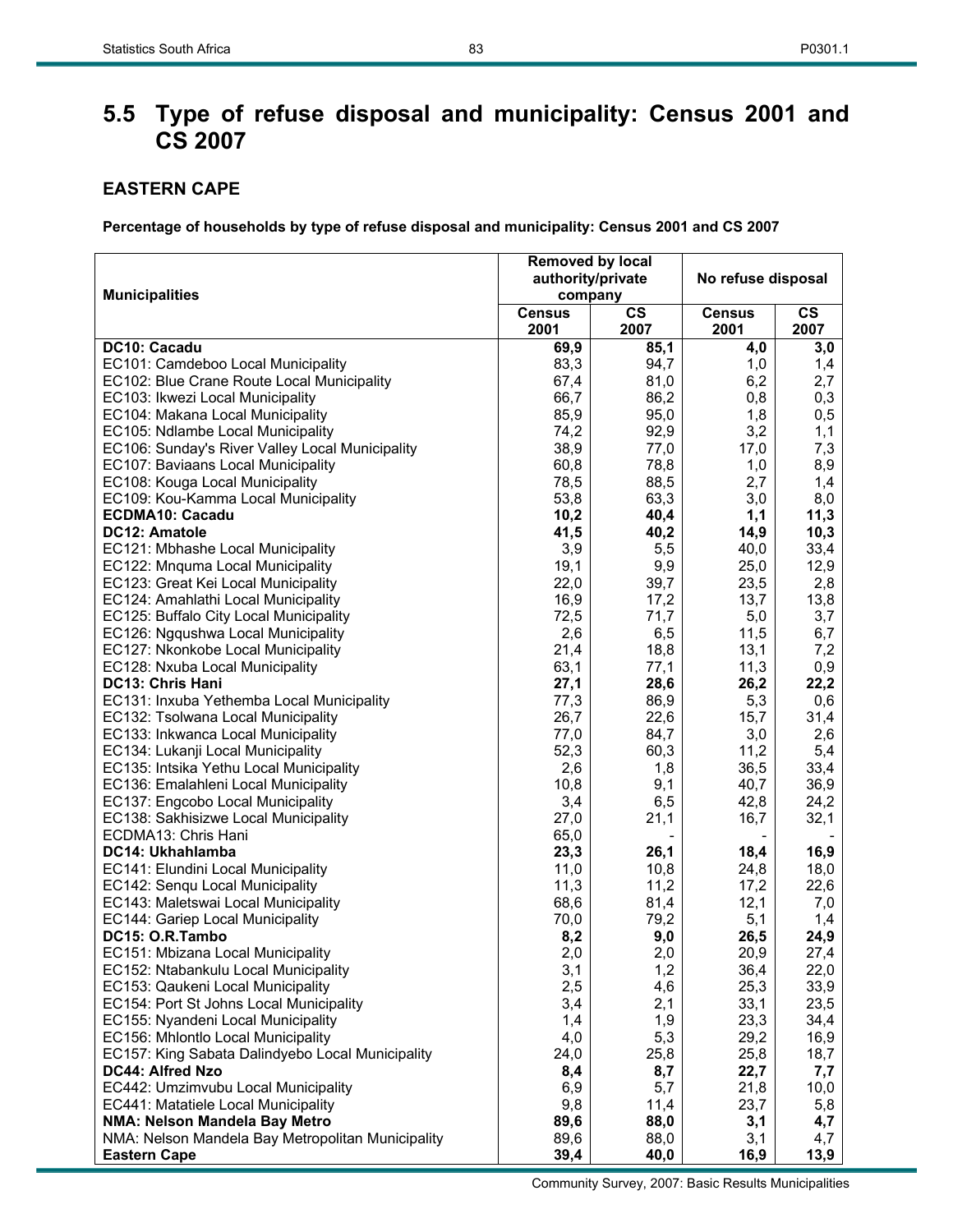|                                            | Removed by local             |               |                    |           |
|--------------------------------------------|------------------------------|---------------|--------------------|-----------|
| <b>Municipalities</b>                      | authority/private<br>company |               | No refuse disposal |           |
|                                            | <b>Census</b>                | $\mathsf{cs}$ | <b>Census</b>      | <b>CS</b> |
|                                            | 2001                         | 2007          | 2001               | 2007      |
| DC16: Xhariep                              | 67,5                         | 76,2          | 3,9                | 4,0       |
| FS161: Letsemeng Local Municipality        | 62,6                         | 64,4          | 2,1                | 3,9       |
| FS162: Kopanong Local Municipality         | 73,7                         | 83,0          | 4,8                | 4,0       |
| FS163: Mohokare Local Municipality         | 62,2                         | 79,2          | 4,4                | 4,3       |
| DC17: Motheo                               | 62,3                         | 82,4          | 11,3               | 5,2       |
| FS171: Naledi Local Municipality           | 6,19                         | 79,8          | 9,6                | 1,5       |
| FS172: Mangaung Local Municipality         | 6,19                         | 82,5          | 11,4               | 5,4       |
| FS173: Mantsopa Local Municipality         | 67,7                         | 82,3          | 10,8               | 4,8       |
| DC18: Lejweleputswa                        | 72,0                         | 82,8          | 6,8                | 2,5       |
| FS181: Masilonyana Local Municipality      | 62,8                         | 60,5          | 10,2               | 1,7       |
| FS182: Tokologo Local Municipality         | 49,9                         | 49,3          | 6,8                | 22,1      |
| FS183: Tswelopele Local Municipality       | 32,6                         | 80,3          | 9,8                | 1,4       |
| FS184: Matjhabeng Local Municipality       | 78,5                         | 89,2          | 5,6                | 1,7       |
| FS185: Nala Local Municipality             | 747                          | 84,6          | 8,9                | 2,0       |
| DC19: Thabo Mofutsanyane                   | 43,8                         | 49,6          | 13,7               | 10,5      |
| FS191: Setsoto Local Municipality          | 64,0                         | 67,7          | 10,4               | 12,0      |
| FS192: Dihlabeng Local Municipality        | 64,8                         | 81,9          | 11,9               | 4,6       |
| FS193: Nketoana Local Municipality         | 65,2                         | 64,8          | 10,4               | 10,3      |
| FS194: Maluti a Phofung Local Municipality | 22,9                         | 28,3          | 16,4               | 11,5      |
| FS195: Phumelela Local Municipality        | 62,4                         | 70,9          | 10,9               | 14,9      |
| <b>FSDMA19: Thabo Mofutsanyane</b>         | 40,8                         | 0,0           | 0,0                | 0,0       |
| DC20: Fezile Dabi                          | 70,5                         | 90,4          | 6,2                | 2,5       |
| FS201: Moqhaka Local Municipality          | 79,1                         | 90,7          | 3,3                | 2,6       |
| FS203: Ngwathe Local Municipality          | 61,3                         | 85,9          | 11,5               | 2,8       |
| FS204: Metsimaholo Local Municipality      | 62,7                         | 95,8          | 5,4                | 2,1       |
| FS205: Mafube Local Municipality           | 83,1                         | 85,1          | 4,7                | 2,6       |
| <b>Free State</b>                          | 61,7                         | 76,0          | 9,5                | 5,2       |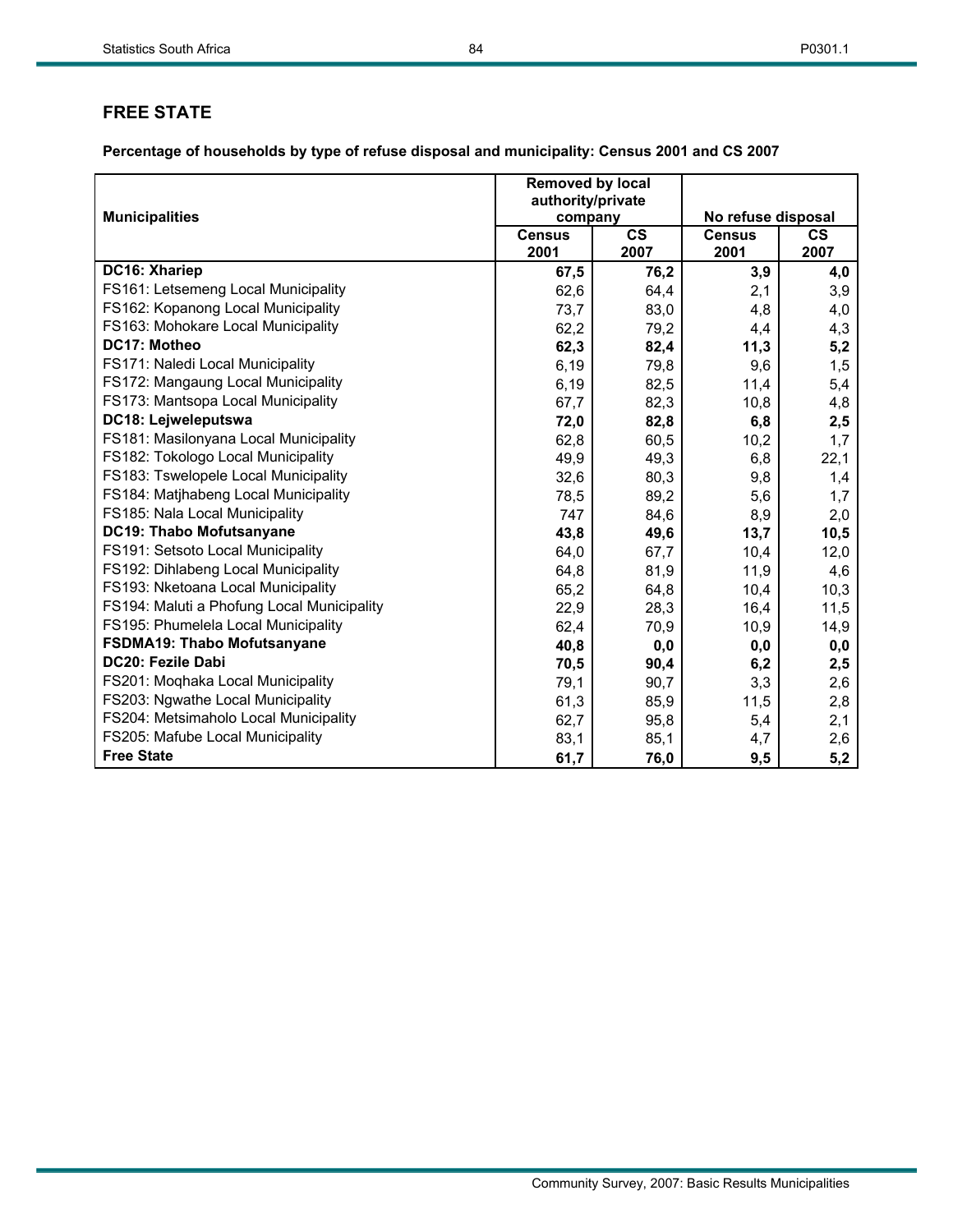## **GAUTENG**

| <b>Municipalities</b>                        | <b>Removed by local</b><br>authority/private<br>company |             | No refuse disposal    |                   |  |
|----------------------------------------------|---------------------------------------------------------|-------------|-----------------------|-------------------|--|
|                                              | <b>Census</b><br>2001                                   | CS.<br>2007 | <b>Census</b><br>2001 | <b>CS</b><br>2007 |  |
| DC42: Sedibeng                               | 50,8                                                    | 84,8        | 8,3                   | 4,2               |  |
| GT421: Emfuleni Local Municipality           | 48,4                                                    | 85,9        | 8,9                   | 3,8               |  |
| GT422: Midvaal Local Municipality            | 52,0                                                    | 78,2        | 5,0                   | 5,9               |  |
| GT423: Lesedi Local Municipality             | 72,4                                                    | 82,7        | 6,6                   | 5,8               |  |
| <b>DC46: Metsweding</b>                      | 49,4                                                    | 49,9        | 6,1                   | 7,8               |  |
| GT461: Nokeng tsa Taemane Local Municipality | 44,5                                                    | 44,7        | 4,8                   | 7,5               |  |
| GT462: Kungwini Local Municipality           | 51,7                                                    | 52,4        | 6,7                   | 7,9               |  |
| DC48: West Rand                              | 76,0                                                    | 82,2        | 3,6                   | 4,7               |  |
| GT481: Mogale City Local Municipality        | 75,2                                                    | 81,9        | 4,4                   | 4,0               |  |
| GT482: Randfontein Local Municipality        | 77,4                                                    | 71,8        | 2,1                   | 10,5              |  |
| GT483: Westonaria Local Municipality         | 80,7                                                    | 93,1        | 3,3                   | 1,2               |  |
| <b>GTDMA48: West Rand</b>                    | 3,1                                                     | 5,5         | 3,8                   | 16,6              |  |
| EKU: Ekurhuleni                              | 88,9                                                    | 88,8        | 2,7                   | 3,6               |  |
| JHB: City of Johannesburg                    | 93,9                                                    | 91,8        | 1,3                   | 1,9               |  |
| TSH: City of Tshwane                         | 81,0                                                    | 77.1        | 3,8                   | 5,6               |  |
| Gauteng                                      | 84,6                                                    | 86,2        | 3,0                   | 3,6               |  |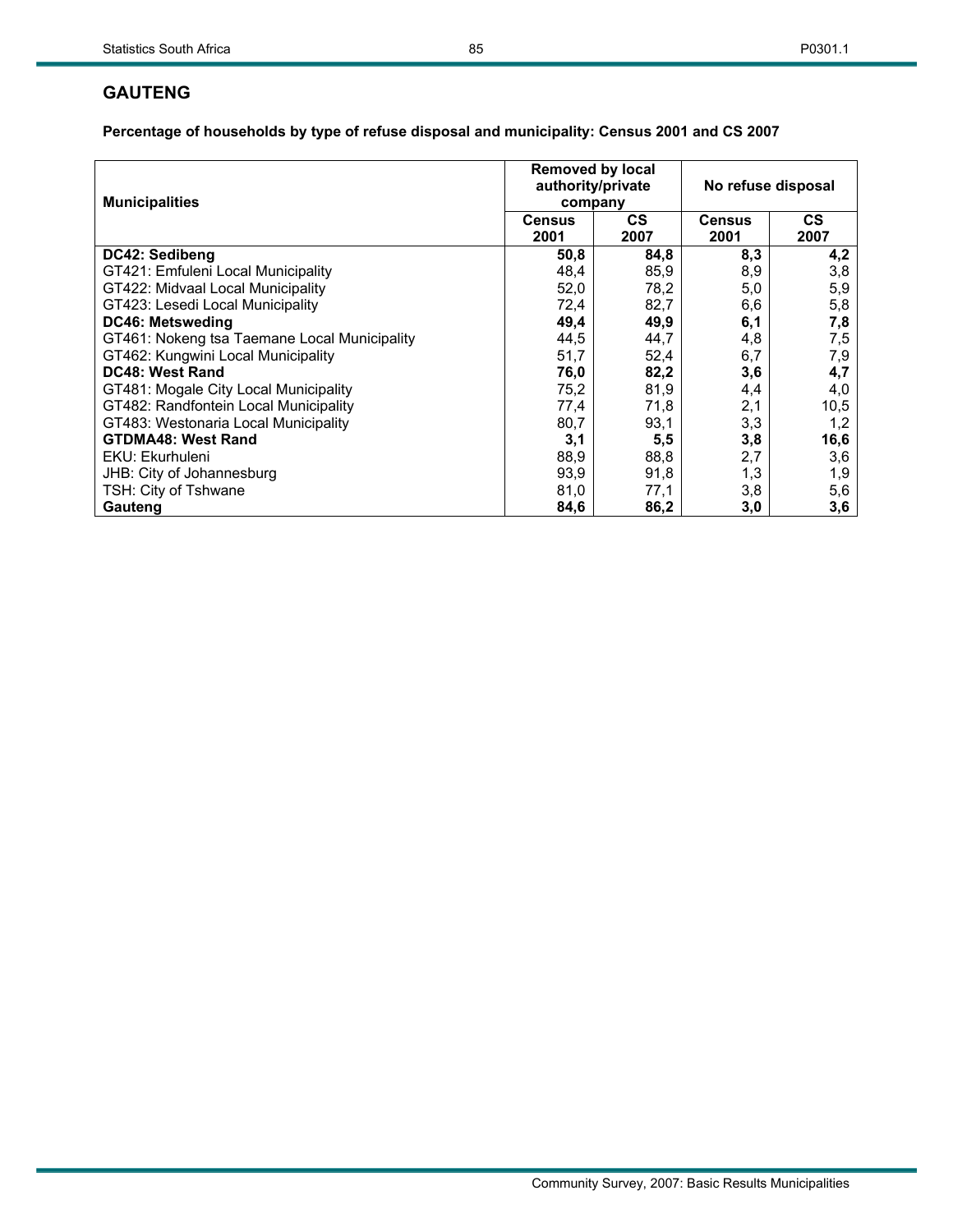# **KWAZULU-NATAL**

| <b>Municipalities</b>                             | <b>Removed by local</b><br>authority/private<br>company |                       | No refuse disposal    |                       |  |
|---------------------------------------------------|---------------------------------------------------------|-----------------------|-----------------------|-----------------------|--|
|                                                   | <b>Census</b><br>2001                                   | $\mathsf{cs}$<br>2007 | <b>Census</b><br>2001 | $\mathsf{cs}$<br>2007 |  |
| DC21: Ugu                                         | 20,1                                                    | 19,5                  | 12,0                  | 12,9                  |  |
| KZN211: Vulamehlo Local Municipality              | 2,5                                                     | 3,4                   | 21,4                  | 16,0                  |  |
| KZN212: Umdoni Local Municipality                 | 44,2                                                    | 49,5                  | 6,2                   | 5,7                   |  |
| KZN213: Umzumbe Local Municipality                | 2,1                                                     | 0,2                   | 15,3                  | 16,0                  |  |
| KZN214: UMuziwabantu Local Municipality           | 13,5                                                    | 15,4                  | 17,3                  | 20,4                  |  |
| KZN215: Ezingoleni Local Municipality             | 2,2                                                     | 0,4                   | 10,8                  | 7,6                   |  |
| KZN216: Hibiscus Coast Local Municipality         | 38,0                                                    | 35,1                  | 6,8                   | 10,2                  |  |
| DC22: UMgungundlovu                               | 46,0                                                    | 55,5                  | 6,3                   | 5,0                   |  |
| KZN221: uMshwathi Local Municipality              | 15,1                                                    | 12,0                  | 16,1                  | 3,9                   |  |
| KZN222: uMngeni Local Municipality                | 56,7                                                    | 63,0                  | 4,1                   | 6,6                   |  |
| KZN223: Mpofana Local Municipality                | 41,2                                                    | 53,6                  | 15,2                  | 6,0                   |  |
| KZN224: Impendle Local Municipality               | 2,5                                                     | 2,4                   | 4,5                   | 23,9                  |  |
| KZN225: The Msunduzi Local Municipality           | 60,1                                                    | 72,4                  | 3,2                   | 2,7                   |  |
| KZN226: Mkhambathini Local Municipality           | 5,3                                                     | 14,2                  | 17,4                  | 16,8                  |  |
| KZN227: Richmond Local Municipality               | 11,4                                                    | 10,3                  | 6,3                   | 5,9                   |  |
| KZDMA22: Umgungundlovu                            |                                                         |                       |                       |                       |  |
| DC23: Uthukela                                    | 28,7                                                    | 29,4                  | 17,8                  | 8,0                   |  |
| KZN232: Emnambithi-Ladysmith Local Municipality   | 52,6                                                    | 54,3                  | 10,8                  | 4,6                   |  |
| KZN233: Indaka Local Municipality                 | 13,2                                                    | 12,5                  | 31,2                  | 2,7                   |  |
| KZN234: Umtshezi Local Municipality               | 58,2                                                    | 59,1                  | 7,1                   | 18,6                  |  |
| KZN235: Okhahlamba Local Municipality             | 4,8                                                     | 6,8                   | 17,6                  | 5,7                   |  |
| KZN236: Imbabazane Local Municipality             | 1,6                                                     | 0,9                   | 26,8                  | 15,4                  |  |
| KZDMA23: Uthukela                                 | 29,9                                                    |                       |                       |                       |  |
| DC24: Umzinyathi                                  | 18,5                                                    | 22,1                  | 30,0                  | 27,3                  |  |
| KZN241: Endumeni Local Municipality               | 72,4                                                    | 79,0                  | 2,0                   | 3,2                   |  |
| KZN242: Nquthu Local Municipality                 | 9,0                                                     | 8,6                   | 27,8                  | 15,5                  |  |
| KZN244: Msinga Local Municipality                 | 2,5                                                     | 0,9                   | 51,7                  | 60,6                  |  |
| KZN245: Umvoti Local Municipality                 | 25,7                                                    | 35,3                  | 14,8                  | 12,9                  |  |
| DC25: Amajuba                                     | 56,2                                                    | 60,4                  | 7,0                   | 6,1                   |  |
| KZN252: Newcastle Local Municipality              | 71,9                                                    | 73,5                  | 5,3                   | 3,6                   |  |
| KZN253: Emadlangeni Local Municipality            | 18,9                                                    | 34,1                  | 20,4                  | 17,0                  |  |
| KZN254: Dannhauser Local Municipality             | 10,4                                                    | 11,9                  | 9,0                   | 13,4                  |  |
| DC26: Zululand                                    | 21,4                                                    | 21,4                  | 20,5                  | 11,0                  |  |
| KZN261: eDumbe Local Municipality                 | 27,6                                                    | 17,1                  | 22,2                  | 20,7                  |  |
| KZN262: UPhongolo Local Municipality              | 19,3                                                    | 21,8                  | 19,3                  | 4,6                   |  |
| KZN263: Abaqulusi Local Municipality              | 37,0                                                    | 39,1                  | 13,7                  | 21,7                  |  |
| KZN265: Nongoma Local Municipality                | 4,3                                                     | 1,6                   | 25,2                  | 9,0                   |  |
| KZN266: Ulundi Local Municipality                 | 19,6                                                    | 22,7                  | 23,5                  | 2,4                   |  |
| DC27: Umkhanyakude                                | 7,3                                                     | 11,1                  | 28,1                  | 17,1                  |  |
| KZN271: Umhlabuyalingana Local Municipality       | 2,6                                                     | 1,5                   | 25,5                  | 10,8                  |  |
| KZN272: Jozini Local Municipality                 | 7,2                                                     | 18,6                  | 43,7                  | 25,1                  |  |
| KZN273: The Big Five False Bay Local Municipality | 17,1                                                    | 25,0                  | 20,8                  | 22,8                  |  |
| KZN274: Hlabisa Local Municipality                | 2,4                                                     | 1,0                   | 21,6                  | 17,6                  |  |
| KZN275: Mtubatuba Local Municipality              | 32,8                                                    | 27,5                  | 1,0                   | 1,3                   |  |
| KZDMA27: Umkhanyakude                             | 9,4                                                     | 7,2                   | 9,9                   | 10,1                  |  |
| DC28: Uthungulu                                   | 23,7                                                    | 25,8                  | 17,6                  | 16,9                  |  |
| KZN281: Mbonambi Local Municipality               | 9,1                                                     | 8,6                   | 15,8                  | 8,2                   |  |
| KZN282: uMhlathuze Local Municipality             | 44,2                                                    | 44,3                  | 4,6                   | 5,3                   |  |
| KZN283: Ntambanana Local Municipality             | 2,9                                                     | 1,2                   | 24,5                  | 10,4                  |  |
| KZN284: uMlalazi Local Municipality               | 12,3                                                    | 13,3                  | 24,9                  | 15,6                  |  |
| KZN285: Mthonjaneni Local Municipality            | 24,7                                                    | 34,0                  | 16,7                  | 40,2                  |  |
| KZN286: Nkandla Local Municipality                | 7,1                                                     | 6,8                   | 39,9                  | 62,7                  |  |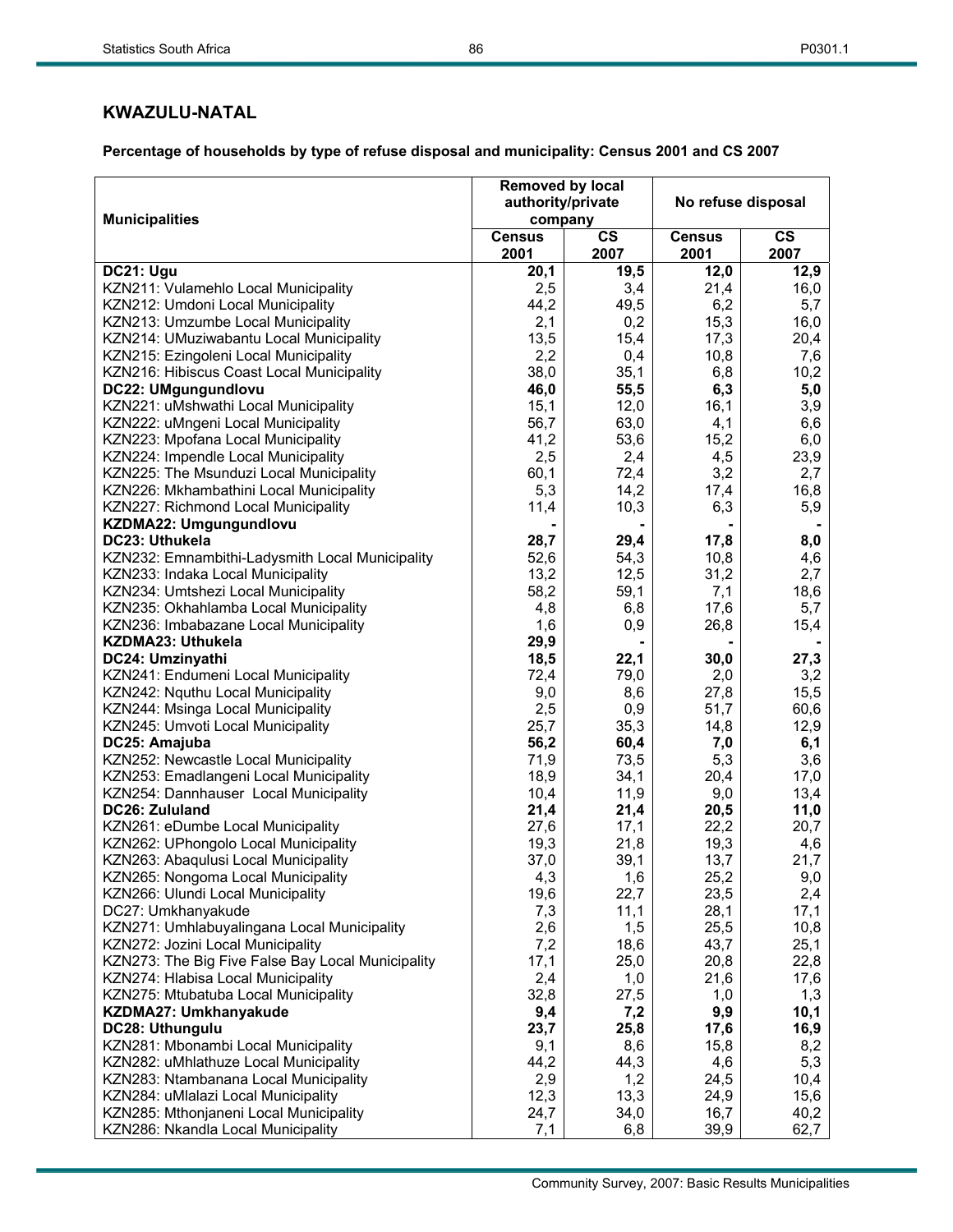| <b>Municipalities</b>                      | <b>Removed by local</b><br>authority/private<br>company |                   | No refuse disposal    |                   |  |
|--------------------------------------------|---------------------------------------------------------|-------------------|-----------------------|-------------------|--|
|                                            | <b>Census</b><br>2001                                   | <b>CS</b><br>2007 | <b>Census</b><br>2001 | <b>CS</b><br>2007 |  |
| DC29: iLembe                               | 24,4                                                    | 28,1              | 14,1                  | 13,8              |  |
| KZN291: Mandeni Local Municipality         | 30,0                                                    | 28,1              | 9,4                   | 10,0              |  |
| KZN292: KwaDukuza Local Municipality       | 46,6                                                    | 56,8              | 5,6                   | 3,2               |  |
| KZN293: Ndwedwe Local Municipality         | 3,2                                                     | 0,6               | 20,5                  | 36,1              |  |
| KZN294: Maphumulo Local Municipality       | 1,9                                                     | 0,3               | 28,6                  | 14,5              |  |
| DC43: Sisonke                              | 18,2                                                    | 15,5              | 9,8                   | 13,7              |  |
| KZN431: Ingwe Local Municipality           | 2,5                                                     | 5,3               | 9,6                   | 21,9              |  |
| KZN432: Kwa Sani Local Municipality        | 27,5                                                    | 36,6              | 7,5                   | 27,0              |  |
| KZN433: Greater Kokstad Local Municipality | 66,6                                                    | 68,0              | 4,9                   | 7,6               |  |
| KZN434: Ubuhlebezwe Local Municipality     | 10,8                                                    | 7,1               | 12,1                  | 31,6              |  |
| KZN435: Umzimkhulu Local Municipality      | 4,5                                                     | 5,4               | 11,7                  | 1.6               |  |
| <b>KZDMA43: Sisonke</b>                    | 10,7                                                    |                   | 5,8                   |                   |  |
| <b>ETH: eThekwini</b>                      | 86,2                                                    | 88,6              | 1,8                   | 2,5               |  |
| ETH: eThekwini Metropolitan Municipality   | 86,2                                                    | 88,6              | 1,8                   | 2,5               |  |
| <b>KwaZulu-Natal</b>                       | 49,4                                                    | 51,9              | 10,4                  | 8,8               |  |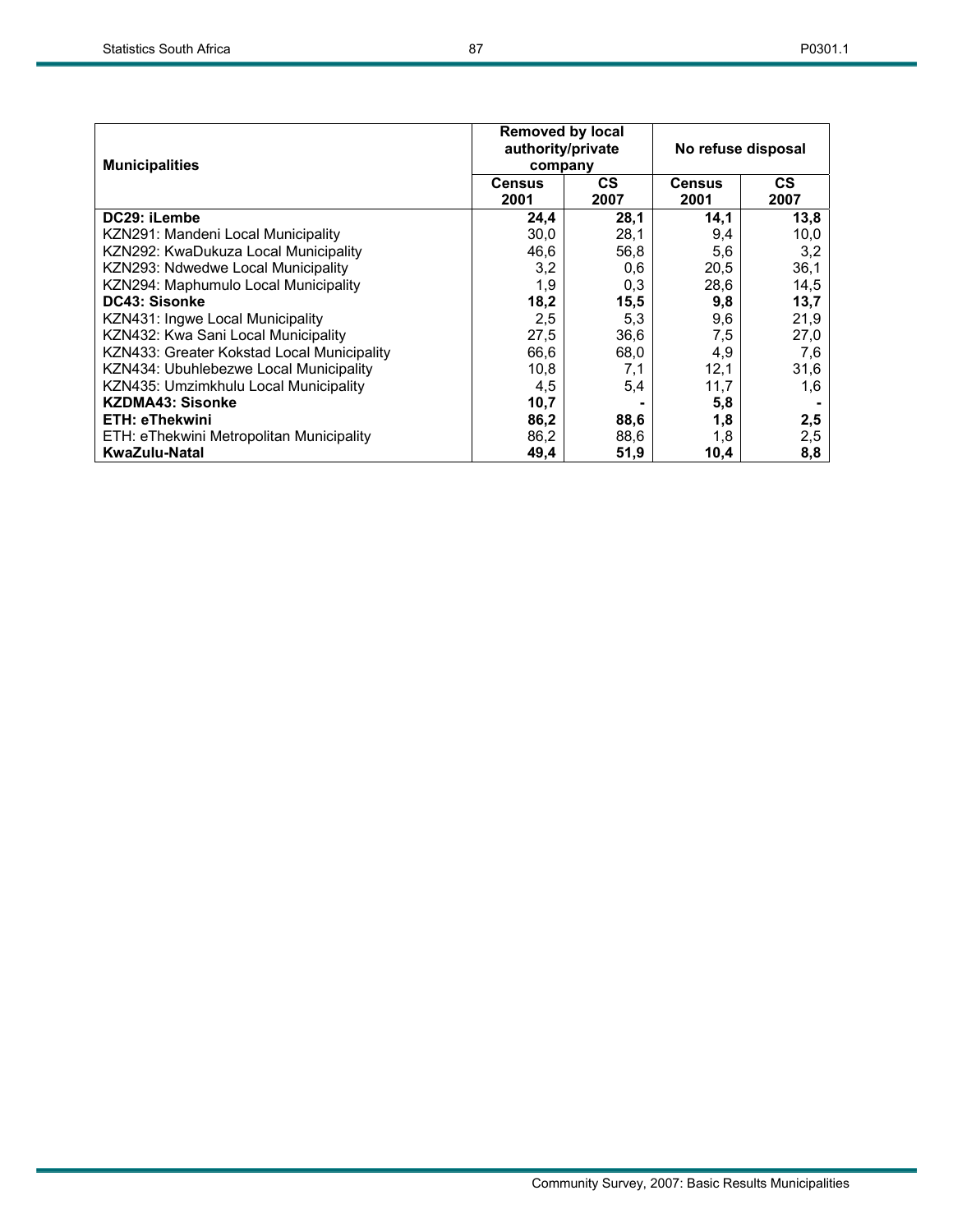## **LIMPOPO**

|                                                | Removed by local<br>authority/private company |               | No refuse disposal |           |
|------------------------------------------------|-----------------------------------------------|---------------|--------------------|-----------|
| <b>Municipalities</b>                          | <b>Census</b>                                 | $\mathsf{cs}$ | <b>Census</b>      | <b>CS</b> |
|                                                | 2001                                          | 2007          | 2001               | 2007      |
| DC33: Mopani                                   | 14,6                                          | 16,9          | 21,5               | 21,7      |
| LIM331: Greater Giyani Local Municipality      | 10,3                                          | 13,2          | 25,3               | 19,4      |
| LIM332: Greater Letaba Local Municipality      | 7,0                                           | 12,1          | 25,3               | 23,9      |
| LIM333: Greater Tzaneen Local Municipality     | 13,6                                          | 15,2          | 18,7               | 27,9      |
| LIM334: Ba-Phalaborwa Local Municipality       | 42,5                                          | 41,3          | 18,9               | 13,7      |
| LIM335: Maruleng Local Municipality            | 5,3                                           | 9,7           | 18,7               | 9,8       |
| LIMDMA33: Mopani                               | 75,5                                          |               | 0,2                |           |
| DC34: Vhembe                                   | 11,0                                          | 14,2          | 18,3               | 14,9      |
| LIM341: Musina Local Municipality              | 50,0                                          | 66,4          | 15,5               | 10,2      |
| LIM342: Mutale Local Municipality              | 2,9                                           | 5,7           | 19,8               | 37,8      |
| LIM343: Thulamela Local Municipality           | 9,5                                           | 14,5          | 23,2               | 11,5      |
| LIM344: Makhado Local Municipality             | 9,9                                           | 9,0           | 12,7               | 15,3      |
| DC35: Capricorn                                | 19,9                                          | 22,5          | 10,5               | 7,5       |
| LIM351: Blouberg Local Municipality            | 1,6                                           | 9,5           | 15,9               | 26,1      |
| LIM352: Aganang Local Municipality             | 0,5                                           | 0,7           | 10,4               | 0,8       |
| LIM353: Molemole Local Municipality            | 7,1                                           | 15,5          | 4,9                | 1,5       |
| LIM354: Polokwane Local Municipality           | 34,2                                          | 37,1          | 6,9                | 6,9       |
| LIM355: Lepele-Nkumpi Local Municipality       | 16,3                                          | 13,4          | 18,8               | 4,5       |
| DC36: Waterberg                                | 30,0                                          | 39,1          | 9,0                | 11,0      |
| LIM361: Thabazimbi Local Municipality          | 38,0                                          | 61,0          | 10,5               | 9,3       |
| LIM362: Lephalale Local Municipality           | 20,4                                          | 26,6          | 10,0               | 0,3       |
| LIM364: Mookgopong Local Municipality          | 55,0                                          | 59,2          | 5,2                | 5,6       |
| LIM365: Modimolle Local Municipality           | 45,1                                          | 56,7          | 7,5                | 3,7       |
| LIM366: Bela-Bela Local Municipality           | 68,5                                          | 76,9          | 5,3                | 3,9       |
| LIM367: Mogalakwena Local Municipality         | 17,5                                          | 23,1          | 9,7                | 18,3      |
| DC47: Greater Sekhukhune                       | 5,9                                           | 7,4           | 18,3               | 12,8      |
| LIM473: Makhuduthamaga Local Municipality      | 0,9                                           | 1,5           | 10,4               | 11,4      |
| LIM474: Fetakgomo Local Municipality           | 2,3                                           | 6,8           | 20,4               | 4,8       |
| LIM471: Greater Marble Hall Local Municipality | 13,1                                          | 14,0          | 15,3               | 19,1      |
| LIM472: Elias Motsoaledi Local Municipality    | 7,6                                           | 9,4           | 17,7               | 13,6      |
| LIM475: Greater Tubatse Local Municipality     | 7,3                                           | 8,2           | 27,1               | 13,4      |
| Limpopo                                        | 15,6                                          | 18,8          | 15,9               | 13,8      |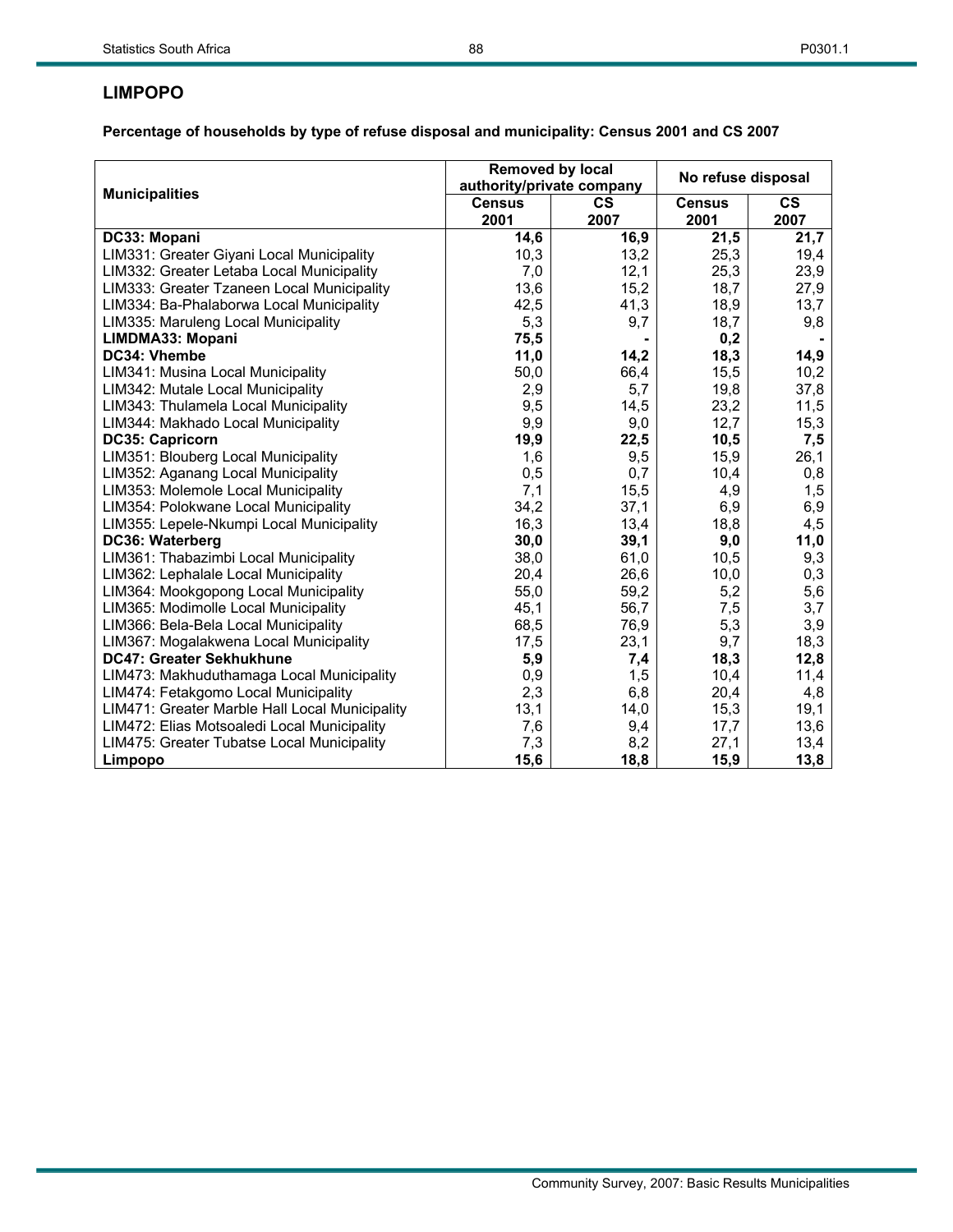|                                          | <b>Removed by local</b><br>authority/private |               | No refuse disposal |           |  |
|------------------------------------------|----------------------------------------------|---------------|--------------------|-----------|--|
| <b>Municipalities</b>                    | company                                      |               |                    |           |  |
|                                          | <b>Census</b>                                | $\mathsf{cs}$ | <b>Census</b>      | <b>CS</b> |  |
|                                          | 2001                                         | 2007          | 2001               | 2007      |  |
| <b>DC30: Gert Sibande</b>                | 55.1                                         | 60.5          | 9.7                | 8.9       |  |
| MP301: Albert Luthuli Local Municipality | 13.7                                         | 15.5          | 16.7               | 23.4      |  |
| MP302: Msukaligwa Local Municipality     | 65.5                                         | 68.6          | 5.8                | 5.1       |  |
| MP303: Mkhondo Local Municipality        | 33.3                                         | 42.5          | 22.0               | 14.6      |  |
| MP304: Seme Local Municipality           | 51.9                                         | 57.3          | 12.0               | 10.5      |  |
| MP305: Lekwa Local Municipality          | 59.1                                         | 76.1          | 7.2                | 1.8       |  |
| MP306: Dipaleseng Local Municipality     | 66.2                                         | 77.6          | 2.9                | 11.2      |  |
| MP307: Govan Mbeki Local Municipality    | 84.2                                         | 83.2          | 3.0                | 1.4       |  |
| DC31: Nkangala                           | 43.3                                         | 45.1          | 9.9                | 3.9       |  |
| MP311: Delmas Local Municipality         | 64.2                                         | 76.5          | 4.6                |           |  |
| MP312: Emalahleni Local Municipality     | 66.8                                         | 57.5          | 6.0                | 6.0       |  |
| MP313: Steve Tshwete Local Municipality  | 85.3                                         | 84.8          | 2.6                | 3.1       |  |
| MP314: Emakhazeni Local Municipality     | 66.0                                         | 77.7          | 7.0                | 3.2       |  |
| MP315: Thembisile Local Municipality     | 4.2                                          | 10.9          | 17.5               | 1.2       |  |
| MP316: Dr JS Moroka Local Municipality   | 15.0                                         | 10.9          | 13.9               | 5.1       |  |
| DC32: Ehlanzeni                          | 20.5                                         | 26.5          | 11.6               | 5.8       |  |
| MP321: Thaba Chweu Local Municipality    | 60.6                                         | 60.9          | 6.7                | 7.5       |  |
| MP322: Mbombela Local Municipality       | 26.5                                         | 29.2          | 7.3                | 5.4       |  |
| MP323: Umjindi Local Municipality        | 69.0                                         | 80.5          | 4.2                | 2.4       |  |
| MP324: Nkomazi Local Municipality        | 10.7                                         | 31.5          | 13.6               | 3.2       |  |
| MP325: Bushbuckridge Local Municipality  | 6.3                                          | 4.5           | 16.7               | 7.9       |  |
| <b>MPDMA32: Ehlanzeni</b>                | 26.7                                         | 92.9          | 1.1                | 7.1       |  |
| <b>Mpumalanga</b>                        | 36.9                                         | 41.5          | 10.5               | 6.0       |  |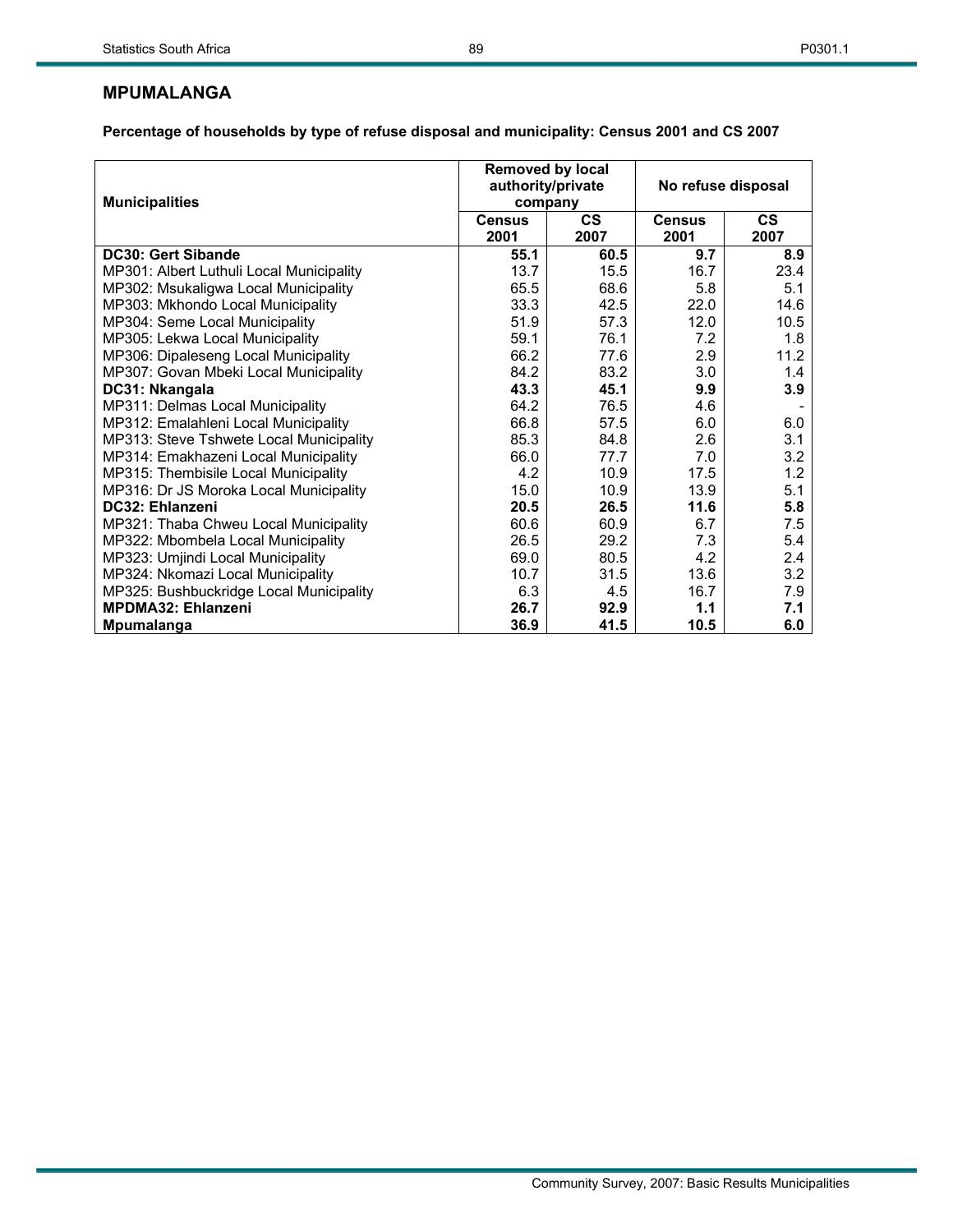# **NORTH WEST**

|                                             | Removed by local<br>authority/private |               | No refuse disposal |               |  |
|---------------------------------------------|---------------------------------------|---------------|--------------------|---------------|--|
| <b>Municipalities</b>                       | company                               |               |                    |               |  |
|                                             | <b>Census</b>                         | $\mathsf{cs}$ | <b>Census</b>      | $\mathsf{cs}$ |  |
|                                             | 2001                                  | 2007          | 2001               | 2007          |  |
| DC37: Bojanala                              | 26,5                                  | 56,6          | 9,9                | 10,8          |  |
| NW371: Moretele Local Municipality          | 0,4                                   | 87,6          | 9,0                | 1,5           |  |
| NW372: Local Municipality of Madibeng       | 26,8                                  | 33,4          | 13,2               | 19,9          |  |
| NW373: Rustenburg Local Municipality        | 44,7                                  | 48,0          | 7,7                | 11,2          |  |
| NW374: Kgetlengrivier Local Municipality    | 44,4                                  | 60,5          | 10,7               | 14,3          |  |
| NW375: Moses Kotane Local Municipality      | 8,2                                   | 91,6          | 9,1                | 1,3           |  |
| DC38: Central                               | 24,5                                  | 25,9          | 8,0                | 8,2           |  |
| NW381: Ratlou Local Municipality            | 0,4                                   | 1,9           | 7,3                | 11,8          |  |
| NW382: Tswaing Local Municipality           | 25,9                                  | 25,9          | 10,8               | 8,3           |  |
| NW383: Mafikeng Local Municipality          | 26,5                                  | 20,4          | 6,2                | 3,5           |  |
| NW384: Ditsobotla Local Municipality        | 41,5                                  | 56,2          | 11,0               | 15,6          |  |
| NW385: Ramotshere Moiloa Local Municipality | 17,3                                  | 18,6          | 6,5                | 6,2           |  |
| DC39: Bophirima                             | 27,2                                  | 30,4          | 7,6                | 7,7           |  |
| NW391: Kagisano Local Municipality          | 1,5                                   | 0,0           | 10,7               | 14,5          |  |
| NW392: Naledi Local Municipality            | 63,2                                  | 80,4          | 2,1                | 4,1           |  |
| NW393: Mamusa Local Municipality            | 68,9                                  | 73,1          | 6,8                | 0,9           |  |
| NW394: Greater Taung Local Municipality     | 6,1                                   | 6,8           | 6,6                | 7,9           |  |
| NW395: Molopo Local Municipality            | 3,1                                   | 0,0           | 14,9               | 19,8          |  |
| NW396: Lekwa-Teemane Local Municipality     | 76,3                                  | 86,4          | 11,2               | 1,5           |  |
| DC40: Southern                              | 80,6                                  | 81,0          | 4,4                | 4,8           |  |
| NW401: Ventersdorp Local Municipality       | 35,9                                  | 43,1          | 6,1                | 4,5           |  |
| NW402: Potchefstroom Local Municipality     | 77,8                                  | 79,7          | 3,8                | 4,3           |  |
| NW403: City of Matlosana                    | 88,4                                  | 90,4          | 4,2                | 4,1           |  |
| NW404: Maquassi Hills Local Municipality    | 57,5                                  | 75,6          | 9,8                | 8,7           |  |
| NW405: Merafong City Local Municipality     | 85,0                                  | 74,8          | 3,3                | 4,9           |  |
| <b>North West</b>                           | 40,1                                  | 54,8          | 7,8                | 8,1           |  |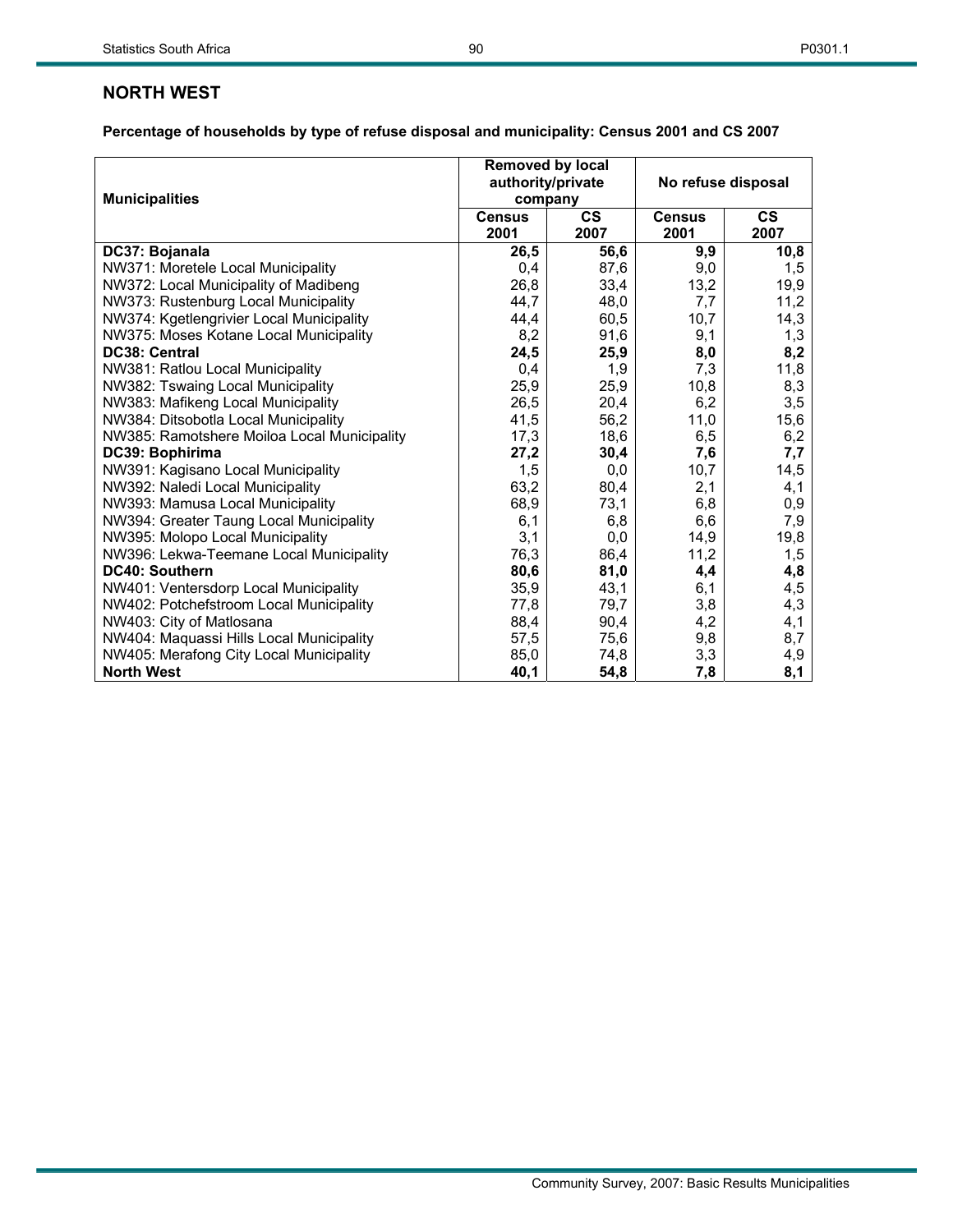# **NORTHERN CAPE**

|                                          | <b>Removed by local</b><br>authority/private |            |                       | No refuse disposal    |
|------------------------------------------|----------------------------------------------|------------|-----------------------|-----------------------|
| <b>Municipalities</b>                    | company                                      |            |                       |                       |
|                                          | <b>Census</b><br>2001                        | CS<br>2007 | <b>Census</b><br>2001 | $\mathsf{cs}$<br>2007 |
| DC6: Namakwa                             | 75,6                                         | 88,5       | 2,5                   | 0,8                   |
| NC061: Richtersveld Local Municipality   | 83,1                                         | 89,2       | 9,4                   | 1,6                   |
| NC062: Nama Khoi Local Municipality      | 86,7                                         | 94,6       | 2,6                   | 0,7                   |
| NC064: Kamiesberg Local Municipality     | 72,4                                         | 85,4       | 1,3                   | 0,0                   |
| NC065: Hantam Local Municipality         | 65,6                                         | 87,7       | 0,8                   | 1,2                   |
| NC066: Karoo Hoogland Local Municipality | 58,6                                         | 70,8       | 0,6                   | 1,0                   |
| NC067: Khai-Ma Local Municipality        | 74,5                                         | 87,8       | 1,8                   | 0,6                   |
| NCDMA06: Namakwa                         | 2,6                                          | 14,9       | 4,3                   | 4,6                   |
| DC7: Pixley ka Seme                      | 70,9                                         | 80,1       | 3,1                   | 2,4                   |
| NC071: Ubuntu Local Municipality         | 63,9                                         | 77,2       | 1,6                   | 1,1                   |
| NC072: Umsobomvu Local Municipality      | 76,7                                         | 82,5       | 7,4                   | 1,3                   |
| NC073: Emthanjeni Local Municipality     | 86,7                                         | 83,9       | 1,6                   | 3,4                   |
| NC074: Kareeberg Local Municipality      | 73,2                                         | 81,1       | 1,4                   | 1,5                   |
| NC075: Renosterberg Local Municipality   | 73,0                                         | 84,2       | 3,8                   | 1,2                   |
| NC076: Thembelihle Local Municipality    | 60,6                                         | 80,1       | 9,9                   | 4,3                   |
| NC077: Siyathemba Local Municipality     | 83,8                                         | 83,0       | 0,8                   | 3,9                   |
| NC078: Siyancuma Local Municipality      | 60,5                                         | 80,8       | 1,2                   | 2,0                   |
| <b>NCDMA07: Pixley ka Seme</b>           | 0,1                                          | 3,4        | 1,1                   | 0,4                   |
| DC8: Siyanda                             | 65,0                                         | 72,9       | 2,1                   | 3,3                   |
| NC081: Mier Local Municipality           | 25,2                                         | 60,2       | 7,1                   | 4,5                   |
| NC082: Kai !Garib Local Municipality     | 47,4                                         | 51,4       | 3,4                   | 4,0                   |
| NC083: //Khara Hais Local Municipality   | 87,3                                         | 94,8       | 1,3                   | 1,0                   |
| NC084: !Kheis Local Municipality         | 44,9                                         | 64,4       | 2,5                   | 6,5                   |
| NC085: Tsantsabane Local Municipality    | 83,0                                         | 77,9       | 0,9                   | 3,2                   |
| NC086: Kgatelopele Local Municipality    | 87,5                                         | 96,7       | 1,6                   | 0,4                   |
| <b>NCDMA08: Siyanda</b>                  | 3,6                                          | 11,4       | 0,6                   | 14,7                  |
| <b>DC9: Frances Baard</b>                | 75,3                                         | 81,2       | 5,5                   | 4,0                   |
| NC091: Sol Plaatjie Local Municipality   | 91,6                                         | 92,0       | 2,5                   | 2,2                   |
| NC092: Dikgatlong Local Municipality     | 63,8                                         | 68,9       | 12,6                  | 7,4                   |
| NC093: Magareng Local Municipality       | 57,4                                         | 72,7       | 9,9                   | 12,9                  |
| NC094: Phokwane Local Municipality       | 46,0                                         | 59,6       | 8,3                   | 4,2                   |
| <b>NCDMA09: Frances Baard</b>            | 3,9                                          | 10,7       | 9,6                   | 9,3                   |
| DC45: Kgalagadi                          | 19,9                                         | 31,0       | 9,5                   | 3,1                   |
| NC453: Gamagara Local Municipality       | 87,8                                         | 95,1       | 2,2                   | 0,2                   |
| NC451: Moshaweng Local Municipality      | 0,3                                          | 0,5        | 13,0                  | 7,9                   |
| NC452: Ga-Segonyana Local Municipality   | 20,4                                         | 25,5       | 8,4                   | 0,3                   |
| NCDMA45: Kgalagadi                       | 33,3                                         | 72,1       | 2,5                   | 0,0                   |
| <b>Northern Cape</b>                     | 62,6                                         | 72,1       | 4,8                   | 3,0                   |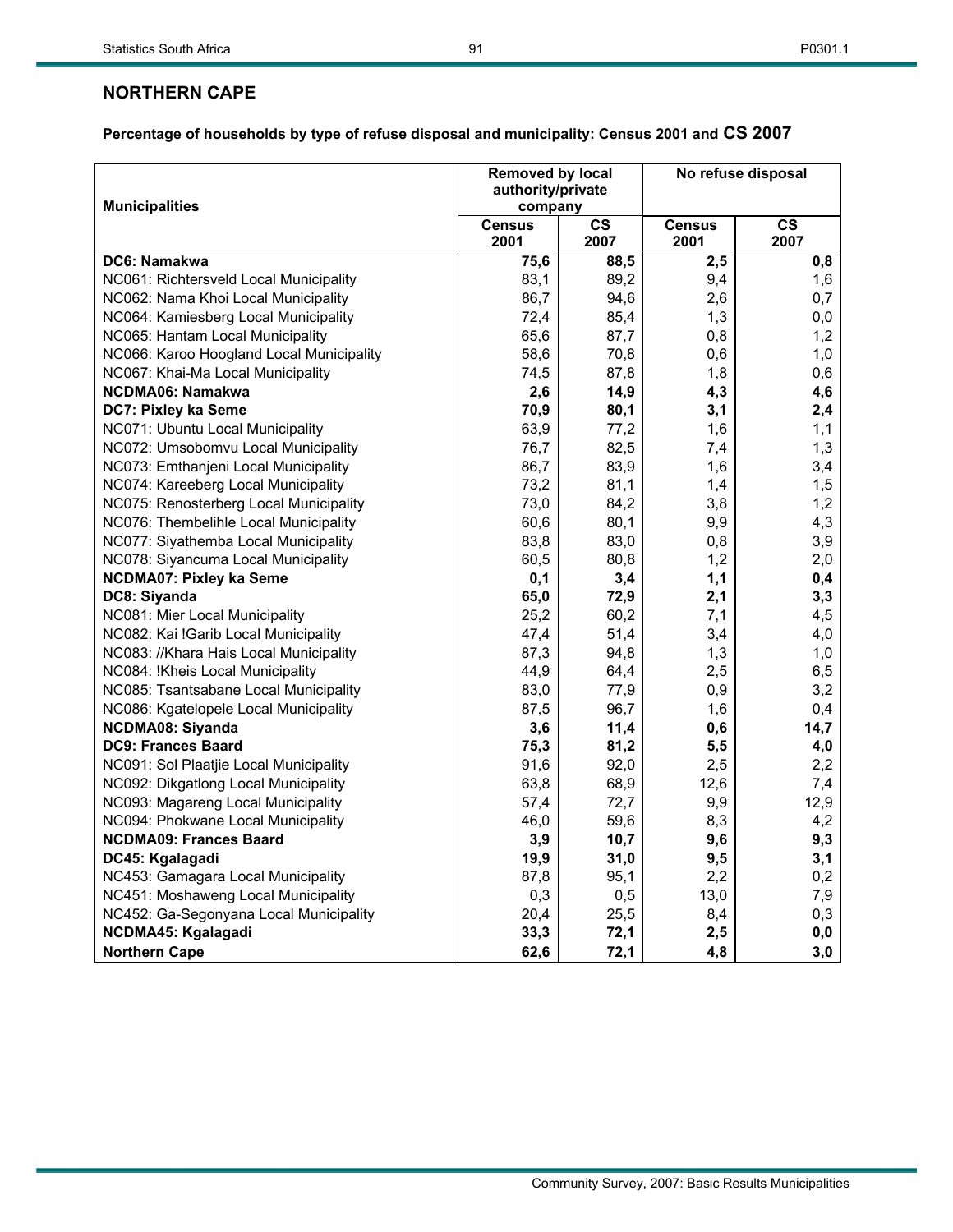# **WESTERN CAPE**

|                                                  | Removed by local<br>authority/private |               | No refuse disposal |               |  |  |
|--------------------------------------------------|---------------------------------------|---------------|--------------------|---------------|--|--|
| <b>Municipalities</b>                            | company                               |               |                    |               |  |  |
|                                                  | <b>Census</b>                         | $\mathsf{cs}$ | <b>Census</b>      | $\mathsf{cs}$ |  |  |
|                                                  | 2001                                  | 2007          | 2001               | 2007          |  |  |
| <b>DC1: West Coast</b>                           | 71,3                                  | 84,2          | 0,6                | 1,4           |  |  |
| WC011: Matzikama Local Municipality              | 60,9                                  | 74,6          | 1,0                | 4,6           |  |  |
| WC012: Cederberg Local Municipality              | 52,2                                  | 62,0          | 0,8                | 2,0           |  |  |
| WC013: Bergrivier Local Municipality             | 63,2                                  | 88,2          | 0,4                | 0,2           |  |  |
| WC014: Saldanha Bay Local Municipality           | 96,2                                  | 96,1          | 0,3                | 0,6           |  |  |
| WC015: Swartland Local Municipality              | 71,8                                  | 86,9          | 0,8                | 0,5           |  |  |
| <b>WCDMA01: West Coast</b>                       | 41,0                                  | 63,8          | 0,4                | 4,5           |  |  |
| <b>DC2: Cape Winelands</b>                       | 72,0                                  | 72,9          | 2,0                | 1,3           |  |  |
| WC022: Witzenberg Local Municipality             | 62,9                                  | 51,1          | 3,0                | 1,0           |  |  |
| WC023: Drakenstein Local Municipality            | 79,1                                  | 73,3          | 1,7                | 1,4           |  |  |
| WC024: Stellenbosch Local Municipality           | 80,3                                  | 88,4          | 0,6                | 1,7           |  |  |
| WC025: Breede Valley Local Municipality          | 67,7                                  | 78,6          | 3,6                | 1,3           |  |  |
| WC026: Breede River/Winelands Local Municipality | 64,6                                  | 67,9          | 1,2                | 1,1           |  |  |
| <b>WCDMA02: Cape Winelands</b>                   | 18,7                                  | 11,0          | 1,9                | 1,2           |  |  |
| DC3: Overberg                                    | 80,6                                  | 92,9          | 1,1                | 0,7           |  |  |
| WC031: Theewaterskloof Local Municipality        | 75,9                                  | 91,7          | 1,8                | 1,0           |  |  |
| WC032: Overstrand Local Municipality             | 89,0                                  | 98,1          | 0,3                | 0,2           |  |  |
| WC033: Cape Agulhas Local Municipality           | 83,1                                  | 89,6          | 0,4                | 1,3           |  |  |
| WC034: Swellendam Local Municipality             | 71,9                                  | 83,6          | 1,3                | 0,7           |  |  |
| <b>WCDMA03: Overberg</b>                         | 92,1                                  | 100,0         | 0,0                | 0,0           |  |  |
| DC4: Eden                                        | 82,9                                  | 90,5          | 1,7                | 1,5           |  |  |
| WC041: Kannaland Local Municipality              | 59,3                                  | 72,0          | 4,5                | 2,7           |  |  |
| WC042: Hessequa Local Municipality               | 71,7                                  | 82,2          | 0,4                | 0,3           |  |  |
| WC043: Mossel Bay Local Municipality             | 90,2                                  | 94,6          | 0,6                | 0,9           |  |  |
| WC044: George Local Municipality                 | 87,1                                  | 93,6          | 3,0                | 2,3           |  |  |
| WC045: Oudtshoorn Local Municipality             | 81,8                                  | 87,5          | 0,6                | 1,3           |  |  |
| WC047: Bitou Local Municipality                  | 86,8                                  | 95,3          | 1,9                | 0,5           |  |  |
| WC048: Knysna Local Municipality                 | 92,1                                  | 94,8          | 0,9                | 1,8           |  |  |
| <b>WCDMA04: Eden</b>                             | 38,1                                  | 60,6          | 3,4                | 0,6           |  |  |
| <b>DC5: Central Karoo</b>                        | 78,6                                  | 87,3          | 0,4                | 0,9           |  |  |
| WC051: Laingsburg Local Municipality             | 63,4                                  | 76,4          | 0,6                | 3,9           |  |  |
| WC052: Prince Albert Local Municipality          | 72,6                                  | 82,4          | 0,3                | 1,2           |  |  |
| WC053: Beaufort West Local Municipality          | 85,9                                  | 92,9          | 0,3                | 0,3           |  |  |
| <b>WCDMA05: Central Karoo</b>                    | 64,6                                  | 78,3          | 0,5                | 0,0           |  |  |
| <b>CPT: City of Cape Town</b>                    | 95,5                                  | 95,2          | 1,4                | 1,0           |  |  |
| CPT: City of Cape Town Metropolitan Municipality | 95,5                                  | 95,2          | 1,4                | 1,0           |  |  |
| <b>Western Cape</b>                              | 88,8                                  | 91,1          | 1,4                | 1,1           |  |  |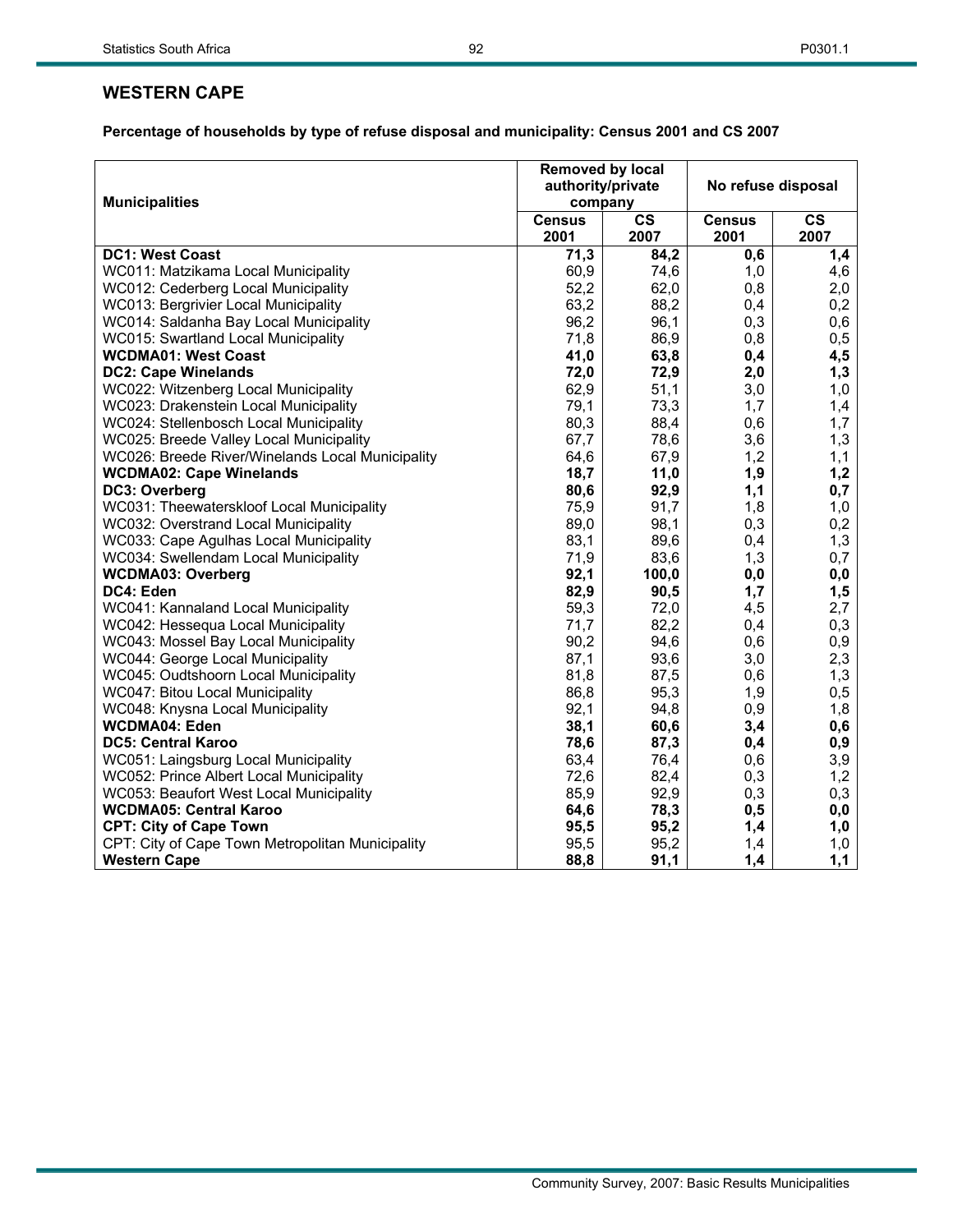# **5.6 Type of Water Source; Census 2001 and CS 2007**

# **EASTERN CAPE**

**Percentage of households having access to piped water by municipality: Census 2001 and CS 2007** 

|                                                 |                                             |                                         | Census 2001                                                                                       |                                                                                                   |                         | <b>CS 2007</b>                                     |                                             |                                                                         |                                |  |
|-------------------------------------------------|---------------------------------------------|-----------------------------------------|---------------------------------------------------------------------------------------------------|---------------------------------------------------------------------------------------------------|-------------------------|----------------------------------------------------|---------------------------------------------|-------------------------------------------------------------------------|--------------------------------|--|
| <b>Municipalities</b>                           | <b>Piped</b><br>water<br>inside<br>dwelling | <b>Piped</b><br>water<br>inside<br>yard | Piped (tap)<br>water to<br>community<br>stand:<br>distance <<br>200 <sub>m</sub> from<br>dwelling | Piped (tap)<br>water to<br>community<br>stand:<br>distance ><br>200 <sub>m</sub> from<br>dwelling | Total<br>piped<br>water | <b>Piped</b><br>water<br>inside<br>the<br>dwelling | <b>Piped</b><br>water<br>inside<br>the yard | <b>Piped</b><br>water<br>from<br>access<br>point<br>outside<br>the yard | <b>Total</b><br>piped<br>water |  |
| DC10: Cacadu                                    | 30,6                                        | 44,1                                    | 8,9                                                                                               | 9,1                                                                                               | 92,7                    | 61,8                                               | 25,4                                        | 8,4                                                                     | 95,6                           |  |
| EC101: Camdeboo Local Municipality              | 41,5                                        | 49,4                                    | 3,5                                                                                               | 4,8                                                                                               | 99,2                    | 63,7                                               | 34,5                                        | 0,3                                                                     | 98,5                           |  |
| EC102: Blue Crane Route Local Municipality      | 24,2                                        | 53,1                                    | 7,3                                                                                               | 5,5                                                                                               | 90,1                    | 43,1                                               | 39,1                                        | 10,7                                                                    | 92,9                           |  |
| EC103: Ikwezi Local Municipality                | 27,6                                        | 63,7                                    | 2,7                                                                                               | 4,7                                                                                               | 98.7                    | 44,0                                               | 50,0                                        | 0,8                                                                     | 94,8                           |  |
| EC104: Makana Local Municipality                | 21,3                                        | 54,2                                    | 9,5                                                                                               | 9,8                                                                                               | 94,8                    | 62,2                                               | 22,8                                        | 12,8                                                                    | 97,8                           |  |
| EC105: Ndlambe Local Municipality               | 25,9                                        | 36,1                                    | 13,3                                                                                              | 14,4                                                                                              | 89,7                    | 56,8                                               | 32,8                                        | 6,6                                                                     | 96,2                           |  |
| EC106: Sunday's River Valley Local Municipality | 12,0                                        | 53,2                                    | 7,7                                                                                               | 5,8                                                                                               | 78.7                    | 63,3                                               | 18,8                                        | 5,2                                                                     | 87,3                           |  |
| EC107: Baviaans Local Municipality              | 38,3                                        | 47,8                                    | 2,9                                                                                               | 5,9                                                                                               | 94,9                    | 67,2                                               | 25,3                                        | 2,0                                                                     | 94,5                           |  |
| EC108: Kouga Local Municipality                 | 38,9                                        | 36,4                                    | 11,4                                                                                              | 10,8                                                                                              | 97,5                    | 73,2                                               | 15,1                                        | 11,0                                                                    | 99,3                           |  |
| EC109: Kou-Kamma Local Municipality             | 49,5                                        | 27,2                                    | 5,4                                                                                               | 7,0                                                                                               | 89,1                    | 67,4                                               | 18,1                                        | 8,0                                                                     | 93,5                           |  |
| <b>ECDMA10: Cacadu</b>                          | 31,6                                        | 26,5                                    | 18,5                                                                                              | 21,1                                                                                              | 97,7                    | 44,0                                               | 27,9                                        | 20,4                                                                    | 92,3                           |  |
| <b>DC12: Amatole</b>                            | 17,5                                        | 18,6                                    | 15,9                                                                                              | 17,2                                                                                              | 69,2                    | 28,1                                               | 14,9                                        | 33,3                                                                    | 76,3                           |  |
| EC121: Mbhashe Local Municipality               | 0,6                                         | 4,3                                     | 4,1                                                                                               | 2,6                                                                                               | 11,6                    | 2,5                                                | 5,1                                         | 17,1                                                                    | 24,7                           |  |
| EC122: Mnquma Local Municipality                | 8,1                                         | 6,6                                     | 12,0                                                                                              | 10,7                                                                                              | 37,4                    | 10,0                                               | 10,0                                        | 21,6                                                                    | 41,6                           |  |
| EC123: Great Kei Local Municipality             | 8,2                                         | 22,1                                    | 27,6                                                                                              | 26,0                                                                                              | 83,9                    | 16,3                                               | 27,0                                        | 47,8                                                                    | 91,1                           |  |
| EC124: Amahlathi Local Municipality             | 7,8                                         | 14,2                                    | 22,4                                                                                              | 22,8                                                                                              | 67,2                    | 22,4                                               | 13,2                                        | 45,8                                                                    | 81,4                           |  |
| EC125: Buffalo City Local Municipality          | 31,4                                        | 27,4                                    | 15,8                                                                                              | 19,1                                                                                              | 93,7                    | 47,8                                               | 18,4                                        | 31,8                                                                    | 98,0                           |  |
| EC126: Ngqushwa Local Municipality              | 0,8                                         | 8,6                                     | 33,8                                                                                              | 31,5                                                                                              | 74,7                    | 5,8                                                | 12,8                                        | 75,2                                                                    | 93,8                           |  |
| EC127: Nkonkobe Local Municipality              | 6,3                                         | 19,6                                    | 20,8                                                                                              | 25,1                                                                                              | 71,8                    | 18,9                                               | 14,4                                        | 49,7                                                                    | 83,0                           |  |
| EC128: Nxuba Local Municipality                 | 21,1                                        | 44,5                                    | 16,1                                                                                              | 12,1                                                                                              | 93,8                    | 30,1                                               | 47,4                                        | 15,7                                                                    | 93,2                           |  |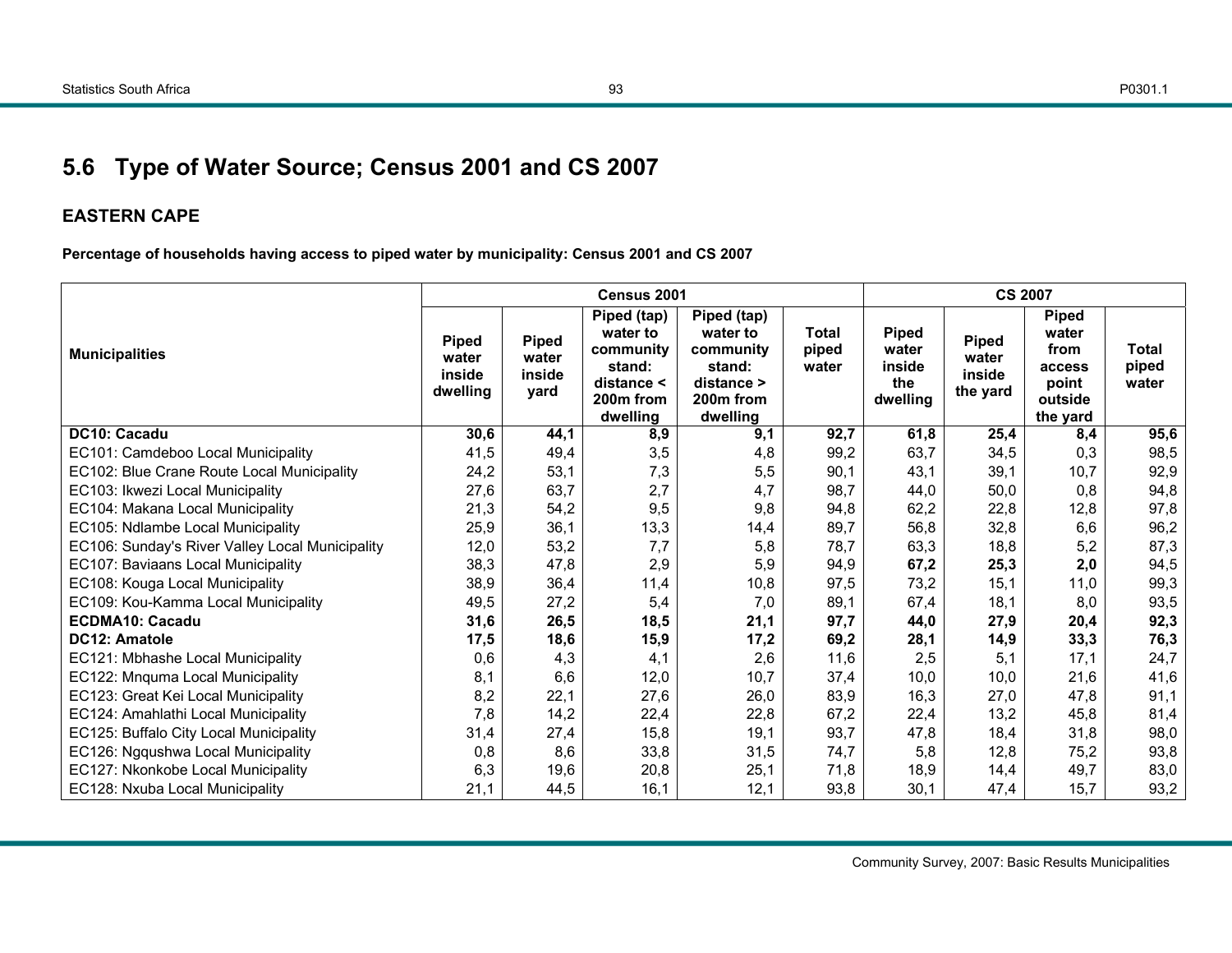### Statistics South Africa

P0301.1

|                                                   |                                             |                                         | Census 2001                                                                                       |                                                                                       |                                | <b>CS 2007</b>                                     |                                             |                                                                         |                                |  |
|---------------------------------------------------|---------------------------------------------|-----------------------------------------|---------------------------------------------------------------------------------------------------|---------------------------------------------------------------------------------------|--------------------------------|----------------------------------------------------|---------------------------------------------|-------------------------------------------------------------------------|--------------------------------|--|
| <b>Municipalities</b>                             | <b>Piped</b><br>water<br>inside<br>dwelling | <b>Piped</b><br>water<br>inside<br>yard | Piped (tap)<br>water to<br>community<br>stand:<br>distance <<br>200 <sub>m</sub> from<br>dwelling | Piped (tap)<br>water to<br>community<br>stand:<br>distance ><br>200m from<br>dwelling | <b>Total</b><br>piped<br>water | <b>Piped</b><br>water<br>inside<br>the<br>dwelling | <b>Piped</b><br>water<br>inside<br>the yard | <b>Piped</b><br>water<br>from<br>access<br>point<br>outside<br>the yard | <b>Total</b><br>piped<br>water |  |
| <b>DC13: Chris Hani</b>                           | 13,6                                        | 18,5                                    | 15,5                                                                                              | 13,4                                                                                  | 61,0                           | 23,7                                               | 15,3                                        | 36,5                                                                    | 75,5                           |  |
| EC131: Inxuba Yethemba Local Municipality         | 47,4                                        | 37,9                                    | 6,5                                                                                               | 5,2                                                                                   | 97,0                           | 52,0                                               | 39,3                                        | 2,6                                                                     | 93,9                           |  |
| EC132: Tsolwana Local Municipality                | 6,7                                         | 33,5                                    | 30,9                                                                                              | 14,7                                                                                  | 85,8                           | 15,7                                               | 29,8                                        | 50,4                                                                    | 95,9                           |  |
| EC133: Inkwanca Local Municipality                | 18,3                                        | 66,3                                    | 6,2                                                                                               | 7,1                                                                                   | 97,9                           | 52,3                                               | 38,3                                        | 3,9                                                                     | 94,5                           |  |
| EC134: Lukanji Local Municipality                 | 31,5                                        | 26,9                                    | 16,0                                                                                              | 18,5                                                                                  | 92,9                           | 52,6                                               | 22,3                                        | 22,9                                                                    | 97,8                           |  |
| EC135: Intsika Yethu Local Municipality           | 1,1                                         | 5,1                                     | 15,2                                                                                              | 13,5                                                                                  | 34,9                           | 2,7                                                | 3,8                                         | 44,8                                                                    | 51,3                           |  |
| EC136: Emalahleni Local Municipality              | 2,8                                         | 13,2                                    | 18,8                                                                                              | 17,3                                                                                  | 52,1                           | 11,3                                               | 10,5                                        | 60,1                                                                    | 81,9                           |  |
| EC137: Engcobo Local Municipality                 | 1,3                                         | 2,7                                     | 12,3                                                                                              | 7,2                                                                                   | 23,5                           | 6,7                                                | 3,8                                         | 40,7                                                                    | 51,2                           |  |
| EC138: Sakhisizwe Local Municipality              | 5,9                                         | 26,9                                    | 19,7                                                                                              | 14,4                                                                                  | 66,9                           | 21,4                                               | 23,5                                        | 35,6                                                                    | 80,5                           |  |
| <b>ECDMA13: Chris Hani</b>                        | 40,0                                        | 5,0                                     | 50,0                                                                                              |                                                                                       | 95,0                           |                                                    |                                             |                                                                         |                                |  |
| DC14: Ukhahlamba                                  | 7,8                                         | 18,9                                    | 16,5                                                                                              | 14,4                                                                                  | 57,6                           | 15,4                                               | 15,8                                        | 33,2                                                                    | 64,4                           |  |
| EC141: Elundini Local Municipality                | 3,1                                         | 6,0                                     | 13,5                                                                                              | 10,3                                                                                  | 32,9                           | 2,1                                                | 8,4                                         | 30,6                                                                    | 41,1                           |  |
| EC142: Senqu Local Municipality                   | 4,0                                         | 17,9                                    | 22,1                                                                                              | 18,7                                                                                  | 62,7                           | 7,9                                                | 16,2                                        | 45,1                                                                    | 69,2                           |  |
| EC143: Maletswai Local Municipality               | 23,3                                        | 39,9                                    | 15,4                                                                                              | 13,1                                                                                  | 91,7                           | 55,4                                               | 17,5                                        | 25,5                                                                    | 98,4                           |  |
| EC144: Gariep Local Municipality                  | 24,3                                        | 51                                      | 6,7                                                                                               | 14,9                                                                                  | 96,9                           | 49,3                                               | 43,7                                        | 4,0                                                                     | 97,0                           |  |
| DC15: O.R.Tambo                                   | 2,9                                         | 6,8                                     | 11,3                                                                                              | 6, 5                                                                                  | 27,5                           | 6,0                                                | 6,4                                         | 23,2                                                                    | 35,6                           |  |
| EC151: Mbizana Local Municipality                 | 0,4                                         | 2,1                                     | 8,9                                                                                               | 5,9                                                                                   | 17,3                           | 1,7                                                | 0,7                                         | 2,2                                                                     | 4,6                            |  |
| EC152: Ntabankulu Local Municipality              | 0,6                                         | 2,5                                     | 9,5                                                                                               | 6,7                                                                                   | 19,3                           | 3,1                                                | 2,7                                         | 35,9                                                                    | 41,7                           |  |
| EC153: Qaukeni Local Municipality                 | 1,0                                         | 6,1                                     | 8,6                                                                                               | 5,3                                                                                   | 21,0                           | 2,1                                                | 3,9                                         | 28,2                                                                    | 34,2                           |  |
| EC154: Port St Johns Local Municipality           | 0,7                                         | 4,5                                     | 9,2                                                                                               | 4,4                                                                                   | 18,8                           | 1,5                                                | 2,5                                         | 20,3                                                                    | 24,3                           |  |
| EC155: Nyandeni Local Municipality                | 0,5                                         | 3,0                                     | 13,3                                                                                              | 5,7                                                                                   | 22,5                           | 3,3                                                | 4,6                                         | 29,0                                                                    | 36,9                           |  |
| EC156: Mhlontlo Local Municipality                | 0,7                                         | 5,1                                     | 14,4                                                                                              | 11,9                                                                                  | 32,1                           | 2,9                                                | 4,8                                         | 30,6                                                                    | 38,3                           |  |
| EC157: King Sabata Dalindyebo Local Municipality  | 9,3                                         | 14,6                                    | 12,6                                                                                              | 6,1                                                                                   | 42,6                           | 16,0                                               | 15,0                                        | 21,0                                                                    | 52,0                           |  |
| DC44: Alfred Nzo                                  | 3,7                                         | 8,3                                     | 19,1                                                                                              | 13,6                                                                                  | 44,7                           | 4,3                                                | 12,4                                        | 50,3                                                                    | 67,0                           |  |
| EC442: Umzimvubu Local Municipality               | 0,9                                         | 9,1                                     | 20,3                                                                                              | 10,6                                                                                  | 40,9                           | 2,8                                                | 13,0                                        | 46,0                                                                    | 61,8                           |  |
| EC441: Matatiele Local Municipality               | 6,4                                         | 7,6                                     | 17,9                                                                                              | 16,5                                                                                  | 48,4                           | 5,7                                                | 12,0                                        | 54,2                                                                    | 71,9                           |  |
| NMA: Nelson Mandela Bay Metro                     | 46,7                                        | 33,0                                    | 9,9                                                                                               | 9,0                                                                                   | 98,6                           | 71,0                                               | 16,4                                        | 11,0                                                                    | 98,4                           |  |
| NMA: Nelson Mandela Bay Metropolitan Municipality | 46,7                                        | 33,0                                    | 9,9                                                                                               | 9,0                                                                                   | 98,6                           | 71,0                                               | 16,4                                        | 11,0                                                                    | 98,4                           |  |
| <b>Eastern Cape</b>                               | 18,3                                        | 19,5                                    | 13,5                                                                                              | 11,9                                                                                  | 63,2                           | 29,9                                               | 13,9                                        | 27,1                                                                    | 70,9                           |  |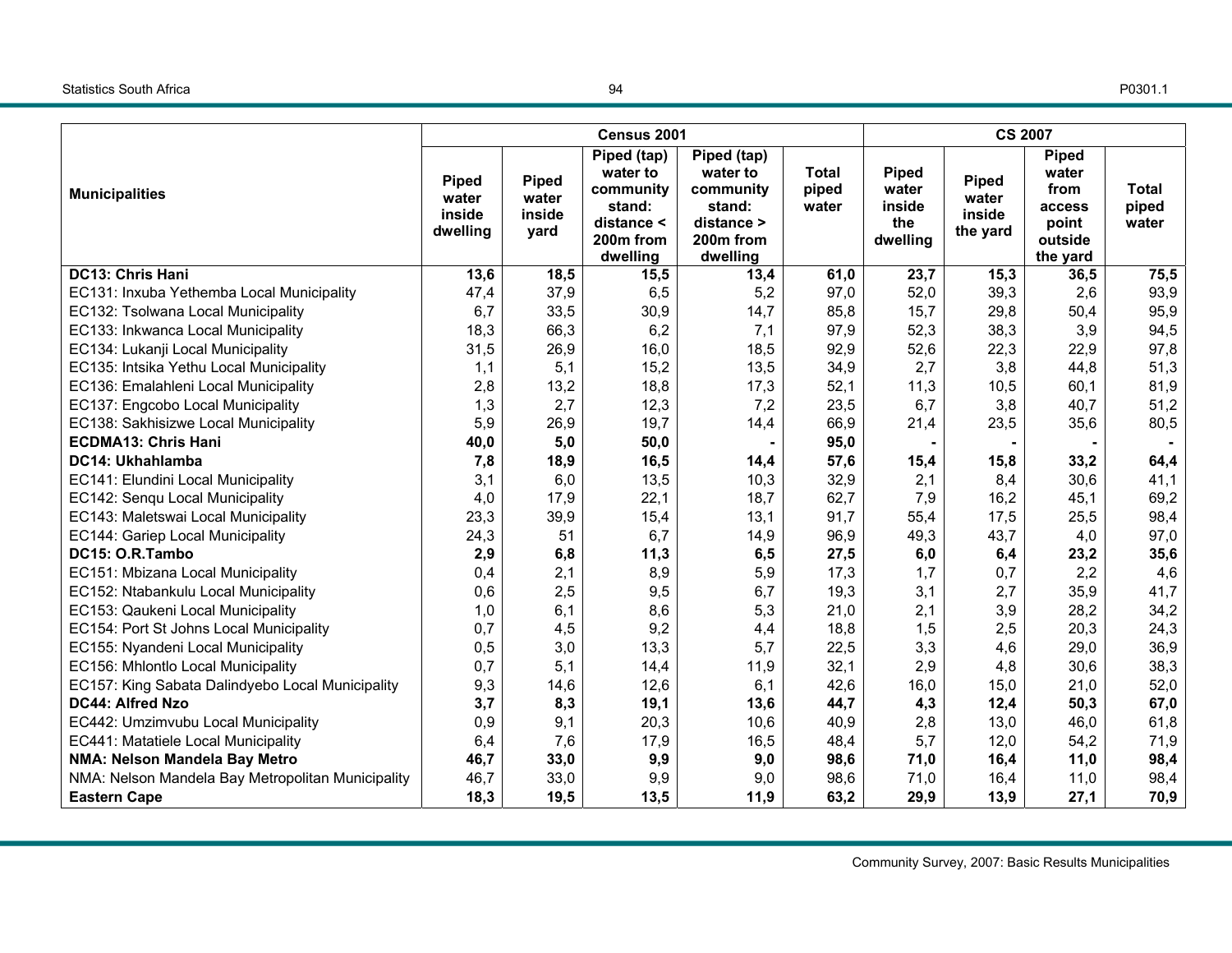### Statistics South Africa

# **FREE STATE**

**Percentage of households having access to piped water by municipality: Census 2001 and CS 2007**

|                                            | Census 2001<br><b>CS 2007</b>               |                                         |                                                                                       |                                                                                       |                                |                                                    |                                             |                                                                         |                         |  |
|--------------------------------------------|---------------------------------------------|-----------------------------------------|---------------------------------------------------------------------------------------|---------------------------------------------------------------------------------------|--------------------------------|----------------------------------------------------|---------------------------------------------|-------------------------------------------------------------------------|-------------------------|--|
| <b>Municipalities</b>                      | <b>Piped</b><br>water<br>inside<br>dwelling | <b>Piped</b><br>water<br>inside<br>yard | Piped (tap)<br>water to<br>community<br>stand:<br>distance <<br>200m from<br>dwelling | Piped (tap)<br>water to<br>community<br>stand:<br>distance ><br>200m from<br>dwelling | <b>Total</b><br>piped<br>water | <b>Piped</b><br>water<br>inside<br>the<br>dwelling | <b>Piped</b><br>water<br>inside<br>the yard | <b>Piped</b><br>water<br>from<br>access<br>point<br>outside<br>the yard | Total<br>piped<br>water |  |
| DC16: Xhariep                              | 24,3                                        | 56,4                                    | 9,0                                                                                   | 7,1                                                                                   | 96,7                           | 48,5                                               | 35,3                                        | 8,6                                                                     | 92,5                    |  |
| FS161: Letsemeng Local Municipality        | 30,9                                        | 44,9                                    | 11,6                                                                                  | 7,4                                                                                   | 94,7                           | 52,2                                               | 24,7                                        | 12,1                                                                    | 89,0                    |  |
| FS162: Kopanong Local Municipality         | 23,9                                        | 60,7                                    | 6,6                                                                                   | 6,3                                                                                   | 97,5                           | 64,6                                               | 21,2                                        | 8,5                                                                     | 94,3                    |  |
| FS163: Mohokare Local Municipality         | 16,5                                        | 63,0                                    | 10,3                                                                                  | 8,2                                                                                   | 97,9                           | 20,0                                               | 68,8                                        | 4,7                                                                     | 93,5                    |  |
| DC17: Motheo                               | 24,4                                        | 45,0                                    | 14,2                                                                                  | 12,2                                                                                  | 95,8                           | 46,5                                               | 36,4                                        | 16,0                                                                    | 98,8                    |  |
| FS171: Naledi Local Municipality           | 12,6                                        | 62,9                                    | 11,4                                                                                  | 10,5                                                                                  | 97,5                           | 50,1                                               | 42,7                                        | 5,2                                                                     | 98,0                    |  |
| FS172: Mangaung Local Municipality         | 25,3                                        | 43,5                                    | 14,3                                                                                  | 12,6                                                                                  | 95,7                           | 46,8                                               | 35,0                                        | 17,3                                                                    | 99,1                    |  |
| FS173: Mantsopa Local Municipality         | 19,3                                        | 54,5                                    | 13,6                                                                                  | 8,5                                                                                   | 95,9                           | 41,1                                               | 50,8                                        | 4,3                                                                     | 96,2                    |  |
| DC18: Lejweleputswa                        | 22,0                                        | 48,8                                    | 11,9                                                                                  | 12,9                                                                                  | 95,6                           | 54,8                                               | 36,3                                        | 6,3                                                                     | 97,4                    |  |
| FS181: Masilonyana Local Municipality      | 14,3                                        | 64,4                                    | 10,3                                                                                  | 7,9                                                                                   | 96,9                           | 56,6                                               | 38,7                                        | 3,4                                                                     | 98,6                    |  |
| FS182: Tokologo Local Municipality         | 19,0                                        | 60,5                                    | 9,2                                                                                   | 6,9                                                                                   | 95,6                           | 52,9                                               | 33,8                                        | 7,7                                                                     | 94,4                    |  |
| FS183: Tswelopele Local Municipality       | 13,3                                        | 43,9                                    | 26,4                                                                                  | 14,1                                                                                  | 97,6                           | 37,3                                               | 52,2                                        | 7,7                                                                     | 97,3                    |  |
| FS184: Matjhabeng Local Municipality       | 24,9                                        | 44,8                                    | 10,6                                                                                  | 14,8                                                                                  | 95,1                           | 60,2                                               | 30,7                                        | 7,0                                                                     | 97,9                    |  |
| FS185: Nala Local Municipality             | 19,1                                        | 55,4                                    | 13,3                                                                                  | 8,5                                                                                   | 96,3                           | 32,1                                               | 57,0                                        | 5,0                                                                     | 94,2                    |  |
| DC19: Thabo Mofutsanyane                   | 17,2                                        | 43,4                                    | 19,5                                                                                  | 13,6                                                                                  | 93,8                           | 36,1                                               | 46,9                                        | 13,3                                                                    | 96,4                    |  |
| FS191: Setsoto Local Municipality          | 13,0                                        | 34,9                                    | 29,5                                                                                  | 17,8                                                                                  | 95,2                           | 29,2                                               | 62,9                                        | 3,4                                                                     | 95,5                    |  |
| FS192: Dihlabeng Local Municipality        | 25,0                                        | 48,7                                    | 11,7                                                                                  | 8,7                                                                                   | 94,0                           | 58,8                                               | 31,4                                        | 3,4                                                                     | 93,7                    |  |
| FS193: Nketoana Local Municipality         | 13,9                                        | 63,8                                    | 10,6                                                                                  | 9,0                                                                                   | 97,3                           | 44,5                                               | 33,6                                        | 15,9                                                                    | 94,0                    |  |
| FS194: Maluti a Phofung Local Municipality | 16,9                                        | 39,2                                    | 21,9                                                                                  | 15,0                                                                                  | 92,9                           | 28,0                                               | 50,7                                        | 20,1                                                                    | 98,8                    |  |
| FS195: Phumelela Local Municipality        | 13,9                                        | 59,4                                    | 7,0                                                                                   | 11,3                                                                                  | 91,6                           | 48,2                                               | 35,9                                        | 5,6                                                                     | 89,7                    |  |
| <b>FSDMA19: Thabo Mofutsanyane</b>         | 73,5                                        | 24,5                                    | 2,0                                                                                   | 0,0                                                                                   | 100,0                          | 0,0                                                | 0,0                                         | 0,0                                                                     | 0,0                     |  |
| DC20: Fezile Dabi                          | 29,3                                        | 54,6                                    | 8,2                                                                                   | 6,1                                                                                   | 98,1                           | 46,4                                               | 46,1                                        | 4,7                                                                     | 97,1                    |  |
| FS201: Moqhaka Local Municipality          | 29,3                                        | 54,5                                    | 8,7                                                                                   | 5,6                                                                                   | 98,1                           | 32,8                                               | 62,0                                        | 2,3                                                                     | 97,1                    |  |
| FS203: Ngwathe Local Municipality          | 23,1                                        | 62,7                                    | 6,7                                                                                   | 5,4                                                                                   | 97,8                           | 44,0                                               | 47,4                                        | 3,3                                                                     | 94,7                    |  |
| FS204: Metsimaholo Local Municipality      | 41,7                                        | 39,3                                    | 10,0                                                                                  | 7,8                                                                                   | 98,8                           | 73,0                                               | 16,3                                        | 10,5                                                                    | 99,8                    |  |
| FS205: Mafube Local Municipality           | 15,8                                        | 70,7                                    | 5,9                                                                                   | 5,0                                                                                   | 97,4                           | 43,6                                               | 48,5                                        | 3,5                                                                     | 95,7                    |  |
| <b>Free State</b>                          | 22,8                                        | 47,7                                    | 13,7                                                                                  | 11,4                                                                                  | 95,7                           | 46,2                                               | 40,6                                        | 10,5                                                                    | 97,3                    |  |

P0301.1

Community Survey, 2007: Basic Results Municipalities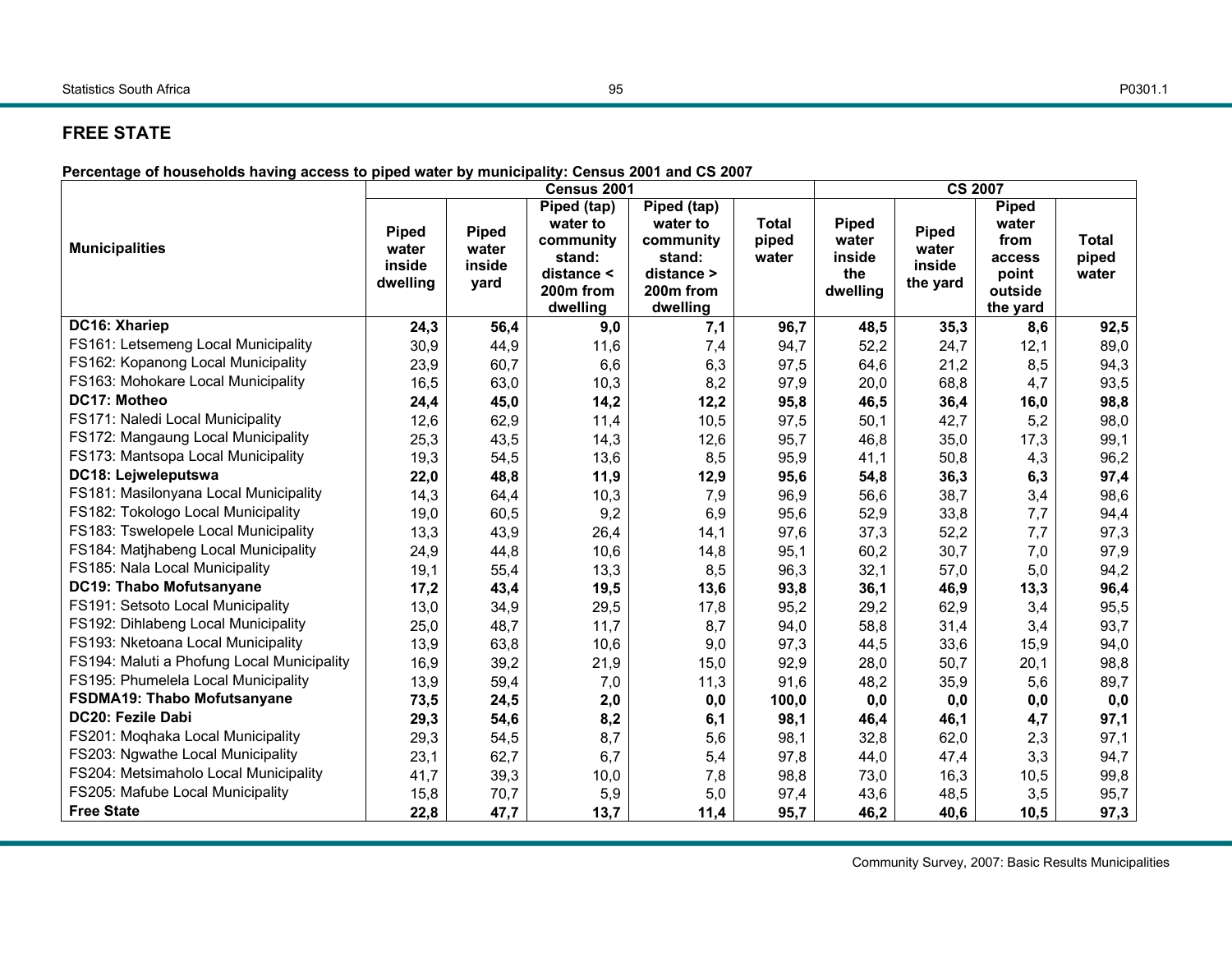# **GAUTENG**

**Percentage of households having access to piped water by municipality: Census 2001 and CS 2007** 

|                                              |                                      |                                         | Census 2001                                                                                       |                                                                                                 |                         | <b>CS 2007</b>                                     |                                             |                                                                         |                                |  |
|----------------------------------------------|--------------------------------------|-----------------------------------------|---------------------------------------------------------------------------------------------------|-------------------------------------------------------------------------------------------------|-------------------------|----------------------------------------------------|---------------------------------------------|-------------------------------------------------------------------------|--------------------------------|--|
| <b>Municipality</b>                          | Piped<br>water<br>inside<br>dwelling | <b>Piped</b><br>water<br>inside<br>yard | Piped (tap)<br>water to<br>community<br>stand:<br>distance <<br>200 <sub>m</sub> from<br>dwelling | Piped (tap)<br>water to<br>community<br>stand:<br>distance<br>200 <sub>m</sub> from<br>dwelling | Total<br>piped<br>water | <b>Piped</b><br>water<br>inside<br>the<br>dwelling | <b>Piped</b><br>water<br>inside<br>the yard | <b>Piped</b><br>water<br>from<br>access<br>point<br>outside<br>the yard | <b>Total</b><br>piped<br>water |  |
| DC42: Sedibeng                               | 47,1                                 | 41,0                                    | 5,2                                                                                               | 5,1                                                                                             | 98,4                    | 74,4                                               | 17,8                                        | 5,4                                                                     | 97,6                           |  |
| GT421: Emfuleni Local Municipality           | 50,3                                 | 40,6                                    | 4,1                                                                                               | 4,0                                                                                             | 99,0                    | 75,8                                               | 17,8                                        | 4,6                                                                     | 98,2                           |  |
| GT422: Midvaal Local Municipality            | 41,7                                 | 35,5                                    | 8,0                                                                                               | 10,2                                                                                            | 95,4                    | 75,8                                               | 12,9                                        | 5,4                                                                     | 94,1                           |  |
| GT423: Lesedi Local Municipality             | 21,2                                 | 50,9                                    | 12,5                                                                                              | 11,3                                                                                            | 95,9                    | 59,0                                               | 23,6                                        | 13,3                                                                    | 95,9                           |  |
| <b>DC46: Metsweding</b>                      | 34,5                                 | 42,0                                    | 7,6                                                                                               | 9,1                                                                                             | 93,2                    | 41,1                                               | 33,7                                        | 11,7                                                                    | 86,5                           |  |
| GT461: Nokeng tsa Taemane Local Municipality | 39,9                                 | 38,4                                    | 7,2                                                                                               | 9,5                                                                                             | 95,0                    | 47,8                                               | 26,3                                        | 13,1                                                                    | 87,2                           |  |
| GT462: Kungwini Local Municipality           | 32,0                                 | 43,7                                    | 7,8                                                                                               | 9,0                                                                                             | 92,5                    | 37,9                                               | 37,1                                        | 11,1                                                                    | 86,1                           |  |
| <b>DC48: West Rand</b>                       | 39,5                                 | 41,5                                    | 8,4                                                                                               | 8,1                                                                                             | 97,5                    | 53,6                                               | 27,5                                        | 15,5                                                                    | 96,6                           |  |
| GT481: Mogale City Local Municipality        | 39,3                                 | 45,6                                    | 7,7                                                                                               | 5,2                                                                                             | 97,8                    | 57,2                                               | 29,5                                        | 10,1                                                                    | 96,8                           |  |
| GT482: Randfontein Local Municipality        | 52,4                                 | 33,8                                    | 5,1                                                                                               | 7,2                                                                                             | 98,5                    | 70,6                                               | 18,7                                        | 5,0                                                                     | 94,3                           |  |
| GT483: Westonaria Local Municipality         | 25,3                                 | 38,6                                    | 14,8                                                                                              | 16,9                                                                                            | 95,6                    | 34,3                                               | 30,8                                        | 34,3                                                                    | 99,4                           |  |
| <b>GTDMA48: West Rand</b>                    | 28,6                                 | 52,6                                    | 2,2                                                                                               | 10,9                                                                                            | 94,3                    | 24,5                                               | 34,5                                        | 7,7                                                                     | 66,7                           |  |
| EKU: Ekurhuleni                              | 42,4                                 | 39,5                                    | 7,8                                                                                               | 8,6                                                                                             | 98,3                    | 64,7                                               | 21,6                                        | 12,7                                                                    | 99,0                           |  |
| JHB: City of Johannesburg                    | 49,6                                 | 34,9                                    | 6,6                                                                                               | 6,0                                                                                             | 97,1                    | 70,8                                               | 20,8                                        | 6,7                                                                     | 98,3                           |  |
| TSH: City of Tshwane                         | 48,6                                 | 31,3                                    | 7,1                                                                                               | 8,3                                                                                             | 95,3                    | 62,5                                               | 18,2                                        | 16,4                                                                    | 97,1                           |  |
| Gauteng                                      | 46,4                                 | 36,4                                    | 7,0                                                                                               | 7,3                                                                                             | 97,1                    | 66,2                                               | 20,8                                        | 10,9                                                                    | 97,9                           |  |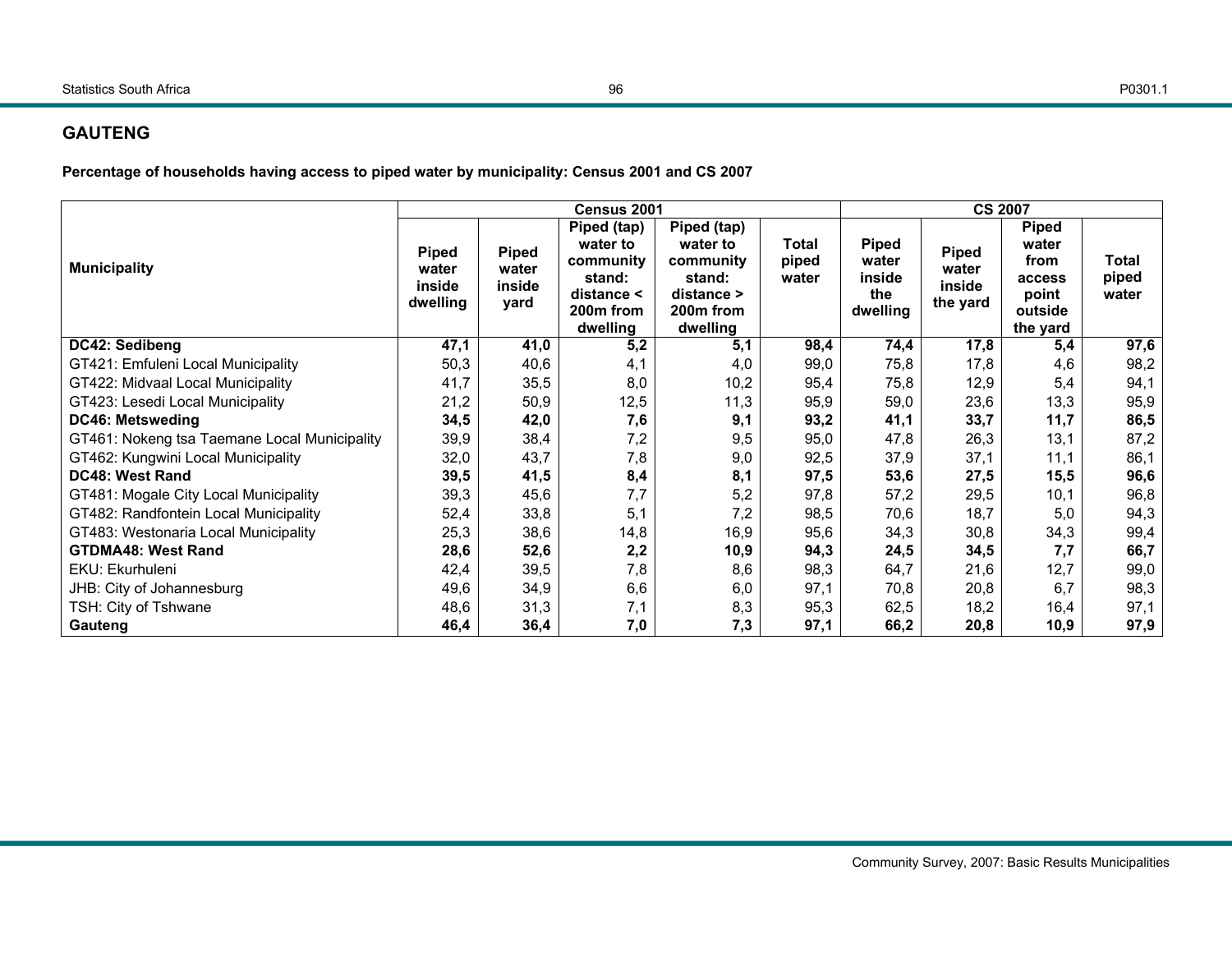#### Statistics South Africa

#### 97

### **KWAZULU-NATAL**

**Percentage of households having access to piped water by municipality: Census 2001 and CS 2007** 

|                                                 |                                             |                                         | Census 2001                                                                                       |                                                                                       |                                | <b>CS 2001</b>                                     |                                             |                                                                  |                                |  |
|-------------------------------------------------|---------------------------------------------|-----------------------------------------|---------------------------------------------------------------------------------------------------|---------------------------------------------------------------------------------------|--------------------------------|----------------------------------------------------|---------------------------------------------|------------------------------------------------------------------|--------------------------------|--|
| <b>Municipalities</b>                           | <b>Piped</b><br>water<br>inside<br>dwelling | <b>Piped</b><br>water<br>inside<br>yard | Piped (tap)<br>water to<br>community<br>stand:<br>distance <<br>200 <sub>m</sub> from<br>dwelling | Piped (tap)<br>water to<br>community<br>stand:<br>distance ><br>200m from<br>dwelling | <b>Total</b><br>piped<br>water | <b>Piped</b><br>water<br>inside<br>the<br>dwelling | <b>Piped</b><br>water<br>inside<br>the yard | Piped<br>water<br>from<br>access<br>point<br>outside<br>the yard | <b>Total</b><br>piped<br>water |  |
| DC21: Ugu                                       | 16,0                                        | 8,2                                     | 8,4                                                                                               | 15,9                                                                                  | 48,5                           | 18,2                                               | 9,5                                         | 40,1                                                             | 67,8                           |  |
| KZN211: Vulamehlo Local Municipality            | 2,0                                         | 8,7                                     | 4,1                                                                                               | 13,4                                                                                  | 28,2                           | 6,2                                                | 5,0                                         | 33,5                                                             | 44,7                           |  |
| KZN212: Umdoni Local Municipality               | 38,5                                        | 9,8                                     | 12,1                                                                                              | 25,0                                                                                  | 85,4                           | 36,1                                               | 9,6                                         | 50,0                                                             | 95,6                           |  |
| KZN213: Umzumbe Local Municipality              | 0,9                                         | 4,1                                     | 6,0                                                                                               | 11,3                                                                                  | 22,3                           | 2,4                                                | 9,0                                         | 27,7                                                             | 39,1                           |  |
| KZN214: UMuziwabantu Local Municipality         | 5,9                                         | 8,0                                     | 14,2                                                                                              | 18,8                                                                                  | 46,9                           | 9,3                                                | 8,6                                         | 41,5                                                             | 59,4                           |  |
| KZN215: Ezingoleni Local Municipality           | 2,3                                         | 6,3                                     | 8,5                                                                                               | 20,9                                                                                  | 38,0                           | 2,1                                                | 2,2                                         | 75,8                                                             | 80,1                           |  |
| KZN216: Hibiscus Coast Local Municipality       | 31,3                                        | 11,0                                    | 8,3                                                                                               | 15,3                                                                                  | 65,9                           | 35,3                                               | 12,8                                        | 40,2                                                             | 88,3                           |  |
| DC22: UMgungundlovu                             | 31,4                                        | 32,2                                    | 9,3                                                                                               | 11,5                                                                                  | 84,4                           | 48,0                                               | 27,8                                        | 13,0                                                             | 88,8                           |  |
| KZN221: uMshwathi Local Municipality            | 13,4                                        | 32,8                                    | 9,6                                                                                               | 8,6                                                                                   | 64,4                           | 17,3                                               | 43,3                                        | 9,4                                                              | 70,0                           |  |
| KZN222: uMngeni Local Municipality              | 47,6                                        | 28,1                                    | 9,4                                                                                               | 7,3                                                                                   | 92,4                           | 56,2                                               | 18,2                                        | 20,2                                                             | 94,6                           |  |
| KZN223: Mpofana Local Municipality              | 29,6                                        | 37,5                                    | 4,2                                                                                               | 4,7                                                                                   | 76,0                           | 44,3                                               | 30,4                                        | 7,7                                                              | 82,5                           |  |
| KZN224: Impendle Local Municipality             | 5,7                                         | 52,1                                    | 7,6                                                                                               | 11,3                                                                                  | 76,7                           | 18,3                                               | 37,8                                        | 18,5                                                             | 74,7                           |  |
| KZN225: The Msunduzi Local Municipality         | 37,3                                        | 32,7                                    | 10,2                                                                                              | 13,5                                                                                  | 93,7                           | 59,4                                               | 25,0                                        | 10,9                                                             | 95,3                           |  |
| KZN226: Mkhambathini Local Municipality         | 10,4                                        | 35,2                                    | 5,3                                                                                               | 7,8                                                                                   | 58,7                           | 14,5                                               | 36,1                                        | 8,7                                                              | 59,3                           |  |
| KZN227: Richmond Local Municipality             | 16,2                                        | 12,9                                    | 8,0                                                                                               | 11,8                                                                                  | 48,9                           | 17,8                                               | 30,7                                        | 33,6                                                             | 82,1                           |  |
| KZDMA22: Umgungundlovu                          | 10,0                                        | 90,0                                    |                                                                                                   |                                                                                       |                                |                                                    |                                             |                                                                  |                                |  |
| DC23: Uthukela                                  | 16,2                                        | 19,9                                    | 12,1                                                                                              | 18,9                                                                                  | 67,1                           | 21,4                                               | 21,3                                        | 21,3                                                             | 64,1                           |  |
| KZN232: Emnambithi-Ladysmith Local Municipality | 32,5                                        | 22,4                                    | 10,1                                                                                              | 15,3                                                                                  | 80,3                           | 40,8                                               | 22,2                                        | 15,4                                                             | 78,4                           |  |
| KZN233: Indaka Local Municipality               | 1,5                                         | 40,4                                    | 9,8                                                                                               | 10,5                                                                                  | 62,2                           | 4,7                                                | 52,4                                        | 11,1                                                             | 68,2                           |  |
| KZN234: Umtshezi Local Municipality             | 28,0                                        | 27,6                                    | 10,3                                                                                              | 10,3                                                                                  | 76,2                           | 43,2                                               | 20,2                                        | 11,1                                                             | 74,5                           |  |
| KZN235: Okhahlamba Local Municipality           | 4,6                                         | 7,8                                     | 15,1                                                                                              | 24,3                                                                                  | 51,8                           | 5,9                                                | 12,5                                        | 28,8                                                             | 47,1                           |  |
| KZN236: Imbabazane Local Municipality           | 0,9                                         | 5,2                                     | 16,3                                                                                              | 33,5                                                                                  | 55,9                           | 0,7                                                | 3,8                                         | 39,8                                                             | 44,4                           |  |
| KZDMA23: Uthukela                               | 52,8                                        | 22,2                                    | 3, 5                                                                                              | 6,9                                                                                   | 85,4                           |                                                    |                                             |                                                                  |                                |  |
| DC24: Umzinyathi                                | 9,1                                         | 13,0                                    | 8,0                                                                                               | 13,8                                                                                  | 43,9                           | 15,5                                               | 14,0                                        | 27,0                                                             | 56,6                           |  |
| KZN241: Endumeni Local Municipality             | 34,5                                        | 44,4                                    | 6,7                                                                                               | 7,1                                                                                   | 92,7                           | 57,4                                               | 26,9                                        | 8,6                                                              | 92,8                           |  |
| KZN242: Nquthu Local Municipality               | 3,1                                         | 8,0                                     | 17,4                                                                                              | 28,4                                                                                  | 56,9                           | 3,7                                                | 12,6                                        | 51,3                                                             | 67,6                           |  |
| KZN244: Msinga Local Municipality               | 0,9                                         | 3,5                                     | 2,4                                                                                               | 8,1                                                                                   | 14,9                           | 0,7                                                | 1,5                                         | 19,5                                                             | 21,7                           |  |

Community Survey, 2007: Basic Results Municipalities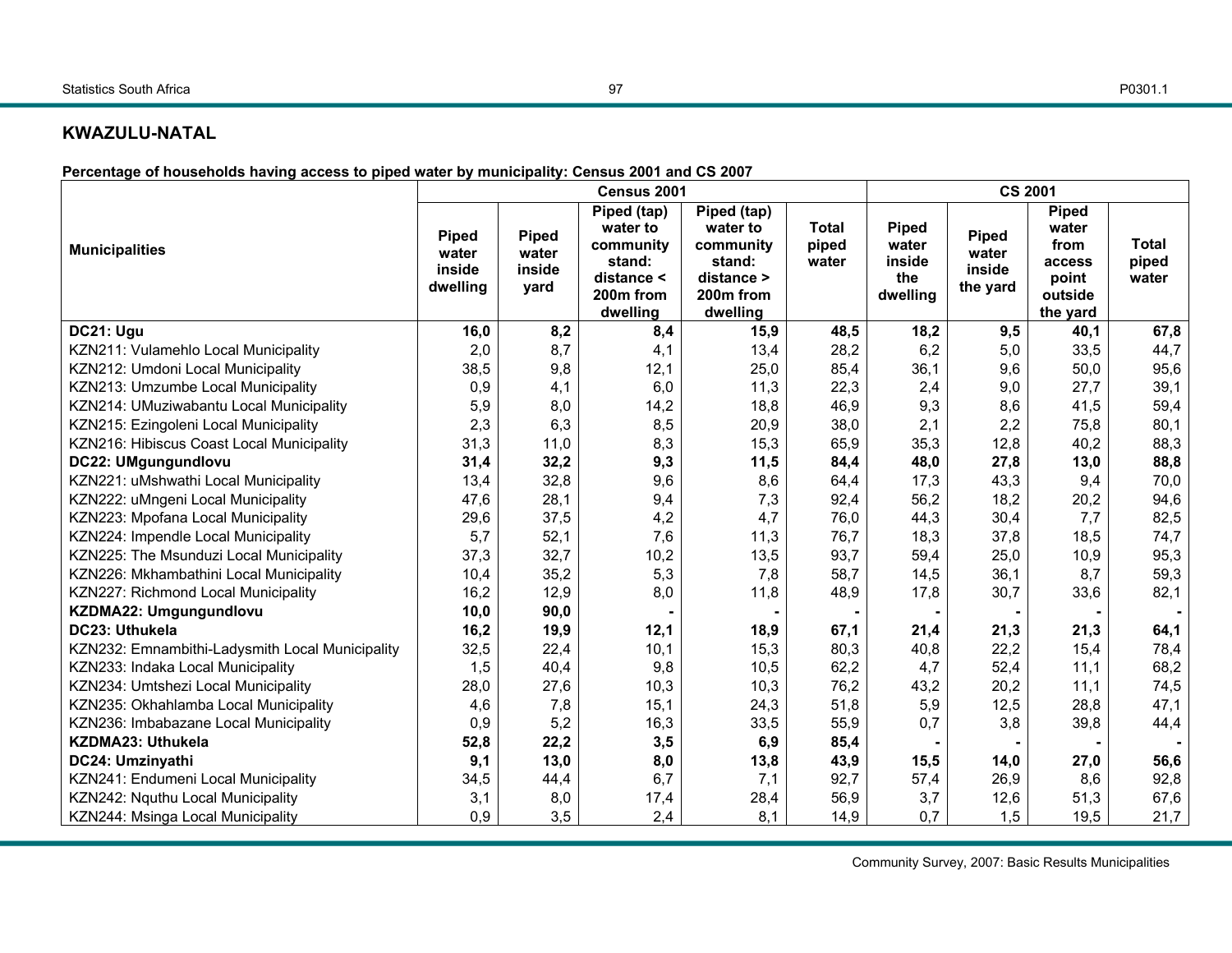#### Statistics South Africa

P0301.1

|                                                   |                                             |                                         | Census 2001                                                                           |                                                                                       |                                | <b>CS 2007</b>                                     |                                             |                                                                         |                                |  |
|---------------------------------------------------|---------------------------------------------|-----------------------------------------|---------------------------------------------------------------------------------------|---------------------------------------------------------------------------------------|--------------------------------|----------------------------------------------------|---------------------------------------------|-------------------------------------------------------------------------|--------------------------------|--|
| <b>Municipalities</b>                             | <b>Piped</b><br>water<br>inside<br>dwelling | <b>Piped</b><br>water<br>inside<br>yard | Piped (tap)<br>water to<br>community<br>stand:<br>distance <<br>200m from<br>dwelling | Piped (tap)<br>water to<br>community<br>stand:<br>distance ><br>200m from<br>dwelling | <b>Total</b><br>piped<br>water | <b>Piped</b><br>water<br>inside<br>the<br>dwelling | <b>Piped</b><br>water<br>inside<br>the yard | <b>Piped</b><br>water<br>from<br>access<br>point<br>outside<br>the yard | <b>Total</b><br>piped<br>water |  |
| KZN245: Umvoti Local Municipality                 | 15,9                                        | 16,8                                    | 3,9                                                                                   | 5,9                                                                                   | 42,5                           | 26,6                                               | 24,7                                        | 16,2                                                                    | 67,5                           |  |
| DC25: Amajuba                                     | 23,8                                        | 26,5                                    | 12,3                                                                                  | 15,6                                                                                  | 78,2                           | 40,5                                               | 23,7                                        | 23,8                                                                    | 88,0                           |  |
| KZN252: Newcastle Local Municipality              | 28,3                                        | 33,3                                    | 12,3                                                                                  | 13,2                                                                                  | 87,1                           | 47,1                                               | 29,1                                        | 18,0                                                                    | 94,2                           |  |
| KZN253: Emadlangeni Local Municipality            | 21,1                                        | 10,3                                    | 10,0                                                                                  | 8,7                                                                                   | 50,1                           | 33,6                                               | 9,9                                         | 7,5                                                                     | 51,0                           |  |
| KZN254: Dannhauser Local Municipality             | 8,0                                         | 6,5                                     | 12,9                                                                                  | 26,9                                                                                  | 54,3                           | 14,3                                               | 4,5                                         | 53,3                                                                    | 72,1                           |  |
| DC26: Zululand                                    | 9,6                                         | 19,7                                    | 7,5                                                                                   | 14,4                                                                                  | 51,2                           | 19,1                                               | 21,6                                        | 12,4                                                                    | 53,1                           |  |
| KZN261: eDumbe Local Municipality                 | 4,6                                         | 29,7                                    | 11,8                                                                                  | 16,8                                                                                  | 62,9                           | 24,3                                               | 27,8                                        | 15,3                                                                    | 67,4                           |  |
| KZN262: UPhongolo Local Municipality              | 5,4                                         | 35,1                                    | 6,9                                                                                   | 13,2                                                                                  | 60,6                           | 17,2                                               | 33,9                                        | 8,2                                                                     | 59,3                           |  |
| KZN263: Abaqulusi Local Municipality              | 19,1                                        | 24,1                                    | 7,6                                                                                   | 12,7                                                                                  | 63,5                           | 33,6                                               | 18,9                                        | 14,5                                                                    | 67,0                           |  |
| KZN265: Nongoma Local Municipality                | 1,9                                         | 4,1                                     | 6,9                                                                                   | 17,6                                                                                  | 30,5                           | 2,6                                                | 5,8                                         | 12,5                                                                    | 20,9                           |  |
| KZN266: Ulundi Local Municipality                 | 12,2                                        | 13,8                                    | 6,6                                                                                   | 13,2                                                                                  | 45,8                           | 18,5                                               | 28,0                                        | 11,7                                                                    | 58,2                           |  |
| DC27: Umkhanyakude                                | 4,3                                         | 11,4                                    | 8,6                                                                                   | 18,2                                                                                  | 42,5                           | 14,4                                               | 17,1                                        | 26,5                                                                    | 58,0                           |  |
| KZN271: Umhlabuyalingana Local Municipality       | 1,6                                         | 11,3                                    | 3,7                                                                                   | 14,9                                                                                  | 31,5                           | 10,1                                               | 19,1                                        | 19,1                                                                    | 48,2                           |  |
| KZN272: Jozini Local Municipality                 | 2,7                                         | 8,9                                     | 11,5                                                                                  | 25,4                                                                                  | 48,5                           | 16,0                                               | 14,5                                        | 29,1                                                                    | 59,6                           |  |
| KZN273: The Big Five False Bay Local Municipality | 13,5                                        | 13,4                                    | 1,3                                                                                   | 3,4                                                                                   | 31,6                           | 20,7                                               | 9,5                                         | 8,1                                                                     | 38,3                           |  |
| KZN274: Hlabisa Local Municipality                | 1,2                                         | 3,6                                     | 11,6                                                                                  | 18,7                                                                                  | 35,1                           | 7,6                                                | 13,5                                        | 36,7                                                                    | 57,8                           |  |
| KZN275: Mtubatuba Local Municipality              | 23,5                                        | 47,9                                    | 6,8                                                                                   | 8,1                                                                                   | 86,3                           | 35,0                                               | 37,0                                        | 20,8                                                                    | 92,8                           |  |
| KZDMA27: Umkhanyakude                             | 4,1                                         | 17,9                                    | 16,2                                                                                  | 18,5                                                                                  | 56,7                           | 5,0                                                | 7,6                                         | 22,5                                                                    | 35,0                           |  |
| DC28: Uthungulu                                   | 16,9                                        | 21,2                                    | 6, 5                                                                                  | 10,5                                                                                  | 55,1                           | 30,0                                               | 29,2                                        | 15,8                                                                    | 75,0                           |  |
| KZN281: Mbonambi Local Municipality               | 7,1                                         | 10,1                                    | 5,2                                                                                   | 7,7                                                                                   | 30,1                           | 10,9                                               | 27,3                                        | 24,4                                                                    | 62,6                           |  |
| KZN282: uMhlathuze Local Municipality             | 32,6                                        | 35,4                                    | 8,7                                                                                   | 11,8                                                                                  | 88,5                           | 48,7                                               | 38,2                                        | 8,7                                                                     | 95,6                           |  |
| KZN283: Ntambanana Local Municipality             | 1,4                                         | 8,0                                     | 5,4                                                                                   | 12,3                                                                                  | 27,1                           | 7,1                                                | 17,4                                        | 23,2                                                                    | 47,6                           |  |
| KZN284: uMlalazi Local Municipality               | 7,6                                         | 11,6                                    | 5,1                                                                                   | 10,5                                                                                  | 34,8                           | 12,2                                               | 11,4                                        | 27,1                                                                    | 50,7                           |  |
| KZN285: Mthonjaneni Local Municipality            | 15,5                                        | 20,9                                    | 1,8                                                                                   | 5,6                                                                                   | 43,8                           | 18,5                                               | 27,4                                        | 20,2                                                                    | 66,1                           |  |
| KZN286: Nkandla Local Municipality                | 4,6                                         | 12,8                                    | 5,9                                                                                   | 10,5                                                                                  | 33,8                           | 28,5                                               | 33,9                                        | 9,5                                                                     | 71,9                           |  |
| DC29: iLembe                                      | 15,7                                        | 17,0                                    | 7,7                                                                                   | 11,4                                                                                  | 51,8                           | 21,5                                               | 19,7                                        | 28,2                                                                    | 69,4                           |  |
| KZN291: Mandeni Local Municipality                | 21,7                                        | 21,5                                    | 7,1                                                                                   | 14,5                                                                                  | 64,8                           | 24,0                                               | 25,9                                        | 31,4                                                                    | 81,2                           |  |
| KZN292: KwaDukuza Local Municipality              | 28,1                                        | 22,2                                    | 13,9                                                                                  | 14,1                                                                                  | 78,3                           | 35,3                                               | 15,8                                        | 42,1                                                                    | 93,2                           |  |
| KZN293: Ndwedwe Local Municipality                | 2,7                                         | 17,1                                    | 3,0                                                                                   | 7,3                                                                                   | 30,1                           | 5,7                                                | 26,1                                        | 13,8                                                                    | 45,6                           |  |
| KZN294: Maphumulo Local Municipality              | 0,5                                         | 1,1                                     | 2,8                                                                                   | 7,1                                                                                   | 11,5                           | 7,6                                                | 9,3                                         | 11,1                                                                    | 28,0                           |  |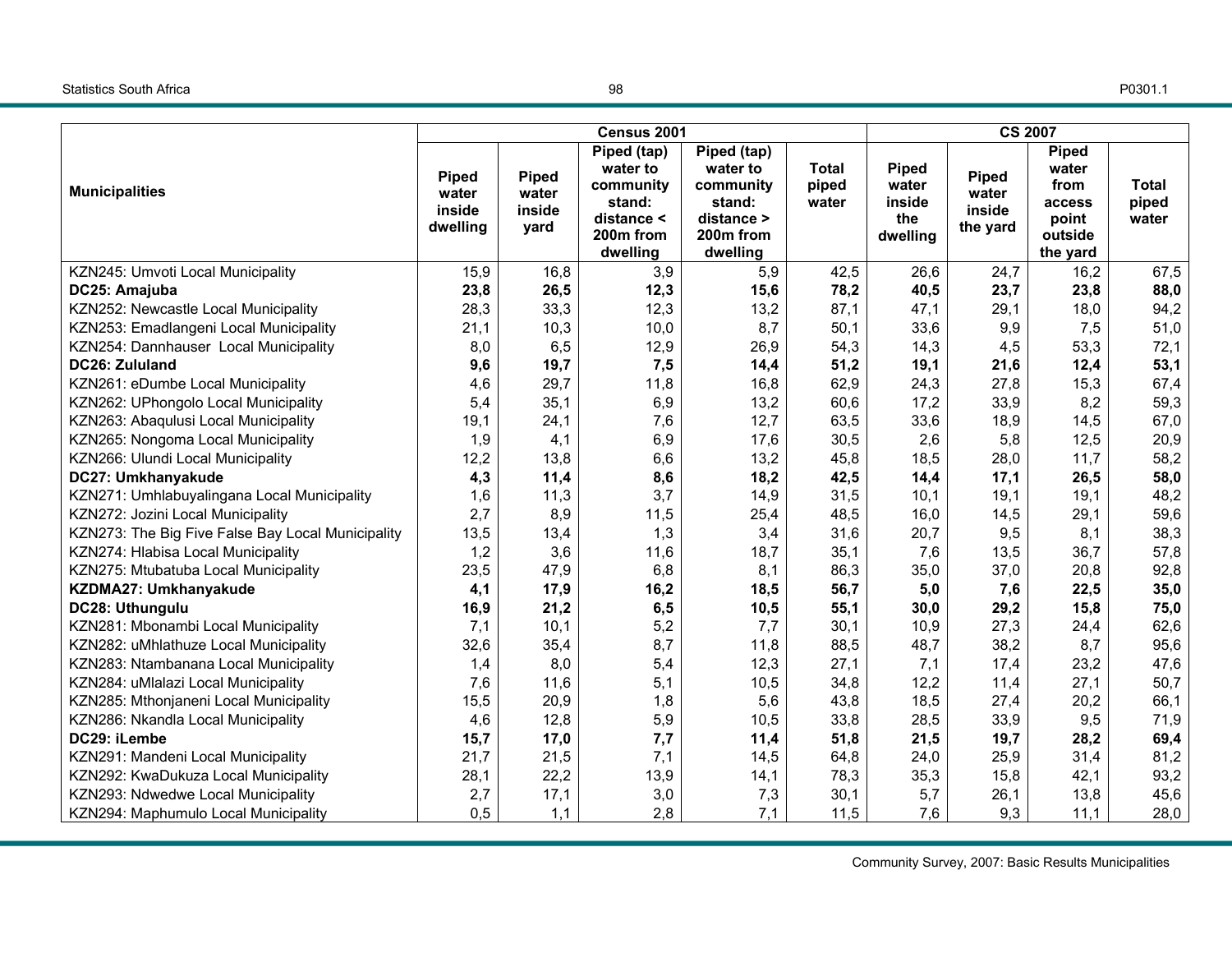|                                            |                                             |                                         | Census 2001                                                                           |                                                                                     |                         | <b>CS 2007</b>                              |                                             |                                                                         |                                |  |
|--------------------------------------------|---------------------------------------------|-----------------------------------------|---------------------------------------------------------------------------------------|-------------------------------------------------------------------------------------|-------------------------|---------------------------------------------|---------------------------------------------|-------------------------------------------------------------------------|--------------------------------|--|
| <b>Municipalities</b>                      | <b>Piped</b><br>water<br>inside<br>dwelling | <b>Piped</b><br>water<br>inside<br>yard | Piped (tap)<br>water to<br>community<br>stand:<br>distance <<br>200m from<br>dwelling | Piped (tap)<br>water to<br>community<br>stand:<br>distance<br>200m from<br>dwelling | Total<br>piped<br>water | Piped<br>water<br>inside<br>the<br>dwelling | <b>Piped</b><br>water<br>inside<br>the yard | <b>Piped</b><br>water<br>from<br>access<br>point<br>outside<br>the yard | <b>Total</b><br>piped<br>water |  |
| DC43: Sisonke                              | 7,2                                         | 20,5                                    | 12,3                                                                                  | 10,7                                                                                | 50,7                    | 15,3                                        | 13,0                                        | 19,1                                                                    | 47,3                           |  |
| KZN431: Ingwe Local Municipality           | 3,8                                         | 18,6                                    | 11,5                                                                                  | 16,0                                                                                | 49,9                    | 10,6                                        | 17,2                                        | 9,5                                                                     | 37,3                           |  |
| KZN432: Kwa Sani Local Municipality        | 25.4                                        | 32,6                                    | 9,6                                                                                   | 7,9                                                                                 | 75,5                    | 45,0                                        | 17.5                                        | 6,9                                                                     | 69,3                           |  |
| KZN433: Greater Kokstad Local Municipality | 14,4                                        | 59,6                                    | 13,1                                                                                  | 8,6                                                                                 | 95,7                    | 40,9                                        | 26,7                                        | 27,1                                                                    | 94,7                           |  |
| KZN434: Ubuhlebezwe Local Municipality     | 8,0                                         | 4,2                                     | 7,6                                                                                   | 10,6                                                                                | 30,4                    | 12,8                                        | 10,7                                        | 12,5                                                                    | 36,0                           |  |
| KZN435: Umzimkhulu Local Municipality      | 2,4                                         | 8,3                                     | 15,6                                                                                  | 9,3                                                                                 | 35,6                    | 7,5                                         | 6,9                                         | 25,7                                                                    | 40,2                           |  |
| <b>KZDMA43: Sisonke</b>                    | 22,3                                        | 60,3                                    | 1,8                                                                                   | 0,9                                                                                 | 85,3                    |                                             |                                             |                                                                         |                                |  |
| ETH: eThekwini                             | 50,5                                        | 19,1                                    | 12,8                                                                                  | 12,4                                                                                | 94,8                    | 62,0                                        | 16,5                                        | 19,1                                                                    | 97,5                           |  |
| ETH: eThekwini Metropolitan Municipality   | 50,5                                        | 19,1                                    | 12,8                                                                                  | 12,4                                                                                | 94,8                    | 62,0                                        | 16,5                                        | 19,1                                                                    | 97,5                           |  |
| KwaZulu-Natal                              | 29,1                                        | 19,6                                    | 10,5                                                                                  | 13,3                                                                                | 72,5                    | 39,4                                        | 19,1                                        | 20,8                                                                    | 79,3                           |  |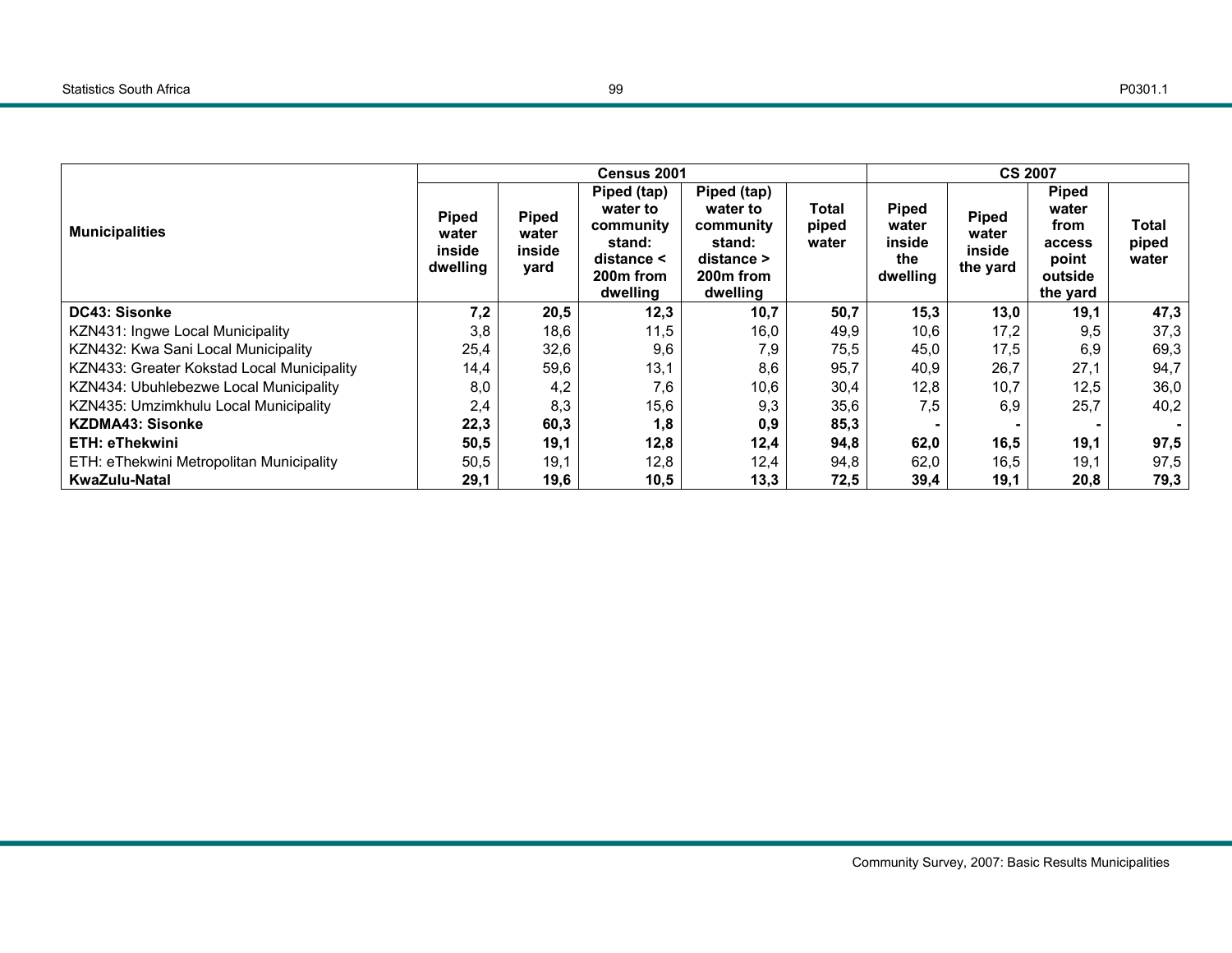# **LIMPOPO**

**Percentage of households having access to piped water by municipality: Census 2001 and CS 2007** 

|                                            |                                             |                                         | Census 2001                                                                                       |                                                                                                   |                                | <b>CS 2007</b>                                     |                                             |                                                                         |                                |  |
|--------------------------------------------|---------------------------------------------|-----------------------------------------|---------------------------------------------------------------------------------------------------|---------------------------------------------------------------------------------------------------|--------------------------------|----------------------------------------------------|---------------------------------------------|-------------------------------------------------------------------------|--------------------------------|--|
| <b>Municipalities</b>                      | <b>Piped</b><br>water<br>inside<br>dwelling | <b>Piped</b><br>water<br>inside<br>yard | Piped (tap)<br>water to<br>community<br>stand:<br>distance <<br>200 <sub>m</sub> from<br>dwelling | Piped (tap)<br>water to<br>community<br>stand:<br>distance ><br>200 <sub>m</sub> from<br>dwelling | <b>Total</b><br>piped<br>water | <b>Piped</b><br>water<br>inside<br>the<br>dwelling | <b>Piped</b><br>water<br>inside<br>the yard | <b>Piped</b><br>water<br>from<br>access<br>point<br>outside<br>the yard | <b>Total</b><br>piped<br>water |  |
| DC33: Mopani                               | 10,6                                        | 29,4                                    | 17,8                                                                                              | 26,4                                                                                              | 84,2                           | 19,5                                               | 27,4                                        | 41,2                                                                    | 88,1                           |  |
| LIM331: Greater Giyani Local Municipality  | 11,2                                        | 32,5                                    | 13,8                                                                                              | 29,3                                                                                              | 86,8                           | 24,4                                               | 18,0                                        | 41,1                                                                    | 83,5                           |  |
| LIM332: Greater Letaba Local Municipality  | 5,1                                         | 23,8                                    | 29,1                                                                                              | 28,6                                                                                              | 86,6                           | 9,8                                                | 28,7                                        | 54,5                                                                    | 93,0                           |  |
| LIM333: Greater Tzaneen Local Municipality | 7,6                                         | 27,2                                    | 14,8                                                                                              | 27,6                                                                                              | 77,2                           | 17,0                                               | 22,7                                        | 44,7                                                                    | 84,4                           |  |
| LIM334: Ba-Phalaborwa Local Municipality   | 29,5                                        | 33,8                                    | 12,9                                                                                              | 19,0                                                                                              | 95,2                           | 36,3                                               | 50,6                                        | 11,3                                                                    | 98,2                           |  |
| LIM335: Maruleng Local Municipality        | 5,7                                         | 37,8                                    | 21,5                                                                                              | 19,5                                                                                              | 84,5                           | 17,4                                               | 31,9                                        | 37,9                                                                    | 87,2                           |  |
| LIMDMA33: Mopani                           | 22,0                                        | 67,9                                    | 4,4                                                                                               | 5,5                                                                                               | 99,8                           |                                                    |                                             |                                                                         |                                |  |
| DC34: Vhembe                               | 7,5                                         | 32,4                                    | 18,5                                                                                              | 28,0                                                                                              | 86,4                           | 15,6                                               | 28,5                                        | 47,9                                                                    | 92,0                           |  |
| LIM341: Musina Local Municipality          | 16,6                                        | 48,1                                    | 17,3                                                                                              | 10,4                                                                                              | 92,4                           | 33,6                                               | 38,7                                        | 20,8                                                                    | 93,1                           |  |
| LIM342: Mutale Local Municipality          | 3,1                                         | 17,7                                    | 23,9                                                                                              | 31,9                                                                                              | 76,6                           | 14,6                                               | 12,3                                        | 59,8                                                                    | 86,7                           |  |
| LIM343: Thulamela Local Municipality       | 7,9                                         | 32,5                                    | 16,3                                                                                              | 28,6                                                                                              | 85,3                           | 15,9                                               | 34,8                                        | 41,2                                                                    | 91,9                           |  |
| LIM344: Makhado Local Municipality         | 6,8                                         | 33,2                                    | 20,1                                                                                              | 28,5                                                                                              | 88,6                           | 13,2                                               | 22,5                                        | 57,2                                                                    | 92,9                           |  |
| DC35: Capricorn                            | 12,0                                        | 31,5                                    | 14,2                                                                                              | 18,4                                                                                              | 76,1                           | 17,4                                               | 30,8                                        | 34,9                                                                    | 83,1                           |  |
| LIM351: Blouberg Local Municipality        | 2,1                                         | 32,5                                    | 16,1                                                                                              | 25,6                                                                                              | 76,3                           | 2,2                                                | 30,8                                        | 46,3                                                                    | 79,3                           |  |
| LIM352: Aganang Local Municipality         | 1,3                                         | 33,9                                    | 22,3                                                                                              | 24,3                                                                                              | 81,8                           | 4,3                                                | 38,6                                        | 34,7                                                                    | 77,6                           |  |
| LIM353: Molemole Local Municipality        | 3,8                                         | 41,7                                    | 11,6                                                                                              | 17,0                                                                                              | 74,1                           | 5,1                                                | 39,9                                        | 18,5                                                                    | 63,5                           |  |
| LIM354: Polokwane Local Municipality       | 19,2                                        | 32,1                                    | 13,2                                                                                              | 17,0                                                                                              | 81,5                           | 31,2                                               | 24,2                                        | 38,7                                                                    | 94,1                           |  |
| LIM355: Lepele-Nkumpi Local Municipality   | 12,3                                        | 22,1                                    | 11,5                                                                                              | 14,1                                                                                              | 60,0                           | 9,2                                                | 37,1                                        | 27,0                                                                    | 73,3                           |  |
| DC36: Waterberg                            | 17,2                                        | 34,4                                    | 14,1                                                                                              | 19,4                                                                                              | 85,1                           | 34,6                                               | 22,7                                        | 30,6                                                                    | 87,9                           |  |
| LIM361: Thabazimbi Local Municipality      | 27,5                                        | 28,9                                    | 12,8                                                                                              | 29,7                                                                                              | 98,9                           | 44,5                                               | 26,3                                        | 21,2                                                                    | 92,0                           |  |
| LIM362: Lephalale Local Municipality       | 19,9                                        | 39,2                                    | 19,0                                                                                              | 17,3                                                                                              | 95,4                           | 31,0                                               | 11,7                                        | 43,0                                                                    | 85,7                           |  |
| LIM364: Mookgopong Local Municipality      | 23,0                                        | 49,7                                    | 8,5                                                                                               | 15,0                                                                                              | 96,2                           | 43,6                                               | 29,8                                        | 3,0                                                                     | 76,4                           |  |
| LIM365: Modimolle Local Municipality       | 28,2                                        | 33,9                                    | 10,4                                                                                              | 20,8                                                                                              | 93,3                           | 41,5                                               | 44,1                                        | 9,7                                                                     | 95,3                           |  |
| LIM366: Bela-Bela Local Municipality       | 24,3                                        | 59,8                                    | 6,3                                                                                               | 6,3                                                                                               | 96,7                           | 62,4                                               | 17,2                                        | 7,5                                                                     | 87,1                           |  |
| LIM367: Mogalakwena Local Municipality     | 8,5                                         | 28,3                                    | 15,8                                                                                              | 19,6                                                                                              | 72,2                           | 25,0                                               | 20,7                                        | 41,3                                                                    | 87,0                           |  |

Community Survey, 2007: Basic Results Municipalities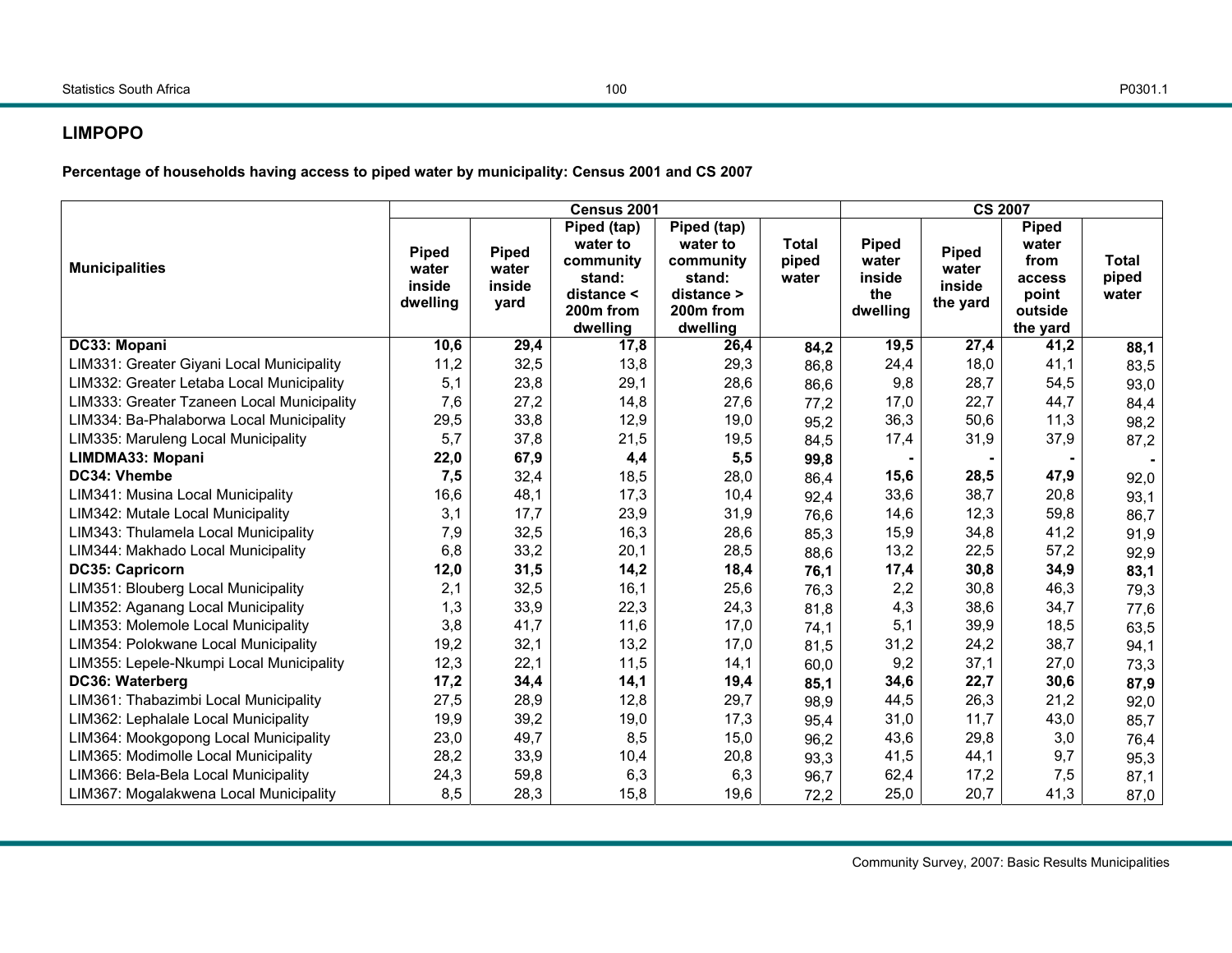|                                                |                                             |                                         | Census 2001                                                                                       |                                                                                                 |                                | <b>CS 2007</b>                                     |                                             |                                                                         |                         |
|------------------------------------------------|---------------------------------------------|-----------------------------------------|---------------------------------------------------------------------------------------------------|-------------------------------------------------------------------------------------------------|--------------------------------|----------------------------------------------------|---------------------------------------------|-------------------------------------------------------------------------|-------------------------|
| <b>Municipalities</b>                          | <b>Piped</b><br>water<br>inside<br>dwelling | <b>Piped</b><br>water<br>inside<br>yard | Piped (tap)<br>water to<br>community<br>stand:<br>distance <<br>200 <sub>m</sub> from<br>dwelling | Piped (tap)<br>water to<br>community<br>stand:<br>distance<br>200 <sub>m</sub> from<br>dwelling | <b>Total</b><br>piped<br>water | <b>Piped</b><br>water<br>inside<br>the<br>dwelling | <b>Piped</b><br>water<br>inside<br>the yard | <b>Piped</b><br>water<br>from<br>access<br>point<br>outside<br>the yard | Total<br>piped<br>water |
| <b>DC47: Greater Sekhukhune</b>                | 2,9                                         | 17,4                                    | 14,7                                                                                              | 22,0                                                                                            | 57,0                           | 8,0                                                | 14,6                                        | 42,0                                                                    | 64,6                    |
| LIM473: Makhuduthamaga Local Municipality      | 0,9                                         | 9,8                                     | 16,2                                                                                              | 18,7                                                                                            | 45,6                           | 4,8                                                | 7,5                                         | 49,4                                                                    | 61,7                    |
| LIM474: Fetakgomo Local Municipality           | 1,9                                         | 10,6                                    | 19,6                                                                                              | 26,2                                                                                            | 58,3                           | 4,4                                                | 5,1                                         | 53,6                                                                    | 63,1                    |
| LIM471: Greater Marble Hall Local Municipality | 6,1                                         | 35,1                                    | 10,4                                                                                              | 14,6                                                                                            | 66,2                           | 11,7                                               | 34,9                                        | 31,5                                                                    | 78,1                    |
| LIM472: Elias Motsoaledi Local Municipality    | 3,1                                         | 24,6                                    | 12,6                                                                                              | 18,6                                                                                            | 58,9                           | 10,7                                               | 18,2                                        | 20,4                                                                    | 49,3                    |
| LIM475: Greater Tubatse Local Municipality     | 3,7                                         | 13,4                                    | 15,2                                                                                              | 29,9                                                                                            | 62,2                           | 8,4                                                | 12,3                                        | 51,8                                                                    | 72,5                    |
| Limpopo                                        | 9,7                                         | 29,2                                    | 16,1                                                                                              | 23,1                                                                                            | 78,1                           | 18,0                                               | 25,5                                        | 40,1                                                                    | 83,6                    |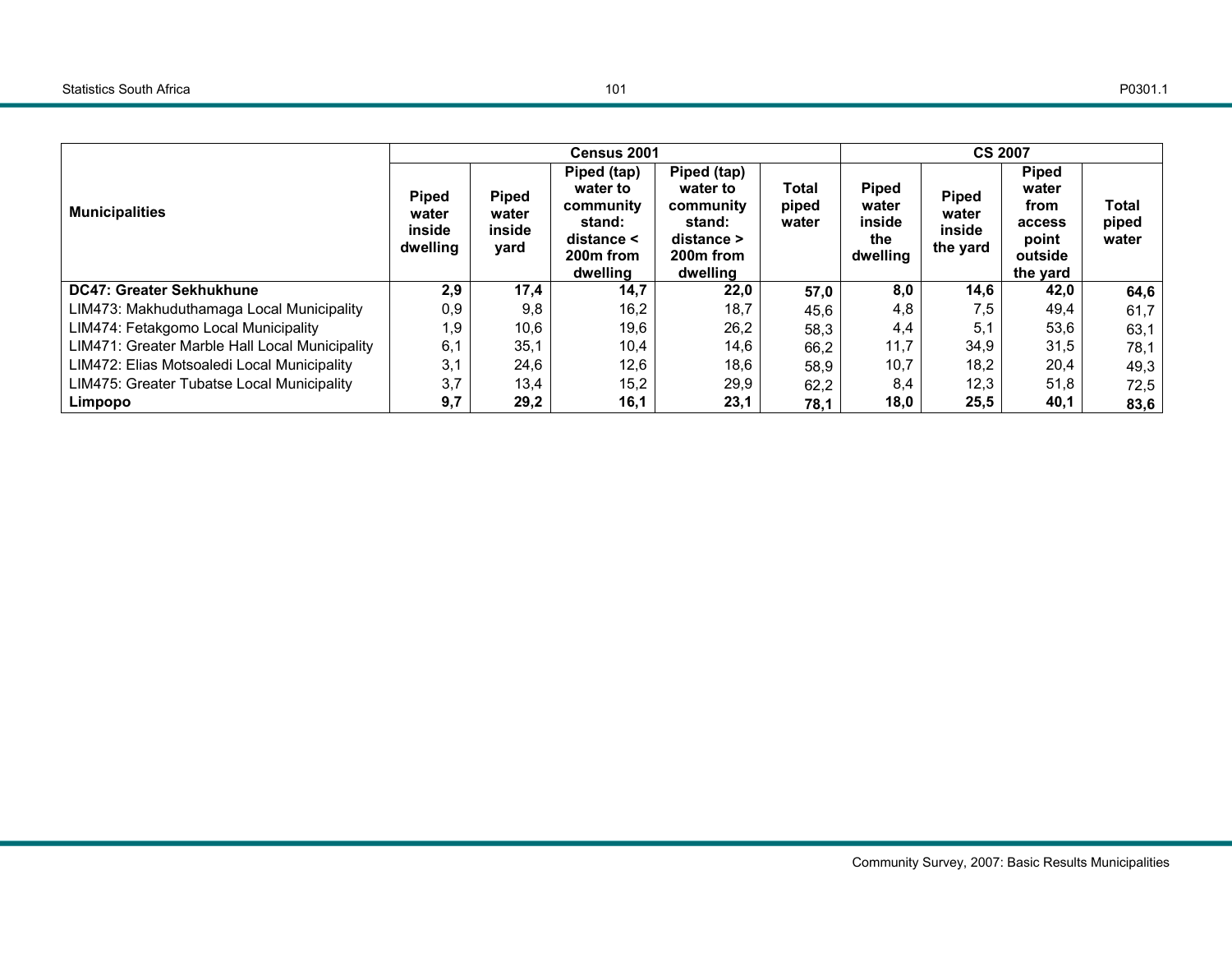## **MPUMALANGA**

**Percentage of households having access to piped water by municipality: Census 2001 and CS 2007** 

|                                          |                                             |                                         | Census 2001                                                                                       |                                                                                                   |                                | <b>CS 2007</b>                                     |                                             |                                                                         |                                |  |
|------------------------------------------|---------------------------------------------|-----------------------------------------|---------------------------------------------------------------------------------------------------|---------------------------------------------------------------------------------------------------|--------------------------------|----------------------------------------------------|---------------------------------------------|-------------------------------------------------------------------------|--------------------------------|--|
| <b>Municipalities</b>                    | <b>Piped</b><br>water<br>inside<br>dwelling | <b>Piped</b><br>water<br>inside<br>yard | Piped (tap)<br>water to<br>community<br>stand:<br>distance <<br>200 <sub>m</sub> from<br>dwelling | Piped (tap)<br>water to<br>community<br>stand:<br>distance ><br>200 <sub>m</sub> from<br>dwelling | <b>Total</b><br>piped<br>water | <b>Piped</b><br>water<br>inside<br>the<br>dwelling | <b>Piped</b><br>water<br>inside<br>the yard | <b>Piped</b><br>water<br>from<br>access<br>point<br>outside<br>the yard | <b>Total</b><br>piped<br>water |  |
| <b>DC30: Gert Sibande</b>                | 25.3                                        | 35.3                                    | 12.9                                                                                              | 13.0                                                                                              | 86.5                           | 46.6                                               | 33.4                                        | 11.9                                                                    | 91.9                           |  |
| MP301: Albert Luthuli Local Municipality | 8.5                                         | 38.1                                    | 14.4                                                                                              | 14.8                                                                                              | 75.8                           | 23.0                                               | 42.9                                        | 18.2                                                                    | 84.1                           |  |
| MP302: Msukaligwa Local Municipality     | 34.8                                        | 32.7                                    | 11.0                                                                                              | 11.1                                                                                              | 89.6                           | 60.8                                               | 19.3                                        | 13.4                                                                    | 93.5                           |  |
| MP303: Mkhondo Local Municipality        | 17.8                                        | 18.4                                    | 12.1                                                                                              | 18.5                                                                                              | 66.8                           | 49.0                                               | 18.4                                        | 12.5                                                                    | 79.9                           |  |
| MP304: Seme Local Municipality           | 17.8                                        | 43.9                                    | 9.1                                                                                               | 11.7                                                                                              | 82.5                           | 22.8                                               | 40.7                                        | 29.5                                                                    | 93.0                           |  |
| MP305: Lekwa Local Municipality          | 34.8                                        | 32.4                                    | 17.0                                                                                              | 12.6                                                                                              | 96.8                           | 56.8                                               | 32.2                                        | 8.4                                                                     | 97.4                           |  |
| MP306: Dipaleseng Local Municipality     | 19.8                                        | 56.7                                    | 8.9                                                                                               | 8.3                                                                                               | 93.7                           | 48.6                                               | 32.9                                        | 14.0                                                                    | 95.5                           |  |
| MP307: Govan Mbeki Local Municipality    | 34.1                                        | 37.7                                    | 13.2                                                                                              | 11.6                                                                                              | 96.6                           | 56.4                                               | 37.7                                        | 3.4                                                                     | 97.5                           |  |
| DC31: Nkangala                           | 23.3                                        | 45.6                                    | 9.9                                                                                               | 10.0                                                                                              | 88.8                           | 36.6                                               | 39.3                                        | 15.7                                                                    | 91.6                           |  |
| MP311: Delmas Local Municipality         | 28.0                                        | 42.8                                    | 11.8                                                                                              | 10.9                                                                                              | 93.5                           | 49.5                                               | 24.5                                        | 16.8                                                                    | 90.8                           |  |
| MP312: Emalahleni Local Municipality     | 41.9                                        | 31.2                                    | 10.3                                                                                              | 9.9                                                                                               | 93.3                           | 45.7                                               | 32.3                                        | 20.2                                                                    | 98.2                           |  |
| MP313: Steve Tshwete Local Municipality  | 36.4                                        | 41.2                                    | 9.5                                                                                               | 8.9                                                                                               | 96.0                           | 60.5                                               | 22.6                                        | 12.0                                                                    | 95.1                           |  |
| MP314: Emakhazeni Local Municipality     | 39.5                                        | 38.0                                    | 7.3                                                                                               | 5.6                                                                                               | 90.4                           | 58.9                                               | 25.6                                        | 8.7                                                                     | 93.2                           |  |
| MP315: Thembisile Local Municipality     | 4.9                                         | 67.0                                    | 8.6                                                                                               | 12.1                                                                                              | 92.6                           | 12.7                                               | 74.4                                        | 9.4                                                                     | 96.5                           |  |
| MP316: Dr JS Moroka Local Municipality   | 4.0                                         | 47.8                                    | 11.2                                                                                              | 9.1                                                                                               | 72.1                           | 18.0                                               | 33.5                                        | 19.4                                                                    | 70.9                           |  |
| DC32: Ehlanzeni                          | 13.6                                        | 30.8                                    | 15.0                                                                                              | 23.4                                                                                              | 82.8                           | 26.1                                               | 28.8                                        | 35.2                                                                    | 90.1                           |  |
| MP321: Thaba Chweu Local Municipality    | 33.3                                        | 39.6                                    | 12.1                                                                                              | 9.3                                                                                               | 94.3                           | 38.2                                               | 30.7                                        | 21.9                                                                    | 90.8                           |  |
| MP322: Mbombela Local Municipality       | 20.7                                        | 33.4                                    | 12.5                                                                                              | 19.9                                                                                              | 86.5                           | 40.9                                               | 29.2                                        | 21.4                                                                    | 91.5                           |  |
| MP323: Umjindi Local Municipality        | 32.6                                        | 28.8                                    | 12.0                                                                                              | 12.5                                                                                              | 85.9                           | 44.5                                               | 24.0                                        | 27.5                                                                    | 96.0                           |  |
| MP324: Nkomazi Local Municipality        | 5.8                                         | 31.3                                    | 22.1                                                                                              | 27.2                                                                                              | 86.4                           | 14.9                                               | 44.4                                        | 31.4                                                                    | 90.7                           |  |
| MP325: Bushbuckridge Local Municipality  | 5.0                                         | 26.1                                    | 13.9                                                                                              | 28.9                                                                                              | 73.9                           | 11.3                                               | 18.7                                        | 57.0                                                                    | 87.0                           |  |
| MPDMA32: Ehlanzeni                       | 21.7                                        | 58.7                                    | 3.2                                                                                               | 15.2                                                                                              | 98.8                           | 93.7                                               | 6.3                                         |                                                                         | 100.0                          |  |
| <b>Mpumalanga</b>                        | 19.8                                        | 36.7                                    | 12.8                                                                                              | 16.4                                                                                              | 85.7                           | 34.9                                               | 33.4                                        | 22.7                                                                    | 91.0                           |  |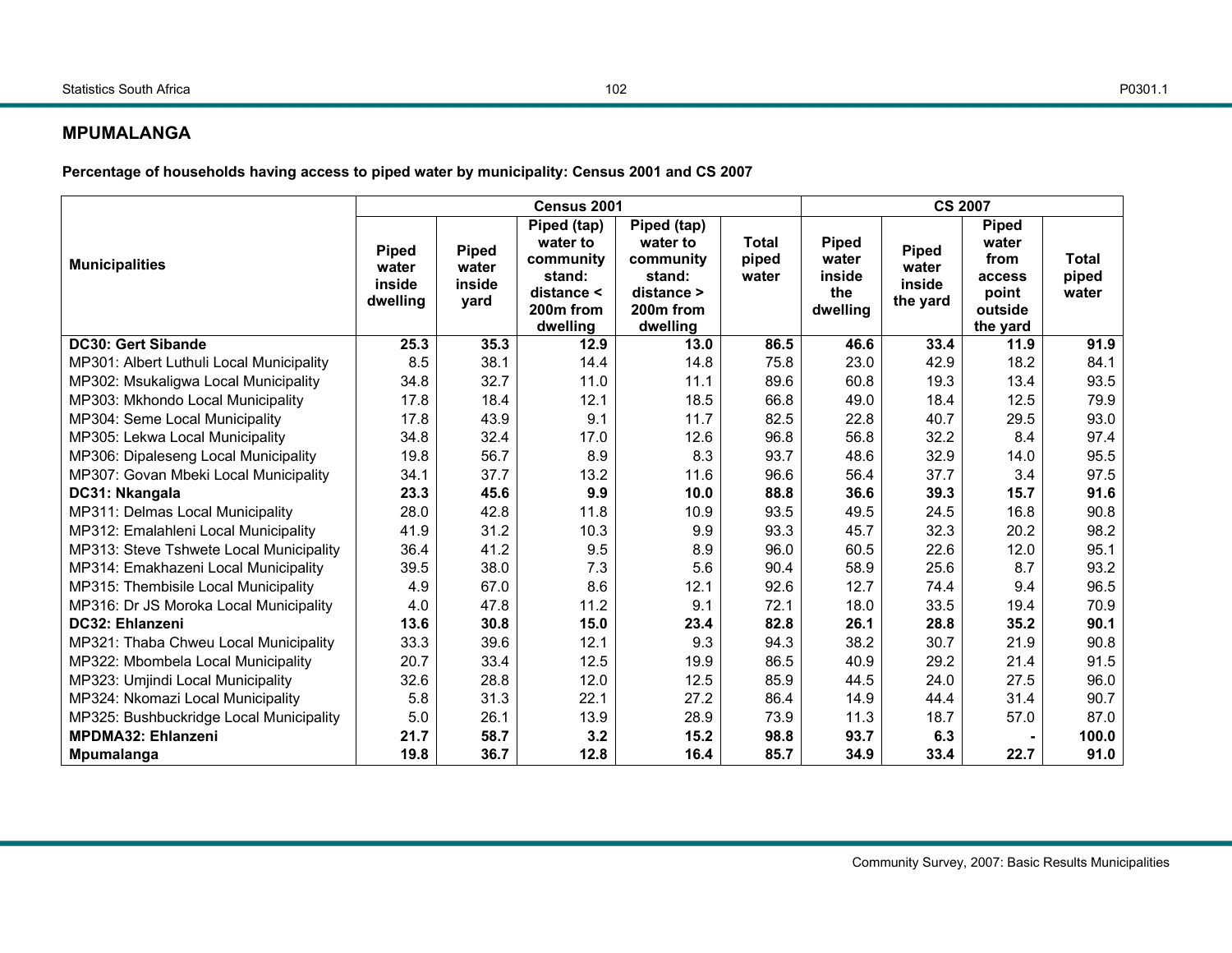### **NORTH WEST**

**Percentage of households having access to piped water by municipality: Census 2001 and CS 2007** 

|                                             |                                      |                                         | Census 2001                                                                                       |                                                                                       |                                | <b>CS 2007</b>                                     |                                             |                                                                         |                                |  |
|---------------------------------------------|--------------------------------------|-----------------------------------------|---------------------------------------------------------------------------------------------------|---------------------------------------------------------------------------------------|--------------------------------|----------------------------------------------------|---------------------------------------------|-------------------------------------------------------------------------|--------------------------------|--|
| <b>Municipalities</b>                       | Piped<br>water<br>inside<br>dwelling | <b>Piped</b><br>water<br>inside<br>yard | Piped (tap)<br>water to<br>community<br>stand:<br>distance <<br>200 <sub>m</sub> from<br>dwelling | Piped (tap)<br>water to<br>community<br>stand:<br>distance ><br>200m from<br>dwelling | <b>Total</b><br>piped<br>water | <b>Piped</b><br>water<br>inside<br>the<br>dwelling | <b>Piped</b><br>water<br>inside<br>the yard | <b>Piped</b><br>water<br>from<br>access<br>point<br>outside<br>the yard | <b>Total</b><br>piped<br>water |  |
| DC37: Bojanala                              | 13,9                                 | 37,3                                    | 15,9                                                                                              | 17,1                                                                                  | 84,2                           | 29,0                                               | 38,0                                        | 21,6                                                                    | 88,6                           |  |
| NW371: Moretele Local Municipality          | 1,6                                  | 22,6                                    | 27,4                                                                                              | 25,5                                                                                  | 77,1                           | 11,9                                               | 32,2                                        | 43,9                                                                    | 88,0                           |  |
| NW372: Local Municipality of Madibeng       | 14,1                                 | 42,4                                    | 11,9                                                                                              | 15,9                                                                                  | 84,3                           | 29,3                                               | 42,5                                        | 15,9                                                                    | 87,7                           |  |
| NW373: Rustenburg Local Municipality        | 21,2                                 | 41,2                                    | 9,9                                                                                               | 10,7                                                                                  | 83,0                           | 37,4                                               | 40,7                                        | 8,5                                                                     | 86,6                           |  |
| NW374: Kgetlengrivier Local Municipality    | 21,8                                 | 46,0                                    | 12,7                                                                                              | 11,9                                                                                  | 92,4                           | 43,6                                               | 24,6                                        | 21,2                                                                    | 89,4                           |  |
| NW375: Moses Kotane Local Municipality      | 7,7                                  | 31,3                                    | 25,4                                                                                              | 25,5                                                                                  | 89,9                           | 17,8                                               | 30,8                                        | 46,7                                                                    | 95,3                           |  |
| DC38: Central                               | 17,9                                 | 24,7                                    | 18,3                                                                                              | 16,8                                                                                  | 77,7                           | 25,7                                               | 14,6                                        | 41,3                                                                    | 81,7                           |  |
| NW381: Ratlou Local Municipality            | 1,4                                  | 5,7                                     | 25,4                                                                                              | 34,7                                                                                  | 67,2                           | 1,7                                                | 3,3                                         | 80,7                                                                    | 85,7                           |  |
| NW382: Tswaing Local Municipality           | 12,6                                 | 32,2                                    | 27,1                                                                                              | 18,3                                                                                  | 90,2                           | 23,3                                               | 18,3                                        | 47,2                                                                    | 88,8                           |  |
| NW383: Mafikeng Local Municipality          | 23,5                                 | 21,7                                    | 11,2                                                                                              | 9,8                                                                                   | 66,2                           | 21,5                                               | 10,4                                        | 35,9                                                                    | 67,8                           |  |
| NW384: Ditsobotla Local Municipality        | 28,6                                 | 29,3                                    | 13,9                                                                                              | 10,6                                                                                  | 82,4                           | 51,7                                               | 15,5                                        | 26,4                                                                    | 93,6                           |  |
| NW385: Ramotshere Moiloa Local Municipality | 10,6                                 | 33,1                                    | 25,9                                                                                              | 23,9                                                                                  | 93,5                           | 22,6                                               | 29,2                                        | 37,8                                                                    | 89,6                           |  |
| DC39: Bophirima                             | 11,5                                 | 25,8                                    | 24,5                                                                                              | 26,2                                                                                  | 88,0                           | 20,9                                               | 20,3                                        | 49,1                                                                    | 90,3                           |  |
| NW391: Kagisano Local Municipality          | 4,6                                  | 15,6                                    | 21,3                                                                                              | 27,4                                                                                  | 68,9                           | 8,5                                                | 8,3                                         | 59,8                                                                    | 76,6                           |  |
| NW392: Naledi Local Municipality            | 31,7                                 | 48,2                                    | 13,1                                                                                              | 5,6                                                                                   | 98,6                           | 63,5                                               | 20,0                                        | 9,1                                                                     | 92,6                           |  |
| NW393: Mamusa Local Municipality            | 11,6                                 | 39,4                                    | 30,6                                                                                              | 15,3                                                                                  | 96,9                           | 27,8                                               | 58,2                                        | 10,2                                                                    | 96,2                           |  |
| NW394: Greater Taung Local Municipality     | 5,1                                  | 11,4                                    | 31,4                                                                                              | 41,0                                                                                  | 88,9                           | 6,3                                                | 11,7                                        | 77,2                                                                    | 95,2                           |  |
| NW395: Molopo Local Municipality            | 30,0                                 | 38,1                                    | 10,2                                                                                              | 15,9                                                                                  | 94,2                           | 29,8                                               | 30,2                                        | 21,1                                                                    | 81,1                           |  |
| NW396: Lekwa-Teemane Local Municipality     | 15,6                                 | 52,7                                    | 18,5                                                                                              | 10,2                                                                                  | 97,0                           | 39,8                                               | 39,5                                        | 11,0                                                                    | 90,3                           |  |
| DC40: Southern                              | 30,5                                 | 46,7                                    | 10,0                                                                                              | 10,2                                                                                  | 97,5                           | 46,4                                               | 39,3                                        | 11,5                                                                    | 97,1                           |  |
| NW401: Ventersdorp Local Municipality       | 19,8                                 | 38,2                                    | 22,3                                                                                              | 16,0                                                                                  | 96,3                           | 46,8                                               | 22,2                                        | 24,6                                                                    | 93,6                           |  |
| NW402: Potchefstroom Local Municipality     | 30,2                                 | 48,5                                    | 8,9                                                                                               | 10,4                                                                                  | 98,0                           | 62,6                                               | 25,6                                        | 5,5                                                                     | 93,7                           |  |
| NW403: City of Matlosana                    | 27,6                                 | 55,6                                    | 6,4                                                                                               | 9,1                                                                                   | 98,7                           | 52,4                                               | 41,0                                        | 4,1                                                                     | 97,5                           |  |
| NW404: Maquassi Hills Local Municipality    | 19,7                                 | 44,8                                    | 13,5                                                                                              | 15,2                                                                                  | 93,2                           | 26,6                                               | 56,1                                        | 12,4                                                                    | 95,1                           |  |
| NW405: Merafong City Local Municipality     | 40,8                                 | 33,5                                    | 13,2                                                                                              | 9,5                                                                                   | 97,0                           | 36,4                                               | 40,6                                        | 22,0                                                                    | 99,0                           |  |
| <b>North West</b>                           | 18,7                                 | 35,5                                    | 16,0                                                                                              | 16,4                                                                                  | 86,6                           | 32,6                                               | 31,7                                        | 25,6                                                                    | 89,9                           |  |

Community Survey, 2007: Basic Results Municipalities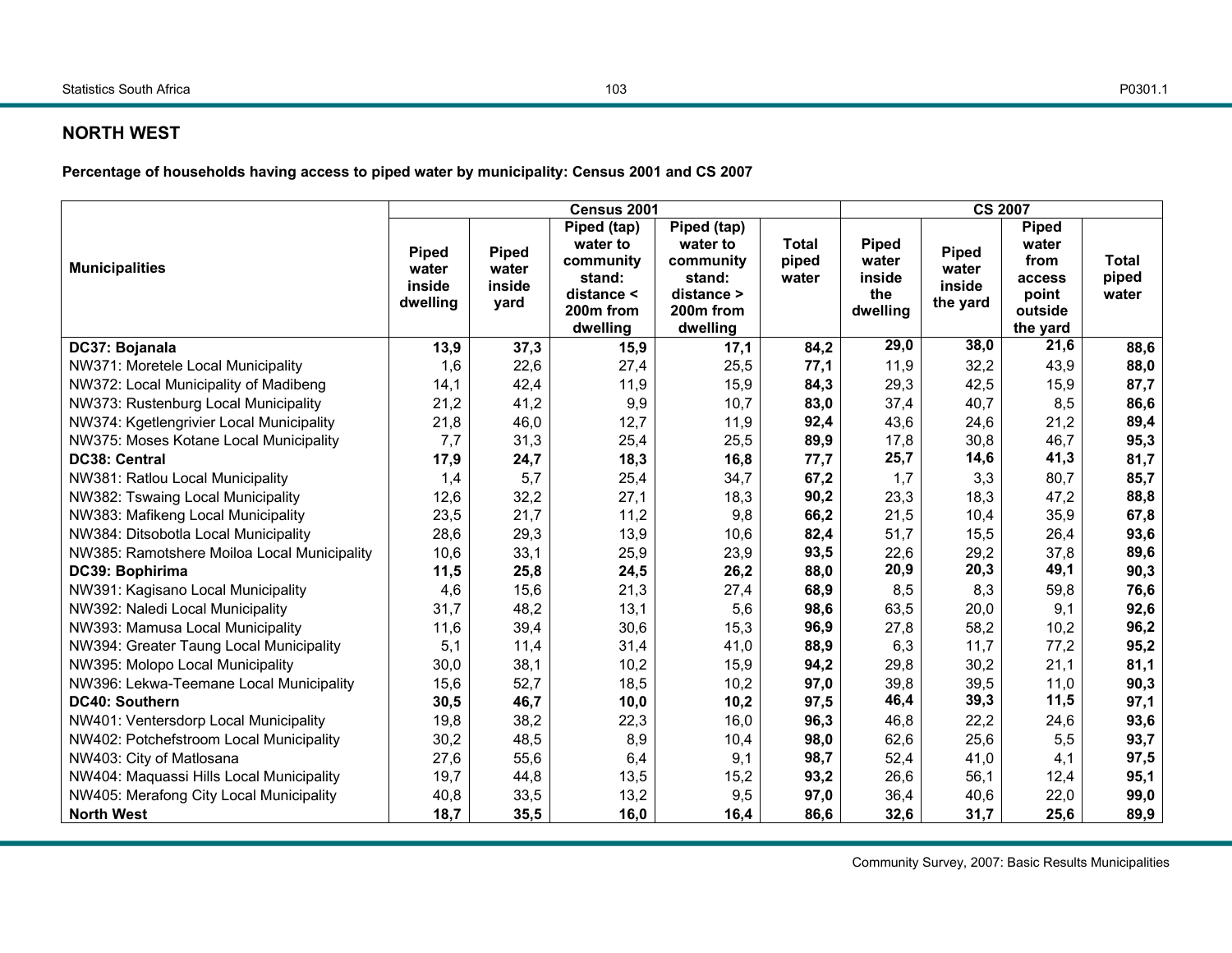## **NORTHERN CAPE**

**Percentage of households having access to piped water by municipality: Census 2001 and CS 2007** 

|                                          |                                             |                                         | Census 2001                                                                           | <b>CS 2007</b>                                                                                    |                                |                                                    |                                             |                                                                         |                                |
|------------------------------------------|---------------------------------------------|-----------------------------------------|---------------------------------------------------------------------------------------|---------------------------------------------------------------------------------------------------|--------------------------------|----------------------------------------------------|---------------------------------------------|-------------------------------------------------------------------------|--------------------------------|
| <b>Municipalities</b>                    | <b>Piped</b><br>water<br>inside<br>dwelling | <b>Piped</b><br>water<br>inside<br>yard | Piped (tap)<br>water to<br>community<br>stand:<br>distance <<br>200m from<br>dwelling | Piped (tap)<br>water to<br>community<br>stand:<br>distance ><br>200 <sub>m</sub> from<br>dwelling | <b>Total</b><br>piped<br>water | <b>Piped</b><br>water<br>inside<br>the<br>dwelling | <b>Piped</b><br>water<br>inside<br>the yard | <b>Piped</b><br>water<br>from<br>access<br>point<br>outside<br>the yard | <b>Total</b><br>piped<br>water |
| DC6: Namakwa                             | 47,4                                        | 39,2                                    | 5,7                                                                                   | 3,6                                                                                               | 95,9                           | 64,4                                               | 28,0                                        | 3,1                                                                     | 95,5                           |
| NC061: Richtersveld Local Municipality   | 56,2                                        | 39,6                                    | 1,7                                                                                   | 1,4                                                                                               | 98,9                           | 69,9                                               | 22,9                                        | 5,7                                                                     | 98,5                           |
| NC062: Nama Khoi Local Municipality      | 57,3                                        | 31,4                                    | 5,3                                                                                   | 3,0                                                                                               | 97,0                           | 70,5                                               | 25,7                                        | 1,1                                                                     | 97,3                           |
| NC064: Kamiesberg Local Municipality     | 19,4                                        | 44,2                                    | 14,3                                                                                  | 8,3                                                                                               | 86,2                           | 56,0                                               | 24,3                                        | 15,5                                                                    | 95,8                           |
| NC065: Hantam Local Municipality         | 41,2                                        | 48,2                                    | 4,8                                                                                   | 4,0                                                                                               | 98,2                           | 57,1                                               | 35,8                                        | 1,0                                                                     | 93,9                           |
| NC066: Karoo Hoogland Local Municipality | 48,0                                        | 38,7                                    | 8,4                                                                                   | 3,2                                                                                               | 98,3                           | 47,4                                               | 36,6                                        | 1,4                                                                     | 85,4                           |
| NC067: Khai-Ma Local Municipality        | 40,4                                        | 47,3                                    | 1,7                                                                                   | 2,8                                                                                               | 92,2                           | 69,1                                               | 27,6                                        | 0,0                                                                     | 96,7                           |
| <b>NCDMA06: Namakwa</b>                  | 41,0                                        | 39,7                                    | 3,8                                                                                   | 5,7                                                                                               | 90,2                           | 39,2                                               | 33,4                                        | 11,1                                                                    | 83,7                           |
| DC7: Pixley ka Seme                      | 32,5                                        | 48,5                                    | 8,8                                                                                   | 7,3                                                                                               | 97,1                           | 51,4                                               | 39,2                                        | 4,7                                                                     | 95,3                           |
| NC071: Ubuntu Local Municipality         | 33,9                                        | 45,5                                    | 8,3                                                                                   | 8,2                                                                                               | 95,9                           | 41,2                                               | 50,5                                        | 6,0                                                                     | 97,7                           |
| NC072: Umsobomvu Local Municipality      | 20,8                                        | 61,0                                    | 7,1                                                                                   | 9,5                                                                                               | 98,4                           | 31,9                                               | 53,6                                        | 9,1                                                                     | 94,6                           |
| NC073: Emthanjeni Local Municipality     | 43,0                                        | 41,8                                    | 9,3                                                                                   | 5,1                                                                                               | 99,2                           | 66,9                                               | 26,3                                        | 1,3                                                                     | 94,5                           |
| NC074: Kareeberg Local Municipality      | 41,9                                        | 47,5                                    | 5,0                                                                                   | 3,2                                                                                               | 97,6                           | 43,5                                               | 52,6                                        | 1,9                                                                     | 98,0                           |
| NC075: Renosterberg Local Municipality   | 43,7                                        | 40,6                                    | 7,6                                                                                   | 7,3                                                                                               | 99,2                           | 50,0                                               | 38,0                                        | 9,5                                                                     | 97,5                           |
| NC076: Thembelihle Local Municipality    | 25,4                                        | 46,9                                    | 11,8                                                                                  | 14,6                                                                                              | 98,7                           | 51,9                                               | 42,2                                        | 5,0                                                                     | 99,1                           |
| NC077: Siyathemba Local Municipality     | 22,2                                        | 69,6                                    | 4,3                                                                                   | 2,6                                                                                               | 98,7                           | 51,7                                               | 40,6                                        | 4,7                                                                     | 97,0                           |
| NC078: Siyancuma Local Municipality      | 32,8                                        | 41,8                                    | 11,6                                                                                  | 8,0                                                                                               | 94,2                           | 55,1                                               | 32,4                                        | 4,2                                                                     | 91,7                           |
| NCDMA07: Pixley ka Seme                  | 20,9                                        | 48,5                                    | 10,5                                                                                  | 8,6                                                                                               | 88,5                           | 46,9                                               | 39,8                                        | 5,0                                                                     | 91,7                           |
| DC8: Siyanda                             | 35,8                                        | 43,5                                    | 8,2                                                                                   | 7,3                                                                                               | 94,8                           | 51,9                                               | 33,0                                        | 7,9                                                                     | 92,8                           |
| NC081: Mier Local Municipality           | 24,8                                        | 51,0                                    | 8,5                                                                                   | 3,0                                                                                               | 87,3                           | 33,8                                               | 50,2                                        | 8,4                                                                     | 92,4                           |
| NC082: Kai !Garib Local Municipality     | 30,1                                        | 51,1                                    | 6,9                                                                                   | 2,6                                                                                               | 90,7                           | 46,4                                               | 31,8                                        | 10,7                                                                    | 88,9                           |
| NC083: //Khara Hais Local Municipality   | 38,7                                        | 38,7                                    | 8,9                                                                                   | 11,5                                                                                              | 97,8                           | 55,5                                               | 37,4                                        | 3,5                                                                     | 96,4                           |
| NC084: !Kheis Local Municipality         | 20,9                                        | 48,9                                    | 14,0                                                                                  | 5,1                                                                                               | 88,9                           | 44,2                                               | 34,8                                        | 13,3                                                                    | 92,3                           |
| NC085: Tsantsabane Local Municipality    | 37,1                                        | 44,7                                    | 7,3                                                                                   | 8,5                                                                                               | 97,6                           | 62,0                                               | 17,0                                        | 15,9                                                                    | 94,9                           |
| NC086: Kgatelopele Local Municipality    | 57,7                                        | 33,3                                    | 4,0                                                                                   | 4,0                                                                                               | 99,0                           | 54,7                                               | 37,2                                        | 3,3                                                                     | 95,2                           |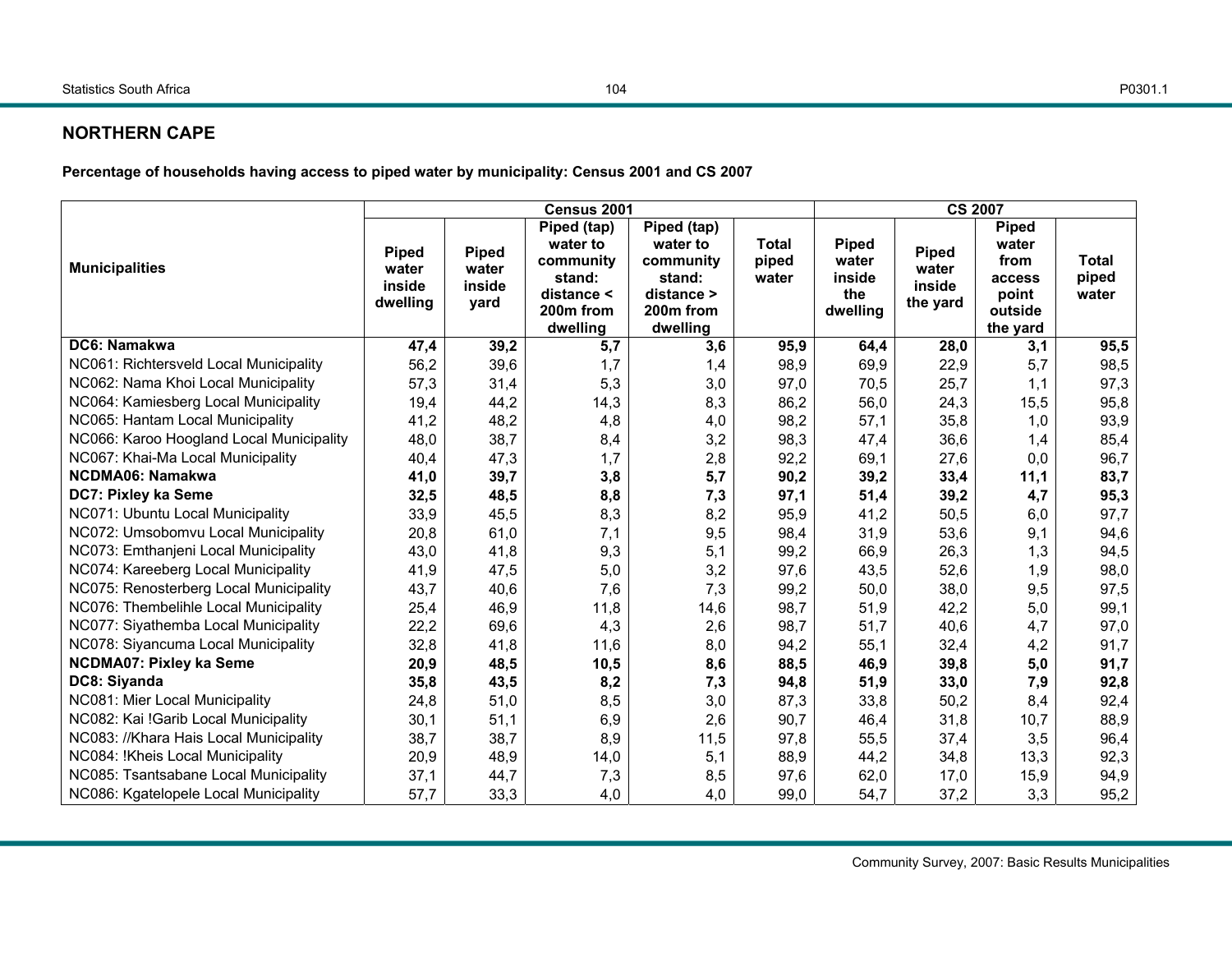|                                        |                                      |                                  | Census 2001                                                                           | <b>CS 2007</b>                                                                          |                         |                                                    |                                             |                                                                         |                         |
|----------------------------------------|--------------------------------------|----------------------------------|---------------------------------------------------------------------------------------|-----------------------------------------------------------------------------------------|-------------------------|----------------------------------------------------|---------------------------------------------|-------------------------------------------------------------------------|-------------------------|
| <b>Municipalities</b>                  | Piped<br>water<br>inside<br>dwelling | Piped<br>water<br>inside<br>yard | Piped (tap)<br>water to<br>community<br>stand:<br>distance <<br>200m from<br>dwelling | Piped (tap)<br>water to<br>community<br>stand:<br>$distance$ ><br>200m from<br>dwelling | Total<br>piped<br>water | <b>Piped</b><br>water<br>inside<br>the<br>dwelling | <b>Piped</b><br>water<br>inside<br>the yard | <b>Piped</b><br>water<br>from<br>access<br>point<br>outside<br>the yard | Total<br>piped<br>water |
| <b>NCDMA08: Siyanda</b>                | 40,6                                 | 37,5                             | 9,1                                                                                   | 10,1                                                                                    | 97,3                    | 51,0                                               | 26,4                                        | 2,7                                                                     | 80,1                    |
| <b>DC9: Frances Baard</b>              | 40,3                                 | 41,2                             | 7,7                                                                                   | 7,9                                                                                     | 97,1                    | 55,3                                               | 30,4                                        | 10,2                                                                    | 95,9                    |
| NC091: Sol Plaatjie Local Municipality | 50,9                                 | 36,0                             | 5,7                                                                                   | 6,7                                                                                     | 99,3                    | 62,9                                               | 29,4                                        | 7,1                                                                     | 99,4                    |
| NC092: Dikgatlong Local Municipality   | 24,1                                 | 48,5                             | 10,7                                                                                  | 8,6                                                                                     | 91,9                    | 40,1                                               | 31,7                                        | 17,5                                                                    | 89,3                    |
| NC093: Magareng Local Municipality     | 23,3                                 | 58,2                             | 5,0                                                                                   | 7,7                                                                                     | 94,2                    | 44,3                                               | 40,3                                        | 7,9                                                                     | 92,5                    |
| NC094: Phokwane Local Municipality     | 25,4                                 | 46,1                             | 11,7                                                                                  | 11,2                                                                                    | 94,4                    | 44,9                                               | 29,2                                        | 16,6                                                                    | 90,7                    |
| <b>NCDMA09: Frances Baard</b>          | 21,3                                 | 49,3                             | 18,4                                                                                  | 7,5                                                                                     | 96,5                    | 25,6                                               | 26,7                                        | 20,3                                                                    | 72,6                    |
| DC45: Kgalagadi                        | 14,4                                 | 13,7                             | 25,2                                                                                  | 29,3                                                                                    | 82,6                    | 23,0                                               | 19,1                                        | 49,8                                                                    | 91,9                    |
| NC453: Gamagara Local Municipality     | 55,8                                 | 35,8                             | 4,9                                                                                   | 1,8                                                                                     | 98,3                    | 60,0                                               | 38,2                                        | 0.7                                                                     | 98,9                    |
| NC451: Moshaweng Local Municipality    | 1,0                                  | 4,8                              | 32,5                                                                                  | 31,8                                                                                    | 70,1                    | 2,0                                                | 1,9                                         | 76,4                                                                    | 80,3                    |
| NC452: Ga-Segonyana Local Municipality | 13,7                                 | 14,8                             | 24,9                                                                                  | 37,2                                                                                    | 90,6                    | 21,0                                               | 24,6                                        | 52,9                                                                    | 98,5                    |
| NCDMA45: Kgalagadi                     | 49,0                                 | 36,3                             | 5,5                                                                                   | 5,9                                                                                     | 96,7                    | 62,3                                               | 32,4                                        | 2,8                                                                     | 97,5                    |
| <b>Northern Cape</b>                   | 34,3                                 | 37,7                             | 10,9                                                                                  | 11,1                                                                                    | 94,0                    | 50,0                                               | 30,3                                        | 14,1                                                                    | 94,4                    |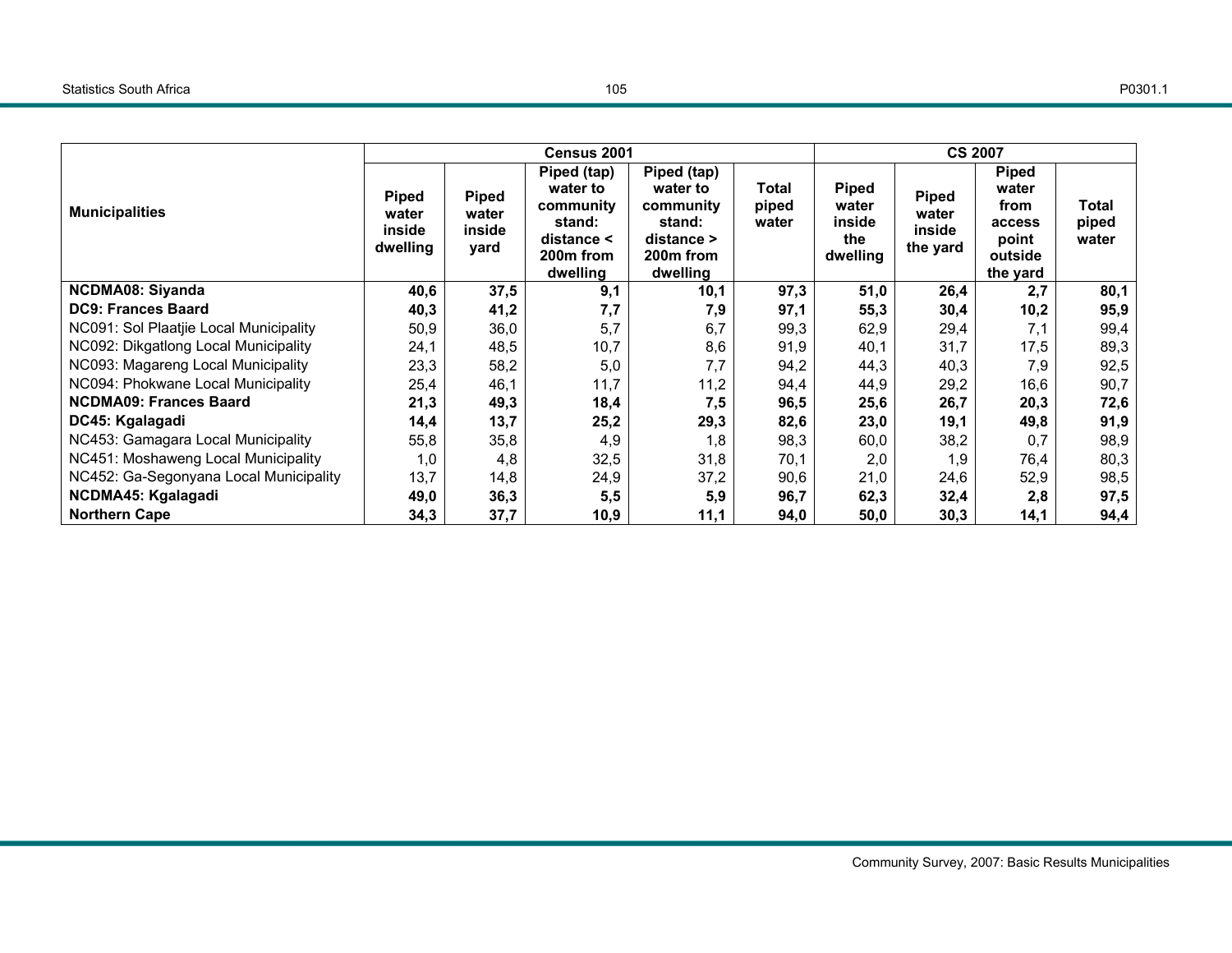## **WESTERN CAPE**

**Percentage of households having access to piped water by municipality: Census 2001 and CS 2007** 

|                                                  |                                             |                                         | Census 2001                                                                                       |                                                                                                   | <b>CS 2007</b>                 |                                              |                                             |                                                                         |                                |
|--------------------------------------------------|---------------------------------------------|-----------------------------------------|---------------------------------------------------------------------------------------------------|---------------------------------------------------------------------------------------------------|--------------------------------|----------------------------------------------|---------------------------------------------|-------------------------------------------------------------------------|--------------------------------|
| <b>Municipalities</b>                            | <b>Piped</b><br>water<br>inside<br>dwelling | <b>Piped</b><br>water<br>inside<br>yard | Piped (tap)<br>water to<br>community<br>stand:<br>distance <<br>200 <sub>m</sub> from<br>dwelling | Piped (tap)<br>water to<br>community<br>stand:<br>distance ><br>200 <sub>m</sub> from<br>dwelling | <b>Total</b><br>piped<br>water | <b>Piped water</b><br>inside the<br>dwelling | <b>Piped</b><br>water<br>inside the<br>yard | <b>Piped</b><br>water<br>from<br>access<br>point<br>outside<br>the yard | <b>Total</b><br>piped<br>water |
| <b>DC1: West Coast</b>                           | 68.6                                        | 21.1                                    | 4.3                                                                                               | 4.0                                                                                               | 98.0                           | 87.0                                         | 9.4                                         | 2.3                                                                     | 98.7                           |
| WC011: Matzikama Local Municipality              | 64.5                                        | 21.8                                    | 6.0                                                                                               | 4.2                                                                                               | 96.5                           | 84.0                                         | 10.6                                        | 4.8                                                                     | 99.3                           |
| WC012: Cederberg Local Municipality              | 69.1                                        | 23.5                                    | 3.5                                                                                               | 2.3                                                                                               | 98.4                           | 87.3                                         | 6.4                                         | 2.6                                                                     | 96.2                           |
| WC013: Bergrivier Local Municipality             | 73.2                                        | 17.1                                    | 3.4                                                                                               | 4.2                                                                                               | 97.9                           | 87.6                                         | 9.4                                         | 1.2                                                                     | 98.2                           |
| WC014: Saldanha Bay Local Municipality           | 67.3                                        | 25.7                                    | 2.5                                                                                               | 3.2                                                                                               | 98.7                           | 91.9                                         | 5.5                                         | 2.2                                                                     | 99.6                           |
| WC015: Swartland Local Municipality              | 71.4                                        | 16.4                                    | 5.3                                                                                               | 5.5                                                                                               | 98.5                           | 84.3                                         | 13.3                                        | 1.5                                                                     | 99.2                           |
| <b>WCDMA01: West Coast</b>                       | 45.4                                        | 27.5                                    | 12.5                                                                                              | 7.6                                                                                               | 93.0                           | 67.8                                         | 25.2                                        | 0.7                                                                     | 93.7                           |
| <b>DC2: Cape Winelands</b>                       | 65.2                                        | 21.4                                    | 5.6                                                                                               | 5.7                                                                                               | 97.9                           | 80.2                                         | 10.2                                        | 7.4                                                                     | 97.8                           |
| WC022: Witzenberg Local Municipality             | 69.3                                        | 18.6                                    | 6.7                                                                                               | 4.3                                                                                               | 99.0                           | 72.0                                         | 9.1                                         | 11.6                                                                    | 92.6                           |
| WC023: Drakenstein Local Municipality            | 65.9                                        | 21.1                                    | 4.4                                                                                               | 6.5                                                                                               | 97.9                           | 74.6                                         | 16.2                                        | 8.1                                                                     | 98.9                           |
| WC024: Stellenbosch Local Municipality           | 68.6                                        | 13.2                                    | 8.3                                                                                               | 8.0                                                                                               | 98.1                           | 87.0                                         | 5.4                                         | 6.2                                                                     | 98.6                           |
| WC025: Breede Valley Local Municipality          | 61.5                                        | 26.2                                    | 5.5                                                                                               | 4.4                                                                                               | 97.6                           | 82.6                                         | 9.7                                         | 6.8                                                                     | 99.2                           |
| WC026: Breede River/Winelands Local Municipality | 62.2                                        | 27.3                                    | 3.3                                                                                               | 4.1                                                                                               | 97.0                           | 89.8                                         | 4.2                                         | 3.4                                                                     | 97.4                           |
| <b>WCDMA02: Cape Winelands</b>                   | 55.8                                        | 34.1                                    | 5.4                                                                                               | 1.6                                                                                               | 97.0                           | 57.1                                         | 25.6                                        | 11.3                                                                    | 94.1                           |
| DC3: Overberg                                    | 67.3                                        | 18.6                                    | 7.0                                                                                               | 5.8                                                                                               | 98.8                           | 81.3                                         | 10.2                                        | 7.1                                                                     | 98.5                           |
| WC031: Theewaterskloof Local Municipality        | 61.1                                        | 20.3                                    | 7.8                                                                                               | 9.9                                                                                               | 99.1                           | 74.7                                         | 15.1                                        | 9.2                                                                     | 99.0                           |
| WC032: Overstrand Local Municipality             | 72.1                                        | 15.3                                    | 8.0                                                                                               | 3.6                                                                                               | 99.1                           | 86.1                                         | 6.4                                         | 6.5                                                                     | 99.0                           |
| WC033: Cape Agulhas Local Municipality           | 77.0                                        | 14.9                                    | 5.6                                                                                               | 1.7                                                                                               | 99.2                           | 82.8                                         | 8.9                                         | 6.4                                                                     | 98.1                           |
| WC034: Swellendam Local Municipality             | 65.0                                        | 25.3                                    | 3.5                                                                                               | 2.9                                                                                               | 96.7                           | 86.7                                         | 6.6                                         | 2.7                                                                     | 95.9                           |
| <b>WCDMA03: Overberg</b>                         | 89.5                                        | 0.0                                     | 0.0                                                                                               | 5.3                                                                                               | 94.7                           | 75.8                                         | 24.2                                        | 0.0                                                                     | 100.0                          |
| DC4: Eden                                        | 58.9                                        | 24.8                                    | 5.8                                                                                               | 6.2                                                                                               | 95.7                           | 67.4                                         | 21.8                                        | 8.5                                                                     | 97.7                           |
| WC041: Kannaland Local Municipality              | 67.2                                        | 17.3                                    | 5.6                                                                                               | 3.8                                                                                               | 93.9                           | 77.8                                         | 14.3                                        | 2.0                                                                     | 94.0                           |
| WC042: Hessequa Local Municipality               | 68.4                                        | 22.7                                    | 4.0                                                                                               | 1.7                                                                                               | 96.8                           | 85.1                                         | 11.0                                        | 2.5                                                                     | 98.6                           |
| WC043: Mossel Bay Local Municipality             | 63.4                                        | 27.8                                    | 3.3                                                                                               | 2.8                                                                                               | 97.3                           | 68.4                                         | 25.8                                        | 3.3                                                                     | 97.5                           |
| WC044: George Local Municipality                 | 59.8                                        | 23.0                                    | 5.6                                                                                               | 6.0                                                                                               | 94.5                           | 63.9                                         | 24.5                                        | 10.0                                                                    | 98.4                           |